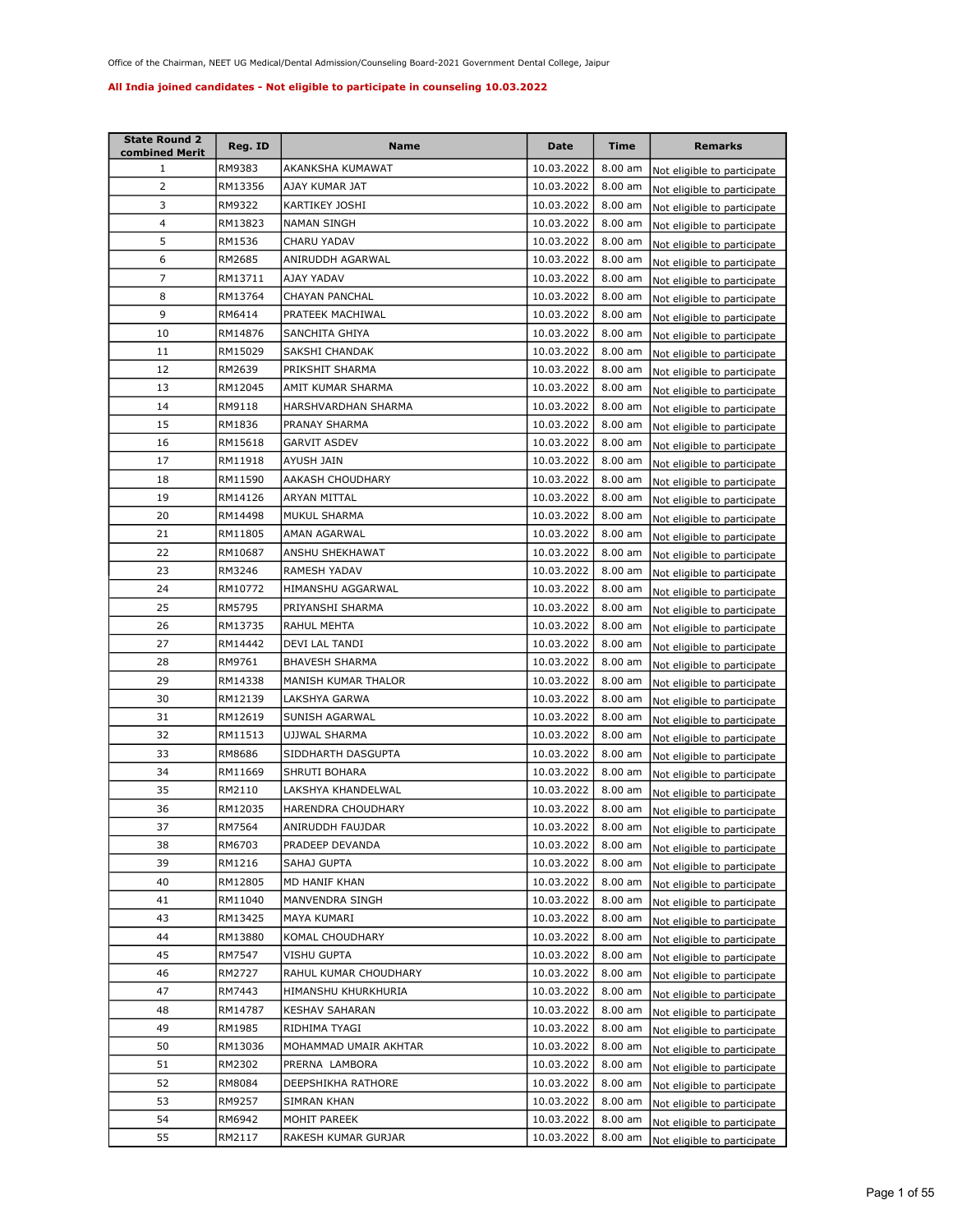| <b>State Round 2</b><br>combined Merit | Reg. ID | Name                    | <b>Date</b> | Time      | <b>Remarks</b>              |
|----------------------------------------|---------|-------------------------|-------------|-----------|-----------------------------|
| 56                                     | RM12404 | ANJAL                   | 10.03.2022  | $8.00$ am | Not eligible to participate |
| 57                                     | RM1570  | NISHTHA JAKHAR          | 10.03.2022  | $8.00$ am | Not eligible to participate |
| 58                                     | RM7614  | YOGESH SHARMA           | 10.03.2022  | $8.00$ am | Not eligible to participate |
| 59                                     | RM2821  | ANCHAL CHOUDHARY        | 10.03.2022  | 8.00 am   | Not eligible to participate |
| 60                                     | RM3238  | PRIYANKA KUMARI         | 10.03.2022  | $8.00$ am | Not eligible to participate |
| 61                                     | RM9475  | APOORVA GOYAL           | 10.03.2022  | 8.00 am   | Not eligible to participate |
| 62                                     | RM11390 | KASHISH SAXENA          | 10.03.2022  | $8.00$ am | Not eligible to participate |
| 64                                     | RM2423  | BHARAT KUMAR RAJPUROHIT | 10.03.2022  | 8.00 am   | Not eligible to participate |
| 65                                     | RM12089 | SUSHIL KUMAWAT          | 10.03.2022  | 8.00 am   | Not eligible to participate |
| 67                                     | RM9497  | SAKSHAM                 | 10.03.2022  | 8.00 am   | Not eligible to participate |
| 68                                     | RM4182  | AMISH SONI              | 10.03.2022  | 8.00 am   | Not eligible to participate |
| 70                                     | RM13578 | MUKESH CHOUDHARY        | 10.03.2022  | 8.00 am   | Not eligible to participate |
| 71                                     | RM14491 | DIWYANSHU VISHNU SWAMI  | 10.03.2022  | 8.00 am   | Not eligible to participate |
| 72                                     | RM1679  | ANSHIKA GOYAL           | 10.03.2022  | $8.00$ am | Not eligible to participate |
| 73                                     | RM11570 | AMIT SAINI              | 10.03.2022  | 8.00 am   | Not eligible to participate |
| 74                                     | RM9717  | <b>ANJALI SINGH</b>     | 10.03.2022  | $8.00$ am | Not eligible to participate |
| 76                                     | RM10784 | RAGHUVEER SINGH YADAV   | 10.03.2022  | 8.00 am   | Not eligible to participate |
| 77                                     | RM11740 | <b>BUSHRA</b>           | 10.03.2022  | 8.00 am   | Not eligible to participate |
| 78                                     | RM8254  | SANJAY KUMAR YADAV      | 10.03.2022  | $8.00$ am | Not eligible to participate |
| 79                                     | RM13615 | <b>HUKAMA RAM</b>       | 10.03.2022  | $8.00$ am | Not eligible to participate |
| 80                                     | RM6679  | ANJALI SONI             | 10.03.2022  | $8.00$ am | Not eligible to participate |
| 81                                     | RM12262 | MAHENDRA SINGH DEVNDA   | 10.03.2022  | $8.00$ am | Not eligible to participate |
| 84                                     | RM7735  | KARTIK                  | 10.03.2022  | $8.00$ am | Not eligible to participate |
| 85                                     | RM11318 | <b>NEIL NACHIKET</b>    | 10.03.2022  | $8.00$ am | Not eligible to participate |
| 91                                     | RM13519 | RAHUL LAKHARA           | 10.03.2022  | 8.00 am   | Not eligible to participate |
| 92                                     | RM10347 | SUMIT JANGIR            | 10.03.2022  | $8.00$ am | Not eligible to participate |
| 93                                     | RM11148 | ANUNAY KULHARI          | 10.03.2022  | 8.00 am   | Not eligible to participate |
| 94                                     | RM13438 | <b>RENU SAMOTA</b>      | 10.03.2022  | 8.00 am   | Not eligible to participate |
| 95                                     | RM6609  | TANU SHREE JAYALWAL     | 10.03.2022  | 8.00 am   | Not eligible to participate |
| 96                                     | RM10881 | LOKESH KUMAWAT          | 10.03.2022  | 8.00 am   | Not eligible to participate |
| 97                                     | RM15044 | <b>GOVIND SHARMA</b>    | 10.03.2022  | 8.00 am   | Not eligible to participate |
| 98                                     | RM15775 | MANISH SUKHWANI         | 10.03.2022  | 8.00 am   | Not eligible to participate |
| 99                                     | RM6164  | RAJENDRA SINGH          | 10.03.2022  | $8.00$ am | Not eligible to participate |
| 100                                    | RM4980  | PIYUSH SAHARAN          | 17.03.2022  | 8.00 am   | Not eligible to participate |
| 101                                    | RM12295 | VIKASH KUMAR            | 10.03.2022  | 8.00 am   | Not eligible to participate |
| 102                                    | RM11744 | ADITYA JOSHI            | 10.03.2022  | 8.00 am   | Not eligible to participate |
| 103                                    | RM7500  | AMAN CHOUDHARY          | 10.03.2022  | $8.00$ am | Not eligible to participate |
| 104                                    | RM15786 | LALIT CHOUDHARY         | 10.03.2022  | $8.00$ am | Not eligible to participate |
| 105                                    | RM14130 | PRINCE MIMANI           | 10.03.2022  | $8.00$ am | Not eligible to participate |
| 106                                    | RM12760 | NATWAR SINGH PANWAR     | 10.03.2022  | 8.00 am   | Not eligible to participate |
| 111                                    | RM4370  | ADITI HINGER            | 10.03.2022  | 8.00 am   | Not eligible to participate |
| 112                                    | RM14497 | SUBHASH SAMOTA          | 10.03.2022  | $8.00$ am | Not eligible to participate |
| 113                                    | RM4512  | PRATEEK                 | 10.03.2022  | 8.00 am   | Not eligible to participate |
| 114                                    | RM14904 | DEVANSH KULSHRESTHA     | 10.03.2022  | 8.00 am   | Not eligible to participate |
| 116                                    | RM13063 | SAUMYA KANWAR           | 10.03.2022  | 8.00 am   | Not eligible to participate |
| 117                                    | RM8001  | UMANG MAAN              | 10.03.2022  | 8.00 am   | Not eligible to participate |
| 118                                    | RM5636  | POOJA KUMARI            | 10.03.2022  | 8.00 am   | Not eligible to participate |
| 119                                    | RM9399  | LAKSH CHOUDHARY         | 10.03.2022  | 8.00 am   | Not eligible to participate |
| 121                                    | RM10678 | PRIYANKA CHOUDHARY      | 10.03.2022  | 8.00 am   | Not eligible to participate |
| 122                                    | RM4745  | PRAKASH PATEL           | 10.03.2022  | 8.00 am   | Not eligible to participate |
| 124                                    | RM6923  | MANISH KUMAR YADAV      | 10.03.2022  | $8.00$ am | Not eligible to participate |
| 126                                    | RM11246 | MANISH KUMAR PRAJAPAT   | 10.03.2022  | $8.00$ am | Not eligible to participate |
| 127                                    | RM10290 | AADITYA WATTS           | 10.03.2022  | $8.00$ am | Not eligible to participate |
| 128                                    | RM11594 | LOVESHIKHA              | 10.03.2022  | $8.00$ am | Not eligible to participate |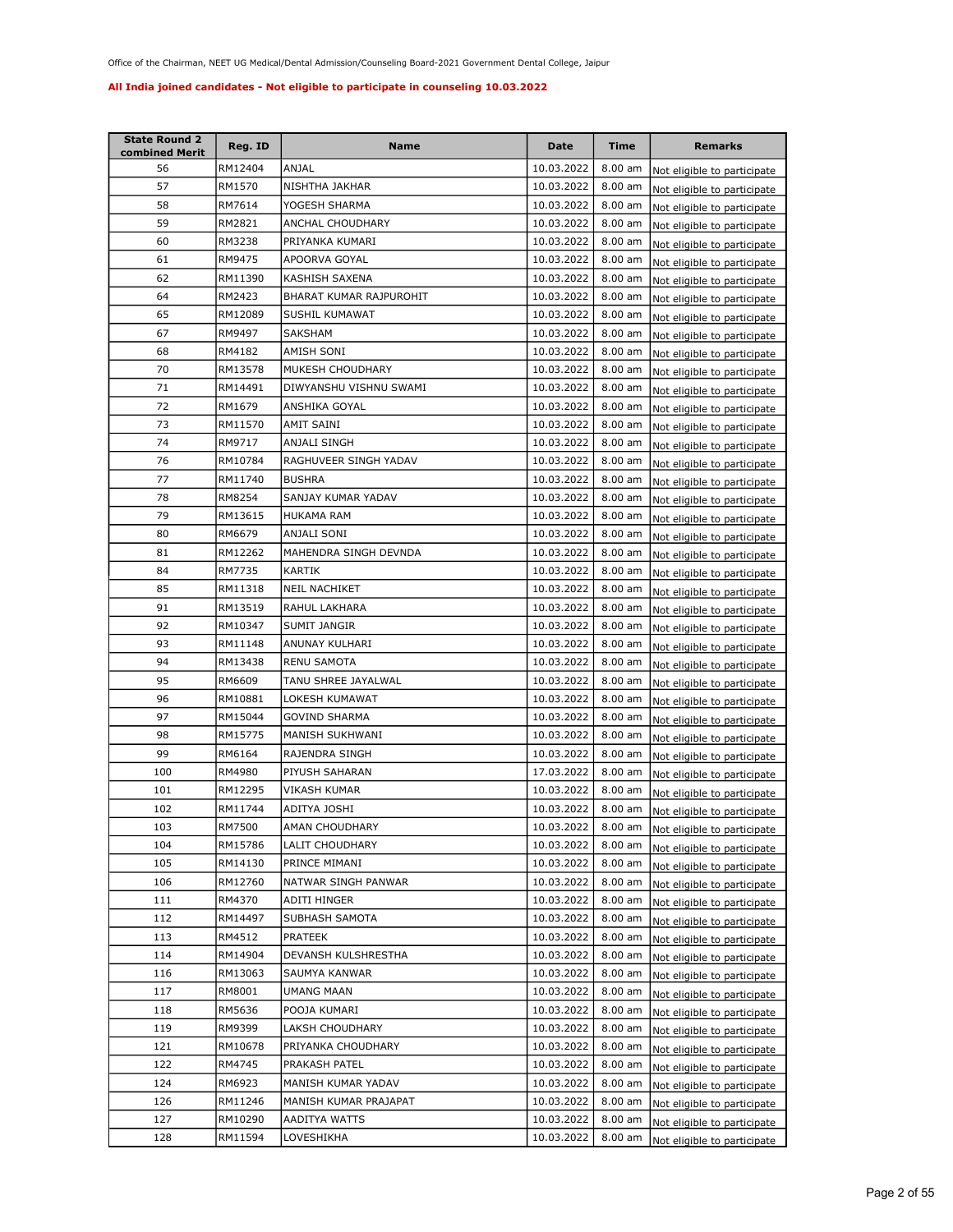| <b>State Round 2</b><br>combined Merit | Reg. ID | Name                 | Date       | Time              | <b>Remarks</b>              |
|----------------------------------------|---------|----------------------|------------|-------------------|-----------------------------|
| 130                                    | RM7299  | AJAY                 | 10.03.2022 | $8.00$ am         | Not eligible to participate |
| 132                                    | RM7570  | PRATHAM RAO          | 10.03.2022 | $8.00$ am         | Not eligible to participate |
| 134                                    | RM8540  | ANKIT                | 10.03.2022 | 8.00 am           | Not eligible to participate |
| 135                                    | RM5182  | NIPUN ATTRI          | 10.03.2022 | $8.00$ am         | Not eligible to participate |
| 136                                    | RM6839  | RAHUL YADAV          | 10.03.2022 | 8.00 am           | Not eligible to participate |
| 137                                    | RM2536  | ANJALI SAINI         | 10.03.2022 | 8.00 am           | Not eligible to participate |
| 138                                    | RM2217  | SANYAM MITTAL        | 10.03.2022 | 8.00 am           | Not eligible to participate |
| 142                                    | RM6223  | <b>VANSHAJ GAUR</b>  | 10.03.2022 | 8.00 am           | Not eligible to participate |
| 143                                    | RM5506  | NAVIN KUMAWAT        | 10.03.2022 | $8.00$ am         | Not eligible to participate |
| 145                                    | RM8504  | RAMAWATAR SAINI      | 10.03.2022 | 8.00 am           | Not eligible to participate |
| 148                                    | RM7365  | ABHINAV SHARMA       | 10.03.2022 | 8.00 am           | Not eligible to participate |
| 149                                    | RM8032  | ANURAG SHARMA        | 10.03.2022 | $8.00$ am         | Not eligible to participate |
| 151                                    | RM4855  | PUSHPENDRA BISHNOI   | 10.03.2022 | 8.00 am           | Not eligible to participate |
| 153                                    | RM11554 | KULDEEP YADAV        | 10.03.2022 | 8.00 am           | Not eligible to participate |
| 155                                    | RM4103  | HIMANSHU             | 10.03.2022 | 8.00 am           | Not eligible to participate |
| 156                                    | RM12780 | ARPIT CHOUDHARY      | 10.03.2022 | 8.00 am           | Not eligible to participate |
| 157                                    | RM10267 | RIYA JAIN            | 10.03.2022 | 8.00 am           | Not eligible to participate |
| 160                                    | RM8869  | RAJVEER SINGH        | 10.03.2022 | 8.00 am           | Not eligible to participate |
| 161                                    | RM8566  | LAXMI MALAV          | 10.03.2022 | 8.00 am           | Not eligible to participate |
| 164                                    | RM12040 | YASHVANT YADAV       | 10.03.2022 | $8.00$ am         | Not eligible to participate |
| 165                                    | RM5281  | <b>MAYANK SINGH</b>  | 10.03.2022 | $8.00$ am         | Not eligible to participate |
| 169                                    | RM7965  | SANDEEP YADAV        | 10.03.2022 | $8.00$ am         | Not eligible to participate |
| 170                                    | RM9357  | VIKAS KUMAWAT        | 10.03.2022 | 8.00 am           | Not eligible to participate |
| 171                                    | RM8588  | JITENDRA B JANGID    | 10.03.2022 | $8.00$ am         | Not eligible to participate |
| 175                                    | RM3759  | JAY VERMA            | 10.03.2022 | 8.00 am           | Not eligible to participate |
| 178                                    | RM10470 | DEEPENDRA            | 10.03.2022 | 8.00 am           | Not eligible to participate |
| 181                                    | RM5930  | PRIYANKA SWAMI       | 10.03.2022 | 8.00 am           | Not eligible to participate |
| 182                                    | RM6664  | KHUSHI KUMARI        | 10.03.2022 | 8.00 am           | Not eligible to participate |
| 183                                    | RM3481  | PRIYANKA             | 10.03.2022 | 8.00 am           | Not eligible to participate |
| 184                                    | RM12176 | RADHIKA SONI         | 10.03.2022 | 8.00 am           | Not eligible to participate |
| 188                                    | RM3274  | VISHAL JAT           | 10.03.2022 | 8.00 am           | Not eligible to participate |
| 195                                    | RM8858  | <b>ANKIT YADAV</b>   | 10.03.2022 | 8.00 am           | Not eligible to participate |
| 197                                    | RM14525 | NAZIYA PARVIN        | 10.03.2022 | 8.00 am           | Not eligible to participate |
| 204                                    | RM12184 | SANJAY PIPLODA       | 10.03.2022 | 8.00 am           | Not eligible to participate |
| 209                                    | RM5410  | SUBHASH BHAKAR       | 10.03.2022 | 8.00 am           | Not eligible to participate |
| 210                                    | RM11420 | SHUBHAM SINGH BAIS   | 10.03.2022 | 8.00 am           | Not eligible to participate |
| 212                                    | RM8631  | ANKUR POONIA         | 10.03.2022 | $8.00 \text{ am}$ | Not eligible to participate |
| 213                                    | RM11919 | SARUPA RAM           | 10.03.2022 | 8.00 am           | Not eligible to participate |
| 221                                    | RM8783  | SERESHKA SONI        | 10.03.2022 | $8.00$ am         | Not eligible to participate |
| 234                                    | RM2742  | VIRAL                | 10.03.2022 | 8.00 am           | Not eligible to participate |
| 245                                    | RM2730  | PRADEEP CHOUDHARY    | 10.03.2022 | $8.00$ am         | Not eligible to participate |
| 257                                    | RM7856  | TOSHAK PUNIA         | 10.03.2022 | $8.00$ am         | Not eligible to participate |
| 259                                    | RM1757  | SAKSHI CHOUDHARY     | 10.03.2022 | $8.00$ am         | Not eligible to participate |
| 262                                    | RM11681 | ROHIT YADAV          | 10.03.2022 | 8.00 am           | Not eligible to participate |
| 271                                    | RM9631  | <b>VIPUL SHARMA</b>  | 10.03.2022 | 8.00 am           | Not eligible to participate |
| 274                                    | RM4937  | SEETA GODARA         | 10.03.2022 | $8.00$ am         | Not eligible to participate |
| 285                                    | RM3165  | RITIKA BAGRIYA       | 10.03.2022 | 8.00 am           | Not eligible to participate |
| 286                                    | RM8619  | JHILMIL BAID         | 10.03.2022 | 8.00 am           | Not eligible to participate |
| 287                                    | RM5570  | MANISH KUMAR YADAV   | 10.03.2022 | 8.00 am           | Not eligible to participate |
| 289                                    | RM5498  | <b>VIJAY SERAWAT</b> | 10.03.2022 | 8.00 am           | Not eligible to participate |
| 292                                    | RM4244  | KUSHAGRA GOYAL       | 10.03.2022 | 8.00 am           | Not eligible to participate |
| 296                                    | RM8710  | DINESH SHARMA        | 10.03.2022 | $8.00$ am         | Not eligible to participate |
| 299                                    | RM1892  | AYUSH PUROHIT        | 10.03.2022 | $8.00$ am         | Not eligible to participate |
| 302                                    | RM7606  | ANUSHREE DEVRA       | 10.03.2022 | 8.00 am           | Not eligible to participate |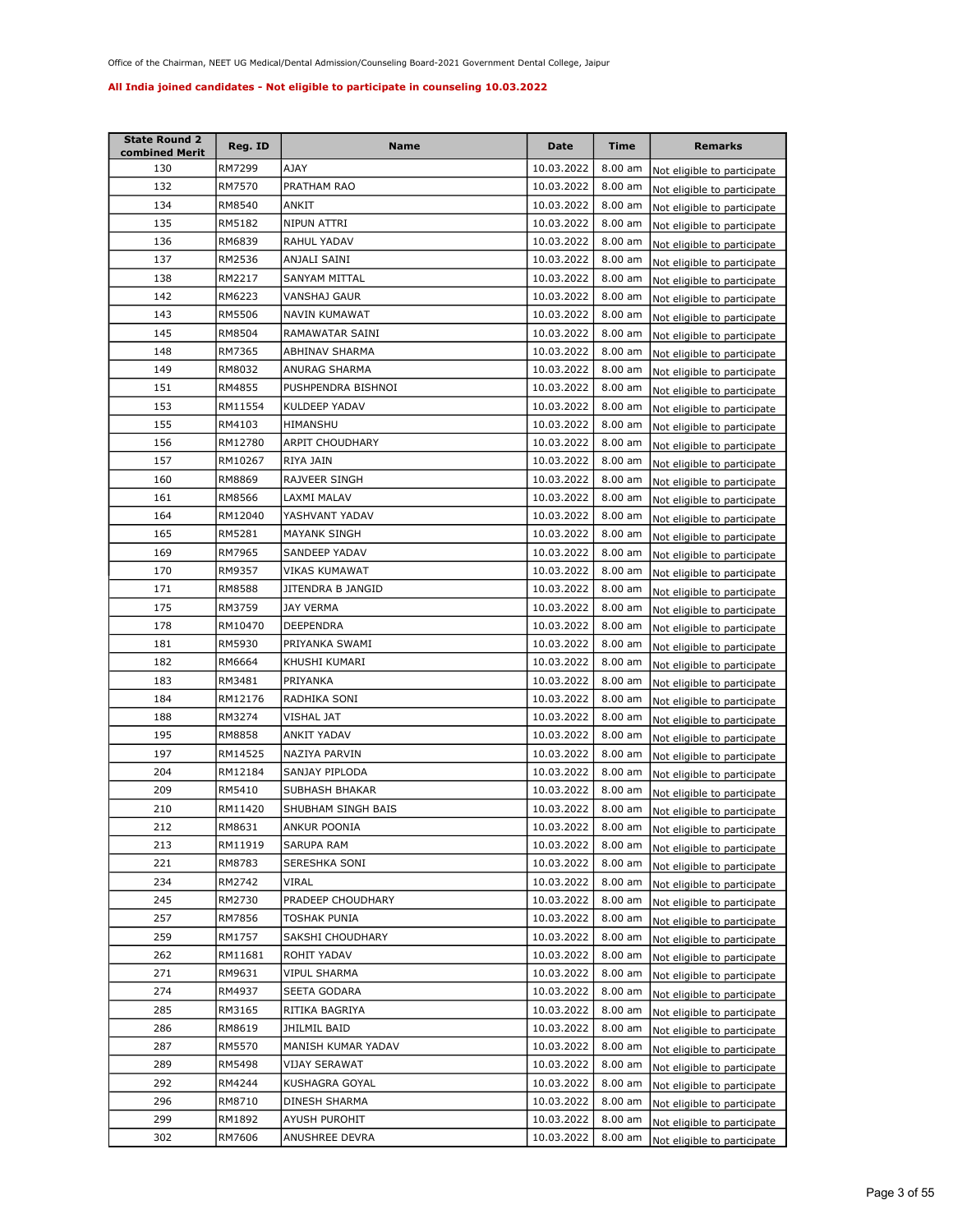| <b>State Round 2</b><br>combined Merit | Reg. ID | <b>Name</b>              | Date       | Time      | Remarks                     |
|----------------------------------------|---------|--------------------------|------------|-----------|-----------------------------|
| 303                                    | RM7783  | RAVINDRA KUMAR KURI      | 10.03.2022 | $8.00$ am | Not eligible to participate |
| 304                                    | RM7115  | PRIYANKA RAR             | 10.03.2022 | 8.00 am   | Not eligible to participate |
| 307                                    | RM8369  | SAKSHI MEHTA             | 10.03.2022 | 8.00 am   | Not eligible to participate |
| 308                                    | RM3528  | <b>KRATI PANDEY</b>      | 10.03.2022 | 8.00 am   | Not eligible to participate |
| 310                                    | RM7149  | CHIRAG TIWARI            | 10.03.2022 | 8.00 am   | Not eligible to participate |
| 312                                    | RM2741  | ANISHA                   | 10.03.2022 | 8.00 am   | Not eligible to participate |
| 313                                    | RM7234  | ANUJ KUMAR SHARMA        | 10.03.2022 | 8.00 am   | Not eligible to participate |
| 315                                    | RM7457  | NANDANI FAUJDAR          | 10.03.2022 | 8.00 am   | Not eligible to participate |
| 316                                    | RM10476 | POOJA CHOUDHARY          | 10.03.2022 | 8.00 am   | Not eligible to participate |
| 317                                    | RM9946  | AKHIL                    | 10.03.2022 | $8.00$ am | Not eligible to participate |
| 318                                    | RM3829  | <b>MANAN GOYAL</b>       | 10.03.2022 | $8.00$ am | Not eligible to participate |
| 319                                    | RM9219  | KRISHAN KUMAR SAINI      | 10.03.2022 | 8.00 am   | Not eligible to participate |
| 320                                    | RM10402 | TANU SHARMA              | 10.03.2022 | 8.00 am   | Not eligible to participate |
| 322                                    | RM13288 | RAVI KHARBAS             | 10.03.2022 | 8.00 am   | Not eligible to participate |
| 323                                    | RM8973  | NITIKA                   | 10.03.2022 | 8.00 am   | Not eligible to participate |
| 325                                    | RM11274 | MULA RAM SARAN           | 10.03.2022 | $8.00$ am | Not eligible to participate |
| 329                                    | RM12586 | SUNIL CHOUDHARY          | 10.03.2022 | 8.00 am   | Not eligible to participate |
| 330                                    | RM9433  | JAVATRIKA CHAUHAN        | 10.03.2022 | 8.00 am   | Not eligible to participate |
| 332                                    | RM5009  | RAHUL CHOUDHARY          | 10.03.2022 | 8.00 am   | Not eligible to participate |
| 334                                    | RM6786  | <b>ANKIT YADAV</b>       | 10.03.2022 | 8.00 am   | Not eligible to participate |
| 338                                    | RM4458  | PRATIK SOMPURA           | 10.03.2022 | 8.00 am   | Not eligible to participate |
| 340                                    | RM6316  | SOURABH YADAV            | 10.03.2022 | $8.00$ am | Not eligible to participate |
| 343                                    | RM4984  | <b>ABHISHEK SHARMA</b>   | 10.03.2022 | 8.00 am   | Not eligible to participate |
| 344                                    | RM8101  | ARJUN YADAV              | 10.03.2022 | $8.00$ am | Not eligible to participate |
| 346                                    | RM7099  | SUDHANSHU CHOUDHARY      | 10.03.2022 | $8.00$ am | Not eligible to participate |
| 348                                    | RM10442 | RAHUL JAT                | 10.03.2022 | $8.00$ am | Not eligible to participate |
| 350                                    | RM11276 | DEEPAK SHARMA            | 10.03.2022 | $8.00$ am | Not eligible to participate |
| 354                                    | RM6149  | PRIYANKA SINGHMAR        | 10.03.2022 | 8.00 am   | Not eligible to participate |
| 356                                    | RM8776  | RAKESH KUMAR             | 10.03.2022 | 8.00 am   | Not eligible to participate |
| 360                                    | RM1584  | KANAK GUPTA              | 10.03.2022 | 8.00 am   | Not eligible to participate |
| 362                                    | RM14850 | <b>TUSHAR CHOUDHARY</b>  | 10.03.2022 | 8.00 am   | Not eligible to participate |
| 367                                    | RM4266  | <b>ATUL PRAJAPAT</b>     | 10.03.2022 | 8.00 am   | Not eligible to participate |
| 373                                    | RM1485  | NAVEEN JAKHAR            | 10.03.2022 | 8.00 am   | Not eligible to participate |
| 374                                    | RM5073  | AARZU VERMA              | 10.03.2022 | 8.00 am   | Not eligible to participate |
| 376                                    | RM10390 | HARSH JANAGAL            | 10.03.2022 | 8.00 am   | Not eligible to participate |
| 378                                    | RM5334  | SUBHASH LOMROR           | 10.03.2022 | 8.00 am   | Not eligible to participate |
| 379                                    | RM6055  | ISHOO SINGH              | 10.03.2022 | $8.00$ am | Not eligible to participate |
| 384                                    | RM9943  | ATUL KUMAWAT             | 10.03.2022 | 8.00 am   | Not eligible to participate |
| 385                                    | RM5836  | RUDRAKSH GUPTA           | 10.03.2022 | $8.00$ am | Not eligible to participate |
| 386                                    | RM8382  | MAHIMA POONIA            | 10.03.2022 | 8.00 am   | Not eligible to participate |
| 388                                    | RM2275  | ABBAS BHATI              | 10.03.2022 | $8.00$ am | Not eligible to participate |
| 395                                    | RM5545  | MEGHANA CHOUDHARY        | 10.03.2022 | 8.00 am   | Not eligible to participate |
| 397                                    | RM10694 | SANGAM HARSOLIA          | 10.03.2022 | 8.00 am   | Not eligible to participate |
| 398                                    | RM8836  | PRIYANKA YADAV           | 10.03.2022 | 8.00 am   | Not eligible to participate |
| 399                                    | RM1143  | MANISHA KUMARI           | 10.03.2022 | $8.00$ am | Not eligible to participate |
| 400                                    | RM8691  | RAHUL CHOUDHARY          | 10.03.2022 | 8.00 am   | Not eligible to participate |
| 402                                    | RM11050 | TOHEED KHAN              | 10.03.2022 | 8.00 am   | Not eligible to participate |
| 405                                    | RM13667 | VIKRAM VISHNOI           | 10.03.2022 | 8.00 am   | Not eligible to participate |
| 408                                    | RM13070 | AARZOO QURESHI           | 10.03.2022 | 8.00 am   | Not eligible to participate |
| 410                                    | RM8345  | PRIYANSHU SHARMA         | 10.03.2022 | 8.00 am   | Not eligible to participate |
| 412                                    | RM7351  | SACHIN CHOUDHARY         | 10.03.2022 | 8.00 am   | Not eligible to participate |
| 414                                    | RM12486 | NITESH                   | 10.03.2022 | 8.00 am   | Not eligible to participate |
| 422                                    | RM2412  | HUSSAIN MUSTAFA SHAFIQUE | 10.03.2022 | 8.00 am   | Not eligible to participate |
| 428                                    | RM6231  | HRITIK KUMAR KUMAWAT     | 10.03.2022 | 8.00 am   | Not eligible to participate |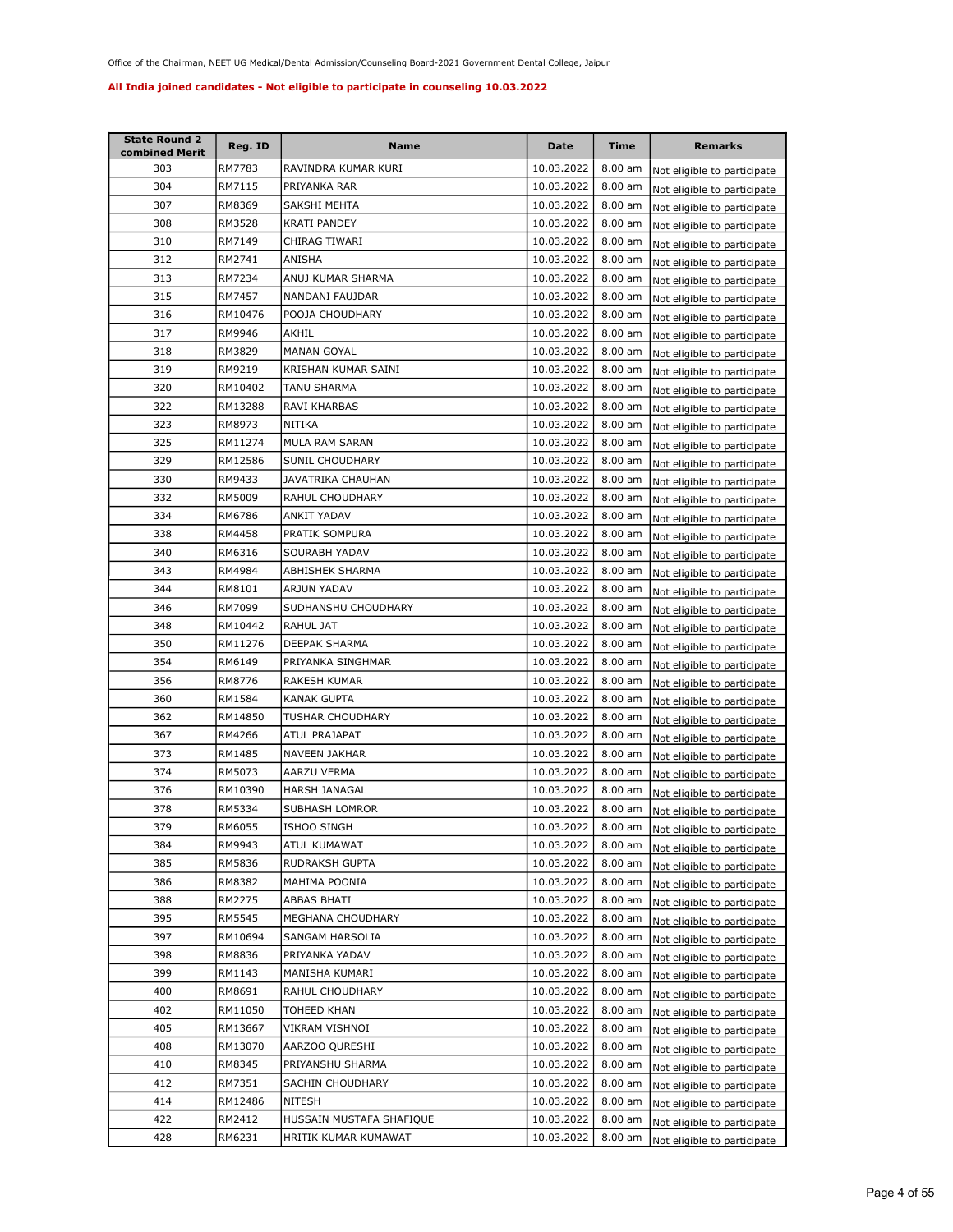| <b>State Round 2</b><br>combined Merit | Reg. ID | <b>Name</b>           | Date       | Time              | <b>Remarks</b>              |
|----------------------------------------|---------|-----------------------|------------|-------------------|-----------------------------|
| 430                                    | RM9554  | HIMAKSHI DESAI        | 10.03.2022 | $8.00$ am         | Not eligible to participate |
| 431                                    | RM10718 | USHA YADAV            | 10.03.2022 | 8.00 am           | Not eligible to participate |
| 434                                    | RM5084  | PRANANSHI JAIN        | 10.03.2022 | $8.00$ am         | Not eligible to participate |
| 435                                    | RM1405  | SHEETAL SHARMA        | 10.03.2022 | 8.00 am           | Not eligible to participate |
| 436                                    | RM14237 | NISHA BISHNOI         | 10.03.2022 | 8.00 am           | Not eligible to participate |
| 439                                    | RM6840  | BALKISHAN BATHEJA     | 10.03.2022 | 8.00 am           | Not eligible to participate |
| 440                                    | RM8453  | ANKIT AGRAWAL         | 10.03.2022 | 8.00 am           | Not eligible to participate |
| 441                                    | RM9922  | DEEPANSHU RANKAWAT    | 10.03.2022 | 8.00 am           | Not eligible to participate |
| 443                                    | RM8507  | SMRITI GUPTA          | 10.03.2022 | 8.00 am           | Not eligible to participate |
| 444                                    | RM1723  | AVANI TRIVEDI         | 10.03.2022 | $8.00$ am         | Not eligible to participate |
| 447                                    | RM9131  | SANDEEP KUMAR DUDI    | 10.03.2022 | 8.00 am           | Not eligible to participate |
| 448                                    | RM2057  | APOORV GARG           | 10.03.2022 | 8.00 am           | Not eligible to participate |
| 449                                    | RM9060  | VAIBHAV VASHISTHA     | 10.03.2022 | 8.00 am           | Not eligible to participate |
| 453                                    | RM4998  | MUKESH KUMAR          | 10.03.2022 | 8.00 am           | Not eligible to participate |
| 454                                    | RM10378 | PREMPRAKASH MEHRA     | 10.03.2022 | 8.00 am           | Not eligible to participate |
| 459                                    | RM3504  | MANISH KUMAR          | 10.03.2022 | $8.00$ am         | Not eligible to participate |
| 462                                    | RM12548 | <b>SUNIL SWAMI</b>    | 10.03.2022 | 8.00 am           | Not eligible to participate |
| 463                                    | RM15660 | PREM PRKASH           | 10.03.2022 | 8.00 am           | Not eligible to participate |
| 465                                    | RM6687  | SALONI JHAJHARIA      | 10.03.2022 | 8.00 am           | Not eligible to participate |
| 469                                    | RM6488  | HIMANSHU DEVTHIA      | 10.03.2022 | 8.00 am           | Not eligible to participate |
| 472                                    | RM5040  | RAHUL SHARMA          | 10.03.2022 | 8.00 am           | Not eligible to participate |
| 475                                    | RM2697  | PAWAN JANGID          | 10.03.2022 | 8.00 am           | Not eligible to participate |
| 476                                    | RM1206  | ASHOK KUMAR DOON      | 10.03.2022 | 8.00 am           | Not eligible to participate |
| 477                                    | RM2006  | PALAK PARAKH          | 10.03.2022 | $8.00$ am         | Not eligible to participate |
| 479                                    | RM1968  | ADITYA PARASHAR       | 10.03.2022 | $8.00$ am         | Not eligible to participate |
| 482                                    | RM1400  | DIVYANSH VARSHNEY     | 10.03.2022 | $8.00$ am         | Not eligible to participate |
| 486                                    | RM9993  | <b>HEMANT KUMAR</b>   | 10.03.2022 | $8.00$ am         | Not eligible to participate |
| 490                                    | RM9362  | ANKIT                 | 10.03.2022 | 8.00 am           | Not eligible to participate |
| 492                                    | RM1683  | JATIN KUMAR PARETA    | 10.03.2022 | $8.00$ am         | Not eligible to participate |
| 493                                    | RM7154  | MOHAMMAD ARISH        | 10.03.2022 | 8.00 am           | Not eligible to participate |
| 494                                    | RM14690 | DEEPANSHU VAISHNAV    | 10.03.2022 | 8.00 am           | Not eligible to participate |
| 496                                    | RM8074  | ROHIT SARPAL          | 10.03.2022 | 8.00 am           | Not eligible to participate |
| 499                                    | RM10100 | SURENDRA SAHARAN      | 10.03.2022 | $8.00$ am         | Not eligible to participate |
| 507                                    | RM8107  | <b>JITENDRA JAT</b>   | 10.03.2022 | 8.00 am           | Not eligible to participate |
| 508                                    | RM1787  | DEVENDRA SINGH DHAKED | 10.03.2022 | 8.00 am           | Not eligible to participate |
| 510                                    | RM3943  | GREESIR               | 10.03.2022 | 8.00 am           | Not eligible to participate |
| 511                                    | RM14804 | ASHMIT SHARMA         | 10.03.2022 | $8.00 \text{ am}$ | Not eligible to participate |
| 512                                    | RM6819  | MONIKA KUMAWAT        | 10.03.2022 | 8.00 am           | Not eligible to participate |
| 513                                    | RM2699  | BHAWANA YADAV         | 10.03.2022 | 8.00 am           | Not eligible to participate |
| 514                                    | RM13247 | VIKRAM                | 10.03.2022 | 8.00 am           | Not eligible to participate |
| 515                                    | RM5942  | VANDANA MITTAL        | 10.03.2022 | 8.00 am           | Not eligible to participate |
| 520                                    | RM6583  | RAJESH GHASAL         | 10.03.2022 | 8.00 am           | Not eligible to participate |
| 524                                    | RM8940  | SURESH KUMAR          | 10.03.2022 | 8.00 am           | Not eligible to participate |
| 525                                    | RM11889 | VINOD MEHTA           | 10.03.2022 | 8.00 am           | Not eligible to participate |
| 528                                    | RM8344  | JAI RAJ SINGH RAJAWAT | 10.03.2022 | 8.00 am           | Not eligible to participate |
| 531                                    | RM2312  | VIKAS CHAUHAN         | 10.03.2022 | 8.00 am           | Not eligible to participate |
| 532                                    | RM7858  | NAVEEN                | 10.03.2022 | 8.00 am           | Not eligible to participate |
| 534                                    | RM8325  | SUNIL KUMAR KURI      | 10.03.2022 | 8.00 am           | Not eligible to participate |
| 535                                    | RM3235  | ANJALI CHOUDHARY      | 10.03.2022 | 8.00 am           | Not eligible to participate |
| 538                                    | RM1349  | NAVEEN KUMAR TAK      | 10.03.2022 | 8.00 am           | Not eligible to participate |
| 539                                    | RM3416  | POOJA YADAV           | 10.03.2022 | 8.00 am           | Not eligible to participate |
| 542                                    | RM11470 | DEV DUTT KATARA       | 10.03.2022 | 8.00 am           | Not eligible to participate |
| 550                                    | RM4337  | TANISHA GARG          | 10.03.2022 | 8.00 am           | Not eligible to participate |
| 551                                    | RM3431  | HIMANI                | 10.03.2022 | 8.00 am           | Not eligible to participate |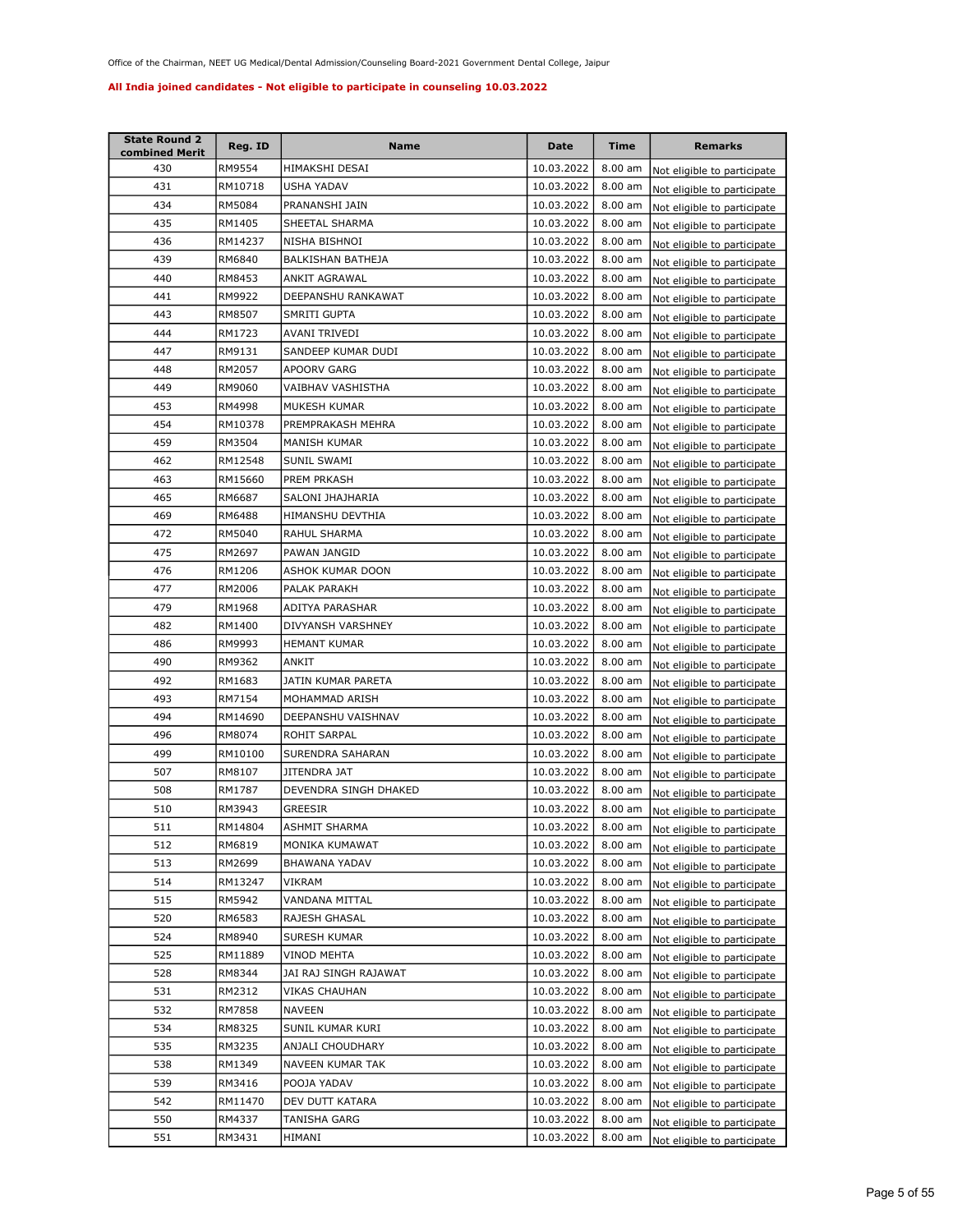| <b>State Round 2</b><br>combined Merit | Reg. ID | <b>Name</b>            | Date       | Time              | <b>Remarks</b>              |
|----------------------------------------|---------|------------------------|------------|-------------------|-----------------------------|
| 555                                    | RM4637  | AASTHA JINDAL          | 10.03.2022 | $8.00$ am         | Not eligible to participate |
| 558                                    | RM5076  | KRISHAN KUMAR PRAJAPAT | 10.03.2022 | 8.00 am           | Not eligible to participate |
| 561                                    | RM2791  | SONU DHAKA             | 10.03.2022 | 8.00 am           | Not eligible to participate |
| 563                                    | RM8778  | AKASH                  | 10.03.2022 | $8.00$ am         | Not eligible to participate |
| 565                                    | RM7569  | <b>ARNAV MANGAL</b>    | 10.03.2022 | 8.00 am           | Not eligible to participate |
| 568                                    | RM12235 | POOJA KUMARI           | 10.03.2022 | $8.00$ am         | Not eligible to participate |
| 569                                    | RM14802 | SHAKTI SINGH RATHORE   | 10.03.2022 | 8.00 am           | Not eligible to participate |
| 570                                    | RM7094  | DIVYANSH CHOUDHARY     | 10.03.2022 | 8.00 am           | Not eligible to participate |
| 572                                    | RM3913  | RAVINDRA KUMAR         | 10.03.2022 | 8.00 am           | Not eligible to participate |
| 577                                    | RM11217 | AAYUSHI RAJPUROHIT     | 10.03.2022 | $8.00$ am         | Not eligible to participate |
| 581                                    | RM8746  | SANDEEP SAINI          | 10.03.2022 | $8.00$ am         | Not eligible to participate |
| 582                                    | RM6931  | YUVRAJ SINGH CHOUDHARY | 10.03.2022 | 8.00 am           | Not eligible to participate |
| 587                                    | RM11798 | SHIKSHA KUMARI         | 10.03.2022 | 8.00 am           | Not eligible to participate |
| 591                                    | RM6501  | KANIKA VERMA           | 10.03.2022 | 8.00 am           | Not eligible to participate |
| 592                                    | RM1850  | SHREYA MATHUR          | 10.03.2022 | 8.00 am           | Not eligible to participate |
| 594                                    | RM1399  | <b>RAKESH KUMAR</b>    | 10.03.2022 | $8.00$ am         | Not eligible to participate |
| 596                                    | RM9329  | ALTAF KHILJEE          | 10.03.2022 | $8.00$ am         | Not eligible to participate |
| 597                                    | RM9409  | <b>EKTA YADAV</b>      | 10.03.2022 | 8.00 am           | Not eligible to participate |
| 601                                    | RM8862  | ANKIT BAIRAD           | 10.03.2022 | $2.00$ pm         | Not eligible to participate |
| 603                                    | RM5676  | <b>NAVYA GUPTA</b>     | 10.03.2022 | $2.00$ pm         | Not eligible to participate |
| 605                                    | RM2419  | <b>JITENDRA</b>        | 10.03.2022 | $2.00$ pm         | Not eligible to participate |
| 609                                    | RM5198  | <b>GAURAV BHAWRIYA</b> | 10.03.2022 | $2.00$ pm         | Not eligible to participate |
| 610                                    | RM3636  | TANMAY SINGH JHAJHARIA | 10.03.2022 | $2.00$ pm         | Not eligible to participate |
| 611                                    | RM2238  | AJAY YADAV             | 10.03.2022 | 2.00 pm           | Not eligible to participate |
| 612                                    | RM12173 | <b>BUDHA RAM</b>       | 10.03.2022 | $2.00$ pm         | Not eligible to participate |
| 614                                    | RM8230  | SOHAN LAL YADAV        | 10.03.2022 | $2.00$ pm         | Not eligible to participate |
| 618                                    | RM6297  | NISHA                  | 10.03.2022 | $2.00$ pm         | Not eligible to participate |
| 621                                    | RM2529  | SUNIL SUMAN            | 10.03.2022 | $2.00$ pm         | Not eligible to participate |
| 624                                    | RM12694 | <b>AKSHAY KUMAR</b>    | 10.03.2022 | 2.00 pm           | Not eligible to participate |
| 625                                    | RM11285 | PRAVEEN KUMAR BISHNOI  | 10.03.2022 | $2.00$ pm         | Not eligible to participate |
| 626                                    | RM7786  | KANAD YOGI             | 10.03.2022 | 2.00 pm           | Not eligible to participate |
| 628                                    | RM12328 | RITIKA                 | 10.03.2022 | 2.00 pm           | Not eligible to participate |
| 631                                    | RM10395 | ANKIT GUPTA            | 10.03.2022 | 2.00 pm           | Not eligible to participate |
| 632                                    | RM11324 | SIDDHANT KUMAR         | 10.03.2022 | 2.00 pm           | Not eligible to participate |
| 635                                    | RM11434 | VISHVESH JANGIR        | 10.03.2022 | $2.00$ pm         | Not eligible to participate |
| 636                                    | RM5311  | RAKESH KUMAR YADAV     | 10.03.2022 | $2.00$ pm         | Not eligible to participate |
| 637                                    | RM9978  | MUBASSIR TAK           | 10.03.2022 | $2.00 \text{ pm}$ | Not eligible to participate |
| 644                                    | RM11134 | BHARAT SHARMA          | 10.03.2022 | $2.00$ pm         | Not eligible to participate |
| 645                                    | RM11847 | AMIT                   | 10.03.2022 | 2.00 pm           | Not eligible to participate |
| 650                                    | RN16469 | VIKRAM SINGH           | 10.03.2022 | 2.00 pm           | Not eligible to participate |
| 651                                    | RM2850  | HIMANSHU CHOUDHARY     | 10.03.2022 | 2.00 pm           | Not eligible to participate |
| 653                                    | RM13771 | SURANIKA AGRAWAT       | 10.03.2022 | 2.00 pm           | Not eligible to participate |
| 654                                    | RM8675  | RAMANAND SAINI         | 10.03.2022 | 2.00 pm           | Not eligible to participate |
| 657                                    | RM10310 | VIJAY PATEL            | 10.03.2022 | 2.00 pm           | Not eligible to participate |
| 659                                    | RM3545  | <b>GUNJAN SHARMA</b>   | 10.03.2022 | $2.00$ pm         | Not eligible to participate |
| 670                                    | RM12610 | MANOJ SINGH            | 10.03.2022 | $2.00$ pm         | Not eligible to participate |
| 675                                    | RM14870 | MANOJ KUMAR            | 10.03.2022 | $2.00$ pm         | Not eligible to participate |
| 676                                    | RM1241  | ABHISHEK KUMAR SERAWAT | 10.03.2022 | $2.00$ pm         | Not eligible to participate |
| 678                                    | RM3077  | <b>BHOOMIKA GAHLOT</b> | 10.03.2022 | 2.00 pm           | Not eligible to participate |
| 682                                    | RM7418  | SAVITA YADAV           | 10.03.2022 | 2.00 pm           | Not eligible to participate |
| 690                                    | RM10119 | RAKESH MAHALA          | 10.03.2022 | $2.00$ pm         | Not eligible to participate |
| 691                                    | RM3720  | VISHWAJEET LIMBA       | 10.03.2022 | $2.00$ pm         | Not eligible to participate |
| 693                                    | RM4794  | GAURAV AGRAWAL         | 10.03.2022 | $2.00$ pm         | Not eligible to participate |
| 697                                    | RM10249 | RADHIKA KUMARI BIYANI  | 10.03.2022 | 2.00 pm           | Not eligible to participate |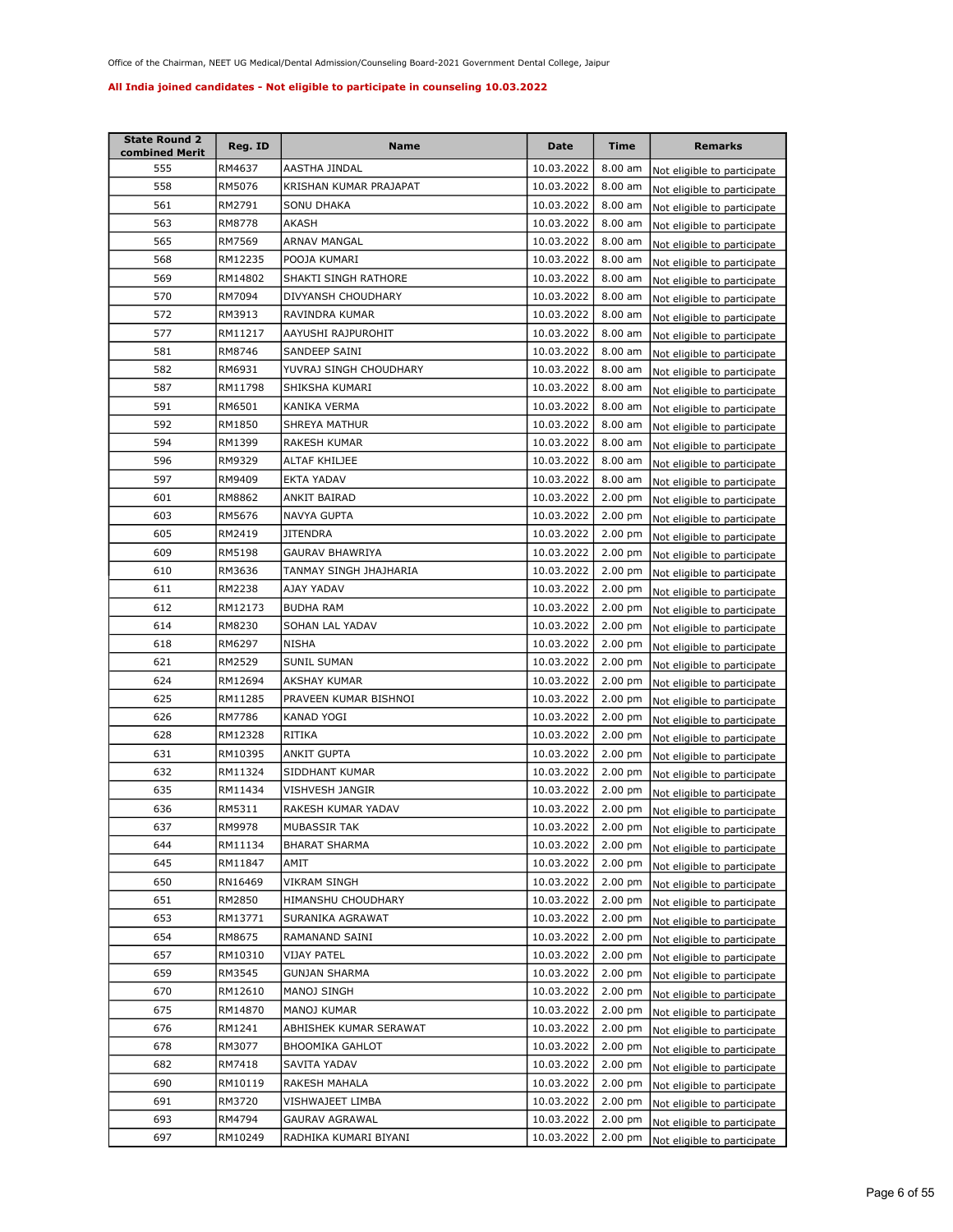| <b>State Round 2</b><br>combined Merit | Reg. ID | <b>Name</b>                | <b>Date</b> | Time              | <b>Remarks</b>              |
|----------------------------------------|---------|----------------------------|-------------|-------------------|-----------------------------|
| 698                                    | RM11479 | ARYAN AGRAWAL              | 10.03.2022  | $2.00$ pm         | Not eligible to participate |
| 699                                    | RM8265  | <b>JOGA RAM</b>            | 10.03.2022  | $2.00$ pm         | Not eligible to participate |
| 700                                    | RM6092  | SHIVLAL CHOUDHARY          | 10.03.2022  | $2.00$ pm         | Not eligible to participate |
| 704                                    | RM6097  | DIKSHANT BHARDWAJ          | 10.03.2022  | 2.00 pm           | Not eligible to participate |
| 709                                    | RM5910  | VISHAL RANKAWAT            | 10.03.2022  | 2.00 pm           | Not eligible to participate |
| 710                                    | RM5320  | SUMAN KUMARI KHOTH         | 10.03.2022  | 2.00 pm           | Not eligible to participate |
| 711                                    | RM9048  | DHRUV CHAUDHARY            | 10.03.2022  | 2.00 pm           | Not eligible to participate |
| 718                                    | RM8847  | KAMAL GOSWAMI              | 10.03.2022  | 2.00 pm           | Not eligible to participate |
| 723                                    | RM7042  | VIPIN MANGAL               | 10.03.2022  | 2.00 pm           | Not eligible to participate |
| 724                                    | RM14543 | <b>BADRI RAM</b>           | 10.03.2022  | $2.00$ pm         | Not eligible to participate |
| 730                                    | RM2979  | CHANDRA PRAKASH            | 10.03.2022  | 2.00 pm           | Not eligible to participate |
| 733                                    | RM2485  | RAJAT BANSAL               | 10.03.2022  | 2.00 pm           | Not eligible to participate |
| 737                                    | RM6077  | PINKI BANGARWA             | 10.03.2022  | 2.00 pm           | Not eligible to participate |
| 739                                    | RM5324  | ANTIMA CHOUDHARY           | 10.03.2022  | $2.00$ pm         | Not eligible to participate |
| 743                                    | RM8286  | <b>RIYA GARG</b>           | 10.03.2022  | 2.00 pm           | Not eligible to participate |
| 744                                    | RM6892  | HARSHVARDHAN SINGH CHAUHAN | 10.03.2022  | $2.00$ pm         | Not eligible to participate |
| 745                                    | RM11167 | <b>SUMIT YADAV</b>         | 10.03.2022  | $2.00$ pm         | Not eligible to participate |
| 746                                    | RM11366 | MANSI                      | 10.03.2022  | $2.00$ pm         | Not eligible to participate |
| 749                                    | RM6820  | TANISHA TANWAR             | 10.03.2022  | $2.00$ pm         | Not eligible to participate |
| 751                                    | RM5696  | PAWAN KUMAR                | 10.03.2022  | $2.00$ pm         | Not eligible to participate |
| 752                                    | RM11553 | MOHAMMED IDREES            | 10.03.2022  | $2.00$ pm         | Not eligible to participate |
| 753                                    | RM9391  | CHARCHIL YADAV             | 10.03.2022  | $2.00$ pm         | Not eligible to participate |
| 754                                    | RM3619  | RAVI SAINI                 | 10.03.2022  | $2.00$ pm         | Not eligible to participate |
| 770                                    | RM8715  | NIDHI                      | 10.03.2022  | $2.00$ pm         | Not eligible to participate |
| 772                                    | RM3925  | PRAVEEN NAGAR              | 10.03.2022  | $2.00$ pm         | Not eligible to participate |
| 775                                    | RM12992 | <b>JYOTSHANA SINGH</b>     | 10.03.2022  | $2.00$ pm         | Not eligible to participate |
| 779                                    | RM11911 | <b>SUNIL KHATOR</b>        | 10.03.2022  | $2.00$ pm         | Not eligible to participate |
| 788                                    | RM7000  | <b>ABHISHEK HARITWAL</b>   | 10.03.2022  | $2.00$ pm         | Not eligible to participate |
| 795                                    | RM12869 | ANDA RAM                   | 10.03.2022  | 2.00 pm           | Not eligible to participate |
| 807                                    | RM7738  | JAIVEER                    | 10.03.2022  | 2.00 pm           | Not eligible to participate |
| 813                                    | RM13495 | PRANAV PALIWAL             | 10.03.2022  | $2.00$ pm         | Not eligible to participate |
| 815                                    | RM7003  | SIDDHARTH KUMAR            | 10.03.2022  | $2.00$ pm         | Not eligible to participate |
| 816                                    | RM7076  | LAKSHITA GYANCHANDANI      | 10.03.2022  | $2.00$ pm         | Not eligible to participate |
| 819                                    | RM8653  | CHANCHAL KUMARI            | 10.03.2022  | $2.00$ pm         | Not eligible to participate |
| 826                                    | RM9232  | CHANDAN SHARMA             | 10.03.2022  | 2.00 pm           | Not eligible to participate |
| 827                                    | RM2298  | ANURAG CHANDAK             | 10.03.2022  | $2.00 \text{ pm}$ | Not eligible to participate |
| 834                                    | RM8178  | SURESH KASNIYAN            | 10.03.2022  | $2.00 \text{ pm}$ | Not eligible to participate |
| 835                                    | RM3785  | AMAN SHARMA                | 10.03.2022  | 2.00 pm           | Not eligible to participate |
| 843                                    | RM11801 | VIKASH KUMAR SHARMA        | 10.03.2022  | $2.00$ pm         | Not eligible to participate |
| 846                                    | RM7052  | PIYUSH SHARMA              | 10.03.2022  | $2.00$ pm         | Not eligible to participate |
| 849                                    | RM8513  | HIMANSHU SAINI             | 10.03.2022  | $2.00$ pm         | Not eligible to participate |
| 855                                    | RM2061  | RITIKA SONI                | 10.03.2022  | $2.00$ pm         | Not eligible to participate |
| 866                                    | RM6163  | ANAMIKA                    | 10.03.2022  | $2.00$ pm         | Not eligible to participate |
| 868                                    | RM2827  | MANRA RAM                  | 10.03.2022  | $2.00$ pm         | Not eligible to participate |
| 870                                    | RM5479  | VASEEM KHAN                | 10.03.2022  | $2.00$ pm         | Not eligible to participate |
| 872                                    | RM5751  | KAVITA KUMARI KUMAWAT      | 10.03.2022  | $2.00$ pm         | Not eligible to participate |
| 875                                    | RM3975  | HIMANSHI JANGIR            | 10.03.2022  | $2.00$ pm         | Not eligible to participate |
| 876                                    | RM5308  | KIRTIKA JAKHAR             | 10.03.2022  | $2.00$ pm         | Not eligible to participate |
| 881                                    | RM4038  | BHAVESH NAGAR              | 10.03.2022  | 2.00 pm           | Not eligible to participate |
| 884                                    | RM10619 | VIJENDRA PALSANIA          | 10.03.2022  | $2.00$ pm         | Not eligible to participate |
| 888                                    | RM7778  | SARITA BHAWRIYA            | 10.03.2022  | $2.00$ pm         | Not eligible to participate |
| 894                                    | RM1577  | PRIYANKA                   | 10.03.2022  | $2.00$ pm         | Not eligible to participate |
| 895                                    | RM5684  | ADITYA SHARMA              | 10.03.2022  | $2.00$ pm         | Not eligible to participate |
| 897                                    | RM9782  | RIDHI SHREE                | 10.03.2022  | $2.00$ pm         | Not eligible to participate |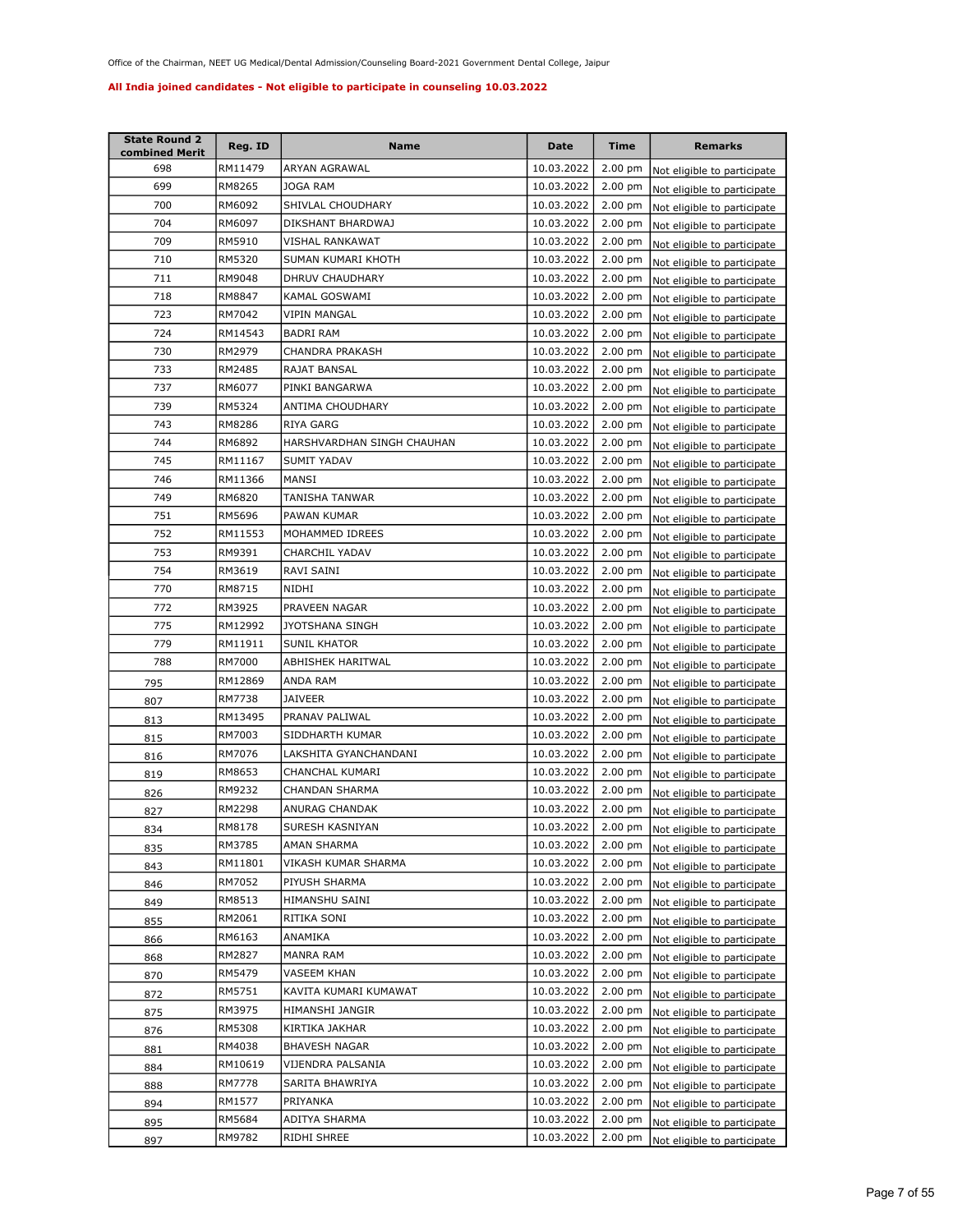| <b>State Round 2</b><br>combined Merit | Reg. ID | <b>Name</b>            | <b>Date</b> | Time              | <b>Remarks</b>                      |
|----------------------------------------|---------|------------------------|-------------|-------------------|-------------------------------------|
| 898                                    | RM6359  | ANIL KUMAR             | 10.03.2022  | 2.00 pm           | Not eligible to participate         |
| 903                                    | RM5276  | PRASOON SONI           | 10.03.2022  | $2.00$ pm         | Not eligible to participate         |
| 909                                    | RM3500  | TEENA                  | 10.03.2022  | $2.00$ pm         | Not eligible to participate         |
| 916                                    | RM5963  | AMAN YADAV             | 10.03.2022  | $2.00$ pm         | Not eligible to participate         |
| 921                                    | RM8165  | DINESH SHARMA          | 10.03.2022  | $2.00$ pm         | Not eligible to participate         |
| 922                                    | RM9018  | SHRI RAM RULANIA       | 10.03.2022  | $2.00$ pm         | Not eligible to participate         |
| 923                                    | RM4273  | RADHIKA                | 10.03.2022  | 2.00 pm           | Not eligible to participate         |
| 924                                    | RM1021  | CHHAVI SINGH BITHU     | 10.03.2022  | 2.00 pm           | Not eligible to participate         |
| 940                                    | RM6118  | JAI KUMAR VARDANI      | 10.03.2022  | 2.00 pm           | Not eligible to participate         |
| 943                                    | RM5242  | MANVIK JAIN            | 10.03.2022  | $2.00$ pm         | Not eligible to participate         |
| 948                                    | RM4757  | RAKESH PRAJAPAT        | 10.03.2022  | $2.00$ pm         | Not eligible to participate         |
| 954                                    | RM9722  | PRAKASH                | 10.03.2022  | $2.00$ pm         | Not eligible to participate         |
| 959                                    | RM9177  | <b>BABU LAL DURAN</b>  | 10.03.2022  | $2.00$ pm         | Not eligible to participate         |
| 962                                    | RM10364 | SHANKAR LAL            | 10.03.2022  | 2.00 pm           | Not eligible to participate         |
| 966                                    | RM8399  | ABHISHEK SAINI         | 10.03.2022  | 2.00 pm           | Not eligible to participate         |
| 967                                    | RM10992 | <b>ANURADHA</b>        | 10.03.2022  | $2.00 \text{ pm}$ | Not eligible to participate         |
| 970                                    | RM4217  | NEERAJ YADAV           | 10.03.2022  | $2.00$ pm         | Not eligible to participate         |
| 976                                    | RM10549 | PAYAL KANWAR           | 10.03.2022  | $2.00$ pm         | Not eligible to participate         |
| 979                                    | RM6523  | VIJAY KUMAR            | 10.03.2022  | $2.00$ pm         | Not eligible to participate         |
| 987                                    | RM5362  | RAHUL JHAJHARA         | 10.03.2022  | $2.00$ pm         | Not eligible to participate         |
| 992                                    | RM13656 | BHANVRA RAM            | 10.03.2022  | $2.00$ pm         | Not eligible to participate         |
| 993                                    | RM14889 | SWAROOPA RAM           | 10.03.2022  | 2.00 pm           | Not eligible to participate         |
| 994                                    | RM9913  | ANUSHKA MAHESHWARI     | 10.03.2022  | $2.00$ pm         | Not eligible to participate         |
| 996                                    | RM9027  | YUKTA BHATI            | 10.03.2022  | $2.00$ pm         | Not eligible to participate         |
| 999                                    | RM6916  | PRITI GUPTA            | 10.03.2022  | 2.00 pm           | Not eligible to participate         |
| 1006                                   | RM2336  | HEMANT KANGSIYA        | 10.03.2022  | $2.00$ pm         | Not eligible to participate         |
| 1011                                   | RM2539  | POOJA GARHWAL          | 10.03.2022  | $2.00$ pm         | Not eligible to participate         |
| 1019                                   | RM10213 | ARYANSHE KHATURIA      | 10.03.2022  | 2.00 pm           | Not eligible to participate         |
| 1021                                   | RM6322  | <b>BHAARAT NAROOKA</b> | 10.03.2022  | $2.00$ pm         | Not eligible to participate         |
| 1026                                   | RM12507 | SANJU BIJARNIYA        | 10.03.2022  | $2.00$ pm         | Not eligible to participate         |
| 1029                                   | RM3767  | PIYUSH KUMAR GOYAL     | 10.03.2022  | 2.00 pm           | Not eligible to participate         |
| 1034                                   | RM6147  | MONU NAGAR             | 10.03.2022  | 2.00 pm           | Not eligible to participate         |
| 1036                                   | RM3027  | ARUN KUMAR             | 10.03.2022  | 2.00 pm           | Not eligible to participate         |
| 1041                                   | RM4507  | <b>SAGAR KALRA</b>     | 10.03.2022  | 2.00 pm           | Not eligible to participate         |
| 1043                                   | RM11715 | JAS RAJ DHEER          | 10.03.2022  | $2.00$ pm         | Not eligible to participate         |
| 1044                                   | RM5758  | <b>SUBODH</b>          | 10.03.2022  | $2.00 \text{ pm}$ | Not eligible to participate         |
| 1046                                   | RM9166  | DHARMA RAM LOCHHAB     | 10.03.2022  |                   | 2.00 pm Not eligible to participate |
| 1048                                   | RM13251 | RAKESH TARD            | 10.03.2022  | $2.00 \text{ pm}$ | Not eligible to participate         |
| 1050                                   | RM3679  | AMIT KUMAR             | 10.03.2022  | 2.00 pm           | Not eligible to participate         |
| 1053                                   | RM8395  | DEEPIKA YADAV          | 10.03.2022  | $2.00$ pm         | Not eligible to participate         |
| 1056                                   | RM3224  | ABHISHEK SONI          | 10.03.2022  | $2.00 \text{ pm}$ | Not eligible to participate         |
| 1057                                   | RM5445  | LALITA SUTHAR          | 10.03.2022  | $2.00$ pm         | Not eligible to participate         |
| 1059                                   | RM1136  | RITIKA CHITLANGIA      | 10.03.2022  | $2.00$ pm         | Not eligible to participate         |
| 1060                                   | RM8852  | NIKHIL KUMAR           | 10.03.2022  | 2.00 pm           | Not eligible to participate         |
| 1061                                   | RM11636 | KUMARI RAVINA          | 10.03.2022  | $2.00$ pm         | Not eligible to participate         |
| 1065                                   | RM5939  | MOHAMMAD SANEEF        | 10.03.2022  | $2.00$ pm         | Not eligible to participate         |
| 1066                                   | RM7930  | MUKESH KUMAR VISHNOI   | 10.03.2022  | $2.00$ pm         | Not eligible to participate         |
| 1067                                   | RM9312  | SHREE RAM CHOUDHARY    | 10.03.2022  | $2.00$ pm         | Not eligible to participate         |
| 1072                                   | RM5423  | URVASHI CHOUDHARY      | 10.03.2022  | $2.00$ pm         | Not eligible to participate         |
| 1074                                   | RM9893  | ASHNA PARVEEN          | 10.03.2022  | 2.00 pm           | Not eligible to participate         |
| 1075                                   | RM6716  | ADITYA SINGH           | 10.03.2022  | 2.00 pm           | Not eligible to participate         |
| 1079                                   | RM2530  | ABHISHEK SUTHAR        | 10.03.2022  | $2.00$ pm         | Not eligible to participate         |
| 1082                                   | RM12266 | RAJEEV GOYTAN          | 10.03.2022  | $2.00$ pm         | Not eligible to participate         |
| 1084                                   | RM7535  | DHRITI                 | 10.03.2022  | $2.00$ pm         | Not eligible to participate         |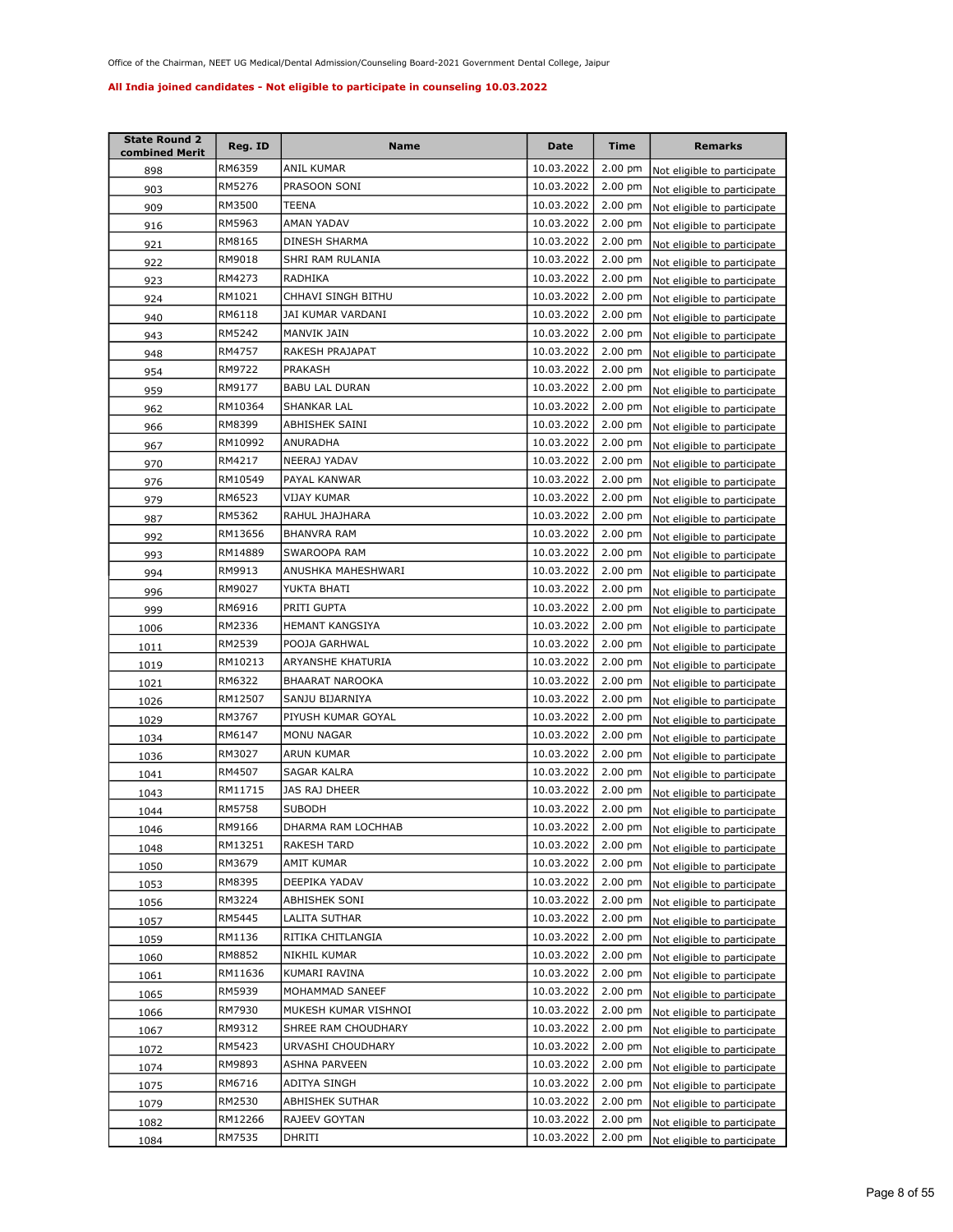| <b>State Round 2</b><br>combined Merit | Reg. ID | <b>Name</b>             | Date       | Time              | <b>Remarks</b>                      |
|----------------------------------------|---------|-------------------------|------------|-------------------|-------------------------------------|
| 1086                                   | RM5285  | HEMLATA SHARMA          | 10.03.2022 | $2.00$ pm         | Not eligible to participate         |
| 1091                                   | RM6914  | AJIT SINGH              | 10.03.2022 | 2.00 pm           | Not eligible to participate         |
| 1092                                   | RM3337  | SHISHRAM                | 10.03.2022 | $2.00$ pm         | Not eligible to participate         |
| 1096                                   | RM1854  | MOHAMMED TABISH SHEIKH  | 10.03.2022 | 2.00 pm           | Not eligible to participate         |
| 1097                                   | RM9727  | HARSHIT KASOTIYA        | 10.03.2022 | 2.00 pm           | Not eligible to participate         |
| 1098                                   | RM6010  | ANNU SEORAN             | 10.03.2022 | 2.00 pm           | Not eligible to participate         |
| 1099                                   | RM7620  | SARTHAK JAIN            | 10.03.2022 | $2.00$ pm         | Not eligible to participate         |
| 1102                                   | RM5297  | VIKRAM DUSAD            | 10.03.2022 | 2.00 pm           | Not eligible to participate         |
| <u>1106</u>                            | RM3483  | MANNAT SAINI            | 10.03.2022 | 2.00 pm           | Not eligible to participate         |
| 1110                                   | RM11634 | KHUSHI DHAKED           | 10.03.2022 | $2.00$ pm         | Not eligible to participate         |
| 1115                                   | RM1772  | ARYAN SINGHAL           | 10.03.2022 | $2.00$ pm         | Not eligible to participate         |
| 1119                                   | RM11871 | ANSHIKA JOHARY          | 10.03.2022 | 2.00 pm           | Not eligible to participate         |
| 1132                                   | RM5214  | HITESH KUMAR JAT        | 10.03.2022 | $2.00$ pm         | Not eligible to participate         |
| 1134                                   | RM9272  | YASA                    | 10.03.2022 | 2.00 pm           | Not eligible to participate         |
| 1138                                   | RM5894  | VIKAS                   | 10.03.2022 | $2.00$ pm         | Not eligible to participate         |
| 1140                                   | RM10185 | KARTIK KUMAR            | 10.03.2022 | $2.00$ pm         | Not eligible to participate         |
| 1143                                   | RM4052  | PARINEETA SHARMA        | 10.03.2022 | 2.00 pm           | Not eligible to participate         |
| 1150                                   | RM6519  | MAHESH GODARA           | 10.03.2022 | $2.00$ pm         | Not eligible to participate         |
| 1152                                   | RM3740  | RIKHIL KALAL            | 10.03.2022 | 2.00 pm           | Not eligible to participate         |
| 1155                                   | RM7700  | LOKESH JANGID           | 10.03.2022 | 2.00 pm           | Not eligible to participate         |
| 1158                                   | RM7092  | <b>BHUMIKA SHARMA</b>   | 10.03.2022 | $2.00 \text{ pm}$ | Not eligible to participate         |
| 1161                                   | RM11423 | <b>MUDITA MATHUR</b>    | 10.03.2022 | $2.00$ pm         | Not eligible to participate         |
| 1162                                   | RM4744  | <b>JATIN GOYAL</b>      | 10.03.2022 | $2.00$ pm         | Not eligible to participate         |
| 1166                                   | RM9122  | KANHAIYA LAL CHHIMPA    | 10.03.2022 | $2.00$ pm         | Not eligible to participate         |
| 1167                                   | RM7760  | DIVYANSHI               | 10.03.2022 | $2.00$ pm         | Not eligible to participate         |
| 1168                                   | RM8250  | MONIKA                  | 10.03.2022 | $2.00$ pm         | Not eligible to participate         |
| 1169                                   | RM7763  | MS.VAISHNAVI PANCHAL    | 10.03.2022 | $2.00$ pm         | Not eligible to participate         |
| 1170                                   | RM10809 | LOKESH KUMAR SARAN      | 10.03.2022 | 2.00 pm           | Not eligible to participate         |
| 1173                                   | RM6948  | RITESH YADAV            | 10.03.2022 | 2.00 pm           | Not eligible to participate         |
| 1174                                   | RM3095  | ANU KANWAR              | 10.03.2022 | 2.00 pm           | Not eligible to participate         |
| 1179                                   | RM12600 | DEVESH VERMA            | 10.03.2022 | 2.00 pm           | Not eligible to participate         |
| 1182                                   | RM13147 | KAVITA YADAV            | 10.03.2022 | 2.00 pm           | Not eligible to participate         |
| 1183                                   | RM3354  | AYAAN AHMED             | 10.03.2022 | 2.00 pm           | Not eligible to participate         |
| <u> 1191</u>                           | RM5338  | DEVASHREE N JADAWALA    | 10.03.2022 | 2.00 pm           | Not eligible to participate         |
| 1192                                   | RM5709  | SOURAV KUMAR SAINI      | 10.03.2022 | $2.00$ pm         | Not eligible to participate         |
| 1195                                   | RM2952  | SALONI AGARWAL          | 10.03.2022 | $2.00$ pm         | Not eligible to participate         |
| 1196                                   | RM10831 | KUBER SINGH RAJPUT      | 10.03.2022 |                   | 2.00 pm Not eligible to participate |
| 1198                                   | RM1375  | LAKSHYA MITTAL          | 10.03.2022 | $2.00$ pm         | Not eligible to participate         |
| 1199                                   | RM7385  | NILESH TANWAR           | 10.03.2022 | $2.00$ pm         | Not eligible to participate         |
| 1202                                   | RM6976  | RANJEET SINGH CHOUDHARY | 11.03.2022 | 8.00 am           | Not eligible to participate         |
| 1203                                   | RM8841  | SAJIYA BANU             | 11.03.2022 | 8.00 am           | Not eligible to participate         |
| 1208                                   | RM6663  | LAXMAN BARALA           | 11.03.2022 | 8.00 am           | Not eligible to participate         |
| 1212                                   | RM2434  | POOJA SIDDH KUKNA       | 11.03.2022 | 8.00 am           | Not eligible to participate         |
| 1213                                   | RM8109  | ANUJ MAHALA             | 11.03.2022 | 8.00 am           | Not eligible to participate         |
| 1214                                   | RM3534  | MAHIPAL                 | 11.03.2022 | 8.00 am           | Not eligible to participate         |
| 1215                                   | RM3712  | HIMANI SAINI            | 11.03.2022 | 8.00 am           | Not eligible to participate         |
| 1217                                   | RM7915  | AMRIT SINGH             | 11.03.2022 | 8.00 am           | Not eligible to participate         |
| 1218                                   | RM5905  | AMIT KUMAR JANGIR       | 11.03.2022 | 8.00 am           | Not eligible to participate         |
| 1219                                   | RM15467 | GAURAV SHARMA           | 11.03.2022 | 8.00 am           | Not eligible to participate         |
| 1220                                   | RM11394 | MAHIPALGODARA           | 11.03.2022 | 8.00 am           | Not eligible to participate         |
| 1222                                   | RM12825 | PUSHPENDRA              | 11.03.2022 | 8.00 am           | Not eligible to participate         |
| 1225                                   | RM5862  | SALONI SAINI            | 11.03.2022 | 8.00 am           | Not eligible to participate         |
| 1226                                   | RM10394 | RAJSHEKHAR YADAV        | 11.03.2022 | 8.00 am           | Not eligible to participate         |
| 1230                                   | RM3424  | JEETU OLLA              | 11.03.2022 | 8.00 am           | Not eligible to participate         |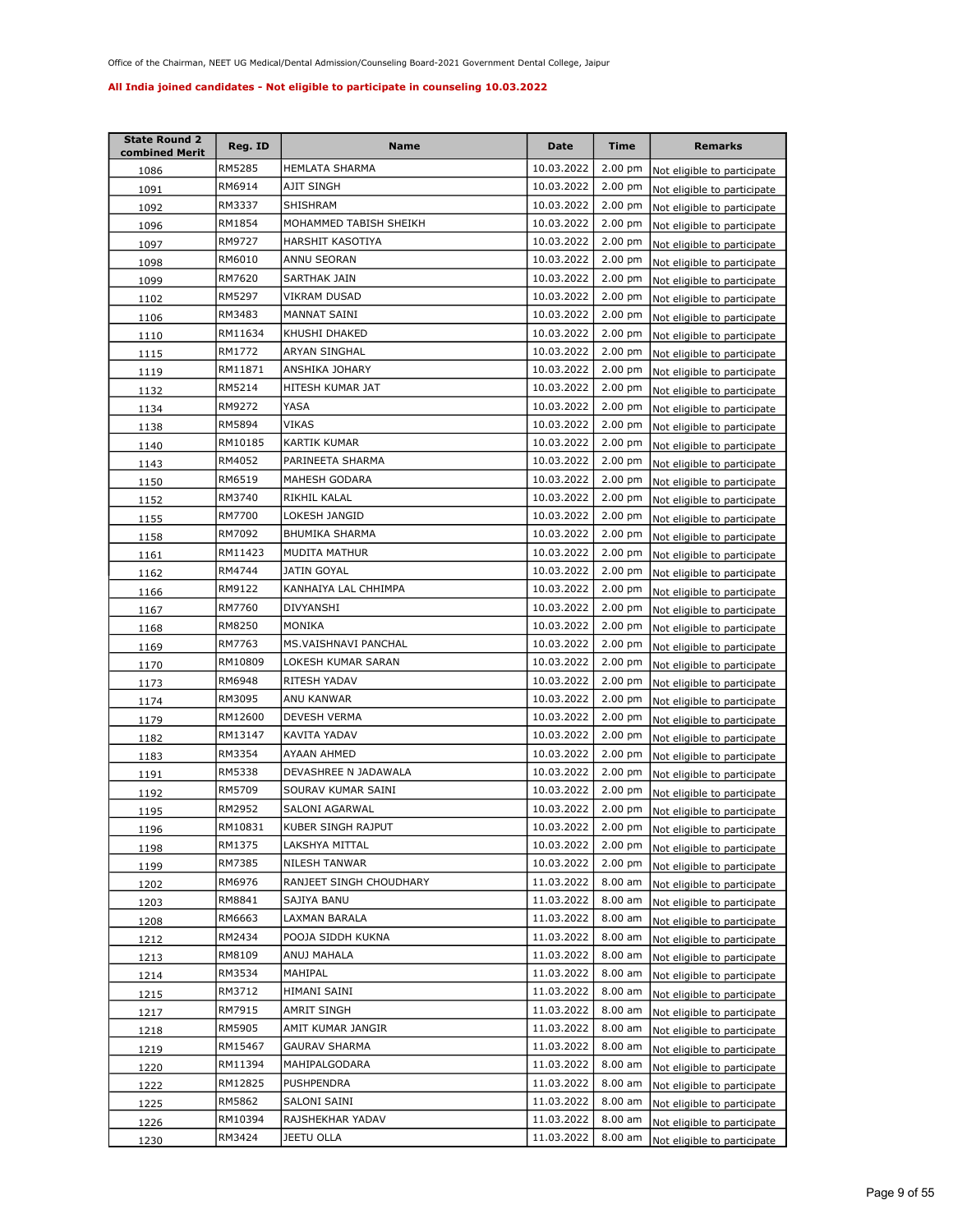| <b>State Round 2</b><br>combined Merit | Reg. ID | Name                 | Date       | Time              | <b>Remarks</b>              |
|----------------------------------------|---------|----------------------|------------|-------------------|-----------------------------|
| 1231                                   | RM9763  | RAMDAYAL             | 11.03.2022 | $8.00$ am         | Not eligible to participate |
| 1232                                   | RM5657  | <b>NAVEEN KUMAR</b>  | 11.03.2022 | $8.00$ am         | Not eligible to participate |
| 1235                                   | RM7296  | NIKITA HARITWAL      | 11.03.2022 | 8.00 am           | Not eligible to participate |
| 1237                                   | RM4869  | MEENA KUMAWAT        | 11.03.2022 | 8.00 am           | Not eligible to participate |
| 1238                                   | RM7043  | DEEPIKA YADAV        | 11.03.2022 | 8.00 am           | Not eligible to participate |
| 1239                                   | RM6773  | HARSHIT SHARMA       | 11.03.2022 | 8.00 am           | Not eligible to participate |
| 1243                                   | RM2370  | PRAKASH CHAND        | 11.03.2022 | 8.00 am           | Not eligible to participate |
| 1247                                   | RM7562  | DITI SINGH           | 11.03.2022 | 8.00 am           | Not eligible to participate |
| 1248                                   | RM10375 | VIKAS KUMAR          | 11.03.2022 | $8.00$ am         | Not eligible to participate |
| 1250                                   | RM9244  | <b>NAVEEN SHARMA</b> | 11.03.2022 | 8.00 am           | Not eligible to participate |
| 1251                                   | RM13639 | ABHINAV SINGH        | 11.03.2022 | 8.00 am           | Not eligible to participate |
| 1252                                   | RM5030  | SACHIN YADAV         | 11.03.2022 | $8.00$ am         | Not eligible to participate |
| 1253                                   | RM3761  | HEMENDRA AMETA       | 11.03.2022 | 8.00 am           | Not eligible to participate |
| 1254                                   | RM2584  | MAHESH KUMAR PALIWAL | 11.03.2022 | $8.00$ am         | Not eligible to participate |
| 1256                                   | RM8213  | YASHI SHARMA         | 11.03.2022 | 8.00 am           | Not eligible to participate |
| 1257                                   | RM10205 | SIMRAN KALLAR        | 11.03.2022 | $8.00$ am         | Not eligible to participate |
| <u>1268</u>                            | RM9690  | JAI KUMAR SINGH      | 11.03.2022 | 8.00 am           | Not eligible to participate |
| 1273                                   | RM7727  | KUSH KUMAR SINGHAL   | 11.03.2022 | 8.00 am           | Not eligible to participate |
| 1274                                   | RM9262  | NIKHIL RANWA         | 11.03.2022 | 8.00 am           | Not eligible to participate |
| 1275                                   | RM13428 | NISHANT KUMAWAT      | 11.03.2022 | 8.00 am           | Not eligible to participate |
| 1277                                   | RM2391  | AZAD KUMAR           | 11.03.2022 | 8.00 am           | Not eligible to participate |
| 1279                                   | RM7206  | SAKSHI GOYAL         | 11.03.2022 | $8.00$ am         | Not eligible to participate |
| 1282                                   | RM11900 | DILIP KUMAR          | 11.03.2022 | 8.00 am           | Not eligible to participate |
| 1288                                   | RM11047 | SONU YADAV           | 11.03.2022 | 8.00 am           | Not eligible to participate |
| 1289                                   | RM1460  | PAYAL JANGID         | 11.03.2022 | $8.00$ am         | Not eligible to participate |
| 1295                                   | RM12681 | VIKAS CHOUDHARY      | 11.03.2022 | $8.00$ am         | Not eligible to participate |
| 1296                                   | RM6855  | SHIVESH MATHUR       | 11.03.2022 | $8.00$ am         | Not eligible to participate |
| 1300                                   | RM11264 | BHAGWATI             | 11.03.2022 | 8.00 am           | Not eligible to participate |
| 1301                                   | RM10432 | SUNIL YADAV          | 11.03.2022 | 8.00 am           | Not eligible to participate |
| 1306                                   | RM6738  | MS.DIVYA             | 11.03.2022 | 8.00 am           | Not eligible to participate |
| 1313                                   | RM6769  | SAURABH KUMAR SHARMA | 11.03.2022 | 8.00 am           | Not eligible to participate |
| 1315                                   | RM4341  | DIVYANSH VIJAY       | 11.03.2022 | 8.00 am           | Not eligible to participate |
| 1318                                   | RM2747  | <b>SOURABH TAK</b>   | 11.03.2022 | $8.00$ am         | Not eligible to participate |
| 1319                                   | RM11315 | <b>MADHUR NAGAR</b>  | 11.03.2022 | 8.00 am           | Not eligible to participate |
| 1320                                   | RM5344  | SAKSHI KATRE         | 11.03.2022 | 8.00 am           | Not eligible to participate |
| 1325                                   | RM8600  | RAJESH SERAWAT       | 11.03.2022 | 8.00 am           | Not eligible to participate |
| 1328                                   | RM6591  | ANIL CHOUDHARY       | 11.03.2022 | $8.00$ am         | Not eligible to participate |
| 1334                                   | RM13041 | DIVYA CHOUHAN        | 11.03.2022 | 8.00 am           | Not eligible to participate |
| 1335                                   | RM5385  | SHILPA SOLET         | 11.03.2022 | 8.00 am           | Not eligible to participate |
| 1336                                   | RM2628  | SAURAV PALIWAL       | 11.03.2022 | 8.00 am           | Not eligible to participate |
| 1341                                   | RM12000 | SAARA SONI           | 11.03.2022 | 8.00 am           | Not eligible to participate |
| 1342                                   | RM7705  | MAMTA                | 11.03.2022 | 8.00 am           | Not eligible to participate |
| 1343                                   | RM7801  | ROSHAN LAL KUMAWAT   | 11.03.2022 | 8.00 am           | Not eligible to participate |
| 1344                                   | RM14114 | SUBHAM RATHI         | 11.03.2022 | 8.00 am           | Not eligible to participate |
| 1345                                   | RM5600  | RAHUL SAINI          | 11.03.2022 | 8.00 am           | Not eligible to participate |
| 1346                                   | RM5965  | PANKAJ KUMAR         | 11.03.2022 | 8.00 am           | Not eligible to participate |
| 1348                                   | RM7939  | PRIYANKA             | 11.03.2022 | 8.00 am           | Not eligible to participate |
| 1350                                   | RM9192  | NITIN BISHNOI        | 11.03.2022 | 8.00 am           | Not eligible to participate |
| 1351                                   | RM3763  | NISHA KUMAWAT        | 11.03.2022 | 8.00 am           | Not eligible to participate |
| 1355                                   | RM10877 | KARTIK GAUTAM        | 11.03.2022 | 8.00 am           | Not eligible to participate |
| 1357                                   | RM6263  | ANURADHA SHARMA      | 11.03.2022 | 8.00 am           | Not eligible to participate |
| 1359                                   | RM2526  | KRISHN KUMAR SHARMA  | 11.03.2022 | 8.00 am           | Not eligible to participate |
| 1360                                   | RM3344  | VIKRAM JANGID        | 11.03.2022 | 8.00 am           | Not eligible to participate |
| 1362                                   | RM7550  | SARITA DAUKIYA       | 11.03.2022 | $8.00 \text{ am}$ | Not eligible to participate |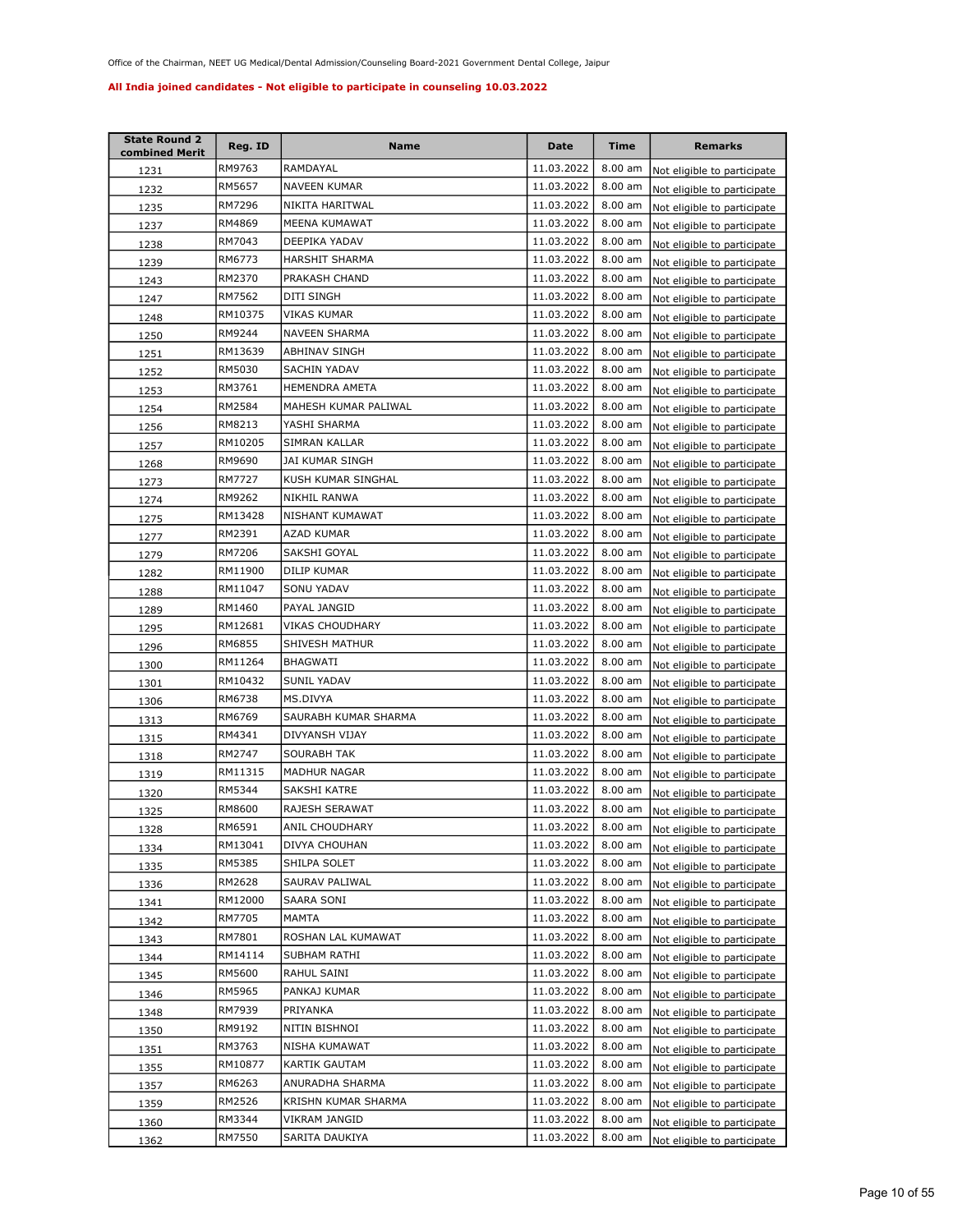| <b>State Round 2</b><br>combined Merit | Reg. ID | Name                  | Date       | Time      | <b>Remarks</b>              |
|----------------------------------------|---------|-----------------------|------------|-----------|-----------------------------|
| 1364                                   | RM10352 | MANISH PURI           | 11.03.2022 | $8.00$ am | Not eligible to participate |
| 1368                                   | RM5232  | HIMANSHU CHOUDHARY    | 11.03.2022 | 8.00 am   | Not eligible to participate |
| 1372                                   | RM6350  | AKASH KUMAWAT         | 11.03.2022 | 8.00 am   | Not eligible to participate |
| 1374                                   | RM1700  | ADITI SHARMA          | 11.03.2022 | 8.00 am   | Not eligible to participate |
| 1376                                   | RM9132  | MOHIT KHANDELWAL      | 11.03.2022 | 8.00 am   | Not eligible to participate |
| <u>1382</u>                            | RM7556  | PRAVESH GUPTA         | 11.03.2022 | 8.00 am   | Not eligible to participate |
| 1383                                   | RM14037 | <b>KETAN CHANDRA</b>  | 11.03.2022 | 8.00 am   | Not eligible to participate |
| 1386                                   | RM7891  | KRISHNA GOSWAMI       | 11.03.2022 | 8.00 am   | Not eligible to participate |
| 1387                                   | RM4865  | GHAN SHYAM SHARMA     | 11.03.2022 | 8.00 am   | Not eligible to participate |
| 1389                                   | RM5688  | <b>ASHISH YADAV</b>   | 11.03.2022 | 8.00 am   | Not eligible to participate |
| 1391                                   | RM6141  | AYUSHI SAINI          | 11.03.2022 | 8.00 am   | Not eligible to participate |
| 1392                                   | RM4431  | MOHIT CHOUDHARY       | 11.03.2022 | 8.00 am   | Not eligible to participate |
| 1394                                   | RM10832 | NAGENDRA YADAV        | 11.03.2022 | 8.00 am   | Not eligible to participate |
| 1396                                   | RM12854 | HARSH MITTAL          | 11.03.2022 | 8.00 am   | Not eligible to participate |
| 1397                                   | RM7957  | <b>NAND PRIYA</b>     | 11.03.2022 | 8.00 am   | Not eligible to participate |
| 1398                                   | RM10519 | PRIYANSHU CHOUDHARY   | 11.03.2022 | 8.00 am   | Not eligible to participate |
| 1401                                   | RM2196  | <b>UPENDRA</b>        | 11.03.2022 | 8.00 am   | Not eligible to participate |
| 1402                                   | RM14846 | ALKA JAKHAR           | 11.03.2022 | 8.00 am   | Not eligible to participate |
| 1403                                   | RM12183 | PRACHI YADAV          | 11.03.2022 | 8.00 am   | Not eligible to participate |
| 1405                                   | RM1594  | PRINCE YADAV          | 11.03.2022 | 8.00 am   | Not eligible to participate |
| 1408                                   | RM2481  | SHEKHAR AHLUWALIA     | 11.03.2022 | 8.00 am   | Not eligible to participate |
| 1409                                   | RM4369  | TANISHA KUMAWAT       | 11.03.2022 | 8.00 am   | Not eligible to participate |
| 1410                                   | RM10196 | KAMLESH KUMAR SHARMA  | 11.03.2022 | 8.00 am   | Not eligible to participate |
| 1416                                   | RM6346  | BHAVESH KUMAR YOGI    | 11.03.2022 | 8.00 am   | Not eligible to participate |
| 1417                                   | RM12421 | SURESH KUMAR          | 11.03.2022 | 8.00 am   | Not eligible to participate |
| 1418                                   | RM12056 | SAKSHI                | 11.03.2022 | 8.00 am   | Not eligible to participate |
| 1419                                   | RM5353  | YUVRAJ SINGH SAINI    | 11.03.2022 | $8.00$ am | Not eligible to participate |
| 1421                                   | RM5315  | SUMIT KAMMA           | 11.03.2022 | $8.00$ am | Not eligible to participate |
| 1422                                   | RM7189  | <b>HEMANT SINGH</b>   | 11.03.2022 | 8.00 am   | Not eligible to participate |
| 1424                                   | RM7475  | SHUBHAM SHARMA        | 11.03.2022 | 8.00 am   | Not eligible to participate |
| 1426                                   | RM3791  | PRAKASH CHAND KUMAWAT | 11.03.2022 | 8.00 am   | Not eligible to participate |
| 1428                                   | RM2320  | PRATEEK SHARMA        | 11.03.2022 | 8.00 am   | Not eligible to participate |
| 1430                                   | RM11677 | SATYAM BISHNOI        | 11.03.2022 | 8.00 am   | Not eligible to participate |
| 1433                                   | RM6276  | ATISHAY JAIN          | 11.03.2022 | 8.00 am   | Not eligible to participate |
| 1437                                   | RM4774  | YASH SHARMA           | 11.03.2022 | 8.00 am   | Not eligible to participate |
| 1438                                   | RM9381  | YASHIKA CHOUHAN       | 11.03.2022 | 8.00 am   | Not eligible to participate |
| 1441                                   | RM6444  | SHUBHAM KUMAWAT       | 11.03.2022 | 8.00 am   | Not eligible to participate |
| 1443                                   | RM10780 | JIGYASA BANSAL        | 11.03.2022 | 8.00 am   | Not eligible to participate |
| 1444                                   | RM5349  | PRAKASH SINGH         | 11.03.2022 | 8.00 am   | Not eligible to participate |
| 1445                                   | RM6006  | PRAVEEN KUMAR         | 11.03.2022 | 8.00 am   | Not eligible to participate |
| 1447                                   | RM6588  | SHUBHAM VAISHNAV      | 11.03.2022 | 8.00 am   | Not eligible to participate |
| 1448                                   | RM7551  | SUMAN DAUKIYA         | 11.03.2022 | 8.00 am   | Not eligible to participate |
| 1449                                   | RM5295  | SOURABH JOSHI         | 11.03.2022 | 8.00 am   | Not eligible to participate |
| 1451                                   | RM8343  | VIKRAM SINGH YADAV    | 11.03.2022 | 8.00 am   | Not eligible to participate |
| 1453                                   | RM4816  | ADITYA VIJAY          | 11.03.2022 | 8.00 am   | Not eligible to participate |
| 1455                                   | RM1718  | ANJUMAN               | 11.03.2022 | 8.00 am   | Not eligible to participate |
| 1457                                   | RM6788  | PIYUSH SHARMA         | 11.03.2022 | 8.00 am   | Not eligible to participate |
| 1458                                   | RM7874  | LAKSHAY LACKRANY      | 11.03.2022 | 8.00 am   | Not eligible to participate |
| 1459                                   | RM5460  | RAJAT SARSWAT         | 11.03.2022 | 8.00 am   | Not eligible to participate |
| 1460                                   | RM1234  | CHANDRAMOULI PANDEY   | 11.03.2022 | 8.00 am   | Not eligible to participate |
| 1462                                   | RM5532  | SHYAM PUROHIT         | 11.03.2022 | 8.00 am   | Not eligible to participate |
| 1464                                   | RM9440  | UJMA BANO             | 11.03.2022 | 8.00 am   | Not eligible to participate |
| 1465                                   | RM13621 | OMPRAKASH             | 11.03.2022 | 8.00 am   | Not eligible to participate |
| 1466                                   | RM5442  | SHRUTI SHARMA         | 11.03.2022 | 8.00 am   | Not eligible to participate |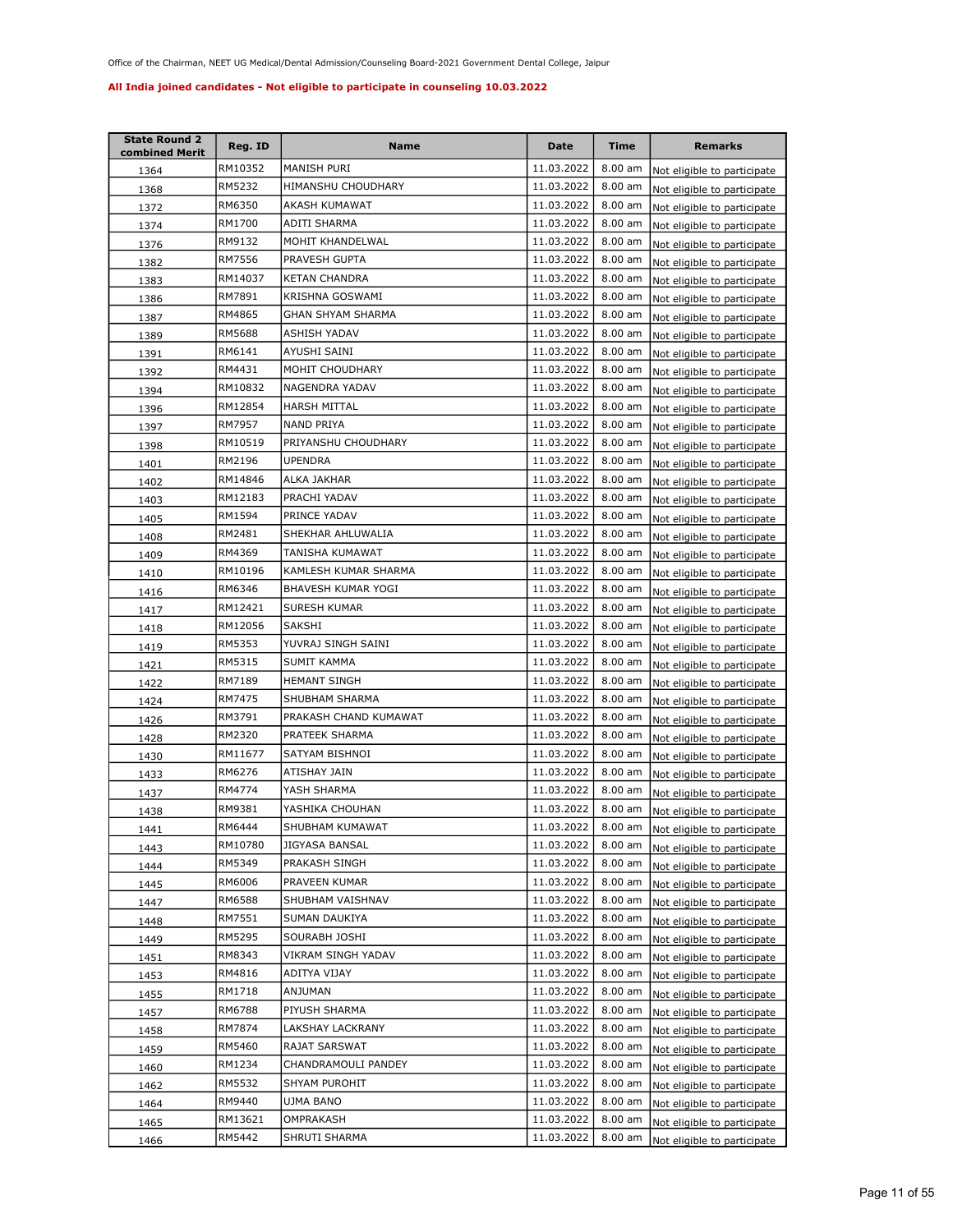| <b>State Round 2</b><br>combined Merit | Reg. ID | Name                   | Date       | <b>Time</b>       | <b>Remarks</b>              |
|----------------------------------------|---------|------------------------|------------|-------------------|-----------------------------|
| 1467                                   | RM6376  | GOURAV JANGID          | 11.03.2022 | $8.00$ am         | Not eligible to participate |
| 1468                                   | RM12603 | KALPANA MAHIYA         | 11.03.2022 | 8.00 am           | Not eligible to participate |
| 1471                                   | RM14563 | PRAJANAY SHEKHAWAT     | 11.03.2022 | 8.00 am           | Not eligible to participate |
| 1473                                   | RM8147  | AVINASH                | 11.03.2022 | 8.00 am           | Not eligible to participate |
| 1476                                   | RM6984  | ARSHI KHAN             | 11.03.2022 | 8.00 am           | Not eligible to participate |
| 1477                                   | RM2616  | PRIYANKA CHOUDHARY     | 11.03.2022 | 8.00 am           | Not eligible to participate |
| 1478                                   | RM8824  | ASHISH MEEL            | 11.03.2022 | 8.00 am           | Not eligible to participate |
| 1486                                   | RM8253  | MUSKAN                 | 11.03.2022 | 8.00 am           | Not eligible to participate |
| 1487                                   | RM6921  | NISHANT CHATURVEDI     | 11.03.2022 | 8.00 am           | Not eligible to participate |
| 1489                                   | RM5652  | VARSHA                 | 11.03.2022 | 8.00 am           | Not eligible to participate |
| 1490                                   | RM2389  | <b>BASANT SHARMA</b>   | 11.03.2022 | 8.00 am           | Not eligible to participate |
| 1494                                   | RM2608  | GIRRAJ PRASAD SHARMA   | 11.03.2022 | 8.00 am           | Not eligible to participate |
| 1496                                   | RM5710  | VANSH KHAITAN          | 11.03.2022 | 8.00 am           | Not eligible to participate |
| 1497                                   | RM11662 | RAJUL SAINI            | 11.03.2022 | 8.00 am           | Not eligible to participate |
| 1498                                   | RM10526 | PRIYANKA KUMARI YADAV  | 11.03.2022 | 8.00 am           | Not eligible to participate |
| 1500                                   | RM10493 | DEVENDRA SINGH         | 11.03.2022 | $8.00$ am         | Not eligible to participate |
| 1505                                   | RM10485 | DEVESH SHARMA          | 11.03.2022 | 8.00 am           | Not eligible to participate |
| 1506                                   | RM4316  | ARUN PALIWAL           | 11.03.2022 | 8.00 am           | Not eligible to participate |
| 1507                                   | RM8819  | RAHUL YADAV            | 11.03.2022 | 8.00 am           | Not eligible to participate |
| 1508                                   | RM10011 | ANURAAG DHAKA          | 11.03.2022 | 8.00 am           | Not eligible to participate |
| 1509                                   | RM7378  | PRAGATI CHOUDHARY      | 11.03.2022 | 8.00 am           | Not eligible to participate |
| 1518                                   | RM5754  | <b>BHUPESH KHARRA</b>  | 11.03.2022 | 8.00 am           | Not eligible to participate |
| 1521                                   | RM6614  | MUDIT SHARMA           | 11.03.2022 | 8.00 am           | Not eligible to participate |
| 1524                                   | RM5432  | ritu                   | 11.03.2022 | 8.00 am           | Not eligible to participate |
| 1525                                   | RM4702  | RAHUL CHOUDHARY        | 11.03.2022 | 8.00 am           | Not eligible to participate |
| 1526                                   | RM8116  | MOHIT LALWANI          | 11.03.2022 | $8.00$ am         | Not eligible to participate |
| 1528                                   | RM12392 | RAHUL KUMAWAT          | 11.03.2022 | 8.00 am           | Not eligible to participate |
| 1532                                   | RM8216  | RAJENDER SINGH         | 11.03.2022 | 8.00 am           | Not eligible to participate |
| 1534                                   | RM11429 | PRAMILA                | 11.03.2022 | 8.00 am           | Not eligible to participate |
| 1535                                   | RM10189 | TEENA JANGID           | 11.03.2022 | 8.00 am           | Not eligible to participate |
| 1536                                   | RM7250  | HARSHA CHOUDHARY       | 11.03.2022 | 8.00 am           | Not eligible to participate |
| 1538                                   | RM10054 | MUMAL SHEKHAWAT        | 11.03.2022 | 8.00 am           | Not eligible to participate |
| 1539                                   | RM5619  | KARISHMA NAGAR         | 11.03.2022 | $8.00$ am         | Not eligible to participate |
| 1540                                   | RM6342  | KOMAL SHEKHAWAT        | 11.03.2022 | 8.00 am           | Not eligible to participate |
| 1542                                   | RM6851  | DEVANSHI TRIVEDI       | 11.03.2022 | 8.00 am           | Not eligible to participate |
| 1543                                   | RM1120  | SAMIYA RIZVI           | 11.03.2022 | 8.00 am           | Not eligible to participate |
| 1544                                   | RM5386  | AKANKSHA MISHRA        | 11.03.2022 | $8.00 \text{ am}$ | Not eligible to participate |
| 1545                                   | RM4777  | NAVEEN JANGIR          | 11.03.2022 | 8.00 am           | Not eligible to participate |
| 1546                                   | RM10129 | AMANPREET KAUR         | 11.03.2022 | 8.00 am           | Not eligible to participate |
| 1547                                   | RM7821  | KUSUM KUMARI           | 11.03.2022 | 8.00 am           | Not eligible to participate |
| 1548                                   | RM8272  | ABHISHEK SHARMA        | 11.03.2022 | 8.00 am           | Not eligible to participate |
| 1549                                   | RM9042  | VARSHA CHOUDHARY       | 11.03.2022 | 8.00 am           | Not eligible to participate |
| 1550                                   | RM10167 | LOKESH SAINI           | 11.03.2022 | 8.00 am           | Not eligible to participate |
| 1551                                   | RM1543  | RAJNI SAHARAN          | 11.03.2022 | 8.00 am           | Not eligible to participate |
| 1557                                   | RM1030  | DIKESH SONI            | 11.03.2022 | 8.00 am           | Not eligible to participate |
| 1564                                   | RM8850  | KAMALJEET              | 11.03.2022 | 8.00 am           | Not eligible to participate |
| 1565                                   | RM5767  | SUMIT KUMAR PANDA      | 11.03.2022 | 8.00 am           | Not eligible to participate |
| 1569                                   | RM11493 | ANIRUDH CHOUDHARY      | 11.03.2022 | 8.00 am           | Not eligible to participate |
| 1571                                   | RM8333  | PRIYA KARWASRA         | 11.03.2022 | 8.00 am           | Not eligible to participate |
| 1572                                   | RM7477  | GUNJAN SHARMA          | 11.03.2022 | 8.00 am           | Not eligible to participate |
| 1573                                   | RM4607  | KHATIK TUSHAR RATANLAL | 11.03.2022 | 8.00 am           | Not eligible to participate |
| 1576                                   | RM4188  | PAYAL                  | 11.03.2022 | 8.00 am           | Not eligible to participate |
| 1577                                   | RM8421  | DONA GAHLOT            | 11.03.2022 | 8.00 am           | Not eligible to participate |
| 1578                                   | RM3348  | DEEPAK SHARMA          | 11.03.2022 | $8.00$ am         | Not eligible to participate |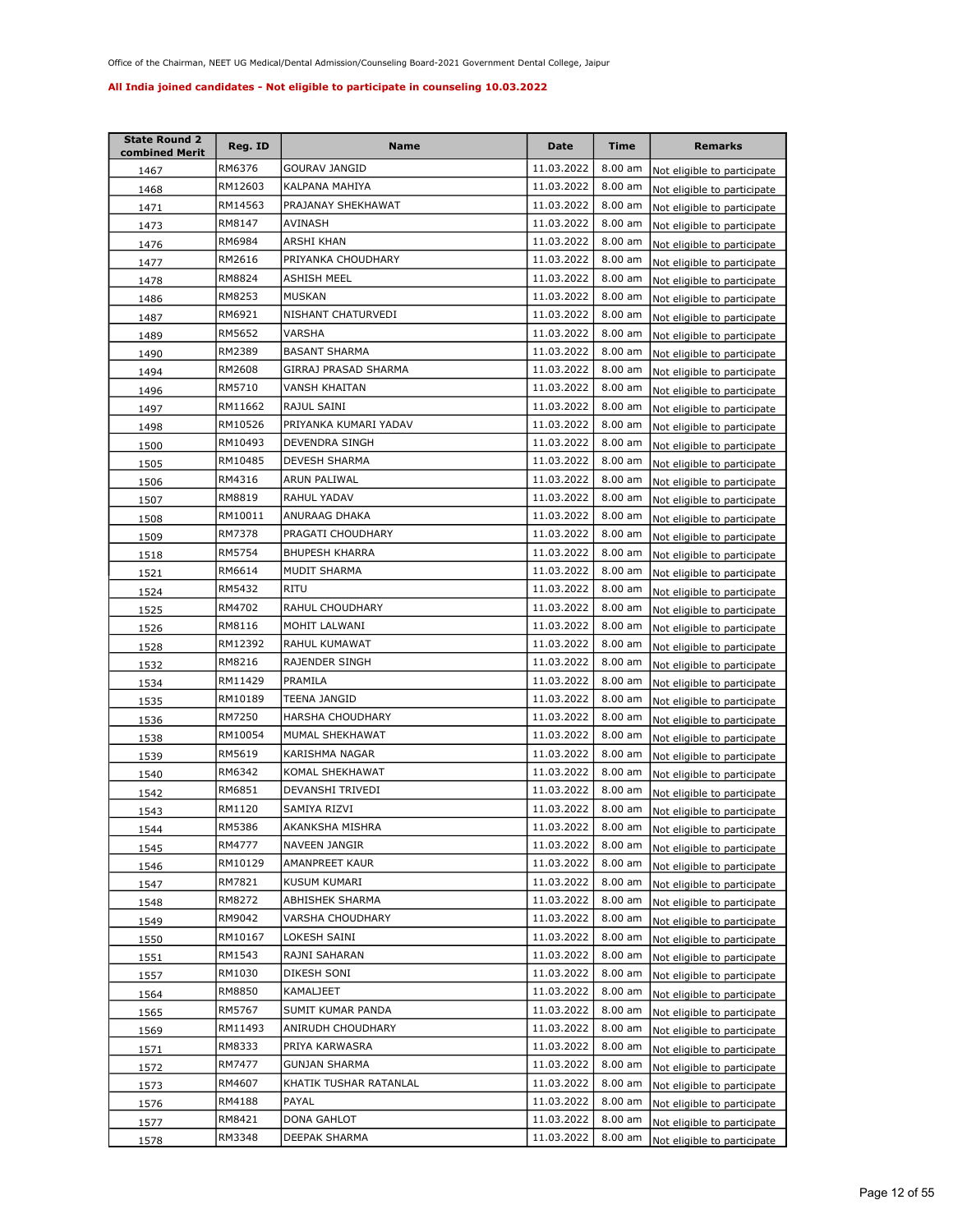| <b>State Round 2</b><br>combined Merit | Reg. ID | Name                           | Date       | Time              | <b>Remarks</b>              |
|----------------------------------------|---------|--------------------------------|------------|-------------------|-----------------------------|
| 1580                                   | RM2879  | ASHWANI BAHETI                 | 11.03.2022 | 8.00 am           | Not eligible to participate |
| 1582                                   | RM4952  | NIKITA                         | 11.03.2022 | $8.00$ am         | Not eligible to participate |
| 1583                                   | RM10864 | YAMINI VERMA                   | 11.03.2022 | $8.00$ am         | Not eligible to participate |
| 1584                                   | RM1738  | SUMAN CHOUDHARY                | 11.03.2022 | 8.00 am           | Not eligible to participate |
| 1586                                   | RM12066 | DHARAMVEER JITARWAL            | 11.03.2022 | 8.00 am           | Not eligible to participate |
| <u>1588</u>                            | RM11862 | ASHWIN SINGH                   | 11.03.2022 | 8.00 am           | Not eligible to participate |
| 1589                                   | RM8461  | ARYAN JANGIR                   | 11.03.2022 | $8.00$ am         | Not eligible to participate |
| 1590                                   | RM10204 | MUSTAK KHAN                    | 11.03.2022 | 8.00 am           | Not eligible to participate |
| 1591                                   | RM8812  | ASHIYA                         | 11.03.2022 | $8.00$ am         | Not eligible to participate |
| 1594                                   | RM10879 | ADITYA SWAMI                   | 11.03.2022 | 8.00 am           | Not eligible to participate |
| 1595                                   | RM3717  | ARYAN KHAN                     | 11.03.2022 | 8.00 am           | Not eligible to participate |
| 1596                                   | RM4325  | KANCHAN                        | 11.03.2022 | $8.00$ am         | Not eligible to participate |
| 1597                                   | RM1106  | PRINCE JAIN                    | 11.03.2022 | 8.00 am           | Not eligible to participate |
| 1598                                   | RM8722  | ANAND KUMAWAT                  | 11.03.2022 | $8.00$ am         | Not eligible to participate |
| 1599                                   | RM8604  | <b>TANUSH PANDEY</b>           | 11.03.2022 | 8.00 am           | Not eligible to participate |
| 1600                                   | RM10444 | ANIL KUMAR                     | 11.03.2022 | $8.00$ am         | Not eligible to participate |
| 1601                                   | RM5229  | SAROJ GEELA                    | 11.03.2022 | 8.00 am           | Not eligible to participate |
| 1607                                   | RM5244  | MATHIYA CHOUDHARY              | 11.03.2022 | 8.00 am           | Not eligible to participate |
| 1608                                   | RM11261 | MEGHESH SHARMA                 | 11.03.2022 | 8.00 am           | Not eligible to participate |
| 1609                                   | RM10907 | <b>MANU SHARMA</b>             | 11.03.2022 | 8.00 am           | Not eligible to participate |
| 1610                                   | RM6260  | KARTIKEYA NIMAWAT              | 11.03.2022 | 8.00 am           | Not eligible to participate |
| 1611                                   | RM10315 | RAHUL SANKHLA                  | 11.03.2022 | $8.00$ am         | Not eligible to participate |
| 1615                                   | RM7542  | AYUSHI SONI                    | 11.03.2022 | 8.00 am           | Not eligible to participate |
| 1620                                   | RM7268  | TUSHAR MEENA                   | 11.03.2022 | 8.00 am           | Not eligible to participate |
| 1622                                   | RM5564  | SIMRAN CHOUDHARY               | 11.03.2022 | 8.00 am           | Not eligible to participate |
| 1623                                   | RM2334  | LUCKY CHAUHAN                  | 11.03.2022 | $8.00$ am         | Not eligible to participate |
| 1626                                   | RM11198 | VISHAL SHARMA                  | 11.03.2022 | $8.00$ am         | Not eligible to participate |
| 1630                                   | RM3041  | <b>AKSHAT DUNDA</b>            | 11.03.2022 | 8.00 am           | Not eligible to participate |
| 1631                                   | RM8091  | ABHINAV BENIWAL                | 11.03.2022 | 8.00 am           | Not eligible to participate |
| 1635                                   | RM9707  | SUNITA KASWAN                  | 11.03.2022 | 8.00 am           | Not eligible to participate |
| 1639                                   | RM4013  | RAHUL CHOUDHARY                | 11.03.2022 | 8.00 am           | Not eligible to participate |
| 1640                                   | RM12126 | <b>HANSA RAM</b>               | 11.03.2022 | 8.00 am           | Not eligible to participate |
| 1641                                   | RM8241  | <b>HARDIK SANDU</b>            | 11.03.2022 | $8.00$ am         | Not eligible to participate |
| 1642                                   | RM3106  | SANTOSH CHOUDHARY              | 11.03.2022 | 8.00 am           | Not eligible to participate |
| 1643                                   | RM1394  | SANDEEP KUMAR SUTHAR           | 11.03.2022 | 8.00 am           | Not eligible to participate |
| 1644                                   | RM11321 | NEHA MUNOT                     | 11.03.2022 | 8.00 am           | Not eligible to participate |
| 1645                                   | RM9369  | ADITI CHOUDHARY                | 11.03.2022 | $8.00 \text{ am}$ | Not eligible to participate |
| 1649                                   | RM4116  | SAKSHI JAIN                    | 11.03.2022 | 8.00 am           | Not eligible to participate |
| 1650                                   | RM6483  | LOKESH GUPTA                   | 11.03.2022 | 8.00 am           | Not eligible to participate |
| 1651                                   | RM1140  | MADHUSUDAN SINGH RATHORE       | 11.03.2022 | 8.00 am           | Not eligible to participate |
| 1652                                   | RM6563  | PUSHPENDRA SHARMA              | 11.03.2022 | 8.00 am           | Not eligible to participate |
| 1654                                   | RM6500  | DIKSHA SHARMA                  | 11.03.2022 | 8.00 am           | Not eligible to participate |
| 1657                                   | RM8950  | FARHAT FATIMA                  | 11.03.2022 | 8.00 am           | Not eligible to participate |
| 1658                                   | RM10856 | ARVIND                         | 11.03.2022 | 8.00 am           | Not eligible to participate |
| 1659                                   | RM9982  | VIJAY LAXMI SAINI              | 11.03.2022 | 8.00 am           | Not eligible to participate |
| 1660                                   | RM5044  | CHOUDHARY JAGDISHKUMAR BABULAL | 11.03.2022 | 8.00 am           | Not eligible to participate |
| 1662                                   | RM8916  | ABHISHEK SHARMA                | 11.03.2022 | 8.00 am           | Not eligible to participate |
| 1663                                   | RM8160  | ANITA                          | 11.03.2022 | 8.00 am           | Not eligible to participate |
| 1664                                   | RM9683  | CHANDRA PRAKASH KHATRI         | 11.03.2022 | 8.00 am           | Not eligible to participate |
| 1669                                   | RM4111  | DOODHA RAM                     | 11.03.2022 | 8.00 am           | Not eligible to participate |
| 1672                                   | RM1200  | KHUSHI SHARMA                  | 11.03.2022 | 8.00 am           | Not eligible to participate |
| 1673                                   | RM7777  | GAUTAM KUMAWAT                 | 11.03.2022 | 8.00 am           | Not eligible to participate |
| 1674                                   | RM8991  | DEEPENDRA SAINI                | 11.03.2022 | 8.00 am           | Not eligible to participate |
| 1677                                   | RM8188  | SAGAR SHEKHAWAT                | 11.03.2022 | $8.00$ am         | Not eligible to participate |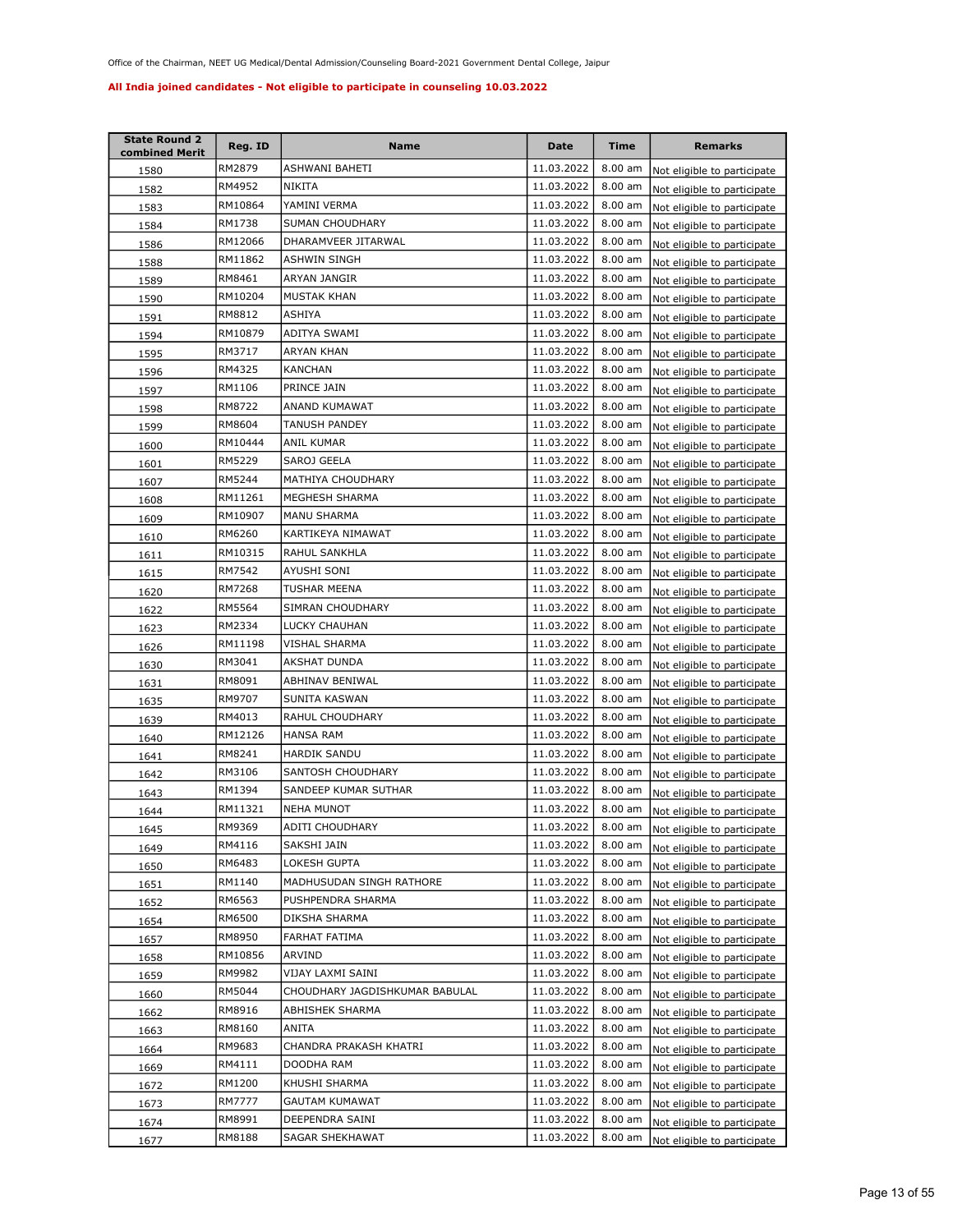| <b>State Round 2</b><br>combined Merit | Reg. ID | <b>Name</b>            | <b>Date</b> | Time      | <b>Remarks</b>              |
|----------------------------------------|---------|------------------------|-------------|-----------|-----------------------------|
| 1679                                   | RM8027  | JITENDRA YADAV         | 11.03.2022  | $8.00$ am | Not eligible to participate |
| 1680                                   | RM9255  | PRATEEK GOYAL          | 11.03.2022  | $8.00$ am | Not eligible to participate |
| 1681                                   | RM6467  | RAJOO MOOND            | 11.03.2022  | $8.00$ am | Not eligible to participate |
| 1682                                   | RM8822  | ANKIT GARED            | 11.03.2022  | 8.00 am   | Not eligible to participate |
| 1683                                   | RM9248  | ROHIT KUMAR            | 11.03.2022  | 8.00 am   | Not eligible to participate |
| 1685                                   | RM4005  | RIYA AASIJA            | 11.03.2022  | 8.00 am   | Not eligible to participate |
| 1686                                   | RM6062  | ANSHIKA CHOUDHARY      | 11.03.2022  | 8.00 am   | Not eligible to participate |
| 1687                                   | RM12410 | SHREYA SINGH BENIWAL   | 11.03.2022  | 8.00 am   | Not eligible to participate |
| 1689                                   | RM3798  | KESHRA RAM             | 11.03.2022  | 8.00 am   | Not eligible to participate |
| 1691                                   | RM1857  | PRADEEP TYAGI          | 11.03.2022  | $8.00$ am | Not eligible to participate |
| 1692                                   | RM6576  | RAVINDRA CHOPRA        | 11.03.2022  | $8.00$ am | Not eligible to participate |
| 1693                                   | RM9921  | ADITI JAIN             | 11.03.2022  | 8.00 am   | Not eligible to participate |
| 1694                                   | RM1173  | <b>BANALI RATHORE</b>  | 11.03.2022  | 8.00 am   | Not eligible to participate |
| 1696                                   | RM5822  | ANIRUDH SINGH          | 11.03.2022  | 8.00 am   | Not eligible to participate |
| 1698                                   | RM2706  | HARI MOHAN SINGH       | 11.03.2022  | 8.00 am   | Not eligible to participate |
| 1700                                   | RM8689  | RAJESH JITARWAL        | 11.03.2022  | $8.00$ am | Not eligible to participate |
| 1703                                   | RM5444  | JITENDRA SHARMA        | 11.03.2022  | 8.00 am   | Not eligible to participate |
| 1705                                   | RM4567  | SAMAR PRATAP SHARMA    | 11.03.2022  | 8.00 am   | Not eligible to participate |
| 1706                                   | RM3334  | DINESH KUMAR           | 11.03.2022  | 8.00 am   | Not eligible to participate |
| 1707                                   | RM5701  | GANESH                 | 11.03.2022  | 8.00 am   | Not eligible to participate |
| 1708                                   | RM6236  | SHRUTI SONI            | 11.03.2022  | $8.00$ am | Not eligible to participate |
| 1710                                   | RM1974  | GANESH SAPKOTA         | 11.03.2022  | 8.00 am   | Not eligible to participate |
| 1712                                   | RM4509  | <b>KARTIKEY GUPTA</b>  | 11.03.2022  | 8.00 am   | Not eligible to participate |
| 1715                                   | RM4289  | AVANI GARG             | 11.03.2022  | $8.00$ am | Not eligible to participate |
| 1716                                   | RM5036  | <b>ASHUTOSH VYAS</b>   | 11.03.2022  | $8.00$ am | Not eligible to participate |
| 1726                                   | RM8664  | MAMTA SAINI            | 11.03.2022  | 8.00 am   | Not eligible to participate |
| 1727                                   | RM8425  | TILAK KUMAWAT          | 11.03.2022  | $8.00$ am | Not eligible to participate |
| 1729                                   | RM4697  | MANISHA                | 11.03.2022  | $8.00$ am | Not eligible to participate |
| 1730                                   | RM4040  | SANJANA ARYA           | 11.03.2022  | 8.00 am   | Not eligible to participate |
| 1731                                   | RM10960 | RAVINDRA JANGIR        | 11.03.2022  | 8.00 am   | Not eligible to participate |
| <u>1732</u>                            | RM10101 | KAPIL YADAV            | 11.03.2022  | 8.00 am   | Not eligible to participate |
| 1733                                   | RM9016  | AJAY KUMAR KURI        | 11.03.2022  | 8.00 am   | Not eligible to participate |
| 1735                                   | RM14546 | NITIN CHHILLAR         | 11.03.2022  | 8.00 am   | Not eligible to participate |
| <u>1736</u>                            | RM7303  | <b>HARIOM MITTAL</b>   | 11.03.2022  | 8.00 am   | Not eligible to participate |
| 1739                                   | RM2452  | ARUN SAINI             | 11.03.2022  | 8.00 am   | Not eligible to participate |
| 1740                                   | RM9917  | ANIRUDH PALIWAL        | 11.03.2022  | 8.00 am   | Not eligible to participate |
| 1745                                   | RM6207  | MOHD. HASAN            | 11.03.2022  | 8.00 am   | Not eligible to participate |
| 1749                                   | RM11018 | SANDEEP                | 11.03.2022  | 8.00 am   | Not eligible to participate |
| 1753                                   | RM2900  | <b>ASHOK KUMAR</b>     | 11.03.2022  | 8.00 am   | Not eligible to participate |
| 1754                                   | RM8202  | SOHAN LAL              | 11.03.2022  | 8.00 am   | Not eligible to participate |
| 1755                                   | RM9200  | ANKIT KUMAWAT          | 11.03.2022  | 8.00 am   | Not eligible to participate |
| 1756                                   | RM5525  | ADITI JHAJHRIA         | 11.03.2022  | 8.00 am   | Not eligible to participate |
| 1758                                   | RM11650 | KAMLESH KUMAR PRAJAPAT | 11.03.2022  | 8.00 am   | Not eligible to participate |
| 1759                                   | RM9609  | HITESH PALIWAL         | 11.03.2022  | 8.00 am   | Not eligible to participate |
| 1760                                   | RM14788 | RIYA PAREEK            | 11.03.2022  | 8.00 am   | Not eligible to participate |
| 1761                                   | RM3568  | VIKASH KUMAR SAINI     | 11.03.2022  | 8.00 am   | Not eligible to participate |
| 1762                                   | RM5982  | ABDUL WAHID            | 11.03.2022  | 8.00 am   | Not eligible to participate |
| 1763                                   | RM11705 | <b>BHAVNA</b>          | 11.03.2022  | 8.00 am   | Not eligible to participate |
| 1764                                   | RM3960  | MUKESH CHOUDHARY       | 11.03.2022  | 8.00 am   | Not eligible to participate |
| 1766                                   | RM3966  | SHOAIBA IQBAL          | 11.03.2022  | 8.00 am   | Not eligible to participate |
| 1767                                   | RM4604  | VISHAL JAIN            | 11.03.2022  | 8.00 am   | Not eligible to participate |
| 1768                                   | RM3447  | ISHETA KHARE           | 11.03.2022  | 8.00 am   | Not eligible to participate |
| 1769                                   | RM6632  | ASTIK SANKHALA         | 11.03.2022  | 8.00 am   | Not eligible to participate |
| 1772                                   | RM11034 | ASHISH SINGH           | 11.03.2022  | $8.00$ am | Not eligible to participate |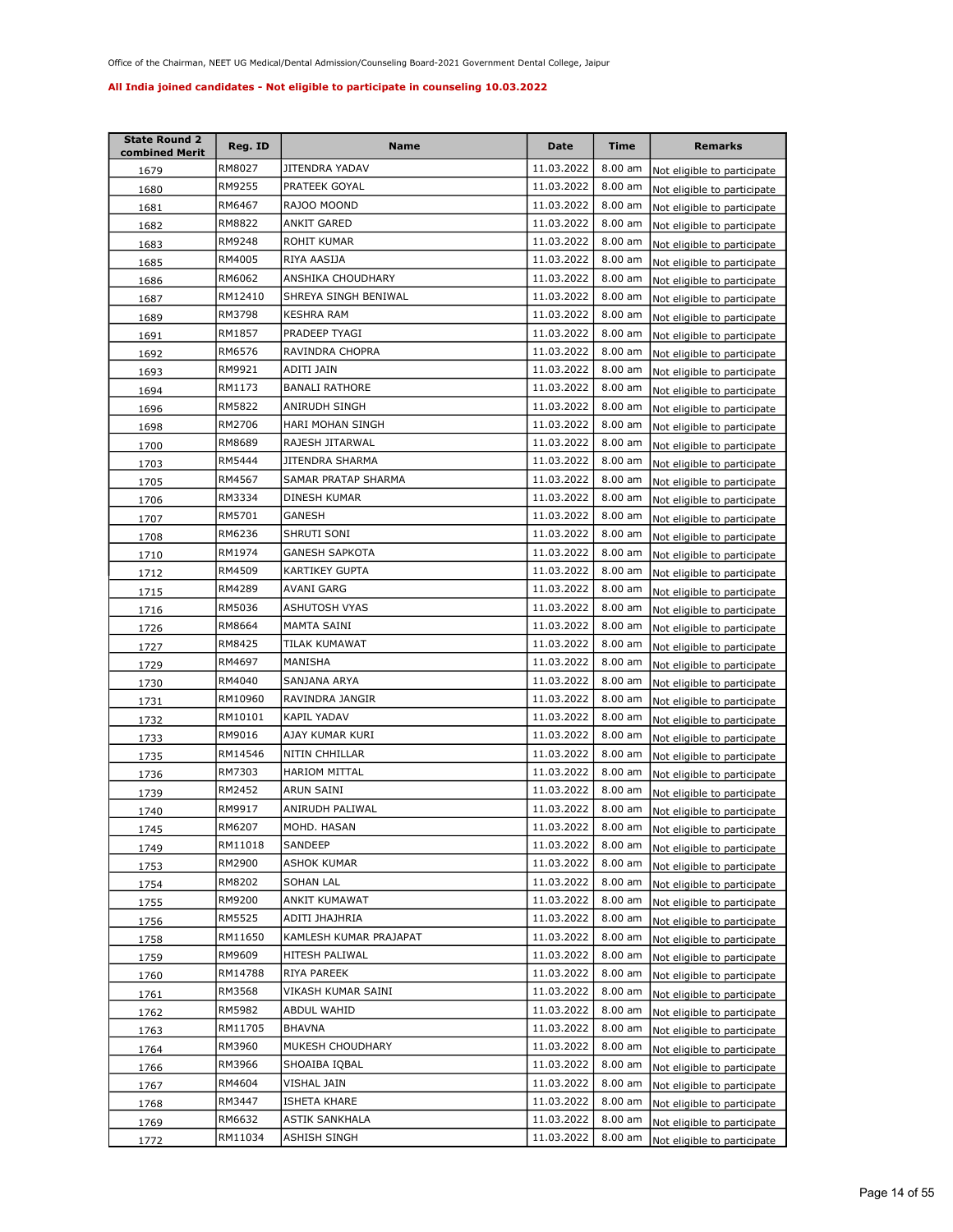| <b>State Round 2</b><br>combined Merit | Reg. ID | Name                 | Date       | <b>Time</b> | <b>Remarks</b>              |
|----------------------------------------|---------|----------------------|------------|-------------|-----------------------------|
| 1773                                   | RM13149 | ASHISH GARHWAL       | 11.03.2022 | $8.00$ am   | Not eligible to participate |
| 1777                                   | RM11234 | RAVEENA KUMARI       | 11.03.2022 | 8.00 am     | Not eligible to participate |
| 1779                                   | RM2804  | SHREEKANT MEEL       | 11.03.2022 | 8.00 am     | Not eligible to participate |
| 1780                                   | RM9221  | BHAWANI SHANKAR NAIN | 11.03.2022 | 8.00 am     | Not eligible to participate |
| 1782                                   | RM10021 | SHIVANI              | 11.03.2022 | 8.00 am     | Not eligible to participate |
| 1783                                   | RM1409  | SONALI PRAJAPAT      | 11.03.2022 | 8.00 am     | Not eligible to participate |
| 1786                                   | RM10497 | ASHOK KARWA          | 11.03.2022 | 8.00 am     | Not eligible to participate |
| 1787                                   | RM2987  | AMIT KUMAR           | 11.03.2022 | 8.00 am     | Not eligible to participate |
| 1788                                   | RM3470  | SARITA KUMARI        | 11.03.2022 | 8.00 am     | Not eligible to participate |
| 1789                                   | RM12806 | VIVEK SHARMA         | 11.03.2022 | 8.00 am     | Not eligible to participate |
| 1791                                   | RM3941  | RAHUL PRAJAPAT       | 11.03.2022 | 8.00 am     | Not eligible to participate |
| 1793                                   | RM12134 | RAVI KUMAR           | 11.03.2022 | 8.00 am     | Not eligible to participate |
| 1794                                   | RM4821  | DIKSHA RAJAWAT       | 11.03.2022 | $8.00$ am   | Not eligible to participate |
| 1796                                   | RM10606 | NAVRATAN SHARMA      | 11.03.2022 | 8.00 am     | Not eligible to participate |
| 1797                                   | RM2366  | ROOPANSHI VYAS       | 11.03.2022 | 8.00 am     | Not eligible to participate |
| 1799                                   | RM1028  | ANJALI CHITTLANGIA   | 11.03.2022 | 8.00 am     | Not eligible to participate |
| 1800                                   | RM9080  | RIYA AGRAWAL         | 11.03.2022 | 8.00 am     | Not eligible to participate |
| 1801                                   | RM6793  | PRIYANSH TRIPATHI    | 11.03.2022 | 8.00 am     | Not eligible to participate |
| 1804                                   | RM4802  | AKSHITA PUROHIT      | 11.03.2022 | 8.00 am     | Not eligible to participate |
| 1805                                   | RM1808  | MOHSIN RAZZA         | 11.03.2022 | 8.00 am     | Not eligible to participate |
| 1807                                   | RM1696  | AKSHAY MEENA         | 11.03.2022 | 8.00 am     | Not eligible to participate |
| 1809                                   | RM6880  | KIRTI BHASKAR        | 11.03.2022 | 8.00 am     | Not eligible to participate |
| 1810                                   | RM6857  | ABHILASHA MALAV      | 11.03.2022 | 8.00 am     | Not eligible to participate |
| 1811                                   | RM8471  | ANITA CHOUDHARY      | 11.03.2022 | 8.00 am     | Not eligible to participate |
| 1813                                   | RM5941  | DINESH CHOUDHARY     | 11.03.2022 | 8.00 am     | Not eligible to participate |
| 1814                                   | RM6732  | BHARAT KUMAR SAIN    | 11.03.2022 | 8.00 am     | Not eligible to participate |
| 1815                                   | RM1593  | ROHIT KUMAR NAGAR    | 11.03.2022 | 8.00 am     | Not eligible to participate |
| 1816                                   | RM6844  | ABHISHEK BINWAL      | 11.03.2022 | 8.00 am     | Not eligible to participate |
| 1819                                   | RM2902  | RUCHI LATHAR         | 11.03.2022 | 8.00 am     | Not eligible to participate |
| 1820                                   | RM5809  | KHUSHI AGRAWAL       | 11.03.2022 | 8.00 am     | Not eligible to participate |
| 1821                                   | RM8259  | <b>HARSH SUWALKA</b> | 11.03.2022 | 8.00 am     | Not eligible to participate |
| 1825                                   | RM11633 | DIVYA SAINI          | 11.03.2022 | 8.00 am     | Not eligible to participate |
| 1826                                   | RM1254  | DIVYA GUPTA          | 11.03.2022 | $8.00$ am   | Not eligible to participate |
| 1827                                   | RM3249  | TEJA RAM             | 11.03.2022 | 8.00 am     | Not eligible to participate |
| 1828                                   | RM11222 | DEEPIKA PILANIA      | 11.03.2022 | 8.00 am     | Not eligible to participate |
| 1829                                   | RM6016  | PANKAJ KUMAR         | 11.03.2022 | 8.00 am     | Not eligible to participate |
| 1831                                   | RM5898  | VIJAY YADAV          | 11.03.2022 | $8.00$ am   | Not eligible to participate |
| 1834                                   | RM5976  | HIMADRI RASTOGI      | 11.03.2022 | 8.00 am     | Not eligible to participate |
| 1835                                   | RM12039 | JYOTI PRAJAPAT       | 11.03.2022 | 8.00 am     | Not eligible to participate |
| 1836                                   | RM3127  | MONIKA KUMAWAT       | 11.03.2022 | 8.00 am     | Not eligible to participate |
| 1837                                   | RM4109  | APARNA SHARMA        | 11.03.2022 | 8.00 am     | Not eligible to participate |
| 1838                                   | RM8317  | ANITA                | 11.03.2022 | 8.00 am     | Not eligible to participate |
| 1839                                   | RM6574  | GIRISH SINSINWAR     | 11.03.2022 | 8.00 am     | Not eligible to participate |
| 1840                                   | RM4955  | PRIYANSHI GUPTA      | 11.03.2022 | 8.00 am     | Not eligible to participate |
| 1841                                   | RM4339  | TANISHA KANDA        | 11.03.2022 | 8.00 am     | Not eligible to participate |
| 1842                                   | RM9997  | GARIMA AHARI         | 11.03.2022 | 8.00 am     | Not eligible to participate |
| 1844                                   | RM8388  | KAVITA HARITAWAL     | 11.03.2022 | 8.00 am     | Not eligible to participate |
| 1846                                   | RM1201  | PRAVEENA BANO        | 11.03.2022 | 8.00 am     | Not eligible to participate |
| 1847                                   | RM9815  | ABHISHEK SAINI       | 11.03.2022 | 8.00 am     | Not eligible to participate |
| 1850                                   | RM6182  | SUCHIKA SHARMA       | 11.03.2022 | 8.00 am     | Not eligible to participate |
| 1851                                   | RM1976  | YAJUSHA PALIWAL      | 11.03.2022 | 8.00 am     | Not eligible to participate |
| 1853                                   | RM1355  | TEESTA SOLANKI       | 11.03.2022 | 8.00 am     | Not eligible to participate |
| 1854                                   | RM2837  | VISHVESH GOLA        | 11.03.2022 | 8.00 am     | Not eligible to participate |
| 1855                                   | RM11504 | ANJU YADAV           | 11.03.2022 | 8.00 am     | Not eligible to participate |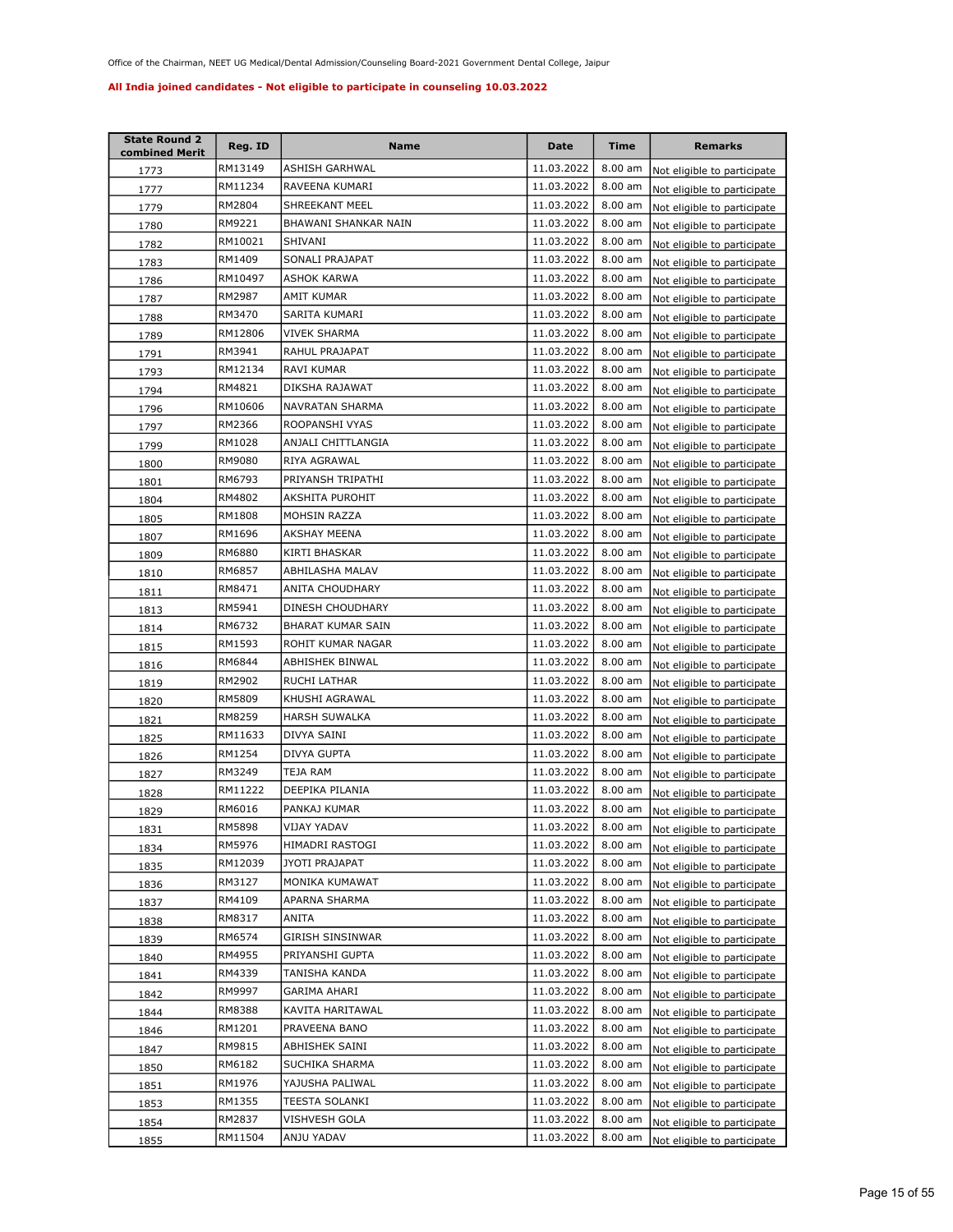| <b>State Round 2</b><br>combined Merit | Reg. ID | Name                  | Date       | <b>Time</b>       | <b>Remarks</b>              |
|----------------------------------------|---------|-----------------------|------------|-------------------|-----------------------------|
| 1857                                   | RM1689  | KISHAN SHARMA         | 11.03.2022 | $8.00$ am         | Not eligible to participate |
| 1858                                   | RM3843  | TARUNA LOHAR          | 11.03.2022 | 8.00 am           | Not eligible to participate |
| 1859                                   | RM3844  | DAKSH VAISHNAV        | 11.03.2022 | 8.00 am           | Not eligible to participate |
| 1862                                   | RM3331  | PRADEEP CHOUDHARY     | 11.03.2022 | 8.00 am           | Not eligible to participate |
| 1863                                   | RM4842  | UMESH SHARMA          | 11.03.2022 | 8.00 am           | Not eligible to participate |
| 1864                                   | RM4605  | DEELIP SINGH BHATI    | 11.03.2022 | 8.00 am           | Not eligible to participate |
| 1865                                   | RM9503  | YASH GUPTA            | 11.03.2022 | 8.00 am           | Not eligible to participate |
| 1866                                   | RM8243  | NAMAN CHOUDHARY       | 11.03.2022 | 8.00 am           | Not eligible to participate |
| 1867                                   | RM1365  | YANA SINGHAL          | 11.03.2022 | 8.00 am           | Not eligible to participate |
| 1868                                   | RM12885 | <b>GARIMA PATIDAR</b> | 11.03.2022 | 8.00 am           | Not eligible to participate |
| 1871                                   | RM8467  | RAMESH SAINI          | 11.03.2022 | 8.00 am           | Not eligible to participate |
| 1872                                   | RM3017  | <b>HARSH YADAV</b>    | 11.03.2022 | 8.00 am           | Not eligible to participate |
| 1873                                   | RM12118 | <b>HEMANT SHARMA</b>  | 11.03.2022 | 8.00 am           | Not eligible to participate |
| 1875                                   | RM7364  | MOHAMMAD SHAHID       | 11.03.2022 | 8.00 am           | Not eligible to participate |
| 1877                                   | RM9105  | ANISHA BOLA           | 11.03.2022 | 8.00 am           | Not eligible to participate |
| 1879                                   | RM3630  | MANNAT                | 11.03.2022 | 8.00 am           | Not eligible to participate |
| 1880                                   | RM7135  | PRACHI KASHYAP        | 11.03.2022 | 8.00 am           | Not eligible to participate |
| 1881                                   | RM7736  | VINOD KUMAR           | 11.03.2022 | 8.00 am           | Not eligible to participate |
| 1883                                   | RM3217  | <b>KESHAV SHARMA</b>  | 11.03.2022 | 8.00 am           | Not eligible to participate |
| 1884                                   | RM8517  | <b>KHUSHBOO</b>       | 11.03.2022 | 8.00 am           | Not eligible to participate |
| 1887                                   | RM8884  | AMIT SINGH PANWAR     | 11.03.2022 | 8.00 am           | Not eligible to participate |
| 1888                                   | RM6099  | HARSHU JAIN           | 11.03.2022 | 8.00 am           | Not eligible to participate |
| 1889                                   | RM6344  | PREM PRAKASH YADAV    | 11.03.2022 | 8.00 am           | Not eligible to participate |
| 1890                                   | RM1361  | <b>BHAVIN AMETA</b>   | 11.03.2022 | 8.00 am           | Not eligible to participate |
| 1893                                   | RM1602  | ANKIT JOSHI           | 11.03.2022 | 8.00 am           | Not eligible to participate |
| 1894                                   | RM7970  | NIVYA PAUL CHOUDHARY  | 11.03.2022 | $8.00$ am         | Not eligible to participate |
| 1895                                   | RM4141  | KAVITA YADAV          | 11.03.2022 | 8.00 am           | Not eligible to participate |
| 1896                                   | RM2285  | JANVI JAKHAR          | 11.03.2022 | 8.00 am           | Not eligible to participate |
| 1897                                   | RM8926  | BHANUPRIYA RATHORE    | 11.03.2022 | 8.00 am           | Not eligible to participate |
| 1898                                   | RM11748 | NERAJ JAT             | 11.03.2022 | 8.00 am           | Not eligible to participate |
| 1900                                   | RM13151 | SUMAN HARITWAL        | 11.03.2022 | 8.00 am           | Not eligible to participate |
| 1901                                   | RM3692  | ISHITA VISHNOI        | 11.03.2022 | 8.00 am           | Not eligible to participate |
| 1903                                   | RM6827  | <b>SUMIT DAGAR</b>    | 11.03.2022 | $8.00$ am         | Not eligible to participate |
| 1905                                   | RM4334  | AASTIK POONIA         | 11.03.2022 | 8.00 am           | Not eligible to participate |
| 1906                                   | RM3693  | AMANDEEP SINGH HANDA  | 11.03.2022 | 8.00 am           | Not eligible to participate |
| 1907                                   | RM5554  | KANA RAM SHARMA       | 11.03.2022 | 8.00 am           | Not eligible to participate |
| 1908                                   | RM7729  | AMIT KUMAR            | 11.03.2022 | $8.00 \text{ am}$ | Not eligible to participate |
| 1909                                   | RM7943  | ARUN RAJPUROHIT       | 11.03.2022 | 8.00 am           | Not eligible to participate |
| 1910                                   | RM7833  | SANJAY SALARIYA       | 11.03.2022 | 8.00 am           | Not eligible to participate |
| 1914                                   | RM10403 | SUNITA RAJPUROHIT     | 11.03.2022 | 8.00 am           | Not eligible to participate |
| 1917                                   | RM7630  | KHUSHI AGARWAL        | 11.03.2022 | 8.00 am           | Not eligible to participate |
| <u>1919</u>                            | RM5756  | SIMRAN GOYAL          | 11.03.2022 | 8.00 am           | Not eligible to participate |
| 1920                                   | RM12852 | RINKU KUMARI          | 11.03.2022 | 8.00 am           | Not eligible to participate |
| 1921                                   | RM4291  | PARWATI ACHARYA       | 11.03.2022 | 8.00 am           | Not eligible to participate |
| 1922                                   | RM6234  | KAVITA JAT            | 11.03.2022 | 8.00 am           | Not eligible to participate |
| 1923                                   | RM2603  | <b>GAYATRI SUTHAR</b> | 11.03.2022 | 8.00 am           | Not eligible to participate |
| 1924                                   | RM6661  | SAWAI SINGH           | 11.03.2022 | 8.00 am           | Not eligible to participate |
| 1925                                   | RM9198  | REKHA SAINI           | 11.03.2022 | 8.00 am           | Not eligible to participate |
| 1926                                   | RM4934  | PRAVEEN KUMAR SAINI   | 11.03.2022 | 8.00 am           | Not eligible to participate |
| 1927                                   | RM7262  | VISHNU TYAGI          | 11.03.2022 | 8.00 am           | Not eligible to participate |
| 1929                                   | RM9493  | DINESH                | 11.03.2022 | 8.00 am           | Not eligible to participate |
| 1932                                   | RM8828  | KAVITA BARALA         | 11.03.2022 | 8.00 am           | Not eligible to participate |
| 1934                                   | RM7294  | PRADEEP KUMAR YADAV   | 11.03.2022 | 8.00 am           | Not eligible to participate |
| 1939                                   | RM7652  | NIRAJ JHAJHRIA        | 11.03.2022 | 8.00 am           | Not eligible to participate |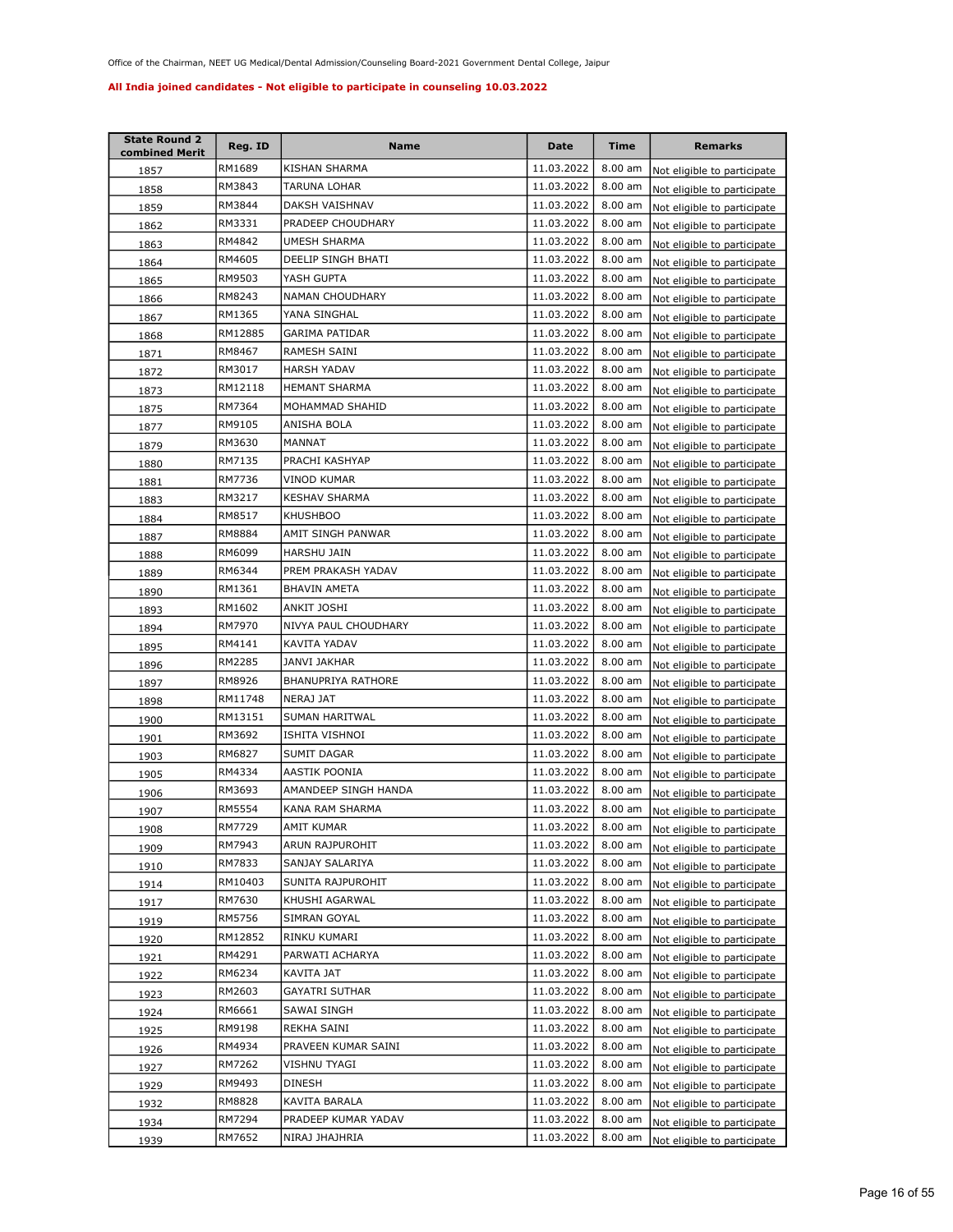| <b>State Round 2</b><br>combined Merit | Reg. ID | Name                  | <b>Date</b> | Time      | <b>Remarks</b>              |
|----------------------------------------|---------|-----------------------|-------------|-----------|-----------------------------|
| 1940                                   | RM8315  | <b>KAPIL GARG</b>     | 11.03.2022  | $8.00$ am | Not eligible to participate |
| 1943                                   | RM3467  | CHETAN                | 11.03.2022  | 8.00 am   | Not eligible to participate |
| 1944                                   | RM7008  | MUKUL SHARMA          | 11.03.2022  | $8.00$ am | Not eligible to participate |
| 1945                                   | RM5096  | DINESH PALIWAL        | 11.03.2022  | 8.00 am   | Not eligible to participate |
| 1946                                   | RM8350  | PRIYANKA CHOUDHARY    | 11.03.2022  | 8.00 am   | Not eligible to participate |
| 1947                                   | RM8896  | HARSHITA BINANI       | 11.03.2022  | 8.00 am   | Not eligible to participate |
| 1948                                   | RM9801  | CHHAVI GOYAL          | 11.03.2022  | $8.00$ am | Not eligible to participate |
| 1950                                   | RM9865  | ROHIT KUMAWAT         | 11.03.2022  | 8.00 am   | Not eligible to participate |
| 1952                                   | RM1382  | SHIVANEE              | 11.03.2022  | 8.00 am   | Not eligible to participate |
| 1953                                   | RM8088  | <b>REHAN KHAN</b>     | 11.03.2022  | 8.00 am   | Not eligible to participate |
| 1954                                   | RM3983  | ARUN KUMAR KUMAWAT    | 11.03.2022  | 8.00 am   | Not eligible to participate |
| 1955                                   | RM9981  | SUNITA SEVADA         | 11.03.2022  | $8.00$ am | Not eligible to participate |
| 1956                                   | RM10355 | PRAKASH GEHLOT        | 11.03.2022  | $8.00$ am | Not eligible to participate |
| 1957                                   | RM8218  | SURAJ BAIRWA          | 11.03.2022  | 8.00 am   | Not eligible to participate |
| 1958                                   | RM8357  | <b>IMRANA BEGUM</b>   | 11.03.2022  | 8.00 am   | Not eligible to participate |
| 1960                                   | RM10498 | <b>BHAWANA KANWAR</b> | 11.03.2022  | $8.00$ am | Not eligible to participate |
| 1962                                   | RM3171  | RAJAT KUMAR REPSWAL   | 11.03.2022  | 8.00 am   | Not eligible to participate |
| 1963                                   | RM5184  | ANJALI                | 11.03.2022  | 8.00 am   | Not eligible to participate |
| 1964                                   | RM10312 | VISHNU PRASAD SWAMI   | 11.03.2022  | 8.00 am   | Not eligible to participate |
| 1968                                   | RM1076  | <b>DEEPIKA</b>        | 11.03.2022  | 8.00 am   | Not eligible to participate |
| 1969                                   | RM6790  | PRADEEP SINGH         | 11.03.2022  | $8.00$ am | Not eligible to participate |
| 1971                                   | RM9207  | NEETU                 | 11.03.2022  | $8.00$ am | Not eligible to participate |
| 1973                                   | RM2843  | MAYANK SONI           | 11.03.2022  | 8.00 am   | Not eligible to participate |
| 1974                                   | RM8914  | GIREERAJ YADAV        | 11.03.2022  | $8.00$ am | Not eligible to participate |
| 1976                                   | RM8910  | SHARSTI KUMARI        | 11.03.2022  | $8.00$ am | Not eligible to participate |
| 1977                                   | RM9488  | RITESH SAINI          | 11.03.2022  | 8.00 am   | Not eligible to participate |
| 1978                                   | RM11732 | KANISHKA SHARMA       | 11.03.2022  | 8.00 am   | Not eligible to participate |
| 1979                                   | RM2398  | RAMNIWAS CHOUDHARY    | 11.03.2022  | 8.00 am   | Not eligible to participate |
| 1981                                   | RM6825  | AJAY PRATAP BHAKAR    | 11.03.2022  | 8.00 am   | Not eligible to participate |
| 1983                                   | RM2463  | SANJAY KUMAR YADAV    | 11.03.2022  | $8.00$ am | Not eligible to participate |
| 1985                                   | RM12762 | BHAWANA SATSANGI      | 11.03.2022  | 8.00 am   | Not eligible to participate |
| 1986                                   | RM3557  | SAKSHI SARASWAT       | 11.03.2022  | 8.00 am   | Not eligible to participate |
| 1987                                   | RM3800  | PRIYANKA BHADU        | 11.03.2022  | 8.00 am   | Not eligible to participate |
| 1988                                   | RM5849  | NIKITA CHOUDHARY      | 11.03.2022  | 8.00 am   | Not eligible to participate |
| 1989                                   | RM2377  | NIKITA SAINI          | 11.03.2022  | 8.00 am   | Not eligible to participate |
| 1990                                   | RM3982  | KIRAN                 | 11.03.2022  | 8.00 am   | Not eligible to participate |
| 1991                                   | RM10567 | PRIYA                 | 11.03.2022  | 8.00 am   | Not eligible to participate |
| 1992                                   | RM6883  | PRASHANT YADAV        | 11.03.2022  | 8.00 am   | Not eligible to participate |
| 1993                                   | RM5867  | LOKESH                | 11.03.2022  | 8.00 am   | Not eligible to participate |
| 1995                                   | RM4514  | NARENDRA KUMAR SAINI  | 11.03.2022  | 8.00 am   | Not eligible to participate |
| 1996                                   | RM9389  | ASHWANI NAIN          | 11.03.2022  | 8.00 am   | Not eligible to participate |
| 1997                                   | RM4009  | CHHOTA RAM            | 11.03.2022  | 8.00 am   | Not eligible to participate |
| 1998                                   | RM2153  | PRIYA GARG            | 11.03.2022  | 8.00 am   | Not eligible to participate |
| 1999                                   | RM11802 | AKASH KHANDELWAL      | 11.03.2022  | $8.00$ am | Not eligible to participate |
| 2000                                   | RM1337  | AARZOO                | 11.03.2022  | $8.00$ am | Not eligible to participate |
| 2001                                   | RM12608 | JAIKEE KUMAR GARG     | 11.03.2022  | 8.00 am   | Not eligible to participate |
| 2002                                   | RM2852  | CHANDNI SONAWAT       | 11.03.2022  | 8.00 am   | Not eligible to participate |
| 2003                                   | RM2638  | ANTIMA KUMAWAT        | 11.03.2022  | 8.00 am   | Not eligible to participate |
| 2004                                   | RM11164 | BHAGIRATH             | 11.03.2022  | 8.00 am   | Not eligible to participate |
| 2005                                   | RM8979  | JITENDRA ROHILA       | 11.03.2022  | 8.00 am   | Not eligible to participate |
| 2006                                   | RM2458  | MOHIT KUMAR           | 11.03.2022  | $8.00$ am | Not eligible to participate |
| 2007                                   | RM4526  | PUNEET MITTAL         | 11.03.2022  | $8.00$ am | Not eligible to participate |
| 2008                                   | RM1151  | RAGHAV YADAV          | 11.03.2022  | 8.00 am   | Not eligible to participate |
| 2009                                   | RM1046  | LALITA SHARMA         | 11.03.2022  | 8.00 am   | Not eligible to participate |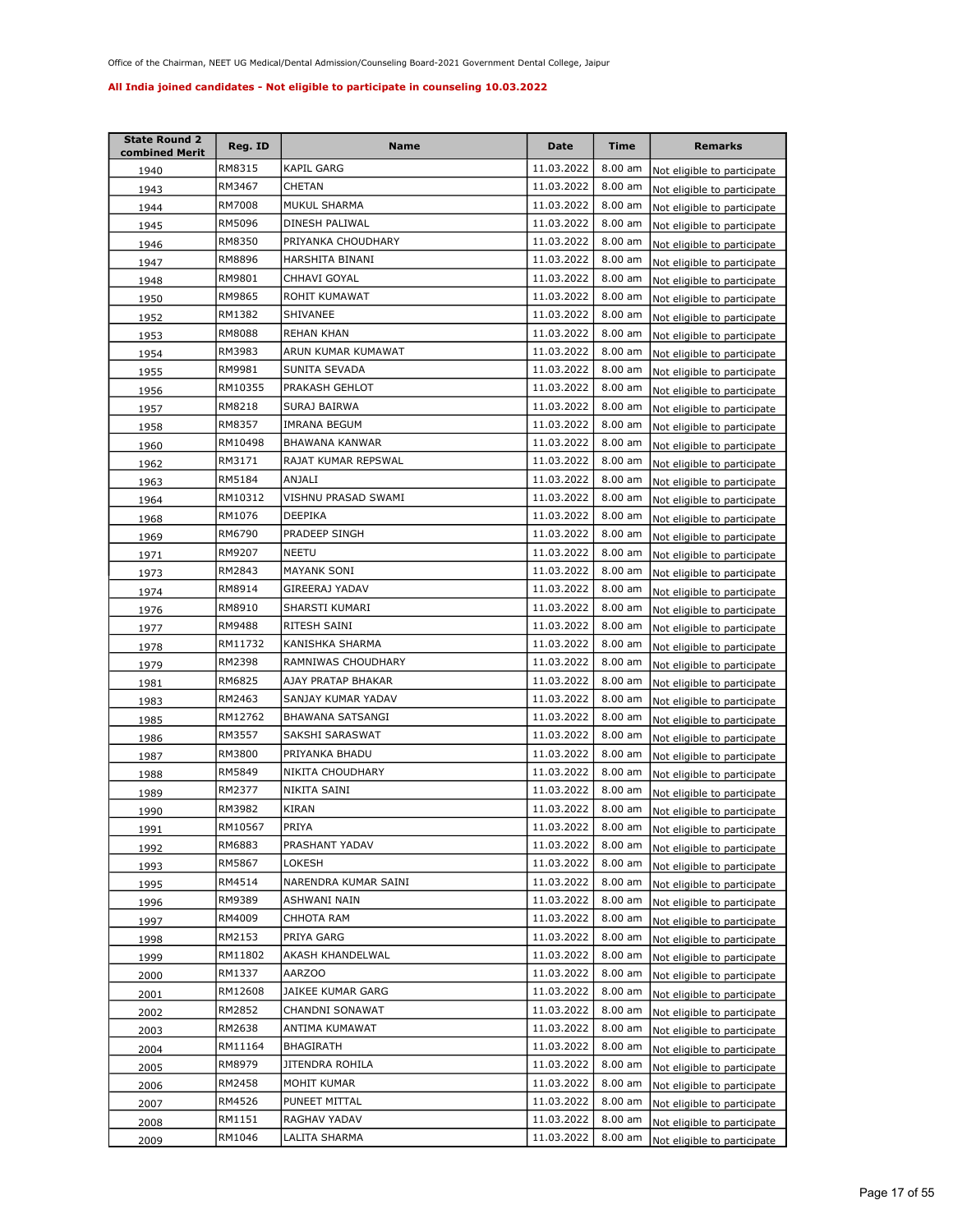| <b>State Round 2</b><br>combined Merit | Reg. ID | Name                     | Date       | <b>Time</b>       | <b>Remarks</b>              |
|----------------------------------------|---------|--------------------------|------------|-------------------|-----------------------------|
| 2012                                   | RM3651  | KHUSHI SHARMA            | 11.03.2022 | 8.00 am           | Not eligible to participate |
| 2013                                   | RM12325 | YASH SWAMI               | 11.03.2022 | 8.00 am           | Not eligible to participate |
| 2015                                   | RM4280  | GOPAL KRISHAN GAKKHAR    | 11.03.2022 | 8.00 am           | Not eligible to participate |
| 2017                                   | RM6721  | PRAKASH RATHORE          | 11.03.2022 | 8.00 am           | Not eligible to participate |
| 2019                                   | RM6497  | <b>MAMTA CHANGAL</b>     | 11.03.2022 | 8.00 am           | Not eligible to participate |
| 2020                                   | RM12751 | ARCHANA JAJRA            | 11.03.2022 | 8.00 am           | Not eligible to participate |
| 2022                                   | RM10757 | POOJA                    | 11.03.2022 | 8.00 am           | Not eligible to participate |
| 2023                                   | RM2718  | GIRIRAJ                  | 11.03.2022 | 8.00 am           | Not eligible to participate |
| 2024                                   | RM6956  | DHEERAJ JANGID           | 11.03.2022 | 8.00 am           | Not eligible to participate |
| 2025                                   | RM3722  | JITESH NITHARWAL         | 11.03.2022 | 8.00 am           | Not eligible to participate |
| 2026                                   | RM3455  | KUSHAL KORANI            | 11.03.2022 | 8.00 am           | Not eligible to participate |
| 2027                                   | RM10850 | KULDEEP SINGH RAJPUROHIT | 11.03.2022 | 8.00 am           | Not eligible to participate |
| 2028                                   | RM5004  | SURABHI MITAWA           | 11.03.2022 | 8.00 am           | Not eligible to participate |
| 2029                                   | RM9449  | NIVEDITA POONIA          | 11.03.2022 | 8.00 am           | Not eligible to participate |
| 2030                                   | RM6437  | PRANAV CHOUDHARY         | 11.03.2022 | 8.00 am           | Not eligible to participate |
| 2033                                   | RM13726 | MEENA JAT                | 11.03.2022 | 8.00 am           | Not eligible to participate |
| 2035                                   | RM5577  | RAKESH SAINI             | 11.03.2022 | 8.00 am           | Not eligible to participate |
| 2036                                   | RM3908  | PRAVEEN KUMAR SHARMA     | 11.03.2022 | 8.00 am           | Not eligible to participate |
| 2038                                   | RM4594  | <b>KALPNA SUNDA</b>      | 11.03.2022 | 8.00 am           | Not eligible to participate |
| 2039                                   | RM2625  | SAMEER SONI              | 11.03.2022 | 8.00 am           | Not eligible to participate |
| 2040                                   | RM3110  | LASEE KUMARI             | 11.03.2022 | 8.00 am           | Not eligible to participate |
| 2044                                   | RM2367  | JAYANT SADHWANI          | 11.03.2022 | 8.00 am           | Not eligible to participate |
| 2045                                   | RM3414  | RENU                     | 11.03.2022 | 8.00 am           | Not eligible to participate |
| 2046                                   | RM10145 | OMPRAKASH BENIWAL        | 11.03.2022 | 8.00 am           | Not eligible to participate |
| 2049                                   | RM5802  | MRIDUL GOYAL             | 11.03.2022 | 8.00 am           | Not eligible to participate |
| 2050                                   | RM5068  | VAIBHAVI RATHORE         | 11.03.2022 | 8.00 am           | Not eligible to participate |
| 2051                                   | RM2919  | KRISHNA YADAV            | 11.03.2022 | 8.00 am           | Not eligible to participate |
| 2052                                   | RM2003  | MUSKAN AGARWAL           | 11.03.2022 | 8.00 am           | Not eligible to participate |
| 2053                                   | RM5634  | SHREYA PUNIA             | 11.03.2022 | 8.00 am           | Not eligible to participate |
| 2054                                   | RM4805  | KUNAL SEN                | 11.03.2022 | 8.00 am           | Not eligible to participate |
| 2056                                   | RM10732 | ANCHAL SWAMI             | 11.03.2022 | 8.00 am           | Not eligible to participate |
| 2057                                   | RM4941  | AJEET KUMAWAT            | 11.03.2022 | 8.00 am           | Not eligible to participate |
| 2058                                   | RM2078  | ABHISHEK SHARMA          | 11.03.2022 | $8.00$ am         | Not eligible to participate |
| 2060                                   | RM2475  | <b>GARVIT CHOUDHARY</b>  | 11.03.2022 | 8.00 am           | Not eligible to participate |
| 2061                                   | RM1333  | NARENDRA VYAS            | 11.03.2022 | 8.00 am           | Not eligible to participate |
| 2062                                   | RM10334 | ABHISHEK KUMAR DHAKA     | 11.03.2022 | 8.00 am           | Not eligible to participate |
| 2065                                   | RM8365  | VAIBHAV BHARDWAJ         | 11.03.2022 | $8.00 \text{ am}$ | Not eligible to participate |
| 2066                                   | RM9615  | JYOTI YADAV              | 11.03.2022 | 8.00 am           | Not eligible to participate |
| 2067                                   | RM9194  | MANISH SAMOTA            | 11.03.2022 | 8.00 am           | Not eligible to participate |
| 2068                                   | RM8176  | JAYESH NAGAR             | 11.03.2022 | 8.00 am           | Not eligible to participate |
| 2072                                   | RM5097  | SAKSHAM JANGID           | 11.03.2022 | 8.00 am           | Not eligible to participate |
| 2073                                   | RM8570  | DEV KANTARIYA            | 11.03.2022 | 8.00 am           | Not eligible to participate |
| 2075                                   | RM10768 | RITIKA PAREEK            | 11.03.2022 | 8.00 am           | Not eligible to participate |
| 2076                                   | RM6130  | VIKAS MANDIWAL           | 11.03.2022 | 8.00 am           | Not eligible to participate |
| 2077                                   | RM5780  | ANUBHA AGARWAL           | 11.03.2022 | 8.00 am           | Not eligible to participate |
| 2079                                   | RM8735  | AKHILESH YADAV           | 11.03.2022 | 8.00 am           | Not eligible to participate |
| 2081                                   | RM4583  | INDIRA KADWASHRA         | 11.03.2022 | 8.00 am           | Not eligible to participate |
| 2082                                   | RM10221 | HARSH SHARMA             | 11.03.2022 | 8.00 am           | Not eligible to participate |
| 2084                                   | RM5883  | ANURADHA PRAJAPAT        | 11.03.2022 | 8.00 am           | Not eligible to participate |
| 2085                                   | RM4818  | NAVEEN SHARMA            | 11.03.2022 | 8.00 am           | Not eligible to participate |
| 2087                                   | RM6973  | HRITIK JAIN              | 11.03.2022 | 8.00 am           | Not eligible to participate |
| 2089                                   | RM13973 | NIKHIL KULHARI           | 11.03.2022 | 8.00 am           | Not eligible to participate |
| 2091                                   | RM8205  | PRIYA YADAV              | 11.03.2022 | 8.00 am           | Not eligible to participate |
| 2092                                   | RM3713  | MUKTASID                 | 11.03.2022 | $8.00$ am         | Not eligible to participate |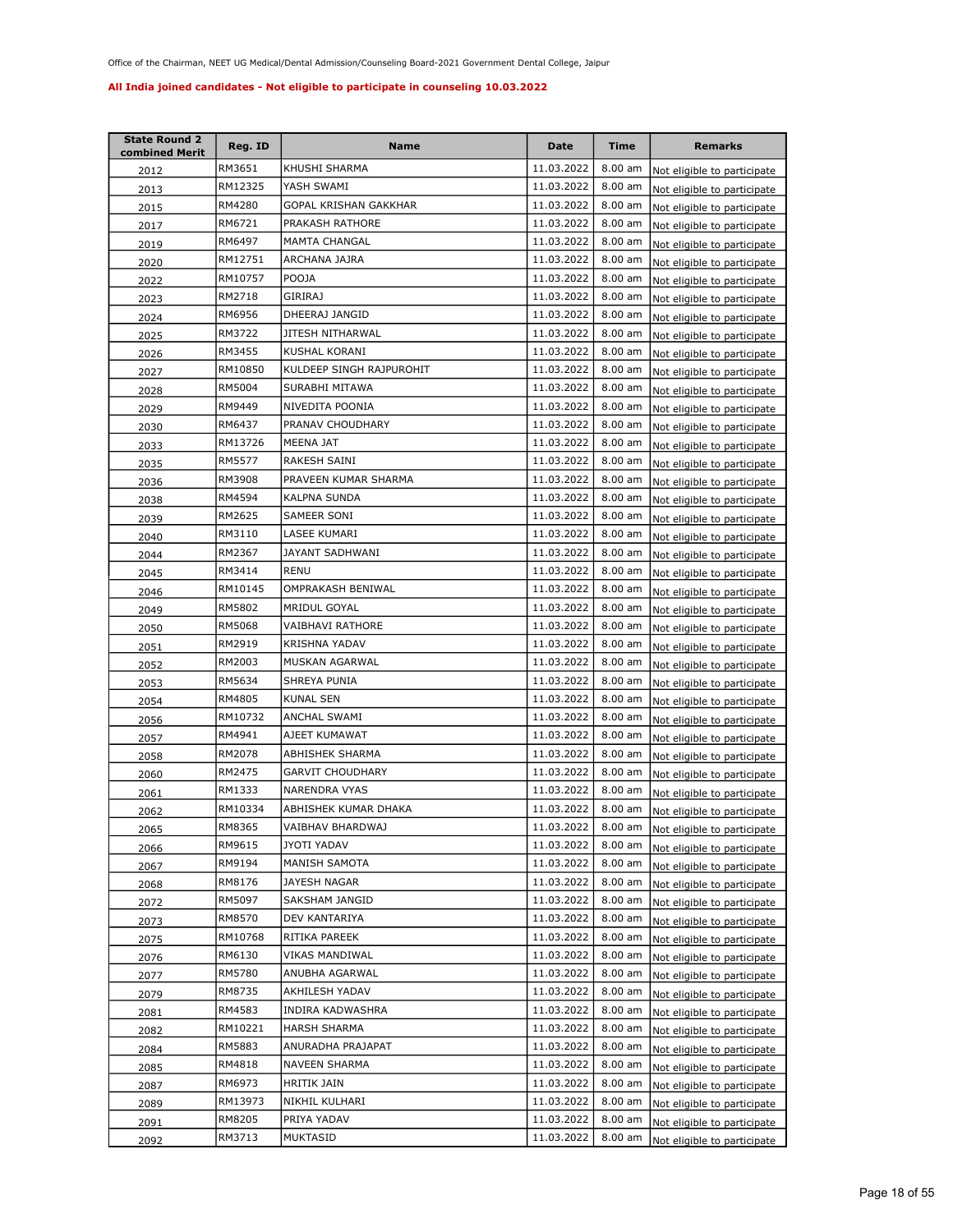| <b>State Round 2</b><br>combined Merit | Reg. ID | Name                        | <b>Date</b> | <b>Time</b>       | <b>Remarks</b>                      |
|----------------------------------------|---------|-----------------------------|-------------|-------------------|-------------------------------------|
| 2094                                   | RM11007 | SHIVANI KUNTAL              | 11.03.2022  | 8.00 am           | Not eligible to participate         |
| 2095                                   | RM12014 | KISTURI                     | 11.03.2022  | 8.00 am           | Not eligible to participate         |
| 2096                                   | RM9214  | MANISHA SIHAG               | 11.03.2022  | 8.00 am           | Not eligible to participate         |
| 2097                                   | RM10952 | PRIYANKA BHAMBOO            | 11.03.2022  | 8.00 am           | Not eligible to participate         |
| 2098                                   | RM12630 | <b>NEHA SWAMI</b>           | 11.03.2022  | 8.00 am           | Not eligible to participate         |
| 2099                                   | RM12868 | SAKSHI JAIN                 | 11.03.2022  | 2.00 pm           | Not eligible to participate         |
| 2100                                   | RM5134  | <b>BHARATI YADAV</b>        | 11.03.2022  | 2.00 pm           | Not eligible to participate         |
| 2101                                   | RM6206  | RUCHI BHARDWAJ              | 11.03.2022  | 2.00 pm           | Not eligible to participate         |
| 2102                                   | RM4687  | PREM KUMARI                 | 11.03.2022  | 2.00 pm           | Not eligible to participate         |
| 2103                                   | RM3971  | MAHENDRA KUMAR              | 11.03.2022  | $2.00$ pm         | Not eligible to participate         |
| 2104                                   | RM8635  | MANJU                       | 11.03.2022  | 2.00 pm           | Not eligible to participate         |
| 2105                                   | RM4836  | SUMAN BAJIYA                | 11.03.2022  | 2.00 pm           | Not eligible to participate         |
| 2107                                   | RM4207  | DEEPA JAISWAL               | 11.03.2022  | 2.00 pm           | Not eligible to participate         |
| 2108                                   | RM10738 | SOURAV SHARMA               | 11.03.2022  | 2.00 pm           | Not eligible to participate         |
| 2109                                   | RM4617  | PRATYUSH AGRAWAL            | 11.03.2022  | 2.00 pm           | Not eligible to participate         |
| 2110                                   | RM10246 | BIHARIDAN                   | 11.03.2022  | $2.00 \text{ pm}$ | Not eligible to participate         |
| 2112                                   | RM8153  | MANISH KUMAR DHAKER         | 11.03.2022  | $2.00$ pm         | Not eligible to participate         |
| 2113                                   | RM4900  | RAHUL KUMAR JAT             | 11.03.2022  | $2.00$ pm         | Not eligible to participate         |
| 2115                                   | RM9112  | VIMLA                       | 11.03.2022  | $2.00$ pm         | Not eligible to participate         |
| 2116                                   | RM11214 | MOHD SHAKIL                 | 11.03.2022  | $2.00$ pm         | Not eligible to participate         |
| 2117                                   | RM10295 | NIVEDITA BHAYAL             | 11.03.2022  | $2.00$ pm         | Not eligible to participate         |
| 2118                                   | RM6586  | DEEPAK SHARMA               | 11.03.2022  | $2.00$ pm         | Not eligible to participate         |
| 2119                                   | RM8567  | MAMTA BHADOO                | 11.03.2022  | 2.00 pm           | Not eligible to participate         |
| 2120                                   | RM9333  | MANVENDRA PRASAD            | 11.03.2022  | $2.00$ pm         | Not eligible to participate         |
| 2121                                   | RM5623  | AKASH SERAWAT               | 11.03.2022  | $2.00$ pm         | Not eligible to participate         |
| 2123                                   | RM4679  | AAKASH MEENA                | 11.03.2022  | $2.00$ pm         | Not eligible to participate         |
| 2124                                   | RM1408  | ANJALI JANGIR               | 11.03.2022  | $2.00$ pm         | Not eligible to participate         |
| 2126                                   | RM5372  | VISHWAS                     | 11.03.2022  | 2.00 pm           | Not eligible to participate         |
| 2127                                   | RM8226  | ISHA GAUTAM                 | 11.03.2022  | 2.00 pm           | Not eligible to participate         |
| 2128                                   | RM10062 | UDIT AGARWAL                | 11.03.2022  | $2.00$ pm         | Not eligible to participate         |
| 2129                                   | RM9804  | HARSHITA JAIN               | 11.03.2022  | $2.00$ pm         | Not eligible to participate         |
| 2130                                   | RM5842  | ANITA DHAYAL                | 11.03.2022  | $2.00$ pm         | Not eligible to participate         |
| 2132                                   | RM8770  | DEVRAJ KUMAWAT              | 11.03.2022  | $2.00$ pm         | Not eligible to participate         |
| 2134                                   | RM1633  | HARSH VARDHAN SINGH TANWAR  | 11.03.2022  | 2.00 pm           | Not eligible to participate         |
| 2136                                   | RM13318 | <b>BHARAT KUMAR</b>         | 11.03.2022  | 2.00 pm           | Not eligible to participate         |
| 2137                                   | RM11656 | ANITA YADAV                 | 11.03.2022  | $2.00 \text{ pm}$ | Not eligible to participate         |
| 2138                                   | RM2631  | CHANDRABHAN SINGH SHEKHAWAT | 11.03.2022  |                   | 2.00 pm Not eligible to participate |
| 2140                                   | RM10535 | ASHVINA BISHNOI             | 11.03.2022  | $2.00 \text{ pm}$ | Not eligible to participate         |
| 2141                                   | RM12330 | CHETNA CHOUDHARY            | 11.03.2022  | $2.00$ pm         | Not eligible to participate         |
| 2142                                   | RM15443 | DHEERAJ DHAYAL              | 11.03.2022  | $2.00$ pm         | Not eligible to participate         |
| 2143                                   | RM1934  | DEVPRAYAG SHARMA            | 11.03.2022  | $2.00 \text{ pm}$ | Not eligible to participate         |
| 2144                                   | RM3047  | NIKHIL REWAR                | 11.03.2022  | $2.00 \text{ pm}$ | Not eligible to participate         |
| 2145                                   | RM9222  | DIVANSHU KUMAWAT            | 11.03.2022  | $2.00$ pm         | Not eligible to participate         |
| 2147                                   | RM7796  | MANOJ GATHALA               | 11.03.2022  | 2.00 pm           | Not eligible to participate         |
| 2148                                   | RM5703  | SANIYA CHOUDHARY            | 11.03.2022  | 2.00 pm           | Not eligible to participate         |
| 2149                                   | RM1790  | VIKAS CHOUDHARY             | 11.03.2022  | 2.00 pm           | Not eligible to participate         |
| 2150                                   | RM7072  | MONIKA KUMARI               | 11.03.2022  | 2.00 pm           | Not eligible to participate         |
| 2151                                   | RM9417  | GOKHLESH SHARMA             | 11.03.2022  | $2.00$ pm         | Not eligible to participate         |
| 2153                                   | RM3793  | ANGEL SIYAG                 | 11.03.2022  | 2.00 pm           | Not eligible to participate         |
| 2155                                   | RM4953  | VIKRAM SINGH                | 11.03.2022  | 2.00 pm           | Not eligible to participate         |
| 2157                                   | RM1901  | NIKITA GOHIL                | 11.03.2022  | 2.00 pm           | Not eligible to participate         |
| 2158                                   | RM6784  | ADITYA                      | 11.03.2022  | $2.00$ pm         | Not eligible to participate         |
| 2161                                   | RM9587  | PRIYA MANGAL                | 11.03.2022  | $2.00$ pm         | Not eligible to participate         |
| 2162                                   | RM7093  | PRIYANSHI SHARMA            | 11.03.2022  | 2.00 pm           | Not eligible to participate         |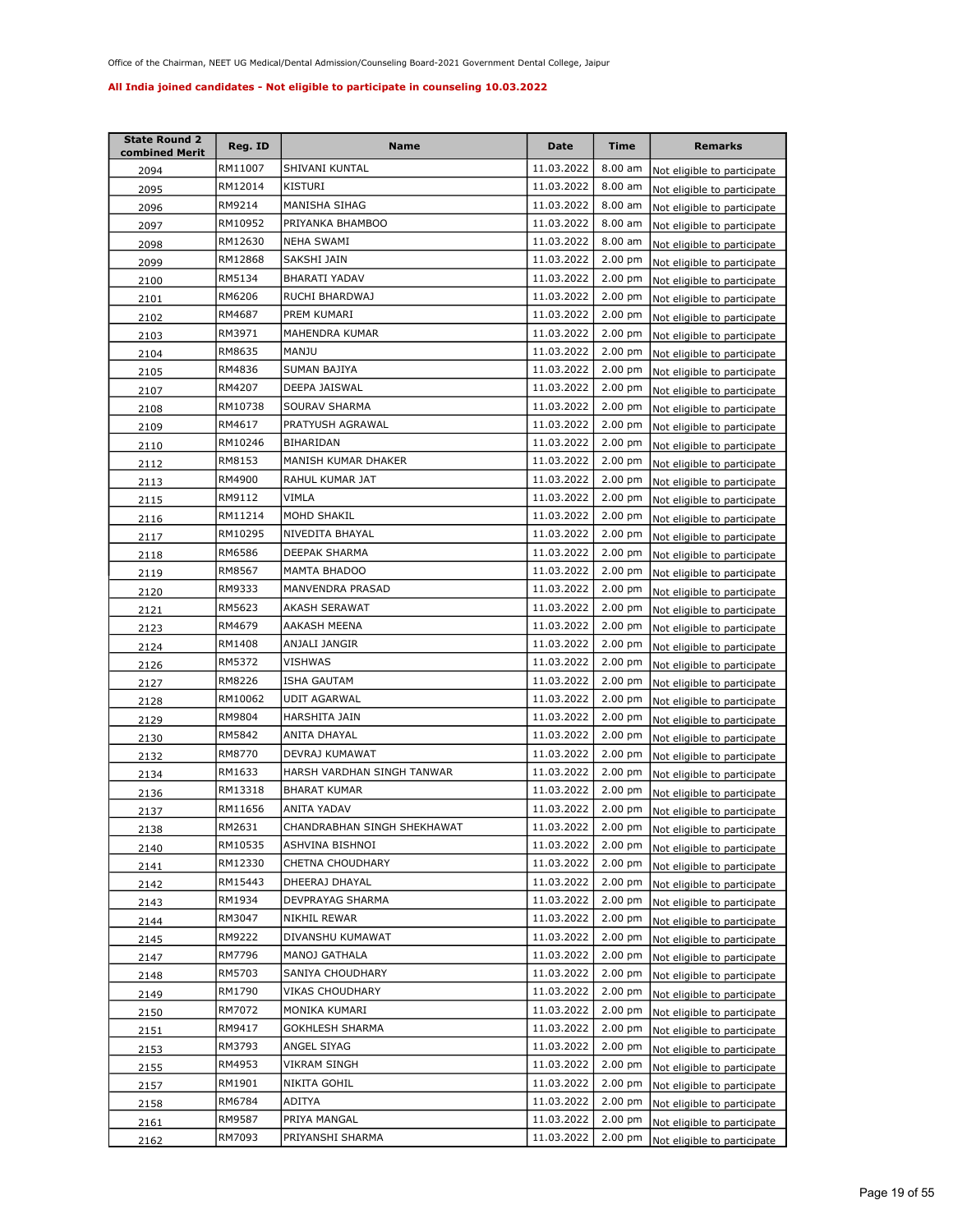| <b>State Round 2</b><br>combined Merit | Reg. ID | <b>Name</b>              | Date       | <b>Time</b>       | <b>Remarks</b>                      |
|----------------------------------------|---------|--------------------------|------------|-------------------|-------------------------------------|
| 2163                                   | RM6527  | RAHUL SHARMA             | 11.03.2022 | $2.00$ pm         | Not eligible to participate         |
| 2164                                   | RM7646  | SAHIL SAXENA             | 11.03.2022 | 2.00 pm           | Not eligible to participate         |
| 2165                                   | RM2156  | ASHOK KUMAR              | 11.03.2022 | $2.00$ pm         | Not eligible to participate         |
| 2166                                   | RM7036  | PRIYANSHU SHANDILYA      | 11.03.2022 | 2.00 pm           | Not eligible to participate         |
| 2167                                   | RM4531  | LAVEENA PINJNANI         | 11.03.2022 | $2.00$ pm         | Not eligible to participate         |
| 2168                                   | RM8856  | CHHAGAN BAIRD            | 11.03.2022 | $2.00$ pm         | Not eligible to participate         |
| 2170                                   | RM12624 | KAUSHAL KUMAR SONI       | 11.03.2022 | 2.00 pm           | Not eligible to participate         |
| 2171                                   | RM10428 | PRIYANKA BISHNOI         | 11.03.2022 | 2.00 pm           | Not eligible to participate         |
| 2172                                   | RM3040  | HITESH AGARWAL           | 11.03.2022 | 2.00 pm           | Not eligible to participate         |
| 2173                                   | RM7190  | UNNATI CHAWLA            | 11.03.2022 | 2.00 pm           | Not eligible to participate         |
| 2174                                   | RM6399  | LOKESH SAINI             | 11.03.2022 | 2.00 pm           | Not eligible to participate         |
| 2175                                   | RM12802 | UMMED SINGH              | 11.03.2022 | 2.00 pm           | Not eligible to participate         |
| 2177                                   | RM2437  | SHRUTI SHREYA            | 11.03.2022 | $2.00$ pm         | Not eligible to participate         |
| 2179                                   | RM6998  | RANU JAT                 | 11.03.2022 | $2.00$ pm         | Not eligible to participate         |
| 2180                                   | RM1670  | ANUSHKA                  | 11.03.2022 | $2.00$ pm         | Not eligible to participate         |
| 2181                                   | RM5874  | AMIT TAILOR              | 11.03.2022 | 2.00 pm           | Not eligible to participate         |
| 2182                                   | RM2722  | PREETI CHOUDHARY         | 11.03.2022 | 2.00 pm           | Not eligible to participate         |
| 2183                                   | RM4113  | VEDVRAT PALIWAL          | 11.03.2022 | 2.00 pm           | Not eligible to participate         |
| 2184                                   | RM11860 | <b>TANYA KESHWANI</b>    | 11.03.2022 | $2.00$ pm         | Not eligible to participate         |
| 2185                                   | RM10294 | GULENDRA SINGH BARSANIYA | 11.03.2022 | $2.00$ pm         | Not eligible to participate         |
| 2187                                   | RM5667  | MAHIMA CHOUDHARY         | 11.03.2022 | $2.00$ pm         | Not eligible to participate         |
| 2188                                   | RM11044 | MOHD ASIF KHAN           | 11.03.2022 | $2.00$ pm         | Not eligible to participate         |
| 2189                                   | RM3377  | MUSKAN CHOUDHARY         | 11.03.2022 | $2.00$ pm         | Not eligible to participate         |
| 2190                                   | RM2019  | VAIBHAV YADAV            | 11.03.2022 | $2.00$ pm         | Not eligible to participate         |
| 2192                                   | RM11819 | DINESH KUMAR SAINI       | 11.03.2022 | $2.00$ pm         | Not eligible to participate         |
| 2193                                   | RM7185  | SHIVANEE HARITWAL        | 11.03.2022 | $2.00$ pm         | Not eligible to participate         |
| 2194                                   | RM2353  | TANU PANDLA              | 11.03.2022 | 2.00 pm           | Not eligible to participate         |
| 2196                                   | RM10233 | RISHABH KUMAWAT          | 11.03.2022 | $2.00$ pm         | Not eligible to participate         |
| 2199                                   | RM9078  | PIYUSH GAUTAM            | 11.03.2022 | 2.00 pm           | Not eligible to participate         |
| 2201                                   | RM8603  | VIJAY SINGH KAJLA        | 11.03.2022 | $2.00 \text{ pm}$ | Not eligible to participate         |
| 2202                                   | RM3115  | DAANISH BHAGASRA         | 11.03.2022 | 2.00 pm           | Not eligible to participate         |
| 2203                                   | RM11387 | AMAN ROOP RAI            | 11.03.2022 | $2.00$ pm         | Not eligible to participate         |
| 2204                                   | RM6233  | SUNIL KUMAR              | 11.03.2022 | $2.00$ pm         | Not eligible to participate         |
| 2205                                   | RM8391  | SURENDRA BISHNOI         | 11.03.2022 | $2.00$ pm         | Not eligible to participate         |
| 2207                                   | RM10670 | SHALU SAINI              | 11.03.2022 | $2.00$ pm         | Not eligible to participate         |
| 2208                                   | RM2991  | MOHIT MALAV              | 11.03.2022 | $2.00$ pm         | Not eligible to participate         |
| 2209                                   | RM10926 | VIKAS BISHNOI            | 11.03.2022 |                   | 2.00 pm Not eligible to participate |
| 2210                                   | RM6274  | SUNNY CHOUDHARY          | 11.03.2022 | $2.00 \text{ pm}$ | Not eligible to participate         |
| 2212                                   | RM8199  | SWALEHA SIDDIQUI ZENAB   | 11.03.2022 | 2.00 pm           | Not eligible to participate         |
| 2213                                   | RM3583  | SHILPA VERMA             | 11.03.2022 | $2.00$ pm         | Not eligible to participate         |
| 2214                                   | RM13073 | NEERAJ MEHTA             | 11.03.2022 | $2.00$ pm         | Not eligible to participate         |
| 2215                                   | RM3737  | TAMANNA SAINI            | 11.03.2022 | 2.00 pm           | Not eligible to participate         |
| 2216                                   | RM4782  | MOTI LAL SAIN            | 11.03.2022 | 2.00 pm           | Not eligible to participate         |
| 2217                                   | RM12115 | PREM PRAKASH RAJPUROHIT  | 11.03.2022 | 2.00 pm           | Not eligible to participate         |
| 2219                                   | RM10587 | ROHIT SHARMA             | 11.03.2022 | 2.00 pm           | Not eligible to participate         |
| 2220                                   | RM6543  | SUNITA                   | 11.03.2022 | 2.00 pm           | Not eligible to participate         |
| 2221                                   | RM10238 | VIVEK KUMAR JANGIR       | 11.03.2022 | 2.00 pm           | Not eligible to participate         |
| 2222                                   | RM1223  | SAMATA BOTHRA            | 11.03.2022 | 2.00 pm           | Not eligible to participate         |
| 2225                                   | RM7621  | VIJAY RAJ                | 11.03.2022 | 2.00 pm           | Not eligible to participate         |
| 2226                                   | RM6507  | SUNIL SHARMA             | 11.03.2022 | 2.00 pm           | Not eligible to participate         |
| 2227                                   | RM3096  | KRISHNA RATHORE          | 11.03.2022 | 2.00 pm           | Not eligible to participate         |
| 2228                                   | RM10586 | KOMAL                    | 11.03.2022 | 2.00 pm           | Not eligible to participate         |
| 2230                                   | RM14016 | PRAVEEN KUMAR            | 11.03.2022 | 2.00 pm           | Not eligible to participate         |
| 2231                                   | RM1347  | DIVYANSH GUPTA           | 11.03.2022 | 2.00 pm           | Not eligible to participate         |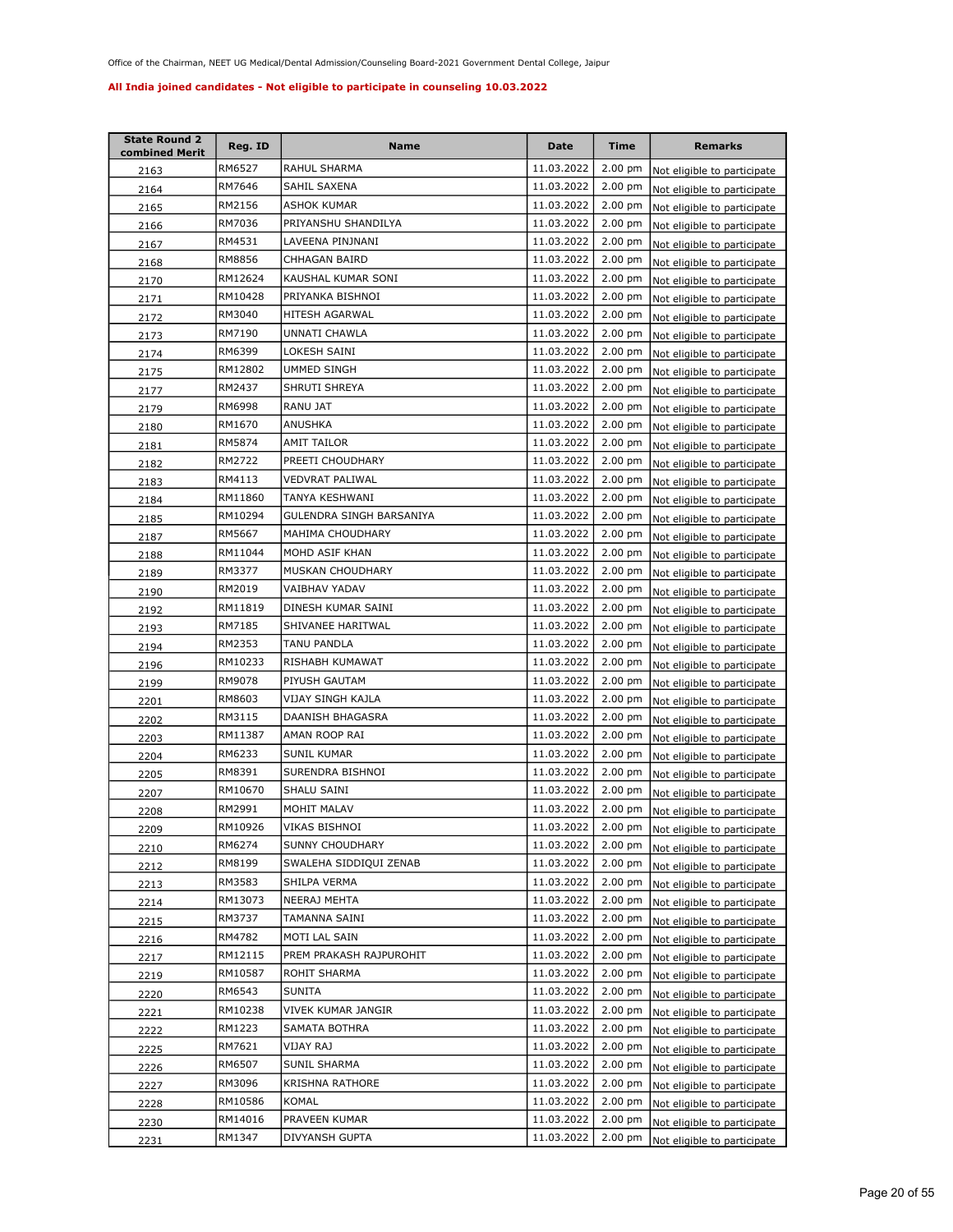| <b>State Round 2</b><br>combined Merit | Reg. ID | Name                  | Date       | <b>Time</b>       | <b>Remarks</b>                      |
|----------------------------------------|---------|-----------------------|------------|-------------------|-------------------------------------|
| 2232                                   | RM7501  | ASHISH GUPTA          | 11.03.2022 | $2.00$ pm         | Not eligible to participate         |
| 2233                                   | RM8385  | VIKRAM KUMAR          | 11.03.2022 | 2.00 pm           | Not eligible to participate         |
| 2235                                   | RM9527  | SAROJ CHOUDHARY       | 11.03.2022 | $2.00$ pm         | Not eligible to participate         |
| 2236                                   | RM11468 | VANSHIKA KEJARIWAL    | 11.03.2022 | 2.00 pm           | Not eligible to participate         |
| 2239                                   | RM6569  | SWARNIMA SAXENA       | 11.03.2022 | $2.00$ pm         | Not eligible to participate         |
| 2240                                   | RM5607  | POOJA CHOUDHARY       | 11.03.2022 | 2.00 pm           | Not eligible to participate         |
| 2241                                   | RM1518  | ISHA AGRAWAL          | 11.03.2022 | $2.00$ pm         | Not eligible to participate         |
| 2242                                   | RM8035  | YUVRAJ TANWAR         | 11.03.2022 | 2.00 pm           | Not eligible to participate         |
| 2243                                   | RM1204  | AAYUSH LAKHAWAT       | 11.03.2022 | 2.00 pm           | Not eligible to participate         |
| 2244                                   | RM3833  | RINKU SINGH CHOUDHARY | 11.03.2022 | 2.00 pm           | Not eligible to participate         |
| 2247                                   | RM10354 | CHANDER KANT POONIA   | 11.03.2022 | 2.00 pm           | Not eligible to participate         |
| 2250                                   | RM5519  | SUNIL KUMAR           | 11.03.2022 | 2.00 pm           | Not eligible to participate         |
| 2251                                   | RM7529  | PALAK SHARMA          | 11.03.2022 | $2.00$ pm         | Not eligible to participate         |
| 2252                                   | RM5033  | <b>GITANKSHA</b>      | 11.03.2022 | $2.00$ pm         | Not eligible to participate         |
| 2253                                   | RM2909  | KAILASH PUNIYA        | 11.03.2022 | $2.00$ pm         | Not eligible to participate         |
| 2254                                   | RM5057  | PRIYANKA PIPLODA      | 11.03.2022 | 2.00 pm           | Not eligible to participate         |
| 2255                                   | RM5699  | PAYAL                 | 11.03.2022 | $2.00$ pm         | Not eligible to participate         |
| 2257                                   | RM5403  | RISHIPAL YADAV        | 11.03.2022 | 2.00 pm           | Not eligible to participate         |
| 2259                                   | RM13465 | SHRUTI BEASPAL        | 11.03.2022 | $2.00$ pm         | Not eligible to participate         |
| 2260                                   | RM12074 | SHAILENDRA MALAV      | 11.03.2022 | $2.00$ pm         | Not eligible to participate         |
| 2261                                   | RM10673 | AYUSH MEHTA           | 11.03.2022 | $2.00$ pm         | Not eligible to participate         |
| 2262                                   | RM3625  | GOPICHAND KUMAWAT     | 11.03.2022 | $2.00$ pm         | Not eligible to participate         |
| 2263                                   | RM9478  | LAKSHYA CHOUDHARY     | 11.03.2022 | $2.00$ pm         | Not eligible to participate         |
| 2264                                   | RM9930  | VIPIN KUMAR           | 11.03.2022 | $2.00$ pm         | Not eligible to participate         |
| 2265                                   | RM8013  | SAROJ KUMARI          | 11.03.2022 | $2.00$ pm         | Not eligible to participate         |
| 2266                                   | RM1719  | MANSI PARIHAR         | 11.03.2022 | $2.00$ pm         | Not eligible to participate         |
| 2269                                   | RM7768  | SANJAY SINGHMAR       | 11.03.2022 | $2.00$ pm         | Not eligible to participate         |
| 2270                                   | RM8237  | SNEHA BHASKAR         | 11.03.2022 | $2.00$ pm         | Not eligible to participate         |
| 2271                                   | RM4130  | ANSHUL SHARMA         | 11.03.2022 | 2.00 pm           | Not eligible to participate         |
| 2272                                   | RM8885  | RAMESH CHOUDHARY      | 11.03.2022 | $2.00 \text{ pm}$ | Not eligible to participate         |
| 2273                                   | RM6381  | SACHIN KUMAWAT        | 11.03.2022 | 2.00 pm           | Not eligible to participate         |
| 2274                                   | RM12229 | RAHUL KUMAR YADAV     | 11.03.2022 | $2.00$ pm         | Not eligible to participate         |
| 2275                                   | RM6988  | <b>BHARAT KUMAR</b>   | 11.03.2022 | $2.00$ pm         | Not eligible to participate         |
| 2277                                   | RM5019  | MAYANK AGARWAL        | 11.03.2022 | 2.00 pm           | Not eligible to participate         |
| 2279                                   | RM8306  | NAHUSH CHAUDHARY      | 11.03.2022 | $2.00$ pm         | Not eligible to participate         |
| 2280                                   | RM2160  | AASHISH               | 11.03.2022 | $2.00$ pm         | Not eligible to participate         |
| 2281                                   | RM7851  | MANOJ KUMAR           | 11.03.2022 |                   | 2.00 pm Not eligible to participate |
| 2282                                   | RM9012  | MOHMMAD HARUN         | 11.03.2022 | $2.00 \text{ pm}$ | Not eligible to participate         |
| 2283                                   | RM10557 | KRISHNA KUMARI YADAV  | 11.03.2022 | 2.00 pm           | Not eligible to participate         |
| 2285                                   | RM6459  | DEEPSHIKHA SWAMI      | 11.03.2022 | $2.00$ pm         | Not eligible to participate         |
| 2287                                   | RM9537  | MANOJ YADAV           | 11.03.2022 | $2.00$ pm         | Not eligible to participate         |
| 2292                                   | RM11563 | ASLAM KHAN            | 11.03.2022 | 2.00 pm           | Not eligible to participate         |
| 2293                                   | RM5674  | SARITA KUMARI         | 11.03.2022 | 2.00 pm           | Not eligible to participate         |
| 2294                                   | RM8077  | ASHOK DHAKA           | 11.03.2022 | 2.00 pm           | Not eligible to participate         |
| 2295                                   | RM4753  | KHUSHBU SHARMA        | 11.03.2022 | 2.00 pm           | Not eligible to participate         |
| 2296                                   | RM4812  | KAVITA CHOUDHARY      | 11.03.2022 | 2.00 pm           | Not eligible to participate         |
| 2297                                   | RM1547  | DIPIKA                | 11.03.2022 | 2.00 pm           | Not eligible to participate         |
| 2298                                   | RM5604  | DIVYANSH CHOUDHARY    | 11.03.2022 | 2.00 pm           | Not eligible to participate         |
| 2299                                   | RM6033  | BHARTI SHARMA         | 11.03.2022 | 2.00 pm           | Not eligible to participate         |
| 2301                                   | RM4479  | ROCHISHNU SHARMA      | 11.03.2022 | 2.00 pm           | Not eligible to participate         |
| 2302                                   | RM4256  | SANTOSH GODARA        | 11.03.2022 | 2.00 pm           | Not eligible to participate         |
| 2304                                   | RM11351 | MS.ARCHI BANSAL       | 11.03.2022 | $2.00$ pm         | Not eligible to participate         |
| 2306                                   | RM2506  | SATYAM BHARDWAJ       | 11.03.2022 | $2.00$ pm         | Not eligible to participate         |
| 2307                                   | RM6286  | PRIYANKA CHOUDHARY    | 11.03.2022 | $2.00 \text{ pm}$ | Not eligible to participate         |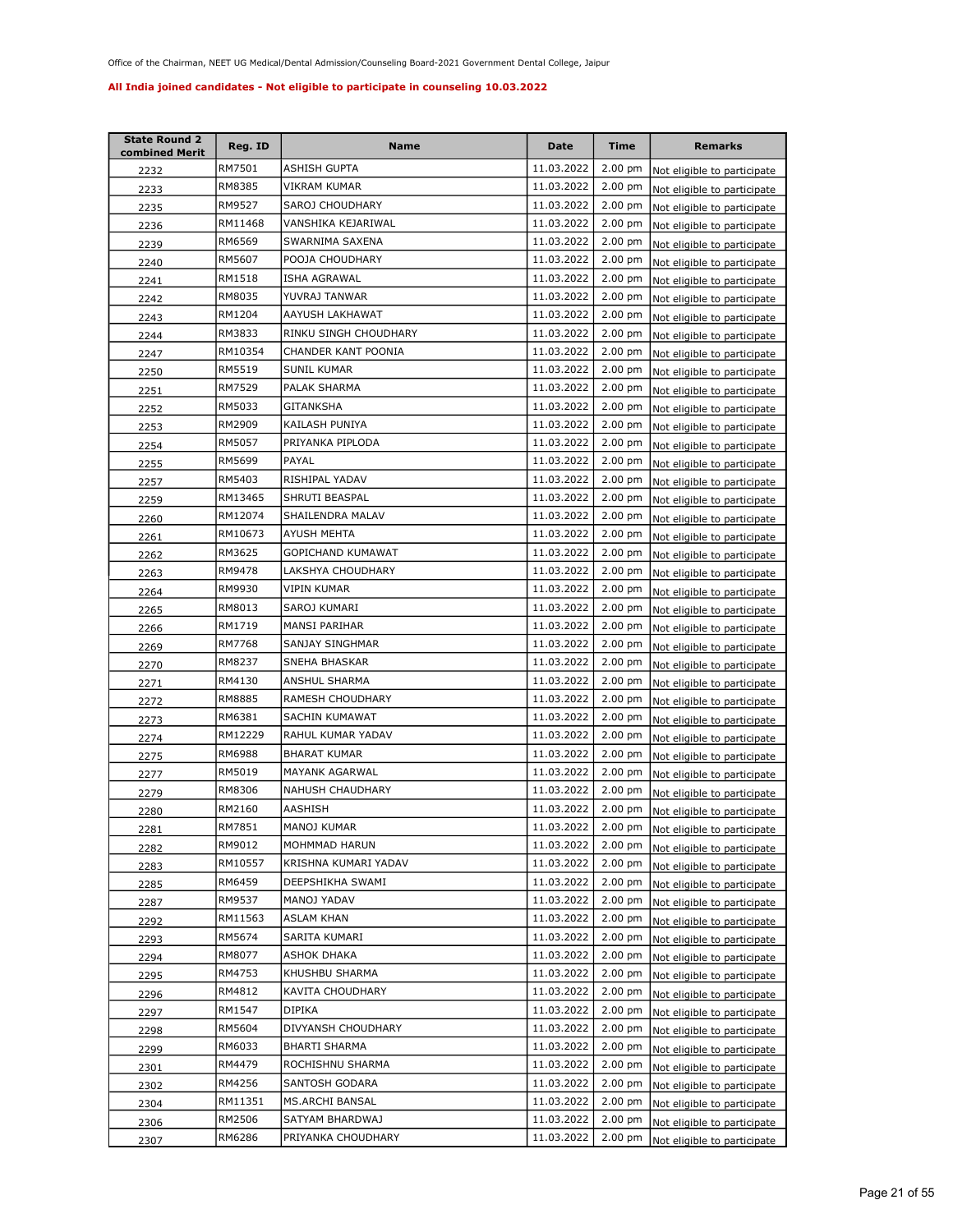| <b>State Round 2</b><br>combined Merit | Reg. ID | Name                    | <b>Date</b> | <b>Time</b>       | <b>Remarks</b>                      |
|----------------------------------------|---------|-------------------------|-------------|-------------------|-------------------------------------|
| 2309                                   | RM11931 | SURAJ NITHARWAL         | 11.03.2022  | 2.00 pm           | Not eligible to participate         |
| 2312                                   | RM4684  | AJAY SHARMA             | 11.03.2022  | 2.00 pm           | Not eligible to participate         |
| 2314                                   | RM9910  | VINOD SHARMA            | 11.03.2022  | $2.00$ pm         | Not eligible to participate         |
| 2315                                   | RM11772 | ABHAY SINGH CHAUHAN     | 11.03.2022  | 2.00 pm           | Not eligible to participate         |
| 2317                                   | RM5914  | NIDHI SAINI             | 11.03.2022  | $2.00$ pm         | Not eligible to participate         |
| <u>2318</u>                            | RM7320  | KAUSHAL MITTAL          | 11.03.2022  | 2.00 pm           | Not eligible to participate         |
| 2320                                   | RM8157  | VIKASH KUMAR            | 11.03.2022  | 2.00 pm           | Not eligible to participate         |
| 2321                                   | RM6725  | DEWANSHU SANGWAN        | 11.03.2022  | 2.00 pm           | Not eligible to participate         |
| 2323                                   | RM2120  | DEEPAK KUMAR            | 11.03.2022  | 2.00 pm           | Not eligible to participate         |
| 2324                                   | RM6085  | YUGANSH DWIVEDI         | 11.03.2022  | $2.00$ pm         | Not eligible to participate         |
| 2325                                   | RM6388  | SAHIL KHAN              | 11.03.2022  | 2.00 pm           | Not eligible to participate         |
| 2327                                   | RM8970  | MAINA KUMARI NAGAR      | 11.03.2022  | $2.00$ pm         | Not eligible to participate         |
| 2328                                   | RM10869 | SAWAI LAL               | 11.03.2022  | 2.00 pm           | Not eligible to participate         |
| 2330                                   | RM7779  | ANKIT CHOUDHARY         | 11.03.2022  | 2.00 pm           | Not eligible to participate         |
| 2331                                   | RM2559  | ASHOK BAGARI            | 11.03.2022  | $2.00$ pm         | Not eligible to participate         |
| 2332                                   | RM3315  | MUKESH SEERVI           | 11.03.2022  | $2.00 \text{ pm}$ | Not eligible to participate         |
| 2333                                   | RM8932  | SHREY SONI              | 11.03.2022  | 2.00 pm           | Not eligible to participate         |
| 2335                                   | RM5441  | <b>MS ANITA</b>         | 11.03.2022  | $2.00$ pm         | Not eligible to participate         |
| 2336                                   | RM9324  | ANIL KUMAR SAINI        | 11.03.2022  | $2.00$ pm         | Not eligible to participate         |
| 2338                                   | RM2246  | DURGESH SINGH RATHORE   | 11.03.2022  | $2.00$ pm         | Not eligible to participate         |
| 2339                                   | RM6252  | POOJA CHOUDHARY         | 11.03.2022  | $2.00$ pm         | Not eligible to participate         |
| 2340                                   | RM14647 | SHIV KANWAR             | 11.03.2022  | $2.00$ pm         | Not eligible to participate         |
| 2341                                   | RM1017  | DEVISHI SHARMA          | 11.03.2022  | 2.00 pm           | Not eligible to participate         |
| 2343                                   | RM9639  | PRIYANSHI JAIN          | 11.03.2022  | $2.00$ pm         | Not eligible to participate         |
| 2344                                   | RM7215  | NIKITA SHARMA           | 11.03.2022  | 2.00 pm           | Not eligible to participate         |
| 2345                                   | RM4497  | TWINKLE DIXIT           | 11.03.2022  | 2.00 pm           | Not eligible to participate         |
| 2346                                   | RM13696 | KHEMA RAM               | 11.03.2022  | $2.00$ pm         | Not eligible to participate         |
| 2347                                   | RM12350 | SUBHASH NITHARWAL       | 11.03.2022  | 2.00 pm           | Not eligible to participate         |
| 2349                                   | RM4570  | PANKAJ MALVIYA          | 11.03.2022  | 2.00 pm           | Not eligible to participate         |
| 2350                                   | RM1609  | <b>UDIT SINGH</b>       | 11.03.2022  | $2.00$ pm         | Not eligible to participate         |
| <u>2351</u>                            | RM12556 | MOHAMMED AADIL RAZA     | 11.03.2022  | $2.00$ pm         | Not eligible to participate         |
| 2352                                   | RM9682  | <b>NAVEEN KUMAR</b>     | 11.03.2022  | $2.00$ pm         | Not eligible to participate         |
| 2353                                   | RM2867  | SURESH KUMAR            | 11.03.2022  | $2.00$ pm         | Not eligible to participate         |
| 2354                                   | RM5274  | NIHARIKA YADAV          | 11.03.2022  | $2.00$ pm         | Not eligible to participate         |
| 2358                                   | RM5561  | MAULIK NUWAL            | 11.03.2022  | $2.00$ pm         | Not eligible to participate         |
| 2359                                   | RM13399 | SANGEETA                | 11.03.2022  | $2.00 \text{ pm}$ | Not eligible to participate         |
| 2360                                   | RM4649  | RITIKA KUMARI           | 11.03.2022  |                   | 2.00 pm Not eligible to participate |
| 2361                                   | RM12031 | VINEET YADAV            | 11.03.2022  | $2.00 \text{ pm}$ | Not eligible to participate         |
| 2362                                   | RM3730  | POOJA CHOUDHARY         | 11.03.2022  | $2.00$ pm         | Not eligible to participate         |
| 2363                                   | RM8381  | NAVEEN KUMARI           | 11.03.2022  | $2.00 \text{ pm}$ | Not eligible to participate         |
| 2364                                   | RM1715  | LAKSHYA BHAKAR          | 11.03.2022  | $2.00$ pm         | Not eligible to participate         |
| 2365                                   | RM10682 | SUSHIL KUMAR            | 11.03.2022  | $2.00 \text{ pm}$ | Not eligible to participate         |
| 2366                                   | RM6271  | KANISHK GOYAL           | 11.03.2022  | 2.00 pm           | Not eligible to participate         |
| 2367                                   | RM8186  | NISHA BHATI             | 11.03.2022  | 2.00 pm           | Not eligible to participate         |
| 2368                                   | RM10764 | RAVINA KUMARI           | 11.03.2022  | 2.00 pm           | Not eligible to participate         |
| 2369                                   | RM2546  | ADWAIT GOSWAMI          | 11.03.2022  | 2.00 pm           | Not eligible to participate         |
| 2370                                   | RM11863 | SARITA VERMA            | 11.03.2022  | $2.00$ pm         | Not eligible to participate         |
| 2372                                   | RM13543 | ALKA YADAV              | 11.03.2022  | 2.00 pm           | Not eligible to participate         |
| 2373                                   | RM4917  | ANKIT GAUTTAM           | 11.03.2022  | 2.00 pm           | Not eligible to participate         |
| 2374                                   | RM9998  | LALIT KUMAR             | 11.03.2022  | $2.00$ pm         | Not eligible to participate         |
| 2375                                   | RM2013  | MAHENDRA KUMAR NAINAWAT | 11.03.2022  | 2.00 pm           | Not eligible to participate         |
| 2376                                   | RM2218  | ROHIT SHARMA            | 11.03.2022  | 2.00 pm           | Not eligible to participate         |
| 2378                                   | RM4822  | VIVEK SHARMA            | 11.03.2022  | $2.00$ pm         | Not eligible to participate         |
| 2379                                   | RM12180 | <b>BHUPESH KUMAR</b>    | 11.03.2022  | $2.00$ pm         | Not eligible to participate         |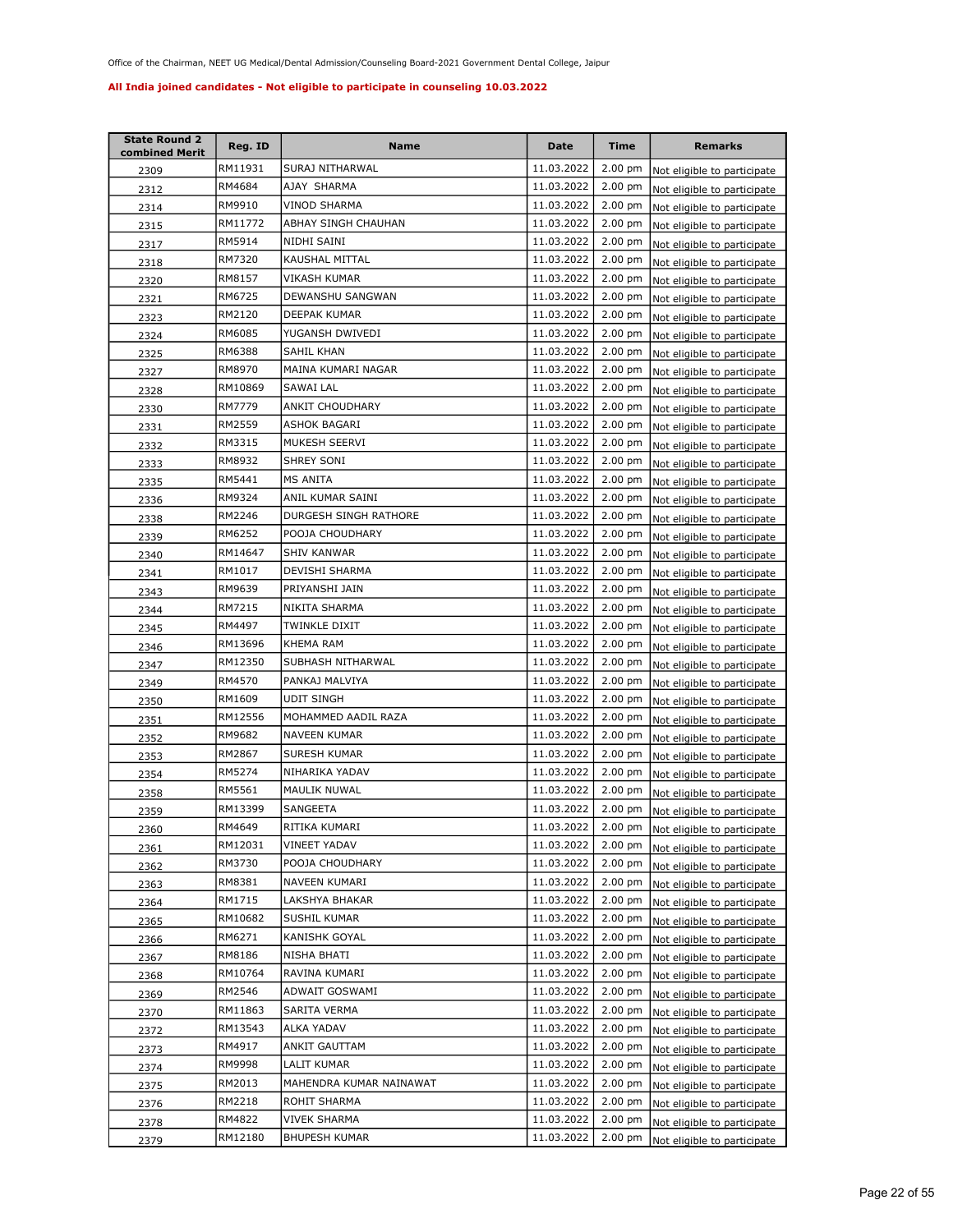| <b>State Round 2</b><br>combined Merit | Reg. ID | Name                   | <b>Date</b> | <b>Time</b>       | <b>Remarks</b>                      |
|----------------------------------------|---------|------------------------|-------------|-------------------|-------------------------------------|
| 2380                                   | RM7048  | MAHAVEER MEHTA         | 11.03.2022  | 2.00 pm           | Not eligible to participate         |
| 2381                                   | RM2103  | CHHAVI SINGODIA        | 11.03.2022  | 2.00 pm           | Not eligible to participate         |
| 2382                                   | RM5429  | MEHARDEEN              | 11.03.2022  | 2.00 pm           | Not eligible to participate         |
| 2383                                   | RM12657 | SHAILESH KUMAR SARAN   | 11.03.2022  | 2.00 pm           | Not eligible to participate         |
| 2384                                   | RM6012  | GEETAM                 | 11.03.2022  | 2.00 pm           | Not eligible to participate         |
| 2386                                   | RM6538  | GAURAV GODARA          | 11.03.2022  | 2.00 pm           | Not eligible to participate         |
| 2387                                   | RM3432  | YASH JAIMINI           | 11.03.2022  | 2.00 pm           | Not eligible to participate         |
| 2391                                   | RM7460  | HARSHIT GATHALA        | 11.03.2022  | 2.00 pm           | Not eligible to participate         |
| 2392                                   | RM3423  | TANE RAJ               | 11.03.2022  | 2.00 pm           | Not eligible to participate         |
| 2393                                   | RM13464 | SARITA BERA            | 11.03.2022  | $2.00$ pm         | Not eligible to participate         |
| 2394                                   | RM12644 | VIKAS BENIWAL          | 11.03.2022  | 2.00 pm           | Not eligible to participate         |
| 2395                                   | RM6333  | KUMKUM SINGHAL         | 11.03.2022  | $2.00$ pm         | Not eligible to participate         |
| 2396                                   | RM3948  | ANJALI SAINI           | 11.03.2022  | 2.00 pm           | Not eligible to participate         |
| 2397                                   | RM8707  | VIJAY YADAV            | 11.03.2022  | 2.00 pm           | Not eligible to participate         |
| 2399                                   | RM11712 | SUNIL KUMAR JITARWAL   | 11.03.2022  | 2.00 pm           | Not eligible to participate         |
| 2401                                   | RM10922 | SAMRIDHI SHARMA        | 11.03.2022  | $2.00 \text{ pm}$ | Not eligible to participate         |
| 2403                                   | RM8310  | <b>ARUN GODRA</b>      | 11.03.2022  | $2.00$ pm         | Not eligible to participate         |
| 2404                                   | RM9063  | PRAGYA MAHESHWARI      | 11.03.2022  | $2.00$ pm         | Not eligible to participate         |
| 2405                                   | RM7407  | ABHIMANYU              | 11.03.2022  | $2.00$ pm         | Not eligible to participate         |
| 2407                                   | RM9019  | DINESH YADAV           | 11.03.2022  | $2.00$ pm         | Not eligible to participate         |
| 2408                                   | RM3475  | LOKESH                 | 11.03.2022  | $2.00$ pm         | Not eligible to participate         |
| 2409                                   | RM10653 | JEEVAN BARATH          | 11.03.2022  | $2.00$ pm         | Not eligible to participate         |
| 2411                                   | RM5938  | SUNIL KUMAR            | 11.03.2022  | 2.00 pm           | Not eligible to participate         |
| 2412                                   | RM8380  | SACHIN PARIHAR         | 11.03.2022  | $2.00$ pm         | Not eligible to participate         |
| 2413                                   | RM10420 | SHRI RAM BHADU         | 11.03.2022  | 2.00 pm           | Not eligible to participate         |
| 2416                                   | RM10149 | SIMRAN RATHORE         | 11.03.2022  | 2.00 pm           | Not eligible to participate         |
| 2417                                   | RM7978  | PRADEEP KUMAR VISHNOI  | 11.03.2022  | $2.00$ pm         | Not eligible to participate         |
| 2418                                   | RM9110  | PAWAN KUMAR JANGID     | 11.03.2022  | 2.00 pm           | Not eligible to participate         |
| 2419                                   | RM11402 | MUSKAN GUSAIWAL        | 11.03.2022  | 2.00 pm           | Not eligible to participate         |
| 2420                                   | RM1103  | PRERANA CHANDAK        | 11.03.2022  | $2.00$ pm         | Not eligible to participate         |
| 2421                                   | RM12214 | KASHISH SAXENA         | 11.03.2022  | $2.00$ pm         | Not eligible to participate         |
| 2422                                   | RM3353  | NIZA JATU              | 11.03.2022  | $2.00$ pm         | Not eligible to participate         |
| 2423                                   | RM8367  | AJAY JANGID            | 11.03.2022  | $2.00$ pm         | Not eligible to participate         |
| 2425                                   | RM11106 | ABHIVAYAKTI CHATURVEDI | 11.03.2022  | $2.00$ pm         | Not eligible to participate         |
| 2427                                   | RM4987  | ANKIT SHARMA           | 11.03.2022  | $2.00$ pm         | Not eligible to participate         |
| 2429                                   | RM9298  | RAKESH JHAJHDIYA       | 11.03.2022  | $2.00 \text{ pm}$ | Not eligible to participate         |
| 2430                                   | RM12302 | SHIVANI GUPTA          | 11.03.2022  |                   | 2.00 pm Not eligible to participate |
| 2431                                   | RM10418 | SUNIL BUGALIYA         | 11.03.2022  | $2.00 \text{ pm}$ | Not eligible to participate         |
| 2432                                   | RM9281  | DEEPAK PATEL           | 11.03.2022  | $2.00$ pm         | Not eligible to participate         |
| 2434                                   | RM2602  | HARSHA SONI            | 11.03.2022  | $2.00 \text{ pm}$ | Not eligible to participate         |
| 2435                                   | RM4346  | SOHIT KHAN             | 11.03.2022  | $2.00$ pm         | Not eligible to participate         |
| 2436                                   | RM8291  | ANSUYA CHOUDHARY       | 11.03.2022  | $2.00$ pm         | Not eligible to participate         |
| 2437                                   | RM2893  | ANSHUMAN SINGH HADA    | 11.03.2022  | $2.00 \text{ pm}$ | Not eligible to participate         |
| 2441                                   | RM4621  | DHEERENDRA JOSHI       | 11.03.2022  | 2.00 pm           | Not eligible to participate         |
| 2443                                   | RM1215  | MONIKA CHOUDHARY       | 11.03.2022  | 2.00 pm           | Not eligible to participate         |
| 2445                                   | RM1994  | SHAKSHI                | 11.03.2022  | $2.00$ pm         | Not eligible to participate         |
| 2446                                   | RM4748  | ARNAV GUPTA            | 11.03.2022  | $2.00$ pm         | Not eligible to participate         |
| 2447                                   | RM5219  | MS. SUNITA             | 11.03.2022  | $2.00$ pm         | Not eligible to participate         |
| 2448                                   | RM7633  | DEEPAK SUMAN           | 11.03.2022  | 2.00 pm           | Not eligible to participate         |
| 2449                                   | RM12606 | JUNJA RAM              | 11.03.2022  | $2.00$ pm         | Not eligible to participate         |
| 2450                                   | RM1332  | RAHUL RAY JAKHAR       | 11.03.2022  | 2.00 pm           | Not eligible to participate         |
| 2451                                   | RM5170  | HIMANSHU KUMAWAT       | 11.03.2022  | 2.00 pm           | Not eligible to participate         |
| 2454                                   | RM3314  | PAYAL                  | 11.03.2022  | $2.00$ pm         | Not eligible to participate         |
| 2455                                   | RM4853  | BHAVANI SHANKAR SHARMA | 11.03.2022  | 2.00 pm           | Not eligible to participate         |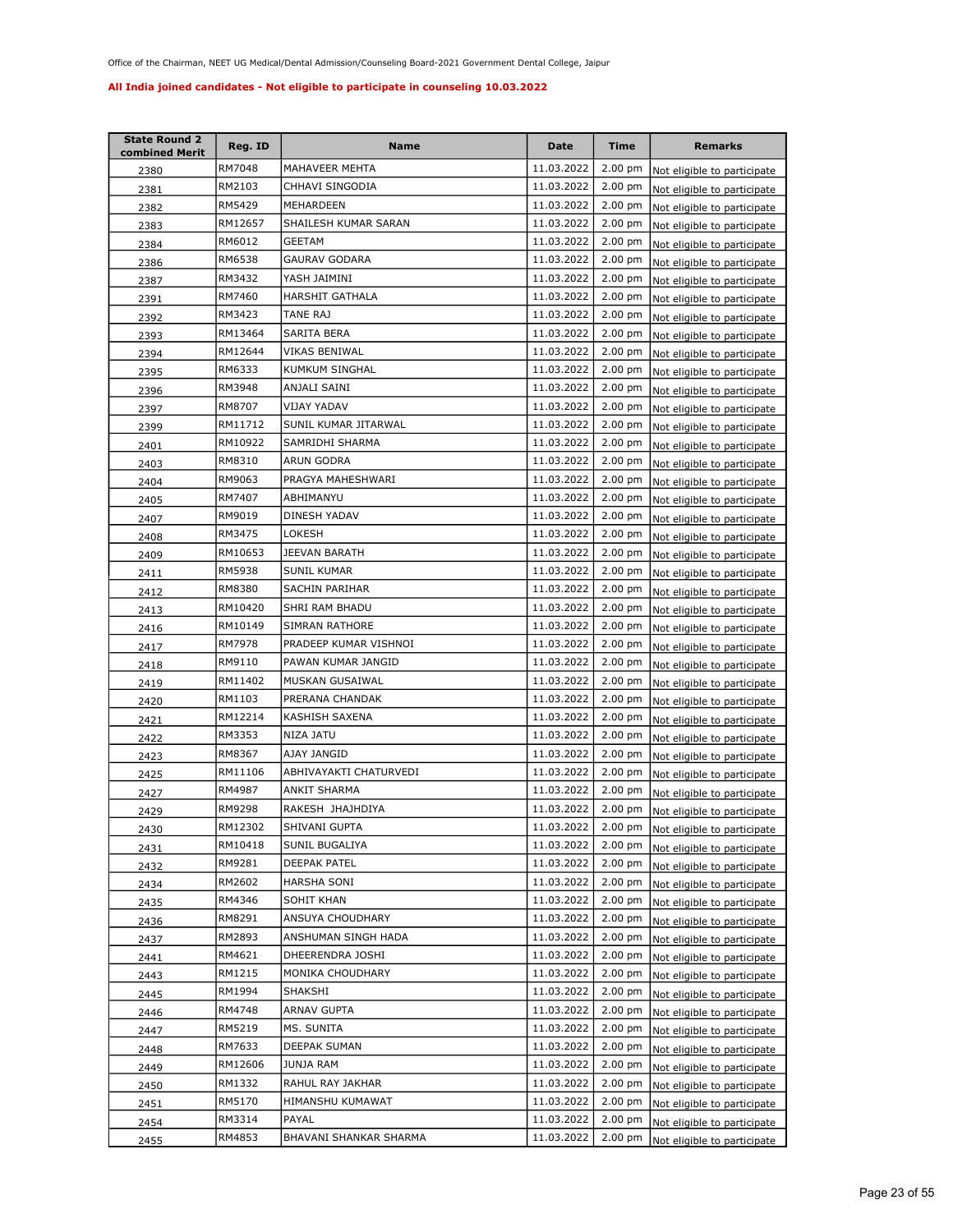| <b>State Round 2</b><br>combined Merit | Reg. ID | Name                   | <b>Date</b> | <b>Time</b>       | <b>Remarks</b>                      |
|----------------------------------------|---------|------------------------|-------------|-------------------|-------------------------------------|
| 2456                                   | RM3205  | AMIT RAV               | 11.03.2022  | 2.00 pm           | Not eligible to participate         |
| 2458                                   | RM5347  | RAJVEER SINGH JAT      | 11.03.2022  | 2.00 pm           | Not eligible to participate         |
| 2460                                   | RM6739  | DIPENDRA SINGH         | 11.03.2022  | $2.00$ pm         | Not eligible to participate         |
| 2463                                   | RM10260 | ABHISHEK SINGHAL       | 11.03.2022  | 2.00 pm           | Not eligible to participate         |
| 2464                                   | RM1660  | MEHRA PARAS MANOJ      | 11.03.2022  | 2.00 pm           | Not eligible to participate         |
| 2465                                   | RM2026  | RAWALRAM PRAJAPAT      | 11.03.2022  | 2.00 pm           | Not eligible to participate         |
| 2466                                   | RM8370  | PREM PRAJAPAT          | 11.03.2022  | 2.00 pm           | Not eligible to participate         |
| 2467                                   | RM6720  | CHETAN KUMAR YOGI      | 11.03.2022  | 2.00 pm           | Not eligible to participate         |
| 2468                                   | RM7304  | DEEPAK SINGH RAWAT     | 11.03.2022  | 2.00 pm           | Not eligible to participate         |
| 2470                                   | RM8274  | BHANULATA PALIWAL      | 11.03.2022  | $2.00$ pm         | Not eligible to participate         |
| 2471                                   | RM12290 | PRIYA GHOSLYA          | 11.03.2022  | 2.00 pm           | Not eligible to participate         |
| 2473                                   | RM12130 | TARANG KALAL           | 11.03.2022  | 2.00 pm           | Not eligible to participate         |
| 2475                                   | RM6029  | EKTA MANGAWA           | 11.03.2022  | 2.00 pm           | Not eligible to participate         |
| 2477                                   | RM11094 | KARTIKEYA MITTAL       | 11.03.2022  | 2.00 pm           | Not eligible to participate         |
| 2478                                   | RM12618 | ASTHA MANGAL           | 11.03.2022  | 2.00 pm           | Not eligible to participate         |
| 2479                                   | RM6530  | POORVI PAREEK          | 11.03.2022  | $2.00$ pm         | Not eligible to participate         |
| 2480                                   | RM3830  | <b>HARSHIT GARG</b>    | 11.03.2022  | 2.00 pm           | Not eligible to participate         |
| 2481                                   | RM7255  | ARJUN RAM              | 11.03.2022  | $2.00$ pm         | Not eligible to participate         |
| 2482                                   | RM4285  | RAHUL PUROHIT          | 11.03.2022  | $2.00$ pm         | Not eligible to participate         |
| 2483                                   | RM3136  | NARENDRA KUMAR         | 11.03.2022  | $2.00$ pm         | Not eligible to participate         |
| 2484                                   | RM1280  | SUNIL VISHNOI          | 11.03.2022  | $2.00$ pm         | Not eligible to participate         |
| 2485                                   | RM6357  | ASHISH KUMAWAT         | 11.03.2022  | $2.00$ pm         | Not eligible to participate         |
| 2486                                   | RM5705  | RAHUL SHARMA           | 11.03.2022  | 2.00 pm           | Not eligible to participate         |
| 2487                                   | RM4071  | HARSH SHARMA           | 11.03.2022  | $2.00$ pm         | Not eligible to participate         |
| 2488                                   | RM10386 | SACHDEV                | 11.03.2022  | 2.00 pm           | Not eligible to participate         |
| 2490                                   | RM9543  | YASHODA                | 11.03.2022  | 2.00 pm           | Not eligible to participate         |
| 2491                                   | RM9103  | DEEPESH CHUGH          | 11.03.2022  | $2.00$ pm         | Not eligible to participate         |
| 2493                                   | RM9067  | ARNAV AGARWAL          | 11.03.2022  | 2.00 pm           | Not eligible to participate         |
| 2495                                   | RM6979  | GANPAT CHOUDHARY       | 11.03.2022  | 2.00 pm           | Not eligible to participate         |
| 2496                                   | RM5357  | KULDEEP SAINI          | 11.03.2022  | $2.00$ pm         | Not eligible to participate         |
| 2497                                   | RM8070  | ASHOK CHOUDHARY        | 11.03.2022  | 2.00 pm           | Not eligible to participate         |
| 2498                                   | RM6047  | NISHA DUDY             | 11.03.2022  | $2.00$ pm         | Not eligible to participate         |
| 2500                                   | RM8285  | YOGESH GUPTA           | 11.03.2022  | $2.00$ pm         | Not eligible to participate         |
| 2502                                   | RM6763  | PRIYANSHI BAJIYA       | 11.03.2022  | 2.00 pm           | Not eligible to participate         |
| 2503                                   | RM6040  | KOMAL SHARMA           | 11.03.2022  | $2.00$ pm         | Not eligible to participate         |
| 2504                                   | RM7946  | VEDIKA JANU            | 11.03.2022  | $2.00 \text{ pm}$ | Not eligible to participate         |
| 2506                                   | RM6423  | CHETAN CHOUDHARY       | 11.03.2022  |                   | 2.00 pm Not eligible to participate |
| 2508                                   | RM9408  | LAL CHAND MALI         | 11.03.2022  | $2.00 \text{ pm}$ | Not eligible to participate         |
| 2509                                   | RM4070  | HARSH GAUTAM           | 11.03.2022  | $2.00$ pm         | Not eligible to participate         |
| 2510                                   | RM7352  | VARUN PAREEK           | 11.03.2022  | $2.00$ pm         | Not eligible to participate         |
| 2511                                   | RM4750  | KAPIL KUMAR SHARMA     | 11.03.2022  | $2.00 \text{ pm}$ | Not eligible to participate         |
| 2512                                   | RM12152 | ANCHAL SHEKHAWAT       | 11.03.2022  | $2.00$ pm         | Not eligible to participate         |
| 2514                                   | RM11326 | KHUSHI                 | 17.03.2022  | 8.00 am           | Not eligible to participate         |
| 2515                                   | RM7865  | DEEPANSHU MEEL         | 11.03.2022  | 2.00 pm           | Not eligible to participate         |
| 2516                                   | RM2347  | GAURAV PRAJAPATI       | 11.03.2022  | 2.00 pm           | Not eligible to participate         |
| 2517                                   | RM9549  | ANAS KHALID            | 11.03.2022  | $2.00$ pm         | Not eligible to participate         |
| 2519                                   | RM6146  | SUDHANSHU VASHISTH     | 11.03.2022  | 2.00 pm           | Not eligible to participate         |
| 2520                                   | RM4775  | ESHIKA                 | 11.03.2022  | $2.00$ pm         | Not eligible to participate         |
| 2523                                   | RM11737 | DEEPIKA YADAV          | 11.03.2022  | 2.00 pm           | Not eligible to participate         |
| 2524                                   | RM6650  | ABHISHEK BIHARI SHARMA | 11.03.2022  | 2.00 pm           | Not eligible to participate         |
| 2525                                   | RM12228 | KRISHAN KUMAR          | 11.03.2022  | 2.00 pm           | Not eligible to participate         |
| 2527                                   | RM3028  | PRADEEP NAGAR          | 11.03.2022  | 2.00 pm           | Not eligible to participate         |
| 2528                                   | RM8484  | DEVENDRA SINGH         | 11.03.2022  | $2.00$ pm         | Not eligible to participate         |
| 2530                                   | RM10263 | MONALISHA SHARMA       | 11.03.2022  | 2.00 pm           | Not eligible to participate         |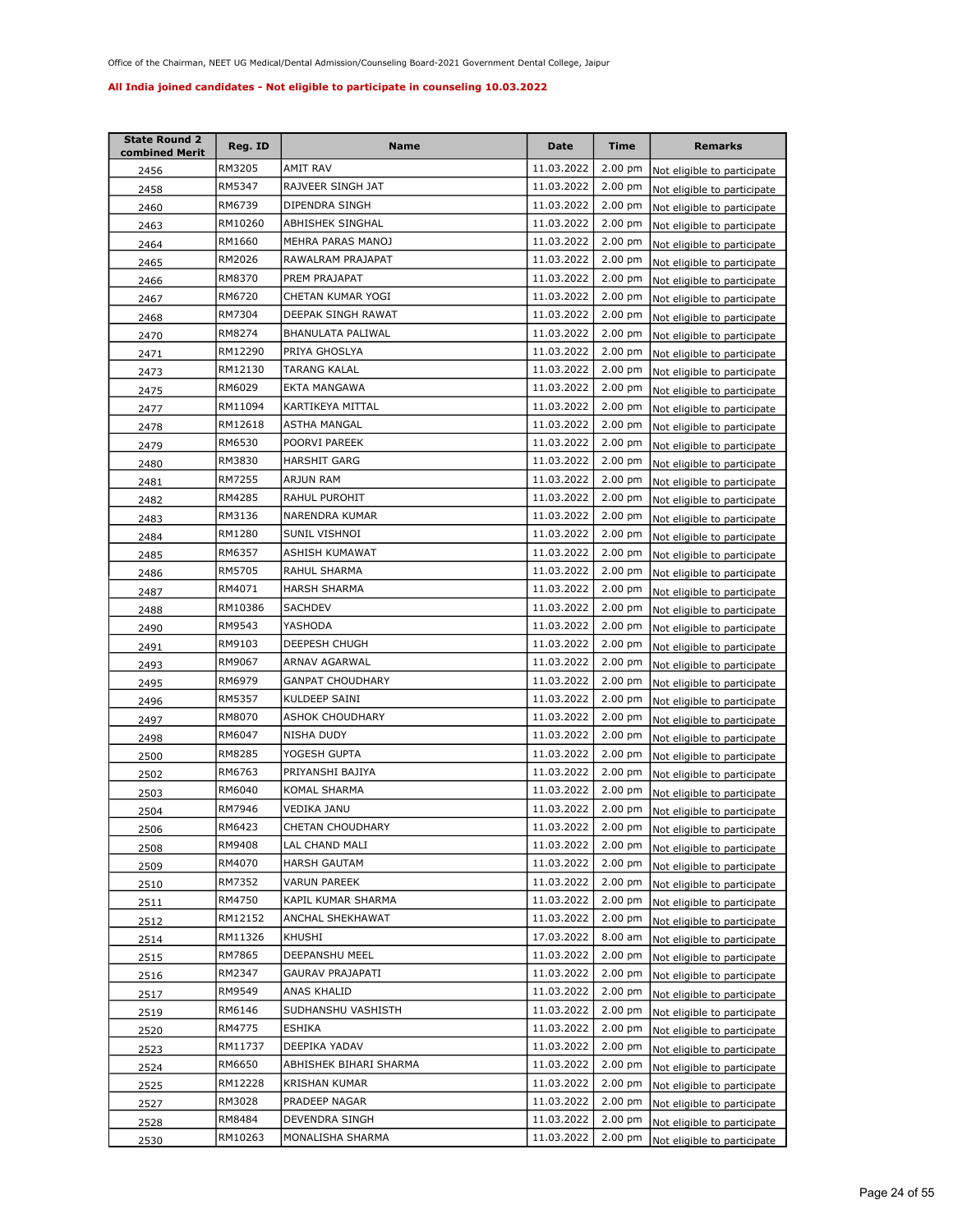| <b>State Round 2</b><br>combined Merit | Reg. ID | Name                     | Date       | <b>Time</b>       | <b>Remarks</b>                      |
|----------------------------------------|---------|--------------------------|------------|-------------------|-------------------------------------|
| 2531                                   | RM5954  | ANITA BAJIYA             | 11.03.2022 | $2.00$ pm         | Not eligible to participate         |
| 2532                                   | RM3923  | PALAK VAISHNAV           | 11.03.2022 | 2.00 pm           | Not eligible to participate         |
| 2533                                   | RM2657  | SUNIL SHARMA             | 11.03.2022 | $2.00$ pm         | Not eligible to participate         |
| 2534                                   | RM2801  | <b>ASHOK YADAV</b>       | 11.03.2022 | 2.00 pm           | Not eligible to participate         |
| 2537                                   | RM11526 | TAMANNA                  | 11.03.2022 | $2.00$ pm         | Not eligible to participate         |
| 2538                                   | RM8051  | SUBHASH CHAND            | 11.03.2022 | $2.00$ pm         | Not eligible to participate         |
| 2539                                   | RM11572 | VIJAYKANT SHARMA         | 11.03.2022 | 2.00 pm           | Not eligible to participate         |
| 2540                                   | RM6886  | BHARAT SINGH PARIHAR     | 11.03.2022 | 2.00 pm           | Not eligible to participate         |
| 2541                                   | RM8899  | AKSHU YADAV              | 11.03.2022 | 2.00 pm           | Not eligible to participate         |
| 2542                                   | RM9191  | SACHIN MUDGAL            | 11.03.2022 | 2.00 pm           | Not eligible to participate         |
| 2543                                   | RM9767  | ISHITA SHARMA            | 11.03.2022 | 2.00 pm           | Not eligible to participate         |
| 2544                                   | RM9802  | <b>HARSH SHARMA</b>      | 11.03.2022 | 2.00 pm           | Not eligible to participate         |
| 2545                                   | RM5851  | PRIYANKA YADAV           | 11.03.2022 | 2.00 pm           | Not eligible to participate         |
| 2546                                   | RM11166 | RAHUL KUMAR BHAGAT       | 11.03.2022 | 2.00 pm           | Not eligible to participate         |
| 2547                                   | RM13293 | NISTHA MAHALA            | 11.03.2022 | 2.00 pm           | Not eligible to participate         |
| 2549                                   | RM8451  | SANTOSH YADAV            | 11.03.2022 | 2.00 pm           | Not eligible to participate         |
| 2550                                   | RM4584  | SHIVRAJ SINGH LAVVANSHI  | 11.03.2022 | 2.00 pm           | Not eligible to participate         |
| 2551                                   | RM1967  | BHAVYA JAITAWAT          | 11.03.2022 | 2.00 pm           | Not eligible to participate         |
| 2553                                   | RM5884  | <b>RAKESH SINGH</b>      | 11.03.2022 | $2.00$ pm         | Not eligible to participate         |
| 2556                                   | RM4054  | NARENDRA KUMAR CHOUDHARY | 11.03.2022 | 2.00 pm           | Not eligible to participate         |
| 2557                                   | RM1480  | SRISHTI JALANDHRA        | 11.03.2022 | $2.00$ pm         | Not eligible to participate         |
| 2558                                   | RM1591  | GURVEER SINGH BHULLAR    | 11.03.2022 | $2.00$ pm         | Not eligible to participate         |
| 2560                                   | RM4781  | NARESH KUMAR             | 11.03.2022 | $2.00$ pm         | Not eligible to participate         |
| 2561                                   | RM12709 | SHANTI LAL               | 11.03.2022 | $2.00 \text{ pm}$ | Not eligible to participate         |
| 2562                                   | RM4729  | AKANSHA KHANDELWAL       | 11.03.2022 | $2.00$ pm         | Not eligible to participate         |
| 2563                                   | RM4530  | MANISHA SUNDWA           | 11.03.2022 | $2.00$ pm         | Not eligible to participate         |
| 2564                                   | RM6689  | TARUN KUMAR              | 11.03.2022 | 2.00 pm           | Not eligible to participate         |
| 2566                                   | RM4819  | RAVINDRA GEHLOT          | 11.03.2022 | $2.00$ pm         | Not eligible to participate         |
| 2567                                   | RM8933  | RAKSHITA SHARMA          | 11.03.2022 | $2.00$ pm         | Not eligible to participate         |
| 2568                                   | RM4561  | CHETAN PANWAR            | 11.03.2022 | $2.00 \text{ pm}$ | Not eligible to participate         |
| 2569                                   | RM9077  | ANITA KUMARI POONIA      | 11.03.2022 | 2.00 pm           | Not eligible to participate         |
| 2570                                   | RM10633 | <b>RAJESH SARAN</b>      | 11.03.2022 | $2.00$ pm         | Not eligible to participate         |
| 2571                                   | RM5511  | YUVRAJ NAGAR             | 11.03.2022 | $2.00$ pm         | Not eligible to participate         |
| 2572                                   | RM1686  | INJILA AHMED             | 11.03.2022 | $2.00$ pm         | Not eligible to participate         |
| 2573                                   | RM10097 | AMIT KUMAR               | 11.03.2022 | $2.00$ pm         | Not eligible to participate         |
| 2574                                   | RM3128  | POOJA TILWANI            | 11.03.2022 | 2.00 pm           | Not eligible to participate         |
| 2575                                   | RM7058  | DIVANSHU BHALAWAT        | 11.03.2022 |                   | 2.00 pm Not eligible to participate |
| 2576                                   | RM6179  | PAYAL LAMBA              | 11.03.2022 | $2.00$ pm         | Not eligible to participate         |
| 2577                                   | RM7348  | TANIYA KHATRI            | 11.03.2022 | 2.00 pm           | Not eligible to participate         |
| 2579                                   | RM11510 | PRADEEP KUMAR            | 11.03.2022 | 2.00 pm           | Not eligible to participate         |
| 2580                                   | RM11599 | ROSHAN YADAV             | 11.03.2022 | $2.00$ pm         | Not eligible to participate         |
| 2581                                   | RM3302  | SURENDRA YADAV           | 11.03.2022 | $2.00$ pm         | Not eligible to participate         |
| 2582                                   | RM6548  | DIVYANK SHARMA           | 11.03.2022 | 2.00 pm           | Not eligible to participate         |
| 2583                                   | RM3508  | RAHUL TANDI              | 11.03.2022 | 2.00 pm           | Not eligible to participate         |
| 2584                                   | RM6624  | GOURAV                   | 11.03.2022 | $2.00$ pm         | Not eligible to participate         |
| 2585                                   | RM4463  | SAURABH SAHARAN          | 11.03.2022 | 2.00 pm           | Not eligible to participate         |
| 2586                                   | RM1432  | ARVIND DEVANDA           | 11.03.2022 | 2.00 pm           | Not eligible to participate         |
| 2587                                   | RM2147  | AYUSH CHOUDHARY          | 11.03.2022 | 2.00 pm           | Not eligible to participate         |
| 2589                                   | RM5175  | AJAY KUMAR               | 11.03.2022 | 2.00 pm           | Not eligible to participate         |
| 2590                                   | RM2035  | VISHNU                   | 11.03.2022 | 2.00 pm           | Not eligible to participate         |
| 2591                                   | RM8309  | NAMRTA LAKHERA           | 11.03.2022 | 2.00 pm           | Not eligible to participate         |
| 2592                                   | RM8667  | MONU KUMAWAT             | 11.03.2022 | 2.00 pm           | Not eligible to participate         |
| 2593                                   | RM5549  | RITU CHOUDHARY           | 11.03.2022 | $2.00$ pm         | Not eligible to participate         |
| 2594                                   | RM12939 | NISHANT SHARMA           | 11.03.2022 | $2.00 \text{ pm}$ | Not eligible to participate         |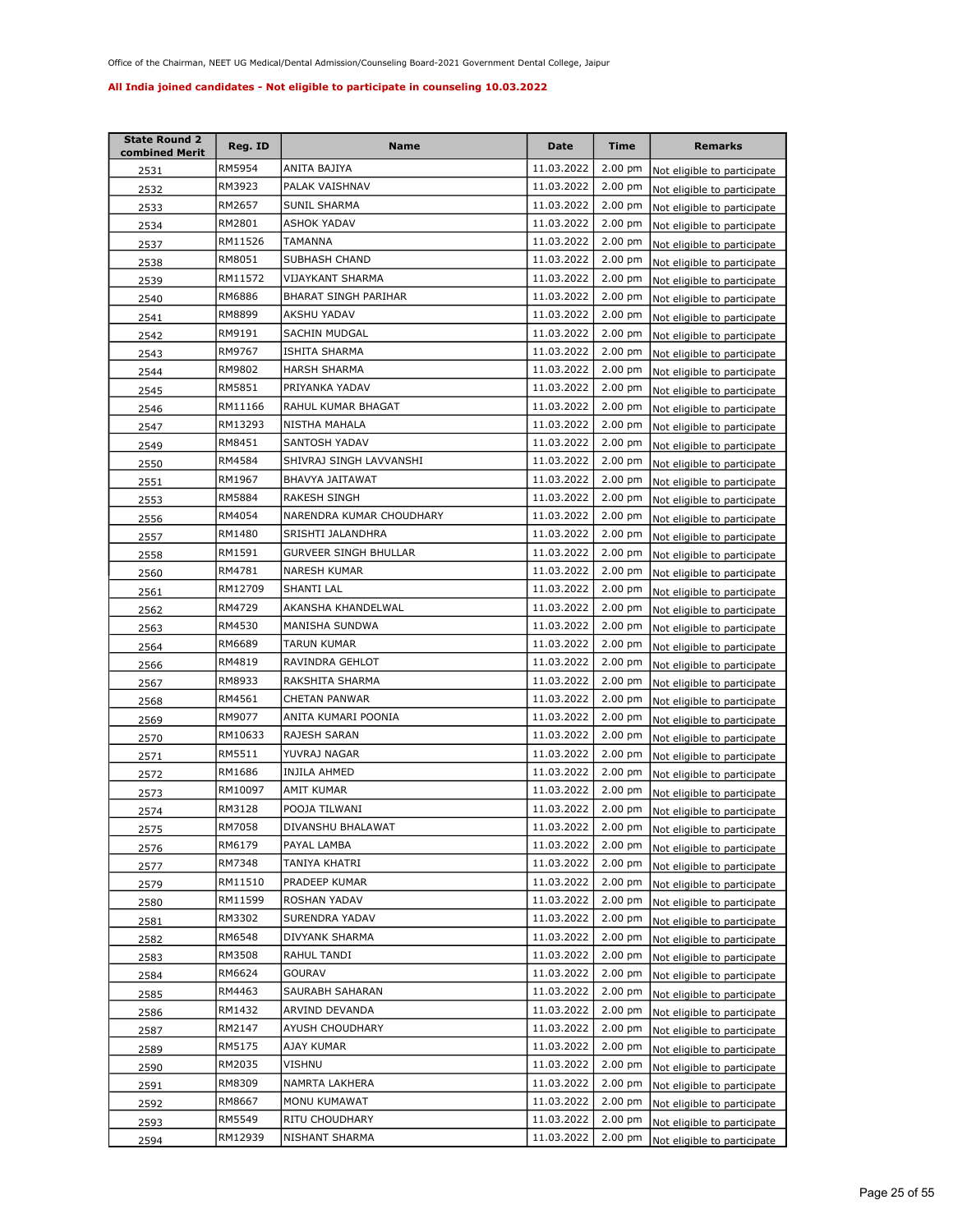| <b>State Round 2</b><br>combined Merit | Reg. ID | Name                      | <b>Date</b> | <b>Time</b>       | <b>Remarks</b>                      |
|----------------------------------------|---------|---------------------------|-------------|-------------------|-------------------------------------|
| 2595                                   | RM3242  | ARVIND BURI               | 11.03.2022  | 2.00 pm           | Not eligible to participate         |
| 2597                                   | RM2486  | <b>DIVYA</b>              | 11.03.2022  | 2.00 pm           | Not eligible to participate         |
| 2598                                   | RM6936  | SHASHANK BHARDWAJ         | 11.03.2022  | 2.00 pm           | Not eligible to participate         |
| 2599                                   | RM11582 | VIKASH KUMAR YADAV        | 11.03.2022  | 2.00 pm           | Not eligible to participate         |
| 2600                                   | RM5058  | <b>BHAVYA SHARMA</b>      | 11.03.2022  | 2.00 pm           | Not eligible to participate         |
| 2601                                   | RM13982 | DEEPANSHU YADAV           | 11.03.2022  | 2.00 pm           | Not eligible to participate         |
| 2602                                   | RM10070 | MANOJ YADAV               | 11.03.2022  | 2.00 pm           | Not eligible to participate         |
| 2603                                   | RM2590  | MANOJ CHOUDHARY           | 11.03.2022  | 2.00 pm           | Not eligible to participate         |
| 2604                                   | RM13133 | SOURABH SHARMA            | 11.03.2022  | 2.00 pm           | Not eligible to participate         |
| 2605                                   | RM3397  | NIRMAL KUMAWAT            | 11.03.2022  | $2.00$ pm         | Not eligible to participate         |
| 2608                                   | RM10660 | MANGI                     | 11.03.2022  | 2.00 pm           | Not eligible to participate         |
| 2609                                   | RM4385  | TANISHA SHARMA            | 11.03.2022  | $2.00$ pm         | Not eligible to participate         |
| 2610                                   | RM3308  | ANKITA CHOUDHARY          | 11.03.2022  | 2.00 pm           | Not eligible to participate         |
| 2611                                   | RM9618  | MS.PRIYA JAIMAN           | 11.03.2022  | 2.00 pm           | Not eligible to participate         |
| 2612                                   | RM12496 | DEEPAK SAINI              | 11.03.2022  | 2.00 pm           | Not eligible to participate         |
| 2613                                   | RM2910  | PUNIT JANGIR              | 11.03.2022  | $2.00$ pm         | Not eligible to participate         |
| 2615                                   | RM5126  | SURENDRA YADAV            | 11.03.2022  | $2.00$ pm         | Not eligible to participate         |
| 2616                                   | RM8316  | MUSKAN DHINWA             | 11.03.2022  | $2.00$ pm         | Not eligible to participate         |
| 2617                                   | RM1123  | SUNITA GODARA             | 11.03.2022  | $2.00$ pm         | Not eligible to participate         |
| 2618                                   | RM8587  | MANISH KUMAR              | 11.03.2022  | $2.00$ pm         | Not eligible to participate         |
| 2620                                   | RM11067 | NISHANT YADAV             | 11.03.2022  | $2.00$ pm         | Not eligible to participate         |
| 2621                                   | RM4090  | ASHI AGARWAL              | 11.03.2022  | $2.00$ pm         | Not eligible to participate         |
| 2624                                   | RM4965  | SOBHA KUMARI              | 11.03.2022  | 2.00 pm           | Not eligible to participate         |
| 2625                                   | RM3821  | RANA RAM                  | 11.03.2022  | $2.00$ pm         | Not eligible to participate         |
| 2626                                   | RM2189  | SUMITRA JYANI             | 11.03.2022  | 2.00 pm           | Not eligible to participate         |
| 2627                                   | RM2066  | AJAY BAYAL                | 11.03.2022  | 2.00 pm           | Not eligible to participate         |
| 2629                                   | RM9739  | PARIKRAMA JOSHI           | 11.03.2022  | $2.00$ pm         | Not eligible to participate         |
| 2631                                   | RM3783  | NISHA JAT                 | 11.03.2022  | 2.00 pm           | Not eligible to participate         |
| 2632                                   | RM5188  | KISHOR PRAJAPAT           | 11.03.2022  | 2.00 pm           | Not eligible to participate         |
| 2633                                   | RM1726  | ASTHA MANCHHANI           | 11.03.2022  | $2.00$ pm         | Not eligible to participate         |
| 2634                                   | RM7711  | SHIVANI JHALANI           | 11.03.2022  | 2.00 pm           | Not eligible to participate         |
| 2635                                   | RM13814 | PRITI MEENA               | 11.03.2022  | $2.00$ pm         | Not eligible to participate         |
| 2636                                   | RM5370  | <b>DIKSHA</b>             | 11.03.2022  | $2.00$ pm         | Not eligible to participate         |
| 2637                                   | RM10190 | MAYA                      | 11.03.2022  | 2.00 pm           | Not eligible to participate         |
| 2639                                   | RM10343 | MANVENDRA SINGH NARUKA    | 11.03.2022  | $2.00$ pm         | Not eligible to participate         |
| 2640                                   | RM7887  | BANSHI CHALAWARIYA        | 11.03.2022  | $2.00 \text{ pm}$ | Not eligible to participate         |
| 2641                                   | RM11850 | HANUMAN RAM               | 11.03.2022  |                   | 2.00 pm Not eligible to participate |
| 2642                                   | RM8348  | SHAILESH CHOUDHARYA       | 11.03.2022  | $2.00 \text{ pm}$ | Not eligible to participate         |
| 2643                                   | RM13701 | ANKIT SHARMA              | 11.03.2022  | $2.00$ pm         | Not eligible to participate         |
| 2645                                   | RM13361 | RAHUL SHARMA              | 11.03.2022  | $2.00 \text{ pm}$ | Not eligible to participate         |
| 2646                                   | RM8329  | PRINJAL KUMAWAT           | 11.03.2022  | $2.00$ pm         | Not eligible to participate         |
| 2647                                   | RM5889  | SHORYA SHIKHAR            | 11.03.2022  | $2.00 \text{ pm}$ | Not eligible to participate         |
| 2648                                   | RM2390  | PRAKASH PATEL             | 11.03.2022  | $2.00 \text{ pm}$ | Not eligible to participate         |
| 2650                                   | RM10613 | CHIRAG KUMAR VIJAYVERGIYA | 11.03.2022  | 2.00 pm           | Not eligible to participate         |
| 2651                                   | RM12127 | AJAY RAJ RATHORE          | 11.03.2022  | $2.00$ pm         | Not eligible to participate         |
| 2656                                   | RM14717 | SARLA                     | 11.03.2022  | $2.00$ pm         | Not eligible to participate         |
| 2657                                   | RM8085  | SHYAM SUNDAR KUMAWAT      | 11.03.2022  | $2.00$ pm         | Not eligible to participate         |
| 2658                                   | RM4472  | AZRA NOOR                 | 11.03.2022  | $2.00$ pm         | Not eligible to participate         |
| 2659                                   | RM9665  | AVANTIKA CHOUDHARY        | 11.03.2022  | 2.00 pm           | Not eligible to participate         |
| 2660                                   | RM5985  | SHALEEN JAISWAL           | 11.03.2022  | $2.00$ pm         | Not eligible to participate         |
| 2662                                   | RM4395  | MAHALAXMI                 | 11.03.2022  | $2.00$ pm         | Not eligible to participate         |
| 2663                                   | RM2859  | YASHI                     | 11.03.2022  | $2.00$ pm         | Not eligible to participate         |
| 2664                                   | RM13538 | KRITIKA NATANI            | 11.03.2022  | $2.00$ pm         | Not eligible to participate         |
| 2665                                   | RM9567  | SHUBHAM SHARMA            | 11.03.2022  | $2.00$ pm         | Not eligible to participate         |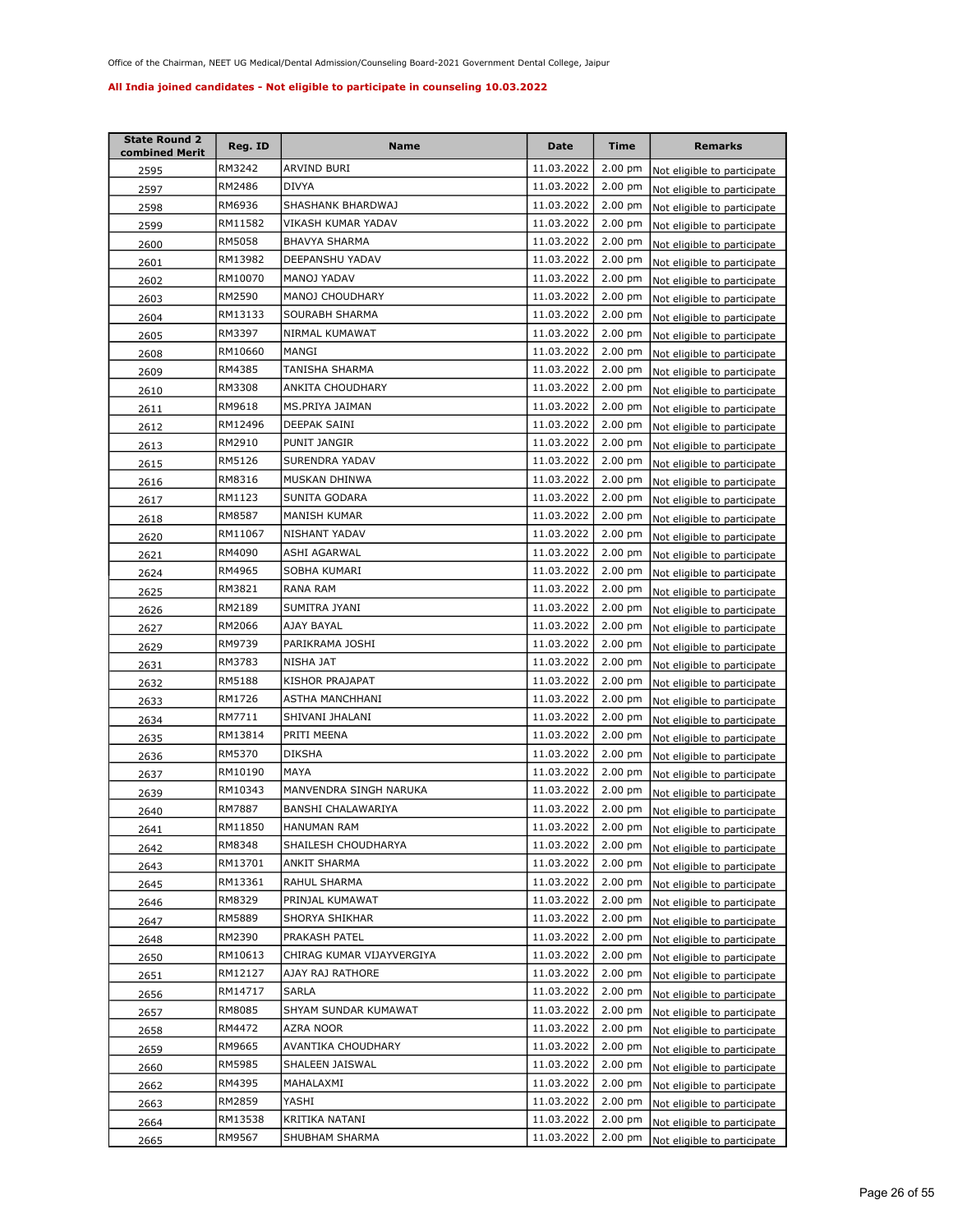| <b>State Round 2</b><br>combined Merit | Reg. ID | Name                 | <b>Date</b> | <b>Time</b>       | <b>Remarks</b>                      |
|----------------------------------------|---------|----------------------|-------------|-------------------|-------------------------------------|
| 2666                                   | RM5289  | NIKITA               | 11.03.2022  | 2.00 pm           | Not eligible to participate         |
| 2668                                   | RM6188  | AASIF KHAN           | 11.03.2022  | 2.00 pm           | Not eligible to participate         |
| 2669                                   | RM11948 | ANIL CHOUDHARY       | 11.03.2022  | $2.00$ pm         | Not eligible to participate         |
| 2671                                   | RM1139  | PRATHAM KUMAR        | 11.03.2022  | 2.00 pm           | Not eligible to participate         |
| 2673                                   | RM8351  | TAMANNA CHOUDHARY    | 11.03.2022  | 2.00 pm           | Not eligible to participate         |
| 2674                                   | RM1740  | RONITA BALANI        | 11.03.2022  | 2.00 pm           | Not eligible to participate         |
| 2675                                   | RM5335  | HEMENDER NAGAR       | 11.03.2022  | 2.00 pm           | Not eligible to participate         |
| 2676                                   | RM3782  | RAKESH DADHICH       | 11.03.2022  | 2.00 pm           | Not eligible to participate         |
| 2677                                   | RM3064  | SHARUKH KHAN         | 11.03.2022  | 2.00 pm           | Not eligible to participate         |
| 2678                                   | RM8703  | <b>BANTI YADAV</b>   | 11.03.2022  | $2.00$ pm         | Not eligible to participate         |
| 2679                                   | RM7756  | AAKASH CHOUDHARY     | 11.03.2022  | 2.00 pm           | Not eligible to participate         |
| 2681                                   | RM5785  | VIRENDRA DHABAS      | 11.03.2022  | 2.00 pm           | Not eligible to participate         |
| 2682                                   | RM3216  | DEEPAK NITHARWAL     | 11.03.2022  | 2.00 pm           | Not eligible to participate         |
| 2683                                   | RM4734  | LAKSHAY              | 11.03.2022  | 2.00 pm           | Not eligible to participate         |
| 2684                                   | RM3180  | KAILASH SONI         | 11.03.2022  | 2.00 pm           | Not eligible to participate         |
| 2685                                   | RM10741 | POORAN SERAWAT       | 11.03.2022  | $2.00 \text{ pm}$ | Not eligible to participate         |
| 2686                                   | RM12251 | POOJA KHEDAR         | 11.03.2022  | 2.00 pm           | Not eligible to participate         |
| 2687                                   | RM6048  | SONU YADAV           | 11.03.2022  | $2.00$ pm         | Not eligible to participate         |
| 2688                                   | RM3501  | YOGITA SHARMA        | 11.03.2022  | $2.00$ pm         | Not eligible to participate         |
| 2690                                   | RM10423 | TARACHAND            | 11.03.2022  | $2.00$ pm         | Not eligible to participate         |
| 2691                                   | RM4624  | KAMAL SHARMA         | 11.03.2022  | $2.00$ pm         | Not eligible to participate         |
| 2692                                   | RM9331  | NARAYAN SHARMA       | 11.03.2022  | $2.00$ pm         | Not eligible to participate         |
| 2694                                   | RM5840  | IRFANUDDEEN          | 11.03.2022  | 2.00 pm           | Not eligible to participate         |
| 2696                                   | RM2335  | AVINASH NAGAR        | 11.03.2022  | $2.00$ pm         | Not eligible to participate         |
| 2698                                   | RM10592 | RAHUL KUMAR YADAV    | 11.03.2022  | 2.00 pm           | Not eligible to participate         |
| 2699                                   | RM5038  | SHISHPAL CHOUDHARY   | 11.03.2022  | 2.00 pm           | Not eligible to participate         |
| 2700                                   | RM10658 | HARSHITA MEWARA      | 11.03.2022  | $2.00$ pm         | Not eligible to participate         |
| 2701                                   | RM5672  | AFSAR ALI            | 11.03.2022  | 2.00 pm           | Not eligible to participate         |
| 2704                                   | RM9937  | SHIKHA POONIA        | 11.03.2022  | 2.00 pm           | Not eligible to participate         |
| 2706                                   | RM9655  | ABHISHEK JAIN        | 11.03.2022  | $2.00$ pm         | Not eligible to participate         |
| 2707                                   | RM8791  | RAVINA PANWAR        | 11.03.2022  | 2.00 pm           | Not eligible to participate         |
| 2709                                   | RM7007  | VISHAKHA GUPTA       | 11.03.2022  | $2.00$ pm         | Not eligible to participate         |
| 2710                                   | RM4119  | <b>RAM KASWAN</b>    | 11.03.2022  | $2.00$ pm         | Not eligible to participate         |
| 2711                                   | RM13569 | <b>BHASKAR YADAV</b> | 11.03.2022  | $2.00$ pm         | Not eligible to participate         |
| 2712                                   | RM3714  | BHAVYA SAINI         | 11.03.2022  | $2.00$ pm         | Not eligible to participate         |
| 2713                                   | RM1428  | <b>DINESH</b>        | 11.03.2022  | $2.00 \text{ pm}$ | Not eligible to participate         |
| 2714                                   | RM4769  | AMIT KUMAR GOYAL     | 11.03.2022  |                   | 2.00 pm Not eligible to participate |
| 2715                                   | RM5864  | SIDDHI SHARMA        | 11.03.2022  | $2.00 \text{ pm}$ | Not eligible to participate         |
| 2716                                   | RM11141 | YOGA KUMAWAT         | 11.03.2022  | 2.00 pm           | Not eligible to participate         |
| 2717                                   | RM6561  | ANKIT SHARMA         | 11.03.2022  | $2.00$ pm         | Not eligible to participate         |
| 2718                                   | RM3532  | HIMANSHI GAHLOT      | 11.03.2022  | $2.00 \text{ pm}$ | Not eligible to participate         |
| 2719                                   | RM8007  | SANDEEP YADAV        | 11.03.2022  | $2.00$ pm         | Not eligible to participate         |
| 2720                                   | RM12929 | PUSHPENDRA KUMAR     | 11.03.2022  | $2.00 \text{ pm}$ | Not eligible to participate         |
| 2721                                   | RM10603 | HARENDRA SINWAR      | 11.03.2022  | 2.00 pm           | Not eligible to participate         |
| 2722                                   | RM6401  | DEVANSH SHARMA       | 11.03.2022  | 2.00 pm           | Not eligible to participate         |
| 2723                                   | RM2880  | GAURAV RATHOR        | 11.03.2022  | $2.00$ pm         | Not eligible to participate         |
| 2724                                   | RM7771  | ANITA BHAMU          | 11.03.2022  | 2.00 pm           | Not eligible to participate         |
| 2725                                   | RM9524  | PRIYANSHI PUNNI      | 11.03.2022  | $2.00$ pm         | Not eligible to participate         |
| 2726                                   | RM7382  | LALIT AGIWAL         | 11.03.2022  | 2.00 pm           | Not eligible to participate         |
| 2727                                   | RM5484  | PANKAJ YADAV         | 11.03.2022  | $2.00$ pm         | Not eligible to participate         |
| 2730                                   | RM12395 | RAHUL PARIHAR        | 11.03.2022  | $2.00$ pm         | Not eligible to participate         |
| 2731                                   | RM3454  | YASH KOTHARI         | 11.03.2022  | $2.00$ pm         | Not eligible to participate         |
| <u> 2733 </u>                          | RM6726  | TANISH NAGPAL        | 11.03.2022  | $2.00$ pm         | Not eligible to participate         |
| 2735                                   | RM10560 | RAHUL ARYA           | 11.03.2022  | $2.00$ pm         | Not eligible to participate         |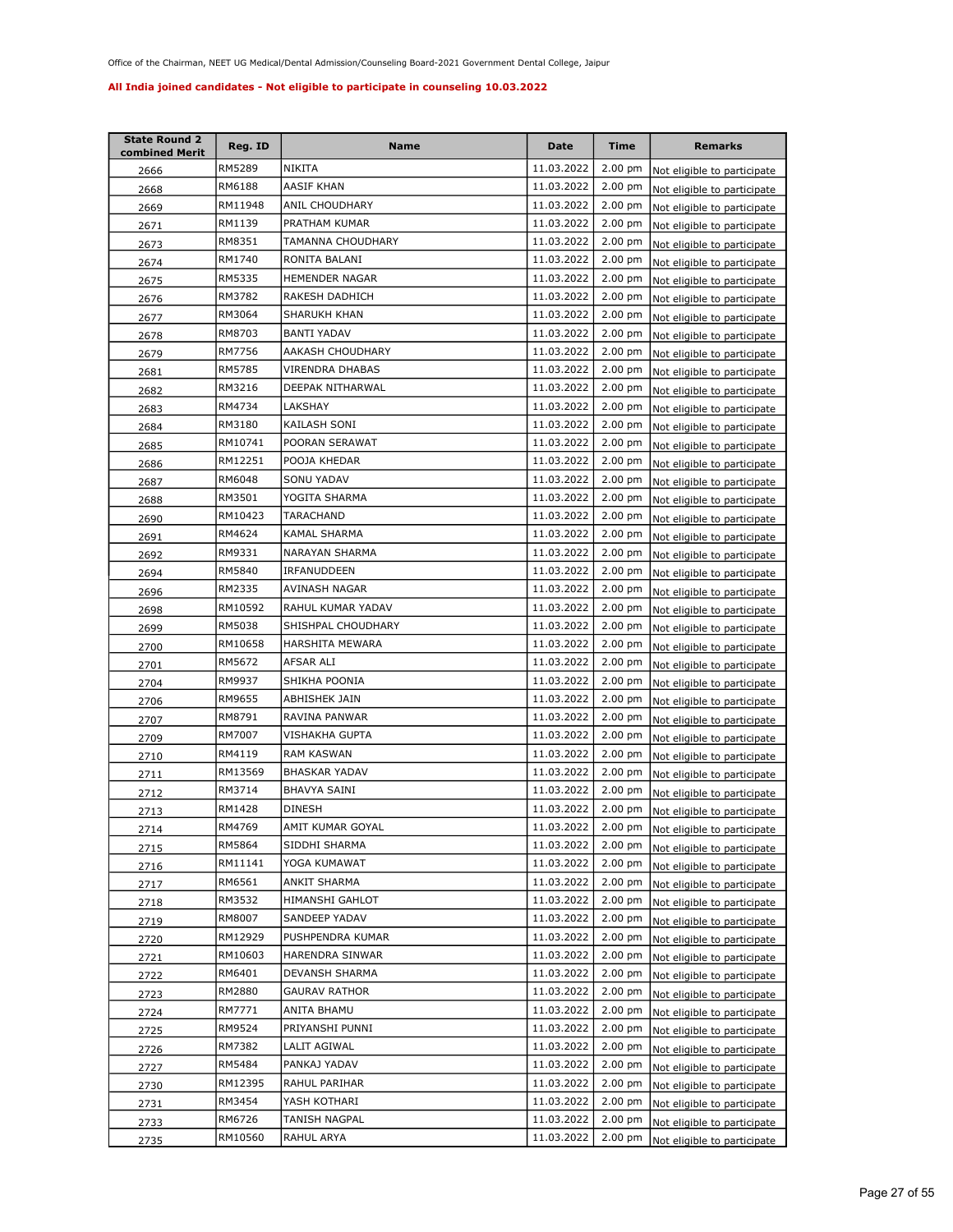| <b>State Round 2</b><br>combined Merit | Reg. ID | Name                  | Date       | <b>Time</b>       | <b>Remarks</b>              |
|----------------------------------------|---------|-----------------------|------------|-------------------|-----------------------------|
| 2736                                   | RM12593 | <b>ABHISHEK GOYAL</b> | 11.03.2022 | $2.00$ pm         | Not eligible to participate |
| 2737                                   | RM9954  | ASHUTOSH PARASHAR     | 11.03.2022 | $2.00$ pm         | Not eligible to participate |
| 2738                                   | RM10256 | STHUTI JOHN           | 11.03.2022 | $2.00$ pm         | Not eligible to participate |
| 2740                                   | RM8774  | RAJAT DHAKA           | 11.03.2022 | 2.00 pm           | Not eligible to participate |
| 2744                                   | RM5382  | HANUMAN PRAJAPAT      | 11.03.2022 | $2.00$ pm         | Not eligible to participate |
| 2748                                   | RM4518  | MISHA KHANDELWAL      | 11.03.2022 | 2.00 pm           | Not eligible to participate |
| 2749                                   | RM3622  | NITESH PRAJAPATI      | 11.03.2022 | $2.00$ pm         | Not eligible to participate |
| 2751                                   | RM3248  | <b>CHETAN SHARMA</b>  | 11.03.2022 | 2.00 pm           | Not eligible to participate |
| 2752                                   | RM4709  | KOMAL BHATI           | 11.03.2022 | 2.00 pm           | Not eligible to participate |
| 2753                                   | RM5602  | MONIKA                | 11.03.2022 | 2.00 pm           | Not eligible to participate |
| 2754                                   | RM9679  | RONAK CHOUDHARY       | 11.03.2022 | 2.00 pm           | Not eligible to participate |
| 2755                                   | RM4307  | HIMANI GARG           | 11.03.2022 | 2.00 pm           | Not eligible to participate |
| 2756                                   | RM10967 | PRAGYA KUMAWAT        | 11.03.2022 | $2.00$ pm         | Not eligible to participate |
| 2758                                   | RM5745  | MUKESH KUMAR SHARMA   | 11.03.2022 | $2.00$ pm         | Not eligible to participate |
| 2760                                   | RM10222 | ARTI PRAJAPAT         | 11.03.2022 | $2.00$ pm         | Not eligible to participate |
| 2762                                   | RM6765  | NARAYANLAL CHOUDHARY  | 11.03.2022 | $2.00$ pm         | Not eligible to participate |
| 2766                                   | RM3634  | ANTRIKSHA VISHNOI     | 11.03.2022 | $2.00$ pm         | Not eligible to participate |
| 2767                                   | RM10184 | <b>DURGESH KUMAR</b>  | 11.03.2022 | 2.00 pm           | Not eligible to participate |
| 2768                                   | RM4234  | <b>AFNAN KHAN</b>     | 11.03.2022 | $2.00$ pm         | Not eligible to participate |
| 2769                                   | RM7827  | MOHAMMAD AMAN ULLAH   | 11.03.2022 | $2.00$ pm         | Not eligible to participate |
| 2771                                   | RM2927  | <b>GOPAL BISHNOI</b>  | 11.03.2022 | $2.00$ pm         | Not eligible to participate |
| 2772                                   | RM2920  | ALPANA VYAS           | 11.03.2022 | $2.00$ pm         | Not eligible to participate |
| 2773                                   | RM10083 | MEGHA SHARMA          | 11.03.2022 | $2.00$ pm         | Not eligible to participate |
| 2774                                   | RM7577  | SOMENDRA VYAS         | 11.03.2022 | $2.00$ pm         | Not eligible to participate |
| 2776                                   | RM8177  | RAHUL SHARMA          | 11.03.2022 | $2.00$ pm         | Not eligible to participate |
| 2777                                   | RM5046  | GOVIND PARIK          | 11.03.2022 | $2.00$ pm         | Not eligible to participate |
| 2778                                   | RM8234  | TUSHAR RAMAWAT        | 11.03.2022 | $2.00$ pm         | Not eligible to participate |
| 2780                                   | RM2944  | SIMRAN KANWAR         | 11.03.2022 | $2.00$ pm         | Not eligible to participate |
| 2781                                   | RM8293  | KAMAL KUMAWAT         | 11.03.2022 | $2.00$ pm         | Not eligible to participate |
| 2782                                   | RM4481  | SAJAL DHAKER          | 11.03.2022 | $2.00 \text{ pm}$ | Not eligible to participate |
| 2783                                   | RM6698  | RAMSINGH YADAV        | 11.03.2022 | 2.00 pm           | Not eligible to participate |
| 2784                                   | RM12034 | JAYA JOSHI            | 11.03.2022 | $2.00$ pm         | Not eligible to participate |
| 2785                                   | RM6309  | <b>HRITIK</b>         | 11.03.2022 | $2.00$ pm         | Not eligible to participate |
| 2786                                   | RM2408  | POOJA KUMARI SAINI    | 11.03.2022 | $2.00$ pm         | Not eligible to participate |
| 2788                                   | RM11494 | ANSHIKA JAIN          | 11.03.2022 | $2.00$ pm         | Not eligible to participate |
| 2789                                   | RM8463  | MOHAN LAL SHARMA      | 11.03.2022 | $2.00$ pm         | Not eligible to participate |
| 2792                                   | RM1861  | ISHITA AGRAWAL        | 11.03.2022 | $2.00 \text{ pm}$ | Not eligible to participate |
| 2793                                   | RM8688  | KOMAL                 | 11.03.2022 | $2.00$ pm         | Not eligible to participate |
| 2794                                   | RM5363  | AJAY GOSWAMI          | 11.03.2022 | $2.00$ pm         | Not eligible to participate |
| 2795                                   | RM4927  | <b>NIKITA</b>         | 11.03.2022 | $2.00$ pm         | Not eligible to participate |
| 2798                                   | RM6506  | JASWANT SINGH BHATI   | 11.03.2022 | $2.00$ pm         | Not eligible to participate |
| 2800                                   | RM11878 | NIRMLA                | 11.03.2022 | $2.00$ pm         | Not eligible to participate |
| 2801                                   | RM3293  | RAVI NUNIA            | 11.03.2022 | $2.00$ pm         | Not eligible to participate |
| 2802                                   | RM5394  | RAKESH KUMAR SARAN    | 11.03.2022 | $2.00$ pm         | Not eligible to participate |
| 2803                                   | RM10683 | VISHAL YADAV          | 11.03.2022 | $2.00$ pm         | Not eligible to participate |
| 2804                                   | RM9936  | SHANKAR LAL           | 11.03.2022 | $2.00$ pm         | Not eligible to participate |
| 2806                                   | RM7572  | NIKITA AGARWAL        | 11.03.2022 | 2.00 pm           | Not eligible to participate |
| 2807                                   | RM2669  | SANJIV KUMAR          | 11.03.2022 | 2.00 pm           | Not eligible to participate |
| 2808                                   | RM8102  | <b>BHAVIK KALAL</b>   | 11.03.2022 | 2.00 pm           | Not eligible to participate |
| 2809                                   | RM3491  | JITENDRA JAT          | 11.03.2022 | $2.00$ pm         | Not eligible to participate |
| 2810                                   | RM3656  | NITISH SHARMA         | 11.03.2022 | $2.00$ pm         | Not eligible to participate |
| 2811                                   | RM1972  | ABHILASHA             | 11.03.2022 | $2.00$ pm         | Not eligible to participate |
| 2812                                   | RM3412  | AMAN SINGHAL          | 11.03.2022 | $2.00$ pm         | Not eligible to participate |
| 2813                                   | RM5396  | TANU CHOUDHARY        | 11.03.2022 | $2.00 \text{ pm}$ | Not eligible to participate |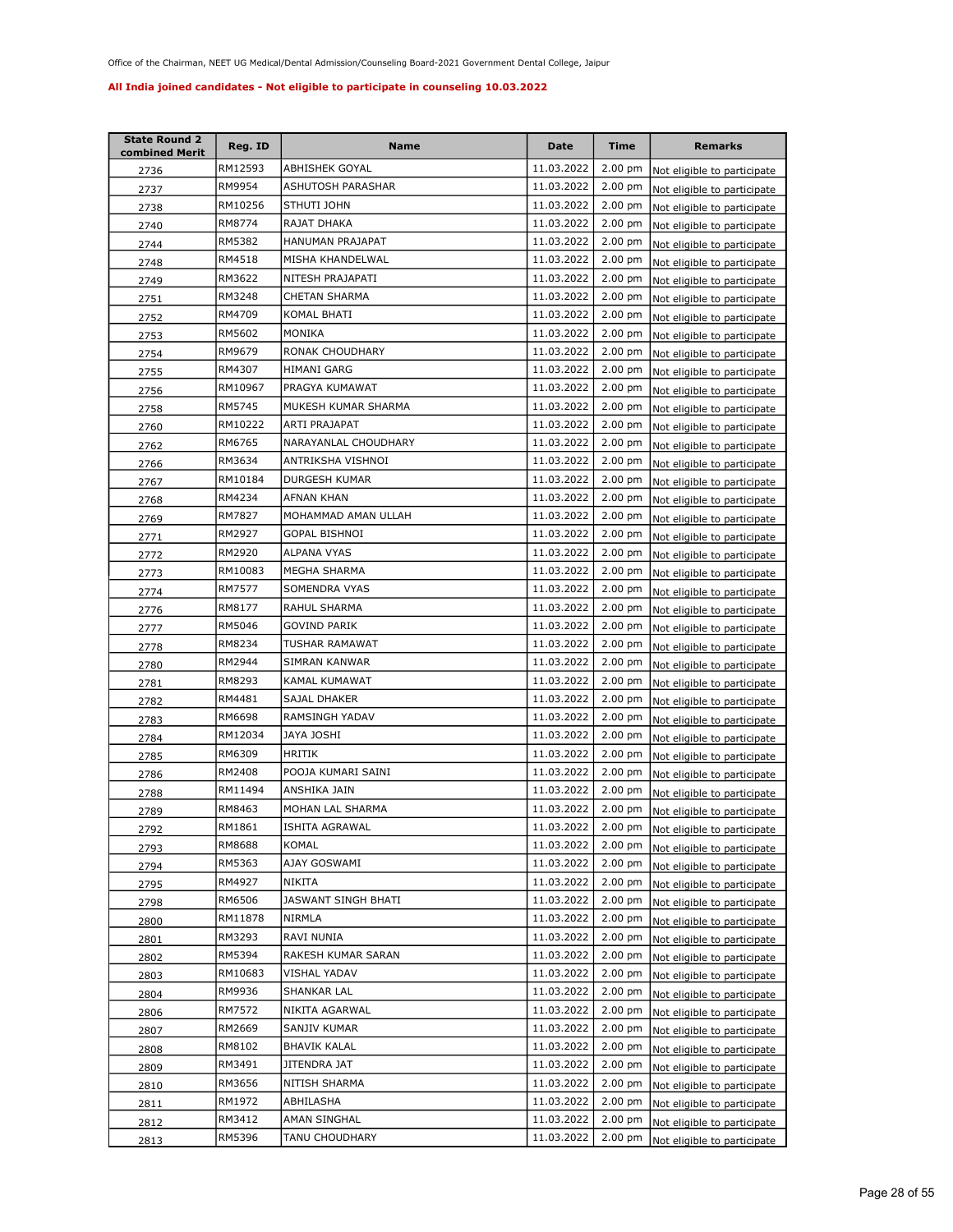| <b>State Round 2</b><br>combined Merit | Reg. ID | Name                     | <b>Date</b> | Time              | <b>Remarks</b>                      |
|----------------------------------------|---------|--------------------------|-------------|-------------------|-------------------------------------|
| 2814                                   | RM2174  | SHUBHAM KUMAR JANGID     | 11.03.2022  | $2.00$ pm         | Not eligible to participate         |
| 2815                                   | RM9439  | SHANTANU DADHICH         | 11.03.2022  | $2.00$ pm         | Not eligible to participate         |
| 2816                                   | RM3978  | SARITA                   | 11.03.2022  | $2.00$ pm         | Not eligible to participate         |
| 2817                                   | RM10532 | HIMANSHU BANSAL          | 11.03.2022  | 2.00 pm           | Not eligible to participate         |
| 2819                                   | RM12408 | AARTI BHAWARIYA          | 11.03.2022  | 2.00 pm           | Not eligible to participate         |
| 2821                                   | RM10703 | ROHITASH SERAWAT         | 11.03.2022  | 2.00 pm           | Not eligible to participate         |
| 2823                                   | RM8777  | SAKSHI SHARMA            | 11.03.2022  | $2.00$ pm         | Not eligible to participate         |
| 2824                                   | RM3609  | POONAM KULHARI           | 11.03.2022  | $2.00$ pm         | Not eligible to participate         |
| 2825                                   | RM1433  | PRAGYA GUPTA             | 11.03.2022  | 2.00 pm           | Not eligible to participate         |
| 2826                                   | RM12429 | VIVEK JYANI              | 11.03.2022  | 2.00 pm           | Not eligible to participate         |
| 2828                                   | RM10625 | SHITAL                   | 11.03.2022  | 2.00 pm           | Not eligible to participate         |
| 2829                                   | RM11172 | ANJALI BIJARNIA          | 11.03.2022  | 2.00 pm           | Not eligible to participate         |
| 2830                                   | RM8303  | DINESH KUMAR             | 11.03.2022  | $2.00$ pm         | Not eligible to participate         |
| 2831                                   | RM13531 | MANOJ CHOUDHARY          | 11.03.2022  | $2.00$ pm         | Not eligible to participate         |
| 2832                                   | RM11386 | AVINASH SAHU             | 11.03.2022  | $2.00$ pm         | Not eligible to participate         |
| 2833                                   | RM11293 | DEEPSHIKHA JODHA         | 11.03.2022  | 2.00 pm           | Not eligible to participate         |
| 2834                                   | RM6020  | KAMAL KANT MINA          | 11.03.2022  | 2.00 pm           | Not eligible to participate         |
| 2835                                   | RM4499  | RAVINDRA SINGH SHEKHAWAT | 11.03.2022  | 2.00 pm           | Not eligible to participate         |
| 2839                                   | RM2274  | NIKITA DHAKA             | 11.03.2022  | 2.00 pm           | Not eligible to participate         |
| 2840                                   | RM3192  | NEELKAMAL SHARMA         | 11.03.2022  | 2.00 pm           | Not eligible to participate         |
| 2841                                   | RM6824  | PRASHANT SAHU            | 11.03.2022  | $2.00 \text{ pm}$ | Not eligible to participate         |
| 2842                                   | RM1407  | AARUSHI LAXKAR           | 11.03.2022  | $2.00$ pm         | Not eligible to participate         |
| 2843                                   | RM9479  | ANKIT SHARMA             | 11.03.2022  | $2.00$ pm         | Not eligible to participate         |
| 2845                                   | RM2615  | ANJALI CHOUDHARY         | 11.03.2022  | $2.00$ pm         | Not eligible to participate         |
| 2847                                   | RM11545 | RAMDEV KUSHWAH           | 11.03.2022  | $2.00$ pm         | Not eligible to participate         |
| 2849                                   | RM7672  | CHIKU SAINI              | 11.03.2022  | $2.00$ pm         | Not eligible to participate         |
| 2850                                   | RM7784  | RAHUL                    | 11.03.2022  | $2.00$ pm         | Not eligible to participate         |
| 2851                                   | RM9945  | RICHA KUMARI GOYAL       | 11.03.2022  | 2.00 pm           | Not eligible to participate         |
| 2853                                   | RM10644 | ANIL KUMAR BISHNOI       | 11.03.2022  | 2.00 pm           | Not eligible to participate         |
| 2854                                   | RM14225 | DESHRAJ YADAV            | 11.03.2022  | 2.00 pm           | Not eligible to participate         |
| 2856                                   | RM10582 | MANISH KUMAR             | 11.03.2022  | 2.00 pm           | Not eligible to participate         |
| 2857                                   | RM12128 | DINESH KUMAR BISHNOI     | 11.03.2022  | $2.00 \text{ pm}$ | Not eligible to participate         |
| 2858                                   | RM2941  | HARSHITA MALAKAR         | 11.03.2022  | 2.00 pm           | Not eligible to participate         |
| 2859                                   | RM9431  | SOPHIA KHAN              | 11.03.2022  | $2.00$ pm         | Not eligible to participate         |
| 2860                                   | RM13005 | HANSRAJ JITARWAL         | 11.03.2022  | $2.00$ pm         | Not eligible to participate         |
| 2862                                   | RM9526  | HARI SHANKER DAKOT       | 11.03.2022  | $2.00$ pm         | Not eligible to participate         |
| 2863                                   | RM7855  | ABHISHEK ROLANIYA        | 11.03.2022  |                   | 2.00 pm Not eligible to participate |
| 2865                                   | RM3351  | DUSHYANT YADAV           | 11.03.2022  | $2.00 \text{ pm}$ | Not eligible to participate         |
| 2866                                   | RM4999  | JUHI JAIN                | 11.03.2022  | $2.00$ pm         | Not eligible to participate         |
| 2867                                   | RM13790 | RAJVEER SINGH            | 11.03.2022  | $2.00$ pm         | Not eligible to participate         |
| 2869                                   | RM5072  | MUSKAN SINGHAL           | 11.03.2022  | 2.00 pm           | Not eligible to participate         |
| 2870                                   | RM6349  | MUKTA DHAKA              | 11.03.2022  | 2.00 pm           | Not eligible to participate         |
| 2871                                   | RM2711  | <b>GANPAT LAL</b>        | 11.03.2022  | 2.00 pm           | Not eligible to participate         |
| 2872                                   | RM1360  | DHEERENDRA               | 11.03.2022  | 2.00 pm           | Not eligible to participate         |
| 2874                                   | RM10318 | SURENDRA VISHNOI         | 11.03.2022  | $2.00$ pm         | Not eligible to participate         |
| 2877                                   | RM1647  | JAYANT ARYA              | 11.03.2022  | 2.00 pm           | Not eligible to participate         |
| 2878                                   | RM1997  | MOHIT CHANDNANI          | 11.03.2022  | 2.00 pm           | Not eligible to participate         |
| 2879                                   | RM11083 | SEEMA BALODA             | 11.03.2022  | 2.00 pm           | Not eligible to participate         |
| 2880                                   | RM15328 | NEHA SHARMA              | 11.03.2022  | 2.00 pm           | Not eligible to participate         |
| 2881                                   | RM1938  | <b>BALRAM SHARMA</b>     | 11.03.2022  | 2.00 pm           | Not eligible to participate         |
| 2882                                   | RM7209  | ANMOL                    | 11.03.2022  | 2.00 pm           | Not eligible to participate         |
| 2883                                   | RM5717  | YASH SHARMA              | 11.03.2022  | 2.00 pm           | Not eligible to participate         |
| 2885                                   | RM6707  | ISHA SHRIMALI            | 11.03.2022  | 2.00 pm           | Not eligible to participate         |
| 2886                                   | RM12345 | LALITA KUMARI JAT        | 11.03.2022  | $2.00$ pm         | Not eligible to participate         |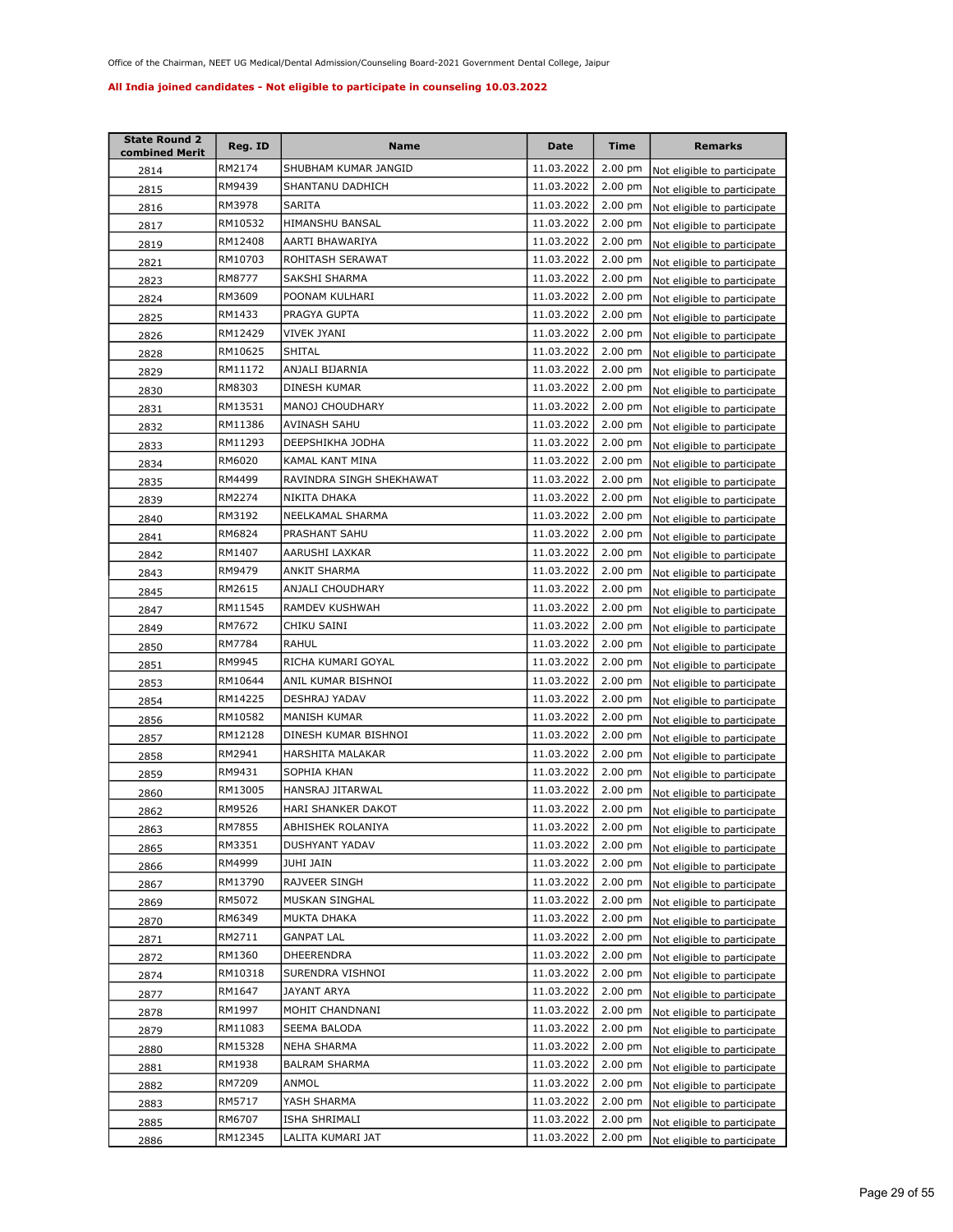| <b>State Round 2</b><br>combined Merit | Reg. ID | <b>Name</b>             | Date       | <b>Time</b>       | <b>Remarks</b>                      |
|----------------------------------------|---------|-------------------------|------------|-------------------|-------------------------------------|
| 2887                                   | RM12504 | VIKRAM                  | 11.03.2022 | 2.00 pm           | Not eligible to participate         |
| 2888                                   | RM5614  | <b>SAROJ</b>            | 11.03.2022 | 2.00 pm           | Not eligible to participate         |
| 2889                                   | RM10385 | MANISH KUMAR KUMAWAT    | 11.03.2022 | 2.00 pm           | Not eligible to participate         |
| 2891                                   | RM9061  | AYUSHI                  | 11.03.2022 | $2.00$ pm         | Not eligible to participate         |
| 2893                                   | RM5946  | <b>KOMAL</b>            | 11.03.2022 | 2.00 pm           | Not eligible to participate         |
| 2895                                   | RM10454 | REENA YOGI              | 11.03.2022 | 2.00 pm           | Not eligible to participate         |
| 2896                                   | RM7944  | JITENDRA SINGH          | 11.03.2022 | 2.00 pm           | Not eligible to participate         |
| 2897                                   | RM12195 | SAROJ                   | 11.03.2022 | 2.00 pm           | Not eligible to participate         |
| 2898                                   | RM6744  | NAVDEEP SINGH SHEKHAWAT | 11.03.2022 | 2.00 pm           | Not eligible to participate         |
| 2899                                   | RM1678  | MONIKA SINGH            | 11.03.2022 | $2.00$ pm         | Not eligible to participate         |
| 2900                                   | RM8544  | PRIYANKA                | 11.03.2022 | 2.00 pm           | Not eligible to participate         |
| 2901                                   | RM2984  | PRIYANKA SONI           | 11.03.2022 | 2.00 pm           | Not eligible to participate         |
| 2902                                   | RM2205  | <b>HARDIK SONI</b>      | 11.03.2022 | $2.00$ pm         | Not eligible to participate         |
| 2903                                   | RM1098  | NARAYAN LAL JAT         | 11.03.2022 | $2.00$ pm         | Not eligible to participate         |
| 2904                                   | RM7023  | ANJU                    | 11.03.2022 | 2.00 pm           | Not eligible to participate         |
| 2905                                   | RM4658  | ARPIT TAILOR            | 11.03.2022 | $2.00$ pm         | Not eligible to participate         |
| 2907                                   | RM3215  | SHIVAM NATANI           | 11.03.2022 | $2.00$ pm         | Not eligible to participate         |
| 2908                                   | RM2072  | ANU MEENA               | 11.03.2022 | $2.00$ pm         | Not eligible to participate         |
| 2910                                   | RM2858  | KHUSHAL CHHIPA          | 11.03.2022 | $2.00$ pm         | Not eligible to participate         |
| 2913                                   | RM4269  | NATWAR SINGH PANWAR     | 11.03.2022 | $2.00$ pm         | Not eligible to participate         |
| 2914                                   | RM7278  | SAPNA SHARMA            | 11.03.2022 | $2.00$ pm         | Not eligible to participate         |
| 2915                                   | RM7749  | ANUSHKA SHARMA          | 11.03.2022 | $2.00$ pm         | Not eligible to participate         |
| 2916                                   | RM5284  | ISHIKA CHOUDHARY        | 11.03.2022 | $2.00$ pm         | Not eligible to participate         |
| 2918                                   | RM4187  | JYOTI BHATI             | 11.03.2022 | $2.00$ pm         | Not eligible to participate         |
| 2920                                   | RM8608  | SWASTIK TRIPATHI        | 11.03.2022 | $2.00$ pm         | Not eligible to participate         |
| 2921                                   | RM11419 | PRABHAT ROY             | 11.03.2022 | 2.00 pm           | Not eligible to participate         |
| 2922                                   | RM10309 | ANIKA                   | 11.03.2022 | $2.00 \text{ pm}$ | Not eligible to participate         |
| 2923                                   | RM14693 | PIYUSHI AGARWAL         | 11.03.2022 | 2.00 pm           | Not eligible to participate         |
| 2924                                   | RM2177  | LOKENDRA SINGH          | 11.03.2022 | $2.00$ pm         | Not eligible to participate         |
| 2925                                   | RM6603  | RAHUL YADAV             | 11.03.2022 | 2.00 pm           | Not eligible to participate         |
| 2926                                   | RM10296 | MUKESH KUMAR YADAV      | 11.03.2022 | $2.00$ pm         | Not eligible to participate         |
| 2928                                   | RM3935  | RITIKA MAHLA            | 11.03.2022 | 2.00 pm           | Not eligible to participate         |
| 2929                                   | RM11409 | ROBIN GODARA            | 11.03.2022 | 2.00 pm           | Not eligible to participate         |
| 2931                                   | RM4390  | SRISHTI ARORA           | 11.03.2022 | 2.00 pm           | Not eligible to participate         |
| 2934                                   | RM4614  | <b>KARTIK KUMAR</b>     | 11.03.2022 | 2.00 pm           | Not eligible to participate         |
| 2935                                   | RM9688  | MANISHA KUMAWAT         | 11.03.2022 | $2.00 \text{ pm}$ | Not eligible to participate         |
| 2936                                   | RM6970  | SNEH BANSAL             | 11.03.2022 |                   | 2.00 pm Not eligible to participate |
| 2937                                   | RM9328  | ANITA CHOUDHARY         | 11.03.2022 | $2.00 \text{ pm}$ | Not eligible to participate         |
| 2938                                   | RM14031 | MANVENDRA SINGH RATHORE | 11.03.2022 | 2.00 pm           | Not eligible to participate         |
| 2939                                   | RM6508  | HARSHIT JANGIR          | 11.03.2022 | 2.00 pm           | Not eligible to participate         |
| 2941                                   | RM6254  | MITHUN SAINI            | 11.03.2022 | 2.00 pm           | Not eligible to participate         |
| 2942                                   | RM6063  | SUMAN CHOUDHARY         | 11.03.2022 | 2.00 pm           | Not eligible to participate         |
| 2943                                   | RM7609  | DINESH GADHWAL          | 11.03.2022 | 2.00 pm           | Not eligible to participate         |
| 2944                                   | RM12181 | RANA RAM                | 11.03.2022 | 2.00 pm           | Not eligible to participate         |
| 2946                                   | RM11655 | VARSHA                  | 11.03.2022 | 2.00 pm           | Not eligible to participate         |
| 2947                                   | RM6209  | LUCKY BADSHARA          | 11.03.2022 | 2.00 pm           | Not eligible to participate         |
| 2948                                   | RM4746  | DEEPIKA SWAMI           | 11.03.2022 | 2.00 pm           | Not eligible to participate         |
| 2949                                   | RM2565  | SUNDAR LAL              | 11.03.2022 | 2.00 pm           | Not eligible to participate         |
| 2950                                   | RM5501  | NEHA                    | 11.03.2022 | $2.00$ pm         | Not eligible to participate         |
| 2951                                   | RM11128 | YATENDRA DHAKAR         | 11.03.2022 | 2.00 pm           | Not eligible to participate         |
| 2952                                   | RM8750  | TANUJ KUMAR             | 11.03.2022 | $2.00$ pm         | Not eligible to participate         |
| 2953                                   | RM5548  | PANKAJ KUMAR MEENA      | 11.03.2022 | $2.00$ pm         | Not eligible to participate         |
| 2954                                   | RM5526  | MANISH BIJARNIA         | 11.03.2022 | $2.00$ pm         | Not eligible to participate         |
| 2955                                   | RM7894  | ANURAG RAJPUT           | 11.03.2022 | $2.00$ pm         | Not eligible to participate         |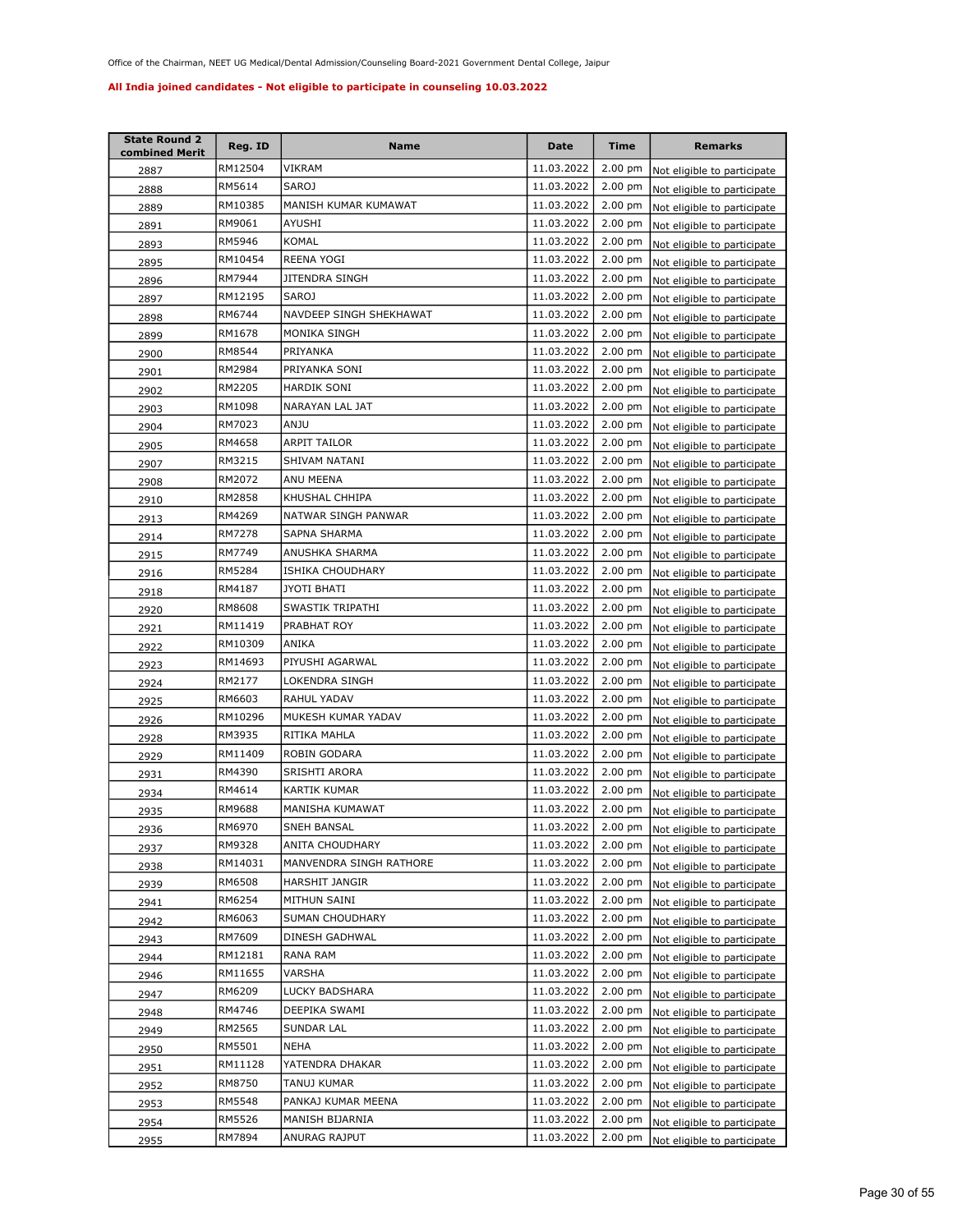| <b>State Round 2</b><br>combined Merit | Reg. ID | Name                     | <b>Date</b> | <b>Time</b> | <b>Remarks</b>              |
|----------------------------------------|---------|--------------------------|-------------|-------------|-----------------------------|
| 2957                                   | RM6752  | ARUN SAHU                | 11.03.2022  | 2.00 pm     | Not eligible to participate |
| 2959                                   | RM11875 | AJAY BABU                | 11.03.2022  | 2.00 pm     | Not eligible to participate |
| 2960                                   | RM8155  | RAMSARAN YADAV           | 11.03.2022  | $2.00$ pm   | Not eligible to participate |
| 2961                                   | RM4435  | YUVRAJ SINGHVI           | 11.03.2022  | 2.00 pm     | Not eligible to participate |
| 2962                                   | RM10298 | VIKAS SEERVI             | 11.03.2022  | 2.00 pm     | Not eligible to participate |
| 2965                                   | RM6669  | MAHENDRA KUMAR           | 11.03.2022  | 2.00 pm     | Not eligible to participate |
| 2967                                   | RM4843  | AYUSHI SHARMA            | 11.03.2022  | $2.00$ pm   | Not eligible to participate |
| 2969                                   | RM10819 | <b>ABHISHEK SERAWAT</b>  | 11.03.2022  | 2.00 pm     | Not eligible to participate |
| 2971                                   | RM4288  | RITEEK PRAJAPAT          | 11.03.2022  | 2.00 pm     | Not eligible to participate |
| 2972                                   | RM3163  | NISHA                    | 11.03.2022  | $2.00$ pm   | Not eligible to participate |
| 2973                                   | RM10028 | SAINI AKSHAY HANSRAJ     | 11.03.2022  | 2.00 pm     | Not eligible to participate |
| 2974                                   | RM6288  | KAMLESH CHOUDHARY        | 11.03.2022  | $2.00$ pm   | Not eligible to participate |
| 2975                                   | RM5671  | SACHIN                   | 11.03.2022  | 2.00 pm     | Not eligible to participate |
| 2976                                   | RM11902 | SARFRAJ KHAN             | 11.03.2022  | 2.00 pm     | Not eligible to participate |
| 2977                                   | RM7241  | HARSHIT PUNIYA           | 11.03.2022  | 2.00 pm     | Not eligible to participate |
| 2979                                   | RM4852  | KARTIK MEENA             | 11.03.2022  | $2.00$ pm   | Not eligible to participate |
| 2980                                   | RM6736  | RAKESH PRAJAPAT          | 11.03.2022  | $2.00$ pm   | Not eligible to participate |
| 2981                                   | RM3451  | SHUBHAM PANDIA           | 11.03.2022  | $2.00$ pm   | Not eligible to participate |
| 2982                                   | RM12204 | <b>GOPAL SINGH BALLA</b> | 11.03.2022  | $2.00$ pm   | Not eligible to participate |
| 2984                                   | RM11603 | JYOTI PRAKASH SAINI      | 11.03.2022  | $2.00$ pm   | Not eligible to participate |
| 2987                                   | RM7380  | SHIVANI KUMARI           | 11.03.2022  | $2.00$ pm   | Not eligible to participate |
| 2989                                   | RM14632 | MUKESH KUMAR CHOUDHARY   | 11.03.2022  | $2.00$ pm   | Not eligible to participate |
| 2990                                   | RM3594  | MAHENDRA YADAV           | 11.03.2022  | 2.00 pm     | Not eligible to participate |
| 2991                                   | RM6416  | LALITA SIDDH             | 11.03.2022  | $2.00$ pm   | Not eligible to participate |
| 2992                                   | RM12297 | JITENDRA CHOUDHARY       | 11.03.2022  | 2.00 pm     | Not eligible to participate |
| 2994                                   | RM10785 | SUNIL KUMAR MEHARA       | 11.03.2022  | 2.00 pm     | Not eligible to participate |
| 2995                                   | RM8261  | NARENDRA SINGH           | 11.03.2022  | $2.00$ pm   | Not eligible to participate |
| 2996                                   | RM10783 | RAHUL                    | 11.03.2022  | 2.00 pm     | Not eligible to participate |
| 2997                                   | RM7066  | SACHIN YADAV             | 11.03.2022  | 2.00 pm     | Not eligible to participate |
| 2998                                   | RM10255 | DEEPANSHU SHARMA         | 11.03.2022  | $2.00$ pm   | Not eligible to participate |
| 2999                                   | RM9025  | ARVIND KUMAR MEENA       | 11.03.2022  | $2.00$ pm   | Not eligible to participate |
| 3000                                   | RM13225 | MANEESHA JAT             | 11.03.2022  | $2.00$ pm   | Not eligible to participate |
| 3002                                   | RM5497  | NEELAM KUMARI            | 14.03.2022  | 8.00 am     | Not eligible to participate |
| 3004                                   | RM12439 | <b>BHAGA RAM</b>         | 14.03.2022  | 8.00 am     | Not eligible to participate |
| 3005                                   | RM7341  | ALKESH HARITWAL          | 14.03.2022  | 8.00 am     | Not eligible to participate |
| 3006                                   | RM11248 | ANIL CHOUDHARY           | 14.03.2022  | 8.00 am     | Not eligible to participate |
| 3007                                   | RM6846  | RAHUL MAHARIYA           | 14.03.2022  | 8.00 am     | Not eligible to participate |
| 3009                                   | RM10724 | PRATEEK SARAWAGI         | 14.03.2022  | 8.00 am     | Not eligible to participate |
| 3010                                   | RM9005  | ANJALI KUMARI PALIWAL    | 14.03.2022  | 8.00 am     | Not eligible to participate |
| 3012                                   | RM3270  | ROHAN KARWASRA           | 13.03.2022  | 8.00 am     | Not eligible to participate |
| 3013                                   | RM12736 | KHINYA RAM GODARA        | 14.03.2022  | 8.00 am     | Not eligible to participate |
| 3014                                   | RM3263  | PRAVEEN KUMAR            | 14.03.2022  | 8.00 am     | Not eligible to participate |
| 3017                                   | RM7045  | ABHISHEK SAINI           | 14.03.2022  | $8.00$ am   | Not eligible to participate |
| 3021                                   | RM7896  | MAYANK YADAV             | 14.03.2022  | 8.00 am     | Not eligible to participate |
| 3022                                   | RM12023 | POOJA YADAV              | 14.03.2022  | $8.00$ am   | Not eligible to participate |
| 3024                                   | RM4688  | RAVINDER SINGH           | 14.03.2022  | 8.00 am     | Not eligible to participate |
| 3025                                   | RM14241 | DIVYA SAIN               | 14.03.2022  | 8.00 am     | Not eligible to participate |
| 3026                                   | RM5687  | HRISHITA                 | 14.03.2022  | 8.00 am     | Not eligible to participate |
| 3027                                   | RM6450  | RAVI NAGAR               | 14.03.2022  | 8.00 am     | Not eligible to participate |
| 3029                                   | RM2884  | RAHUL KUMAR DHAYAL       | 14.03.2022  | 8.00 am     | Not eligible to participate |
| 3030                                   | RM3181  | KASHISH DUGAR            | 14.03.2022  | 8.00 am     | Not eligible to participate |
| 3031                                   | RM7730  | NARENDRA KUMAR           | 14.03.2022  | 8.00 am     | Not eligible to participate |
| 3032                                   | RM6544  | PRIYANKA CHOUDHARY       | 14.03.2022  | 8.00 am     | Not eligible to participate |
| 3033                                   | RM8080  | SANDEEP MANGAWA          | 14.03.2022  | 8.00 am     | Not eligible to participate |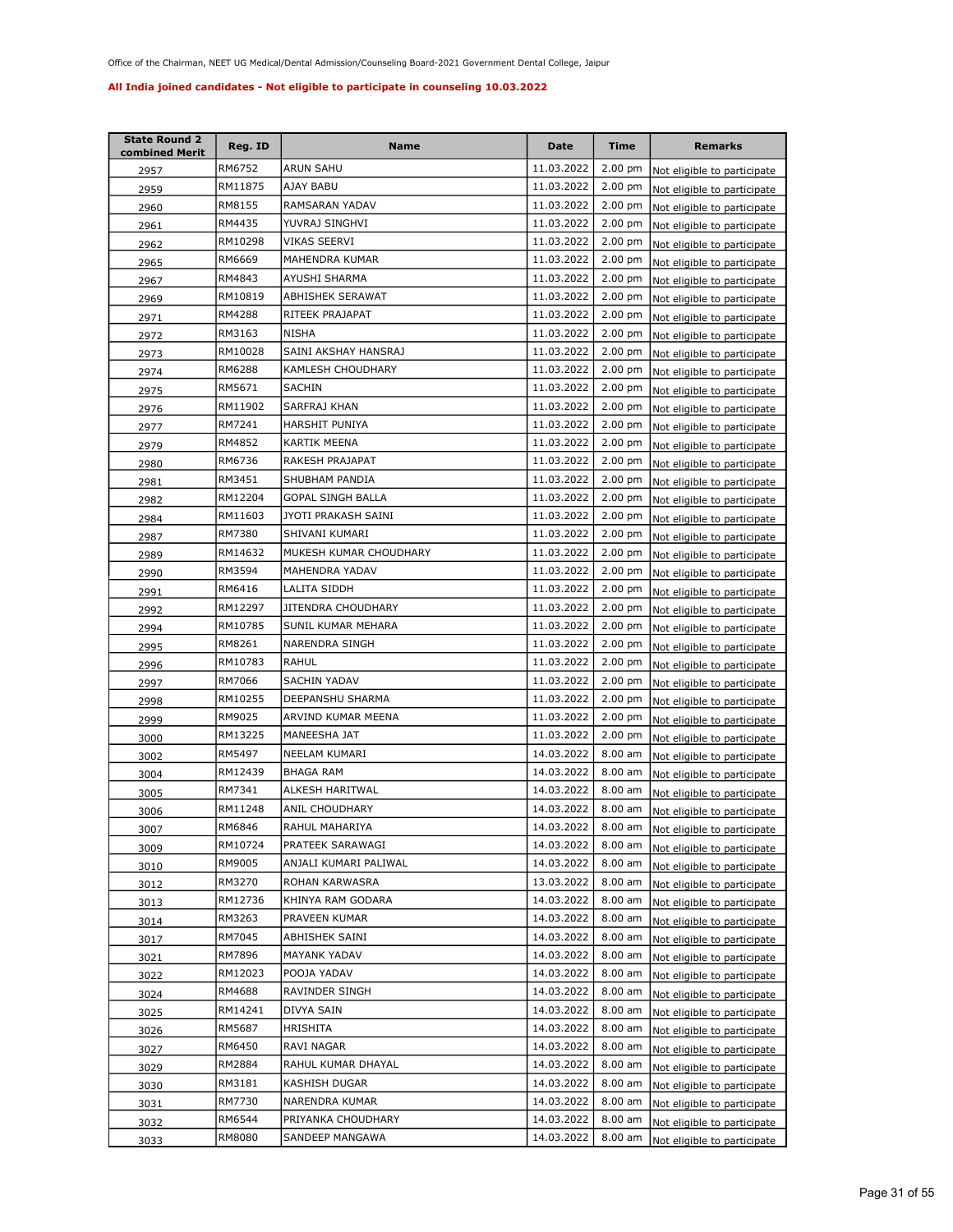| <b>State Round 2</b><br>combined Merit | Reg. ID | Name                    | Date       | Time      | <b>Remarks</b>              |
|----------------------------------------|---------|-------------------------|------------|-----------|-----------------------------|
| 3034                                   | RM3814  | SUNIL SARAN             | 14.03.2022 | $8.00$ am | Not eligible to participate |
| 3036                                   | RM1875  | MS POOJA GARHWAL        | 14.03.2022 | 8.00 am   | Not eligible to participate |
| 3037                                   | RM9341  | HIMANSHU MITTAL         | 14.03.2022 | 8.00 am   | Not eligible to participate |
| 3038                                   | RM8283  | KAVITA                  | 14.03.2022 | 8.00 am   | Not eligible to participate |
| 3039                                   | RM6951  | MUDIT KHANDELWAL        | 14.03.2022 | 8.00 am   | Not eligible to participate |
| 3040                                   | RM3135  | PRIYANKA SUWALKA        | 14.03.2022 | 8.00 am   | Not eligible to participate |
| 3041                                   | RM4557  | PALLAVI                 | 14.03.2022 | 8.00 am   | Not eligible to participate |
| 3043                                   | RM7990  | SONU YADAV              | 14.03.2022 | 8.00 am   | Not eligible to participate |
| 3044                                   | RM5866  | SUNIL SAMOTA            | 14.03.2022 | 8.00 am   | Not eligible to participate |
| 3045                                   | RM5718  | VISHAL TODAWATA         | 14.03.2022 | 8.00 am   | Not eligible to participate |
| 3046                                   | RM7216  | ABHISHEK SHARMA         | 14.03.2022 | 8.00 am   | Not eligible to participate |
| 3047                                   | RM3379  | RICHA CHOUDHARY         | 14.03.2022 | 8.00 am   | Not eligible to participate |
| 3048                                   | RM1196  | GARGI SINHA             | 14.03.2022 | 8.00 am   | Not eligible to participate |
| 3049                                   | RM6014  | <b>SUMAN</b>            | 14.03.2022 | 8.00 am   | Not eligible to participate |
| 3050                                   | RM11109 | POOJA JAT               | 14.03.2022 | 8.00 am   | Not eligible to participate |
| 3051                                   | RM5405  | PRAVEEN SHYORAN         | 14.03.2022 | 8.00 am   | Not eligible to participate |
| 3052                                   | RM3729  | <b>NASIF KHAN</b>       | 14.03.2022 | $8.00$ am | Not eligible to participate |
| 3053                                   | RM12570 | YOGESH KUMAR JHA        | 14.03.2022 | 8.00 am   | Not eligible to participate |
| 3055                                   | RM13611 | AASHIMA                 | 14.03.2022 | 8.00 am   | Not eligible to participate |
| 3057                                   | RM10322 | SIMARAN SAINI           | 14.03.2022 | 8.00 am   | Not eligible to participate |
| 3058                                   | RM6222  | BHAWANA SAINI           | 14.03.2022 | 8.00 am   | Not eligible to participate |
| 3060                                   | RM10108 | RAHUL BHUKHARIYA        | 14.03.2022 | 8.00 am   | Not eligible to participate |
| 3061                                   | RM7414  | BRAJ MOHAN YADAV        | 14.03.2022 | 8.00 am   | Not eligible to participate |
| 3062                                   | RM2659  | RAGHAV CHANDAK          | 14.03.2022 | 8.00 am   | Not eligible to participate |
| 3063                                   | RM6564  | ANKITA KHICHAR          | 14.03.2022 | 8.00 am   | Not eligible to participate |
| 3064                                   | RM8063  | ASHA SAHU               | 14.03.2022 | 8.00 am   | Not eligible to participate |
| 3067                                   | RM14038 | <b>KESHAR CHOUDHARY</b> | 14.03.2022 | 8.00 am   | Not eligible to participate |
| 3068                                   | RM8532  | POOJA SHARMA            | 14.03.2022 | $8.00$ am | Not eligible to participate |
| 3070                                   | RM2448  | POOJA CHOUDHARY         | 14.03.2022 | 8.00 am   | Not eligible to participate |
| 3075                                   | RM9499  | SURENDRA KUMAR KUMAWAT  | 14.03.2022 | 8.00 am   | Not eligible to participate |
| 3076                                   | RM6955  | RISHIKA CHOUDHARY       | 14.03.2022 | $8.00$ am | Not eligible to participate |
| 3078                                   | RM9461  | MOHIT GEHLOT            | 14.03.2022 | 8.00 am   | Not eligible to participate |
| 3080                                   | RM3143  | DEVKARAN JYANI          | 14.03.2022 | 8.00 am   | Not eligible to participate |
| 3083                                   | RM5957  | MANISHA CHOUDHARY       | 14.03.2022 | 8.00 am   | Not eligible to participate |
| 3084                                   | RM8557  | SNEHA KUMARI            | 14.03.2022 | 8.00 am   | Not eligible to participate |
| 3085                                   | RM4236  | SALONI GAHLOT           | 14.03.2022 | 8.00 am   | Not eligible to participate |
| 3088                                   | RM8233  | DEEPIKA SEEMAR          | 14.03.2022 | 8.00 am   | Not eligible to participate |
| 3089                                   | RM12647 | MANISHA SAINI           | 14.03.2022 | 8.00 am   | Not eligible to participate |
| 3090                                   | RM3340  | AMIT KUMAWAT            | 14.03.2022 | 8.00 am   | Not eligible to participate |
| 3093                                   | RM12687 | ANIL KUMAR JANGID       | 14.03.2022 | 8.00 am   | Not eligible to participate |
| 3095                                   | RM8275  | AFZAL BELIM             | 14.03.2022 | 8.00 am   | Not eligible to participate |
| 3096                                   | RM13911 | PRAVEEN KUMAR YADAV     | 14.03.2022 | 8.00 am   | Not eligible to participate |
| 3099                                   | RM4758  | SHREYA GAUTAM           | 14.03.2022 | 8.00 am   | Not eligible to participate |
| 3101                                   | RM3166  | NEHA SHARMA             | 14.03.2022 | 8.00 am   | Not eligible to participate |
| 3102                                   | RM7199  | <b>BHARAT SHARMA</b>    | 14.03.2022 | 8.00 am   | Not eligible to participate |
| 3104                                   | RM10782 | <b>NIKITA</b>           | 14.03.2022 | 8.00 am   | Not eligible to participate |
| 3105                                   | RM9957  | SAURABH                 | 14.03.2022 | 8.00 am   | Not eligible to participate |
| 3107                                   | RM3345  | ROHIT INDOLIYA          | 14.03.2022 | 8.00 am   | Not eligible to participate |
| 3108                                   | RM9700  | NIKHIL KHANDELWAL       | 14.03.2022 | 8.00 am   | Not eligible to participate |
| 3112                                   | RM6266  | MANISH KULHARI          | 14.03.2022 | 8.00 am   | Not eligible to participate |
| 3113                                   | RM14353 | SANSKAR CHOUDHARY       | 14.03.2022 | 8.00 am   | Not eligible to participate |
| 3114                                   | RM2686  | KOMAL BISHNOI           | 14.03.2022 | 8.00 am   | Not eligible to participate |
| 3115                                   | RM6072  | SUSHIL KUMAR SAINI      | 14.03.2022 | 8.00 am   | Not eligible to participate |
| 3117                                   | RM12568 | LOKESH                  | 14.03.2022 | 8.00 am   | Not eligible to participate |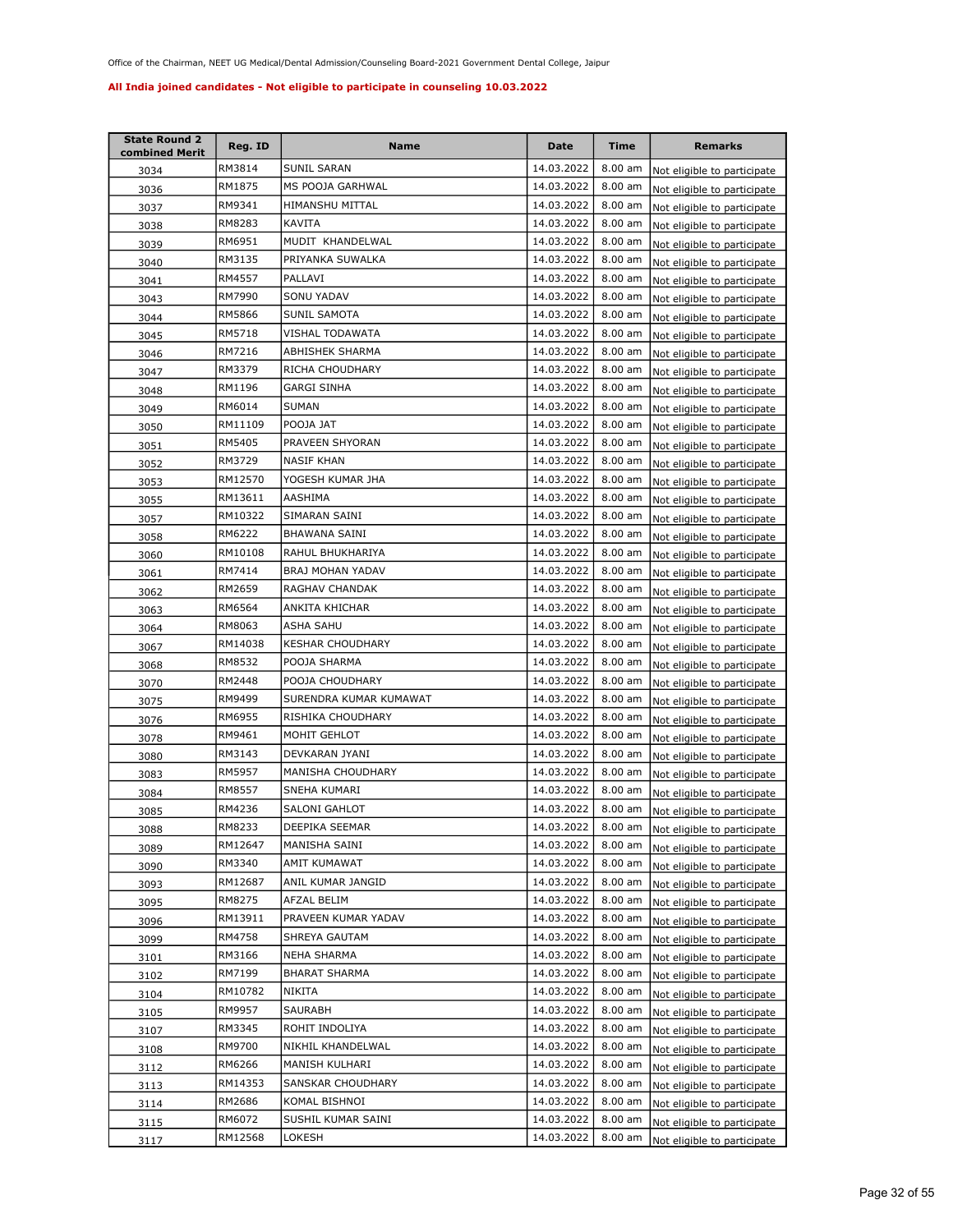| <b>State Round 2</b><br>combined Merit | Reg. ID | Name                  | Date       | Time      | <b>Remarks</b>              |
|----------------------------------------|---------|-----------------------|------------|-----------|-----------------------------|
| 3119                                   | RM8743  | SWATI SHARMA          | 14.03.2022 | 8.00 am   | Not eligible to participate |
| 3120                                   | RM8975  | DIVYA SHARMA          | 14.03.2022 | $8.00$ am | Not eligible to participate |
| 3125                                   | RM8790  | RAVI YADAV            | 14.03.2022 | $8.00$ am | Not eligible to participate |
| 3128                                   | RM12003 | KALPNA KUNWAR         | 14.03.2022 | 8.00 am   | Not eligible to participate |
| 3130                                   | RM12747 | ANKUSH DADHICH        | 14.03.2022 | 8.00 am   | Not eligible to participate |
| <u>3132</u>                            | RM9519  | HITESH KUMAR          | 14.03.2022 | 8.00 am   | Not eligible to participate |
| 3134                                   | RM12100 | SUNITA PRAJAPAT       | 14.03.2022 | 8.00 am   | Not eligible to participate |
| 3136                                   | RM10319 | ANJALI MANETHIYA      | 14.03.2022 | 8.00 am   | Not eligible to participate |
| 3139                                   | RM10153 | MUKESH KUMAR          | 14.03.2022 | 8.00 am   | Not eligible to participate |
| 3140                                   | RM13493 | SOYAB                 | 14.03.2022 | 8.00 am   | Not eligible to participate |
| 3144                                   | RM4891  | KRISHN KUMAR SONI     | 14.03.2022 | 8.00 am   | Not eligible to participate |
| 3149                                   | RM1606  | HIMANSHU JOHARI       | 14.03.2022 | 8.00 am   | Not eligible to participate |
| 3152                                   | RM8594  | MUSKAN SHARMA         | 14.03.2022 | 8.00 am   | Not eligible to participate |
| 3153                                   | RM6864  | PRITY SAINI           | 14.03.2022 | 8.00 am   | Not eligible to participate |
| 3154                                   | RM1711  | LOKENDRA SINGH DHAKED | 14.03.2022 | 8.00 am   | Not eligible to participate |
| 3155                                   | RM12047 | MS.KUSUM SONI         | 14.03.2022 | 8.00 am   | Not eligible to participate |
| 3156                                   | RM2416  | SAPNA CHOUDHARY       | 14.03.2022 | 8.00 am   | Not eligible to participate |
| 3157                                   | RM4831  | RAHUL KUMAWAT         | 14.03.2022 | 8.00 am   | Not eligible to participate |
| 3158                                   | RM8498  | KOMAL MAAN            | 14.03.2022 | 8.00 am   | Not eligible to participate |
| 3159                                   | RM3715  | <b>DEEPESH SUMAN</b>  | 14.03.2022 | 8.00 am   | Not eligible to participate |
| 3161                                   | RM10029 | RAVEENDRA KUMAR       | 14.03.2022 | 8.00 am   | Not eligible to participate |
| 3165                                   | RM8801  | AMIT MOTHASARA        | 14.03.2022 | 8.00 am   | Not eligible to participate |
| 3167                                   | RM5877  | CHETNA PARIHAR        | 14.03.2022 | 8.00 am   | Not eligible to participate |
| 3169                                   | RM8207  | BHAJAN LAL            | 14.03.2022 | 8.00 am   | Not eligible to participate |
| 3170                                   | RM9035  | VICKY SINGHANIA       | 14.03.2022 | 8.00 am   | Not eligible to participate |
| 3171                                   | RM2540  | NEETU YADAV           | 14.03.2022 | 8.00 am   | Not eligible to participate |
| 3172                                   | RM5800  | ASHISH SHARMA         | 14.03.2022 | $8.00$ am | Not eligible to participate |
| 3174                                   | RM11439 | VAIBHAV SHARMA        | 14.03.2022 | $8.00$ am | Not eligible to participate |
| 3187                                   | RM15562 | VANSH AGRAWAL         | 14.03.2022 | 8.00 am   | Not eligible to participate |
| 3198                                   | RM2905  | CHIRAG JAIN           | 14.03.2022 | 8.00 am   | Not eligible to participate |
| <u>3201</u>                            | RM10201 | AKANKSHA SHARMA       | 14.03.2022 | $8.00$ am | Not eligible to participate |
| 3207                                   | RM9614  | SAMERPIT BABER        | 13.03.2022 | 8.00 am   | Not eligible to participate |
| 3251                                   | RM9468  | AKHE SINGH            | 14.03.2022 | $8.00$ am | Not eligible to participate |
| 3260                                   | RM6697  | KUNDAN SHARMA         | 14.03.2022 | 8.00 am   | Not eligible to participate |
| 3277                                   | RM8977  | RAKSHIT KUMAR SHARMA  | 14.03.2022 | 8.00 am   | Not eligible to participate |
| 3284                                   | RM9046  | SITARAM SHARMA        | 14.03.2022 | 8.00 am   | Not eligible to participate |
| 3287                                   | RM10371 | KASHISH JAIN          | 14.03.2022 | 8.00 am   | Not eligible to participate |
| 3293                                   | RM8110  | AMIT SHARMA           | 14.03.2022 | 8.00 am   | Not eligible to participate |
| 3299                                   | RM3073  | BHANUPRATAP TYAGI     | 14.03.2022 | 8.00 am   | Not eligible to participate |
| 3301                                   | RM4653  | AASHISH SHARMA        | 14.03.2022 | 8.00 am   | Not eligible to participate |
| 3326                                   | RM7020  | ANIKET YADAV          | 14.03.2022 | 8.00 am   | Not eligible to participate |
| 3373                                   | RM2215  | MAHESH MEGHWAL        | 13.03.2022 | 8.00 am   | Not eligible to participate |
| 3375                                   | RM2502  | MONIKA                | 14.03.2022 | 8.00 am   | Not eligible to participate |
| 3418                                   | RM11301 | RAHUL PATIDAR         | 14.03.2022 | 8.00 am   | Not eligible to participate |
| 3425                                   | RM10384 | SAURABH SHARMA        | 14.03.2022 | 8.00 am   | Not eligible to participate |
| 3455                                   | RM8511  | DHANANJAY BHAGORA     | 12.03.2022 | 8.00 am   | Not eligible to participate |
| 3521                                   | RM2393  | HARSH VYAS            | 14.03.2022 | 8.00 am   | Not eligible to participate |
| 3525                                   | RM8809  | GIRIRAJ GARG          | 14.03.2022 | 8.00 am   | Not eligible to participate |
| 3543                                   | RM15597 | NAMAN TAILOR          | 14.03.2022 | 8.00 am   | Not eligible to participate |
| 3548                                   | RM12374 | DISHANT ARYA          | 13.03.2022 | 8.00 am   | Not eligible to participate |
| 3553                                   | RM7089  | NEERAJ KUMAR CHANDEL  | 13.03.2022 | 8.00 am   | Not eligible to participate |
| 3564                                   | RM7256  | PRIYANSHI VERMA       | 13.03.2022 | 8.00 am   | Not eligible to participate |
| 3622                                   | RM2472  | VIJAY KUMAWAT         | 14.03.2022 | 8.00 am   | Not eligible to participate |
| 3645                                   | RM11694 | PARTHVI AGARWAL       | 17.03.2022 | 8.00 am   | Not eligible to participate |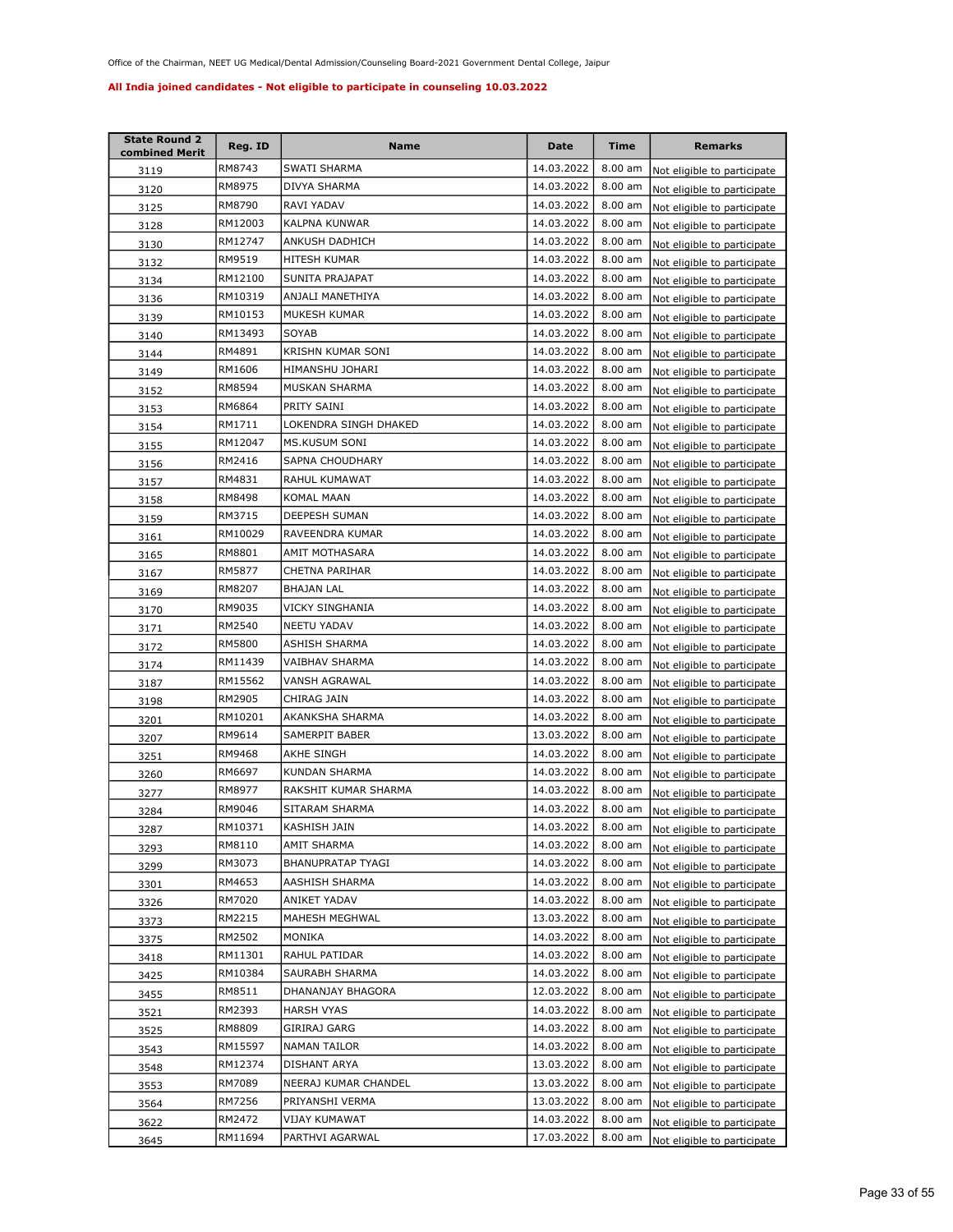| <b>State Round 2</b><br>combined Merit | Reg. ID | Name                 | Date       | Time      | <b>Remarks</b>              |
|----------------------------------------|---------|----------------------|------------|-----------|-----------------------------|
| 3705                                   | RM13957 | REKHA SAINI          | 14.03.2022 | 8.00 am   | Not eligible to participate |
| 3714                                   | RM2627  | PRAKHYA GUPTA        | 14.03.2022 | 8.00 am   | Not eligible to participate |
| 3741                                   | RM2993  | RAVI PRAKASH MEENA   | 12.03.2022 | 8.00 am   | Not eligible to participate |
| 3767                                   | RM3990  | MANISHA KHOJA        | 14.03.2022 | 8.00 am   | Not eligible to participate |
| 3797                                   | RM11308 | SANYA NARANG         | 17.03.2022 | 8.00 am   | Not eligible to participate |
| 3803                                   | RM4335  | BRINDA CHATURVEDI    | 14.03.2022 | 8.00 am   | Not eligible to participate |
| 3808                                   | RM6154  | RENUKA KUMARI        | 14.03.2022 | 8.00 am   | Not eligible to participate |
| 3811                                   | RM3278  | KHUSHABU SHERSYA     | 13.03.2022 | 8.00 am   | Not eligible to participate |
| 3850                                   | RM3535  | ISHITA MITHARWAL     | 14.03.2022 | 8.00 am   | Not eligible to participate |
| 3864                                   | RM7869  | RAJESH               | 13.03.2022 | 8.00 am   | Not eligible to participate |
| 3869                                   | RM3909  | MOHIT KUMAR          | 13.03.2022 | 8.00 am   | Not eligible to participate |
| 3877                                   | RM4919  | ANIL ASHIWAL         | 13.03.2022 | 8.00 am   | Not eligible to participate |
| 3890                                   | RM11449 | DHRITI GROVER        | 17.03.2022 | 8.00 am   | Not eligible to participate |
| 3914                                   | RM5111  | ROHIT BANYLA         | 13.03.2022 | 8.00 am   | Not eligible to participate |
| 3934                                   | RM13167 | TANVEE WALIA         | 17.03.2022 | 8.00 am   | Not eligible to participate |
| 3949                                   | RM9193  | LOKESH PRAJAPATI     | 14.03.2022 | 8.00 am   | Not eligible to participate |
| 3954                                   | RM15311 | SONU KUMAWAT         | 14.03.2022 | 8.00 am   | Not eligible to participate |
| 3958                                   | RM5365  | NARESH DHOLPURIYA    | 13.03.2022 | 8.00 am   | Not eligible to participate |
| 3963                                   | RM1517  | <b>MANOJ KUMAR</b>   | 13.03.2022 | 8.00 am   | Not eligible to participate |
| 3977                                   | RM11045 | KHUSHI CHOUDHARY     | 14.03.2022 | 8.00 am   | Not eligible to participate |
| 3985                                   | RM4271  | ANJALI YADAV         | 17.03.2022 | 8.00 am   | Not eligible to participate |
| 4003                                   | RM5621  | SAKSHI               | 13.03.2022 | 8.00 am   | Not eligible to participate |
| 4049                                   | RM3213  | CHITRANG JUNIWAL     | 14.03.2022 | 8.00 am   | Not eligible to participate |
| 4061                                   | RM7127  | HARISH KUMAR         | 13.03.2022 | 8.00 am   | Not eligible to participate |
| 4069                                   | RM5493  | KALPANA KUMARI       | 13.03.2022 | 8.00 am   | Not eligible to participate |
| 4078                                   | RM10983 | AASTHA POONIA        | 14.03.2022 | 8.00 am   | Not eligible to participate |
| 4116                                   | RM3626  | PIYUSH ATAL          | 13.03.2022 | 8.00 am   | Not eligible to participate |
| 4129                                   | RM9834  | DISHANT NEEMROTH     | 12.03.2022 | $8.00$ am | Not eligible to participate |
| 4152                                   | RM9846  | HARSHITA PANWAR      | 14.03.2022 | 8.00 am   | Not eligible to participate |
| 4154                                   | RM15697 | BHAVYA               | 17.03.2022 | 8.00 am   | Not eligible to participate |
| 4182                                   | RM7310  | MANISHA MEENA        | 12.03.2022 | $8.00$ am | Not eligible to participate |
| 4195                                   | RM10277 | ABHIJEET JATAWAT     | 13.03.2022 | 8.00 am   | Not eligible to participate |
| 4218                                   | RM2589  | VAISHNAVI GARG       | 14.03.2022 | 8.00 am   | Not eligible to participate |
| 4229                                   | RM4814  | ANKIT MEENA          | 12.03.2022 | 8.00 am   | Not eligible to participate |
| 4234                                   | RM2667  | NIRBHAY SINGHAL      | 17.03.2022 | 8.00 am   | Not eligible to participate |
| 4259                                   | RM1508  | TARUN MORODIA        | 13.03.2022 | 8.00 am   | Not eligible to participate |
| 4261                                   | RM6791  | SIDDHI SINGH NARUKA  | 14.03.2022 | 8.00 am   | Not eligible to participate |
| 4266                                   | RM10655 | GARIMA MEENA         | 12.03.2022 | 8.00 am   | Not eligible to participate |
| 4275                                   | RM9685  | ANJU CHOUDHARY       | 14.03.2022 | 8.00 am   | Not eligible to participate |
| 4324                                   | RM11618 | ADITI DHANOPIYA      | 14.03.2022 | 8.00 am   | Not eligible to participate |
| 4366                                   | RM11135 | RAVINDER SINGH       | 14.03.2022 | 8.00 am   | Not eligible to participate |
| 4384                                   | RM2373  | DIVYA KUMARI         | 14.03.2022 | 8.00 am   | Not eligible to participate |
| 4401                                   | RM7568  | PRATISHTHA SHARMA    | 14.03.2022 | 8.00 am   | Not eligible to participate |
| 4407                                   | RM2071  | SHUBHAM MEENA        | 12.03.2022 | 8.00 am   | Not eligible to participate |
| 4410                                   | RM1918  | YASH DIXIT           | 14.03.2022 | 8.00 am   | Not eligible to participate |
| 4411                                   | RM9596  | SANGEETA CHOUDHARY   | 14.03.2022 | 8.00 am   | Not eligible to participate |
| 4416                                   | RM3146  | <b>BHAVISH KUMAR</b> | 14.03.2022 | 8.00 am   | Not eligible to participate |
| 4418                                   | RM6554  | RIYA KYAL            | 14.03.2022 | 8.00 am   | Not eligible to participate |
| 4429                                   | RM3343  | MARIYA ASAF ALI      | 14.03.2022 | 8.00 am   | Not eligible to participate |
| 4431                                   | RM9289  | RAKESH MANDAR        | 13.03.2022 | 8.00 am   | Not eligible to participate |
| 4472                                   | RM4739  | SHUBHAM SANKHALA     | 13.03.2022 | 8.00 am   | Not eligible to participate |
| 4474                                   | RM3494  | VIRENDRA KUMAR       | 13.03.2022 | 8.00 am   | Not eligible to participate |
| 4492                                   | RM7339  | SAMRIDDHI SINGH      | 14.03.2022 | 8.00 am   | Not eligible to participate |
| 4499                                   | RM9654  | KHUSHI PERIWAL       | 14.03.2022 | $8.00$ am | Not eligible to participate |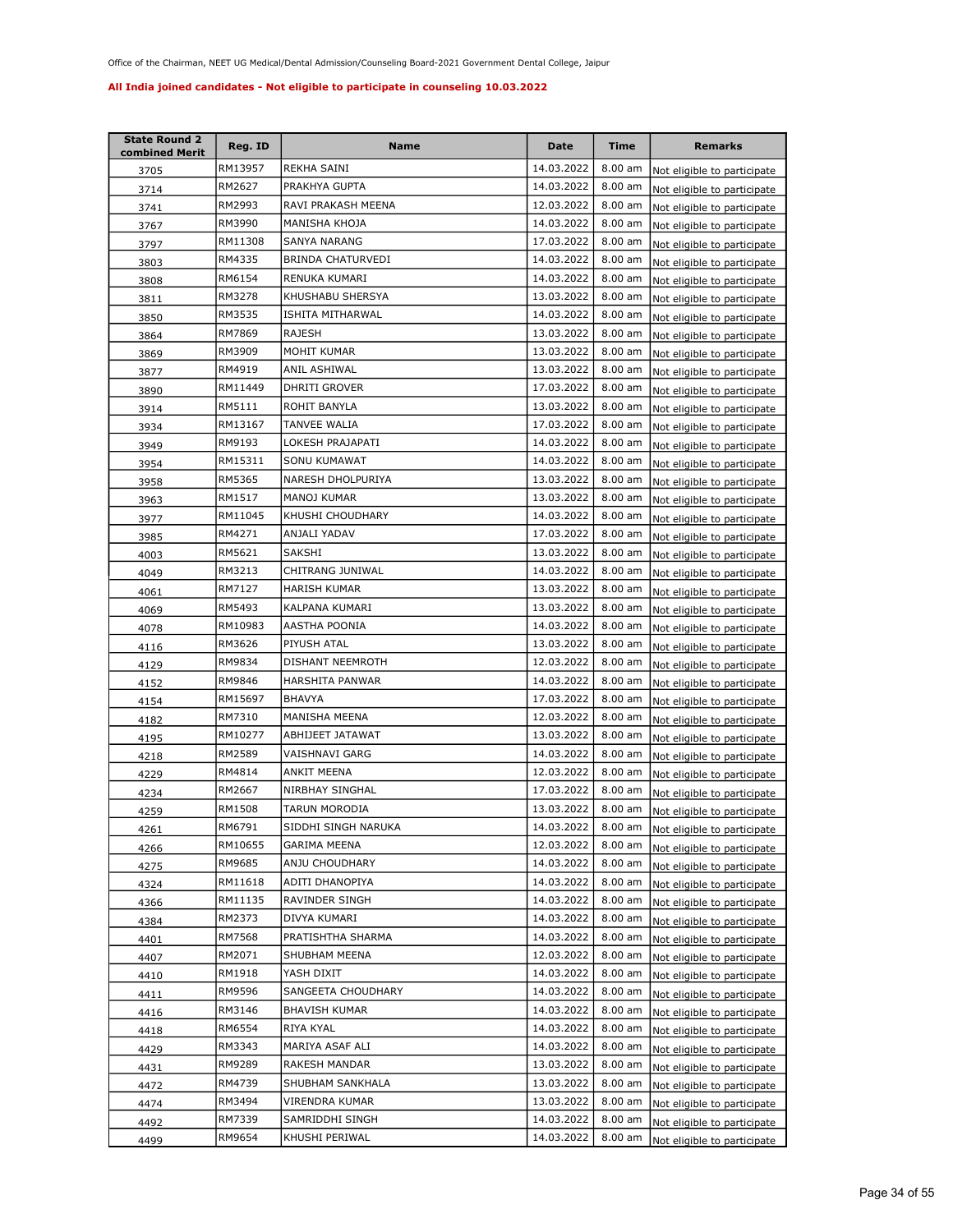| <b>State Round 2</b><br>combined Merit | Reg. ID | Name                   | Date       | <b>Time</b>       | <b>Remarks</b>              |
|----------------------------------------|---------|------------------------|------------|-------------------|-----------------------------|
| 4503                                   | RM8713  | AKSHPREET KAUR         | 13.03.2022 | $8.00$ am         | Not eligible to participate |
| 4510                                   | RM7819  | PALAK JAIN             | 14.03.2022 | 8.00 am           | Not eligible to participate |
| 4511                                   | RM11654 | CHARVI GOYAL           | 14.03.2022 | 8.00 am           | Not eligible to participate |
| 4512                                   | RM13332 | RATAN KUMAR MEGHWAL    | 13.03.2022 | 8.00 am           | Not eligible to participate |
| 4523                                   | RM11314 | MANISH SINGH           | 17.03.2022 | 8.00 am           | Not eligible to participate |
| 4532                                   | RM8583  | MANISH KUMAR MEENA     | 12.03.2022 | 8.00 am           | Not eligible to participate |
| 4541                                   | RM10450 | ARYA AGARWAL           | 14.03.2022 | 8.00 am           | Not eligible to participate |
| 4547                                   | RM2972  | PRATUL GHATIA          | 14.03.2022 | 8.00 am           | Not eligible to participate |
| 4559                                   | RM12082 | HARSHIT KUMAR MEENA    | 12.03.2022 | 8.00 am           | Not eligible to participate |
| 4561                                   | RM8539  | ABHISHEK PANKAJ        | 13.03.2022 | 8.00 am           | Not eligible to participate |
| 4572                                   | RM5799  | KAPIL CHAWLA           | 13.03.2022 | 8.00 am           | Not eligible to participate |
| 4584                                   | RM9619  | AKANKSH CHOPRA         | 17.03.2022 | 8.00 am           | Not eligible to participate |
| 4586                                   | RM12770 | SWATI MATWA            | 14.03.2022 | 8.00 am           | Not eligible to participate |
| 4610                                   | RM9520  | DHEERAJ KUMAR LAKWAL   | 13.03.2022 | 8.00 am           | Not eligible to participate |
| 4643                                   | RM3543  | <b>KARTIK MEENA</b>    | 12.03.2022 | 8.00 am           | Not eligible to participate |
| 4649                                   | RM12921 | PRIYANKA BARALA        | 14.03.2022 | 8.00 am           | Not eligible to participate |
| 4652                                   | RM7949  | MUKUL SONI             | 14.03.2022 | 8.00 am           | Not eligible to participate |
| 4660                                   | RM14182 | VIKAS MEENA            | 12.03.2022 | 8.00 am           | Not eligible to participate |
| 4673                                   | RM10620 | SUNIL KUMAR MEENA      | 12.03.2022 | 8.00 am           | Not eligible to participate |
| 4696                                   | RM10369 | MUSKAN SONI            | 14.03.2022 | 8.00 am           | Not eligible to participate |
| 4699                                   | RM1747  | KRITIKA MISHRA         | 14.03.2022 | 8.00 am           | Not eligible to participate |
| 4706                                   | RM2889  | AMAN MEENA             | 12.03.2022 | 8.00 am           | Not eligible to participate |
| 4710                                   | RM5642  | RAHUL KUMAR ARYA       | 13.03.2022 | 8.00 am           | Not eligible to participate |
| 4716                                   | RM1025  | MOHAMMED ADNAN         | 14.03.2022 | 8.00 am           | Not eligible to participate |
| 4734                                   | RM6585  | GAURAV MEENA           | 12.03.2022 | 8.00 am           | Not eligible to participate |
| 4736                                   | RM7976  | ANJALI SHARMA          | 14.03.2022 | $8.00$ am         | Not eligible to participate |
| 4744                                   | RM13554 | HERANYADA SINGH TANWAR | 14.03.2022 | 8.00 am           | Not eligible to participate |
| 4754                                   | RM14440 | NISHTHA SINGH          | 17.03.2022 | 8.00 am           | Not eligible to participate |
| 4760                                   | RM1621  | KRALETI SAI PRIYANKA   | 14.03.2022 | 8.00 am           | Not eligible to participate |
| 4762                                   | RM13321 | MITALI SHARMA          | 14.03.2022 | 8.00 am           | Not eligible to participate |
| 4772                                   | RM1744  | GARGI                  | 14.03.2022 | 8.00 am           | Not eligible to participate |
| 4786                                   | RM8058  | ABHISHEK SAHAL         | 13.03.2022 | 8.00 am           | Not eligible to participate |
| 4788                                   | RM15002 | DIVYANSH MAHESHWARI    | 14.03.2022 | $8.00$ am         | Not eligible to participate |
| 4800                                   | RM10825 | SANDEEP KUMAR ASIWAL   | 13.03.2022 | 8.00 am           | Not eligible to participate |
| 4813                                   | RM12813 | RAJKUMAR YADAV         | 14.03.2022 | 8.00 am           | Not eligible to participate |
| 4822                                   | RM7202  | JITENDRA KUMAR MEENA   | 12.03.2022 | 8.00 am           | Not eligible to participate |
| 4823                                   | RM1289  | MANJEET KUMAR          | 13.03.2022 | $8.00 \text{ am}$ | Not eligible to participate |
| 4832                                   | RM1107  | ANKIT MEENA            | 12.03.2022 | 8.00 am           | Not eligible to participate |
| 4834                                   | RM13074 | ARJUN KUMAR SURELA     | 13.03.2022 | 8.00 am           | Not eligible to participate |
| 4835                                   | RM2300  | KHUSHI AJMERA          | 14.03.2022 | 8.00 am           | Not eligible to participate |
| 4848                                   | RM4170  | VISHU SINGH            | 13.03.2022 | 8.00 am           | Not eligible to participate |
| 4853                                   | RM7765  | KAMAKSHI SONI          | 17.03.2022 | 8.00 am           | Not eligible to participate |
| 4854                                   | RM13646 | BHAWANI SHANKAR        | 13.03.2022 | 8.00 am           | Not eligible to participate |
| 4859                                   | RM5074  | GOVIND SINGH           | 14.03.2022 | 8.00 am           | Not eligible to participate |
| 4879                                   | RM8459  | JAHNAVI PATIDAR        | 14.03.2022 | 8.00 am           | Not eligible to participate |
| 4885                                   | RM7472  | NILANSH ASIWAL         | 13.03.2022 | 8.00 am           | Not eligible to participate |
| 4886                                   | RM6371  | LOKESH KUMAR           | 13.03.2022 | 8.00 am           | Not eligible to participate |
| 4887                                   | RM13897 | MANISH KUMAR MEENA     | 12.03.2022 | 8.00 am           | Not eligible to participate |
| 4903                                   | RM1325  | ADITI MAHESHWARI       | 14.03.2022 | 8.00 am           | Not eligible to participate |
| 4914                                   | RM10095 | NIRMAL MEENA           | 12.03.2022 | 8.00 am           | Not eligible to participate |
| 4918                                   | RM3808  | KANISHKA HADA          | 13.03.2022 | 8.00 am           | Not eligible to participate |
| 4931                                   | RM4456  | NAVEEN KUMAR MEENA     | 12.03.2022 | 8.00 am           | Not eligible to participate |
| 4937                                   | RM1149  | DHRUV BAPNA            | 14.03.2022 | 11.00 am          | Not eligible to participate |
| 4943                                   | RM9635  | JITENDAR BHATI         | 13.03.2022 | 8.00 am           | Not eligible to participate |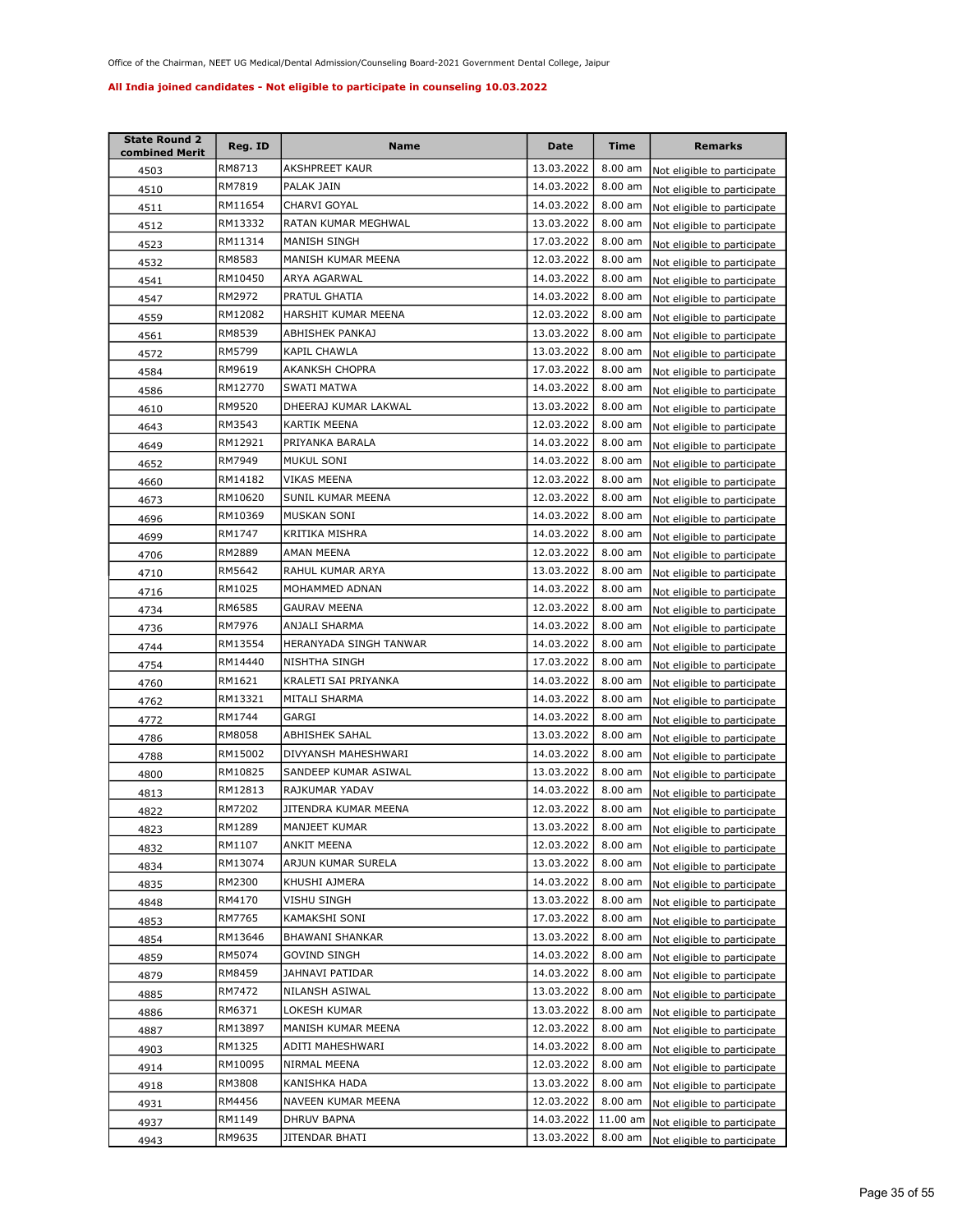| <b>State Round 2</b><br>combined Merit | Reg. ID | Name                   | <b>Date</b> | Time      | <b>Remarks</b>                       |
|----------------------------------------|---------|------------------------|-------------|-----------|--------------------------------------|
| 4944                                   | RM9456  | AKSHAT AGARWAL         | 14.03.2022  | 11.00 am  | Not eligible to participate          |
| 4948                                   | RM2916  | MIMANSHA JHA           | 17.03.2022  | 8.00 am   | Not eligible to participate          |
| 4973                                   | RM6877  | MS. JANIFFER KHAN      | 14.03.2022  | 11.00 am  | Not eligible to participate          |
| 4984                                   | RM2679  | ABHINANDAN JANGID      | 14.03.2022  | 11.00 am  | Not eligible to participate          |
| 4999                                   | RM8574  | PAWAN KUMAR MEENA      | 12.03.2022  | 8.00 am   | Not eligible to participate          |
| 5002                                   | RM1969  | MEHAK AGGARWAL         | 17.03.2022  | 8.00 am   | Not eligible to participate          |
| 5004                                   | RM1851  | ANJALI VERMA           | 13.03.2022  | $8.00$ am | Not eligible to participate          |
| 5010                                   | RM5186  | RAVI KUMAR VERMA       | 13.03.2022  | 8.00 am   | Not eligible to participate          |
| 5014                                   | RM7464  | GAURIKA KHANDELWAL     | 17.03.2022  | 8.00 am   | Not eligible to participate          |
| 5018                                   | RM12925 | <b>BHANWRU RAM</b>     | 13.03.2022  | 8.00 am   | Not eligible to participate          |
| 5057                                   | RM11774 | NITESH KUMAR           | 14.03.2022  | 11.00 am  | Not eligible to participate          |
| 5076                                   | RM7997  | AARTI YADAV            | 14.03.2022  | 11.00 am  | Not eligible to participate          |
| 5086                                   | RM3172  | ANKIT MEENA            | 12.03.2022  | 8.00 am   | Not eligible to participate          |
| 5089                                   | RM11068 | TANU MEENA             | 12.03.2022  | 8.00 am   | Not eligible to participate          |
| 5103                                   | RM9830  | ADITYA KHANDELWAL      | 14.03.2022  | 11.00 am  | Not eligible to participate          |
| 5110                                   | RM1497  | <b>ILESH BARWAL</b>    | 12.03.2022  | 8.00 am   | Not eligible to participate          |
| 5118                                   | RM2051  | SURESH KUMAR JOGSAN    | 13.03.2022  | 8.00 am   | Not eligible to participate          |
| 5130                                   | RM13160 | KHUSHI MALHOTRA        | 17.03.2022  | 8.00 am   | Not eligible to participate          |
| 5132                                   | RM7420  | TANIKA SEKRA           | 14.03.2022  | 11.00 am  | Not eligible to participate          |
| 5142                                   | RM7998  | NEERAJ KUMAR MEENA     | 12.03.2022  | 8.00 am   | Not eligible to participate          |
| 5145                                   | RM7201  | BHARAT DUDI            | 14.03.2022  | 11.00 am  | Not eligible to participate          |
| 5158                                   | RM7634  | SUHANI JAIN            | 14.03.2022  | 11.00 am  | Not eligible to participate          |
| 5166                                   | RM14108 | <b>MAMTA CHOUDHARY</b> | 14.03.2022  | 11.00 am  | Not eligible to participate          |
| 5176                                   | RM12553 | MOHIT KUMAR            | 14.03.2022  | 11.00 am  | Not eligible to participate          |
| 5180                                   | RM12891 | <b>BHARGAVI ARORA</b>  | 17.03.2022  | 8.00 am   | Not eligible to participate          |
| 5194                                   | RM1775  | ARVIND KUMAR AMBESH    | 13.03.2022  | 8.00 am   | Not eligible to participate          |
| 5195                                   | RM4971  | HITESH MINA            | 12.03.2022  | 8.00 am   | Not eligible to participate          |
| 5220                                   | RM11411 | POONAM NEHRA           | 14.03.2022  | 11.00 am  | Not eligible to participate          |
| 5221                                   | RM7105  | RAHUL MEENA            | 12.03.2022  | 8.00 am   | Not eligible to participate          |
| 5232                                   | RM12331 | ABHISHEK CHOUDHARY     | 14.03.2022  | 11.00 am  | Not eligible to participate          |
| <u>5235</u>                            | RM10736 | JITENDRA KUMAR         | 13.03.2022  | 8.00 am   | Not eligible to participate          |
| 5238                                   | RM7554  | KARISHMA GORA          | 13.03.2022  | 8.00 am   | Not eligible to participate          |
| 5246                                   | RM9789  | <b>BINOD MEENA</b>     | 12.03.2022  | 8.00 am   | Not eligible to participate          |
| 5278                                   | RM14059 | PRIYANKA MEENA         | 12.03.2022  | 8.00 am   | Not eligible to participate          |
| 5301                                   | RM8090  | AJAY KUMAR MEENA       | 12.03.2022  | 8.00 am   | Not eligible to participate          |
| 5307                                   | RM2525  | <b>HARISH MEENA</b>    | 12.03.2022  | 8.00 am   | Not eligible to participate          |
| 5315                                   | RM7878  | PRATIBHA CHOUDHARY     | 14.03.2022  |           | 11.00 am Not eligible to participate |
| 5327                                   | RM10908 | NAVYA BEHRANI          | 17.03.2022  | 8.00 am   | Not eligible to participate          |
| 5328                                   | RM13612 | MANU FAUJDAR           | 14.03.2022  | 11.00 am  | Not eligible to participate          |
| 5344                                   | RM2322  | SUNITA YADAV           | 14.03.2022  | 11.00 am  | Not eligible to participate          |
| 5364                                   | RM8717  | KRISHNA SAINI          | 14.03.2022  | 11.00 am  | Not eligible to participate          |
| 5366                                   | RM1250  | YUVRAJ ASERI           | 13.03.2022  | 8.00 am   | Not eligible to participate          |
| 5378                                   | RM15224 | KHUSHI SINGH           | 17.03.2022  | 8.00 am   | Not eligible to participate          |
| 5383                                   | RM4037  | JATIN SHARMA           | 14.03.2022  | 11.00 am  | Not eligible to participate          |
| 5386                                   | RM3199  | TUNGRIA MONIKA         | 13.03.2022  | $8.00$ am | Not eligible to participate          |
| 5423                                   | RM2597  | GAUTAM                 | 13.03.2022  | 8.00 am   | Not eligible to participate          |
| 5425                                   | RM6332  | DIVYANSH SUTWAL        | 13.03.2022  | 8.00 am   | Not eligible to participate          |
| 5429                                   | RM10203 | RAHUL KUMAR JARWAL     | 12.03.2022  | 8.00 am   | Not eligible to participate          |
| 5437                                   | RM1894  | KHUSHBOO CHOUHAN       | 13.03.2022  | 8.00 am   | Not eligible to participate          |
| 5441                                   | RM1987  | KRITIK SONI            | 14.03.2022  | 11.00 am  | Not eligible to participate          |
| 5451                                   | RM10438 | POOJA YADAV            | 14.03.2022  | 11.00 am  | Not eligible to participate          |
| 5456                                   | RM2185  | YOGESH KUMAR MEENA     | 12.03.2022  | 8.00 am   | Not eligible to participate          |
| 5462                                   | RM3206  | HARSH BAMNIYA          | 13.03.2022  | 8.00 am   | Not eligible to participate          |
| 5463                                   | RM3452  | ROHIT MINA             | 12.03.2022  | 8.00 am   | Not eligible to participate          |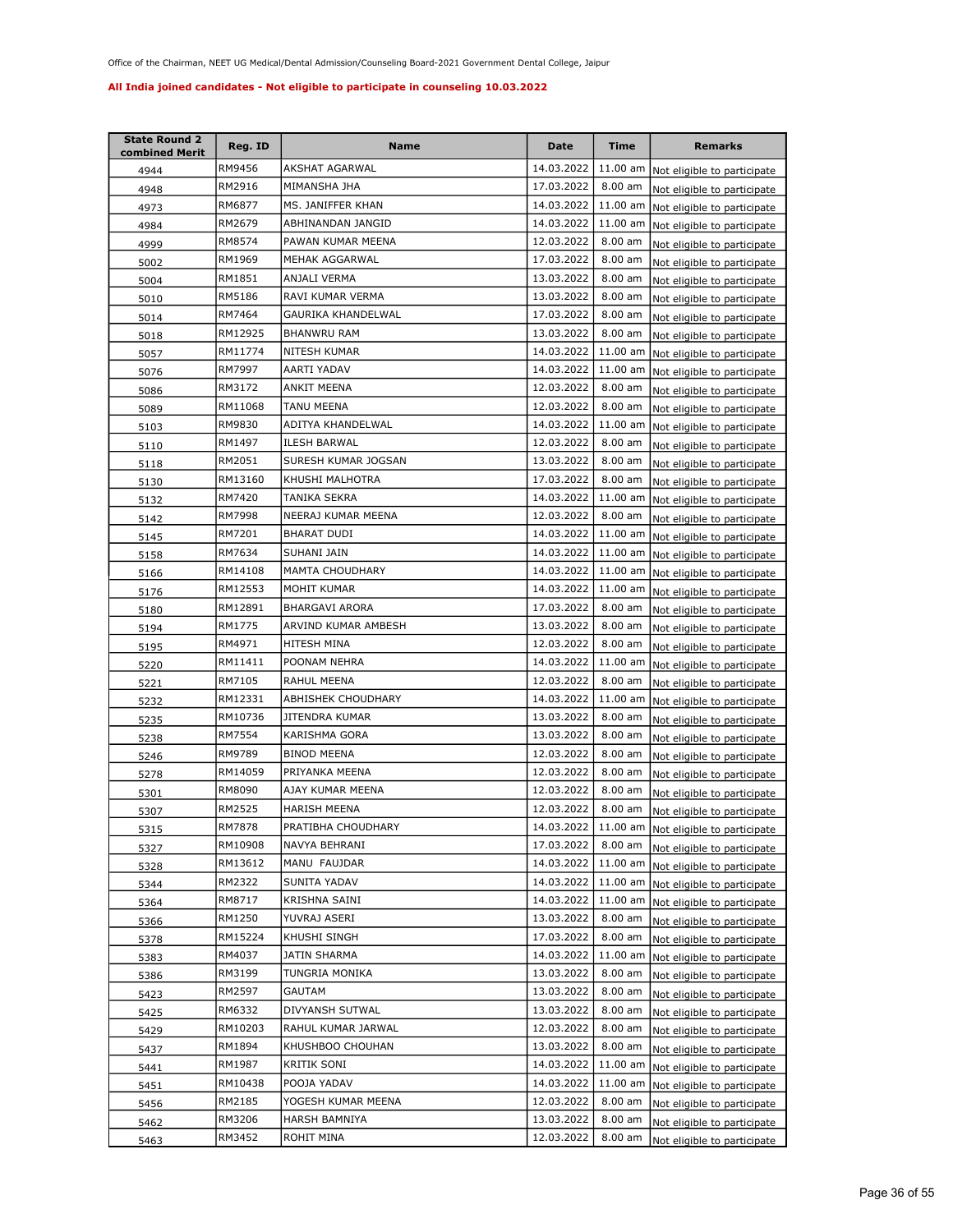| <b>State Round 2</b><br>combined Merit | Reg. ID | Name                  | <b>Date</b> | Time      | <b>Remarks</b>              |
|----------------------------------------|---------|-----------------------|-------------|-----------|-----------------------------|
| 5482                                   | RM14251 | MAYANK SHARMA         | 14.03.2022  | 11.00 am  | Not eligible to participate |
| 5485                                   | RM14738 | MANYA VARSHNEY        | 17.03.2022  | 8.00 am   | Not eligible to participate |
| 5488                                   | RM8405  | DINESH KUMAR MINA     | 12.03.2022  | 8.00 am   | Not eligible to participate |
| 5491                                   | RM8719  | ABHINAV VERGI         | 12.03.2022  | 8.00 am   | Not eligible to participate |
| 5500                                   | RM5806  | ADITI DAHIKAR         | 17.03.2022  | $8.00$ am | Not eligible to participate |
| 5501                                   | RM2139  | HARSHITA KHASGIWALA   | 14.03.2022  | 11.00 am  | Not eligible to participate |
| 5502                                   | RM15456 | SURMA SENCHA          | 14.03.2022  | 11.00 am  | Not eligible to participate |
| 5519                                   | RM11916 | NISHTHA MALOT         | 14.03.2022  | 11.00 am  | Not eligible to participate |
| 5520                                   | RM12477 | ABKESH MEENA          | 12.03.2022  | 8.00 am   | Not eligible to participate |
| 5524                                   | RM7047  | <b>GARVIT DOBWAL</b>  | 12.03.2022  | 8.00 am   | Not eligible to participate |
| 5527                                   | RM5617  | <b>GAUTMI SHARMA</b>  | 14.03.2022  | 11.00 am  | Not eligible to participate |
| 5528                                   | RM3019  | VIKRAM SINGH          | 13.03.2022  | 8.00 am   | Not eligible to participate |
| 5531                                   | RM10771 | KUNALIKAA PUNIA       | 14.03.2022  | 11.00 am  | Not eligible to participate |
| 5532                                   | RM3251  | DHEERAJ BANSAL        | 13.03.2022  | 8.00 am   | Not eligible to participate |
| 5540                                   | RM9602  | EKTA NAGORI           | 13.03.2022  | 8.00 am   | Not eligible to participate |
| 5554                                   | RM12544 | ASHOK KUMAR MEENA     | 12.03.2022  | 8.00 am   | Not eligible to participate |
| 5587                                   | RM4586  | <b>SUMIT GOTHWAL</b>  | 13.03.2022  | 8.00 am   | Not eligible to participate |
| 5589                                   | RM11475 | VIKASH KUMAR MEENA    | 12.03.2022  | 8.00 am   | Not eligible to participate |
| 5606                                   | RM1560  | <b>ADITI PANT</b>     | 14.03.2022  | 11.00 am  | Not eligible to participate |
| 5608                                   | RM13274 | TANISHA AGARWAL       | 17.03.2022  | 8.00 am   | Not eligible to participate |
| 5609                                   | RM5267  | AARTI BILONIYA        | 13.03.2022  | 8.00 am   | Not eligible to participate |
| 5616                                   | RM5139  | APOORVA CHOUDHARY     | 14.03.2022  | 11.00 am  | Not eligible to participate |
| 5625                                   | RM6051  | BHARAT LAL BAIRWA     | 13.03.2022  | 8.00 am   | Not eligible to participate |
| 5627                                   | RM13867 | SACHIN SAINI          | 14.03.2022  | 11.00 am  | Not eligible to participate |
| 5630                                   | RM7235  | MANISH BAIRWA         | 13.03.2022  | 8.00 am   | Not eligible to participate |
| 5644                                   | RM12431 | <b>HEMA RAM</b>       | 13.03.2022  | 8.00 am   | Not eligible to participate |
| 5659                                   | RM8222  | AMRATRAJ MEENA        | 12.03.2022  | 8.00 am   | Not eligible to participate |
| 5673                                   | RM7955  | PRIYANSHU CHOUDHARY   | 14.03.2022  | 11.00 am  | Not eligible to participate |
| 5678                                   | RM1653  | JYOTSANA PARETA       | 14.03.2022  | 11.00 am  | Not eligible to participate |
| 5679                                   | RM6526  | MOHAMMAD BASAR KHAN   | 14.03.2022  | 11.00 am  | Not eligible to participate |
| 5693                                   | RM1533  | PRINCY OJHA           | 14.03.2022  | 11.00 am  | Not eligible to participate |
| 5695                                   | RM6925  | VINOD KHORWAL         | 13.03.2022  | 8.00 am   | Not eligible to participate |
| 5703                                   | RM5673  | HIMANI SAHARAN        | 14.03.2022  | 11.00 am  | Not eligible to participate |
| 5715                                   | RM1746  | <b>TEENA MEENA</b>    | 12.03.2022  | 8.00 am   | Not eligible to participate |
| 5717                                   | RM3487  | MOHIT KUMAR ROHILA    | 13.03.2022  | 8.00 am   | Not eligible to participate |
| 5718                                   | RM9938  | <b>SACHIN MEENA</b>   | 12.03.2022  | 8.00 am   | Not eligible to participate |
| 5721                                   | RM2969  | PULKIT VERMA          | 13.03.2022  | 8.00 am   | Not eligible to participate |
| 5730                                   | RM11422 | PUNAM CHAND PATEER    | 13.03.2022  | 8.00 am   | Not eligible to participate |
| 5733                                   | RM9064  | KAILASH KUMAR         | 13.03.2022  | 8.00 am   | Not eligible to participate |
| 5746                                   | RM12125 | NIDHI                 | 17.03.2022  | 8.00 am   | Not eligible to participate |
| 5753                                   | RM4715  | SUNIL MEENA           | 12.03.2022  | 8.00 am   | Not eligible to participate |
| 5766                                   | RM8561  | MANISH KUMAR DHANKIYA | 13.03.2022  | $8.00$ am | Not eligible to participate |
| 5778                                   | RM3751  | AYUSHI AGGARWAL       | 17.03.2022  | 8.00 am   | Not eligible to participate |
| 5795                                   | RM4678  | NARENDRA BANYALA      | 13.03.2022  | 8.00 am   | Not eligible to participate |
| 5800                                   | RM8687  | SAURABH KUMAR MAHAMNA | 13.03.2022  | 8.00 am   | Not eligible to participate |
| 5805                                   | RM1580  | SUDERSHAN GODARA      | 14.03.2022  | 11.00 am  | Not eligible to participate |
| 5814                                   | RM5869  | KARAN MINA            | 12.03.2022  | 8.00 am   | Not eligible to participate |
| 5815                                   | RM5323  | VIJAY BAIRWA          | 13.03.2022  | 8.00 am   | Not eligible to participate |
| 5836                                   | RM5848  | NISHA MINA            | 12.03.2022  | 8.00 am   | Not eligible to participate |
| 5846                                   | RM9808  | CHAHAT GARWA          | 13.03.2022  | 8.00 am   | Not eligible to participate |
| 5850                                   | RM1650  | VAIBHAV JAYANT        | 13.03.2022  | 8.00 am   | Not eligible to participate |
| 5856                                   | RM12541 | LUCKY PAL DUDI        | 14.03.2022  | 11.00 am  | Not eligible to participate |
| 5875                                   | RM1578  | NIKITA SANWARIYA      | 13.03.2022  | 8.00 am   | Not eligible to participate |
| 5880                                   | RM1903  | ANJU RAIGER           | 13.03.2022  | 8.00 am   | Not eligible to participate |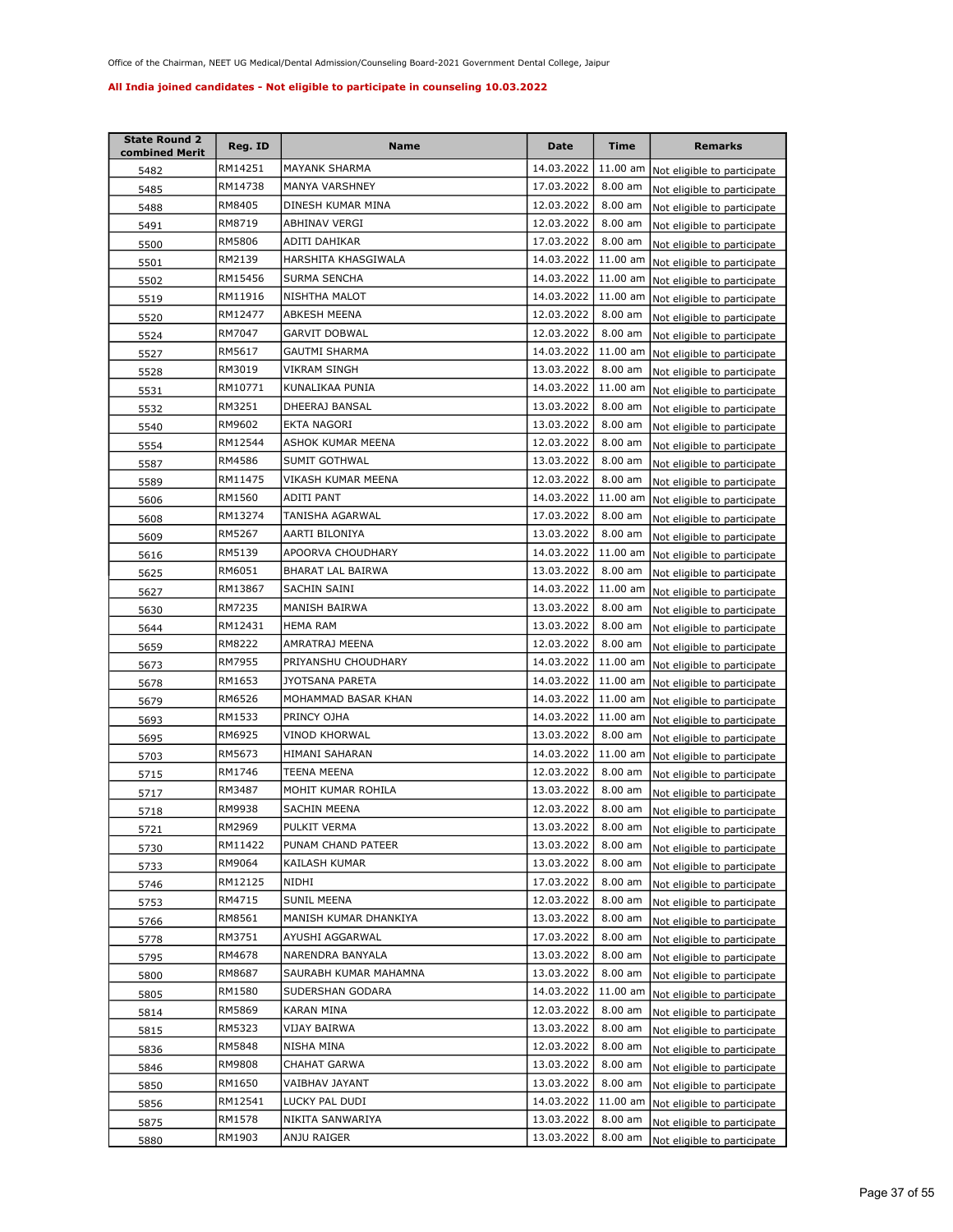| <b>State Round 2</b><br>combined Merit | Reg. ID | Name                   | Date       | <b>Time</b> | <b>Remarks</b>              |
|----------------------------------------|---------|------------------------|------------|-------------|-----------------------------|
| 5885                                   | RM4159  | ABHISHEK MEENA         | 12.03.2022 | 8.00 am     | Not eligible to participate |
| 5894                                   | RM9264  | GARIMA JOSHI           | 14.03.2022 | 11.00 am    | Not eligible to participate |
| 5901                                   | RM11464 | SUHANI SHARMA          | 17.03.2022 | 8.00 am     | Not eligible to participate |
| 5908                                   | RM7681  | SHREYA AGARWAL         | 14.03.2022 | 11.00 am    | Not eligible to participate |
| 5909                                   | RM8505  | MANISH                 | 13.03.2022 | $8.00$ am   | Not eligible to participate |
| 5911                                   | RM5407  | ANJALI KATARIA         | 14.03.2022 | 11.00 am    | Not eligible to participate |
| 5914                                   | RM10434 | DEEPENDRA SINGH        | 14.03.2022 | 11.00 am    | Not eligible to participate |
| 5916                                   | RM2381  | DIPESH VERMA           | 13.03.2022 | 8.00 am     | Not eligible to participate |
| 5921                                   | RM9555  | PRASHANT JAGARWAL      | 13.03.2022 | 8.00 am     | Not eligible to participate |
| 5930                                   | RM12159 | DEEPENDRA VERMA        | 13.03.2022 | 8.00 am     | Not eligible to participate |
| 5934                                   | RM8038  | PUSHPENDRA KUMAR JATAV | 13.03.2022 | 8.00 am     | Not eligible to participate |
| 5939                                   | RM8284  | SOURAV KANSOTIYA       | 13.03.2022 | 8.00 am     | Not eligible to participate |
| 5940                                   | RM2269  | AISHWARYA MATHUR       | 14.03.2022 | 11.00 am    | Not eligible to participate |
| 5945                                   | RM2820  | POOJA CHOUDHARY        | 14.03.2022 | 11.00 am    | Not eligible to participate |
| 5946                                   | RM14583 | MANISHA MANJU          | 14.03.2022 | 11.00 am    | Not eligible to participate |
| 5956                                   | RM10326 | NIKITA JATAWAT         | 13.03.2022 | 8.00 am     | Not eligible to participate |
| 5960                                   | RM7344  | NIKITA                 | 14.03.2022 | 11.00 am    | Not eligible to participate |
| 5965                                   | RM10104 | RITURAJ JATAV          | 13.03.2022 | 8.00 am     | Not eligible to participate |
| 5968                                   | RM6121  | SURESH KUMAR BAIRWA    | 13.03.2022 | 8.00 am     | Not eligible to participate |
| 5971                                   | RM3338  | <b>NEHA MAHICHA</b>    | 13.03.2022 | 8.00 am     | Not eligible to participate |
| 5977                                   | RM2928  | PRIYANKA SINGADIYA     | 13.03.2022 | 8.00 am     | Not eligible to participate |
| 5978                                   | RM1264  | RUHANI MUTNEJA         | 14.03.2022 | 11.00 am    | Not eligible to participate |
| 5982                                   | RM10283 | SUSHILA SEJU           | 13.03.2022 | 8.00 am     | Not eligible to participate |
| 5986                                   | RM5437  | RAHUL MEENA            | 12.03.2022 | 8.00 am     | Not eligible to participate |
| 5987                                   | RM13011 | DILKHUSH MEENA         | 12.03.2022 | $8.00$ am   | Not eligible to participate |
| 5990                                   | RM7854  | SURAJ BAIRWA           | 13.03.2022 | 8.00 am     | Not eligible to participate |
| 5992                                   | RM8833  | SHREYA M SINGH         | 17.03.2022 | 8.00 am     | Not eligible to participate |
| 5993                                   | RM11722 | <b>GIRDHAR MEENA</b>   | 12.03.2022 | 8.00 am     | Not eligible to participate |
| 5998                                   | RM8837  | ADITI SHARMA           | 14.03.2022 | 11.00 am    | Not eligible to participate |
| 6010                                   | RM8455  | JHALAK CHOUDHARY       | 14.03.2022 | 11.00 am    | Not eligible to participate |
| 6018                                   | RM10640 | DINESH KUMAR           | 13.03.2022 | 8.00 am     | Not eligible to participate |
| 6020                                   | RM9277  | <b>KSHAMA CHAUHAN</b>  | 13.03.2022 | 8.00 am     | Not eligible to participate |
| 6022                                   | RM4197  | NUSAIBA SAYMA          | 14.03.2022 | 11.00 am    | Not eligible to participate |
| 6031                                   | RM5871  | PRIYANKA BAGORIYA      | 13.03.2022 | 8.00 am     | Not eligible to participate |
| 6033                                   | RM14043 | VITASTA                | 17.03.2022 | 8.00 am     | Not eligible to participate |
| 6037                                   | RM5147  | PRAMOD RATHOUR         | 13.03.2022 | 8.00 am     | Not eligible to participate |
| 6038                                   | RM2870  | VIDHYA PHULWARI        | 13.03.2022 | 8.00 am     | Not eligible to participate |
| 6040                                   | RM10048 | TUSHAR JAGARVAD        | 12.03.2022 | 8.00 am     | Not eligible to participate |
| 6049                                   | RM9423  | RONIT SUVANSHYA        | 12.03.2022 | 8.00 am     | Not eligible to participate |
| 6052                                   | RM4000  | ASHU CHOPRA            | 13.03.2022 | 8.00 am     | Not eligible to participate |
| 6053                                   | RM6536  | SHALINI                | 13.03.2022 | 8.00 am     | Not eligible to participate |
| 6054                                   | RM4411  | RITU CHAWLA            | 13.03.2022 | 8.00 am     | Not eligible to participate |
| 6060                                   | RM3637  | LOKENDRA MEENA         | 12.03.2022 | 8.00 am     | Not eligible to participate |
| 6061                                   | RM11747 | <b>ASHOK MEGHWAL</b>   | 13.03.2022 | 8.00 am     | Not eligible to participate |
| 6066                                   | RM10611 | AKASH KUMAR JATAV      | 13.03.2022 | 8.00 am     | Not eligible to participate |
| 6068                                   | RM1802  | MADHURA MANDAL         | 17.03.2022 | 8.00 am     | Not eligible to participate |
| 6069                                   | RM10826 | ABHISHEK NIRMAL        | 13.03.2022 | 8.00 am     | Not eligible to participate |
| 6072                                   | RM4798  | DHANVEER MEENA         | 12.03.2022 | 8.00 am     | Not eligible to participate |
| 6079                                   | RM2421  | ANANYA MEENA           | 12.03.2022 | 8.00 am     | Not eligible to participate |
| 6082                                   | RM5342  | VISHAL KUMAR VERMA     | 13.03.2022 | 8.00 am     | Not eligible to participate |
| 6083                                   | RM3124  | VINAYAK SINGH          | 13.03.2022 | 8.00 am     | Not eligible to participate |
| 6087                                   | RM1336  | LOKESH BAIRWA          | 13.03.2022 | 8.00 am     | Not eligible to participate |
| 6090                                   | RM2067  | MOHAMMED YASIR         | 14.03.2022 | 11.00 am    | Not eligible to participate |
| 6091                                   | RM1114  | GURPREET KAUR          | 13.03.2022 | $8.00$ am   | Not eligible to participate |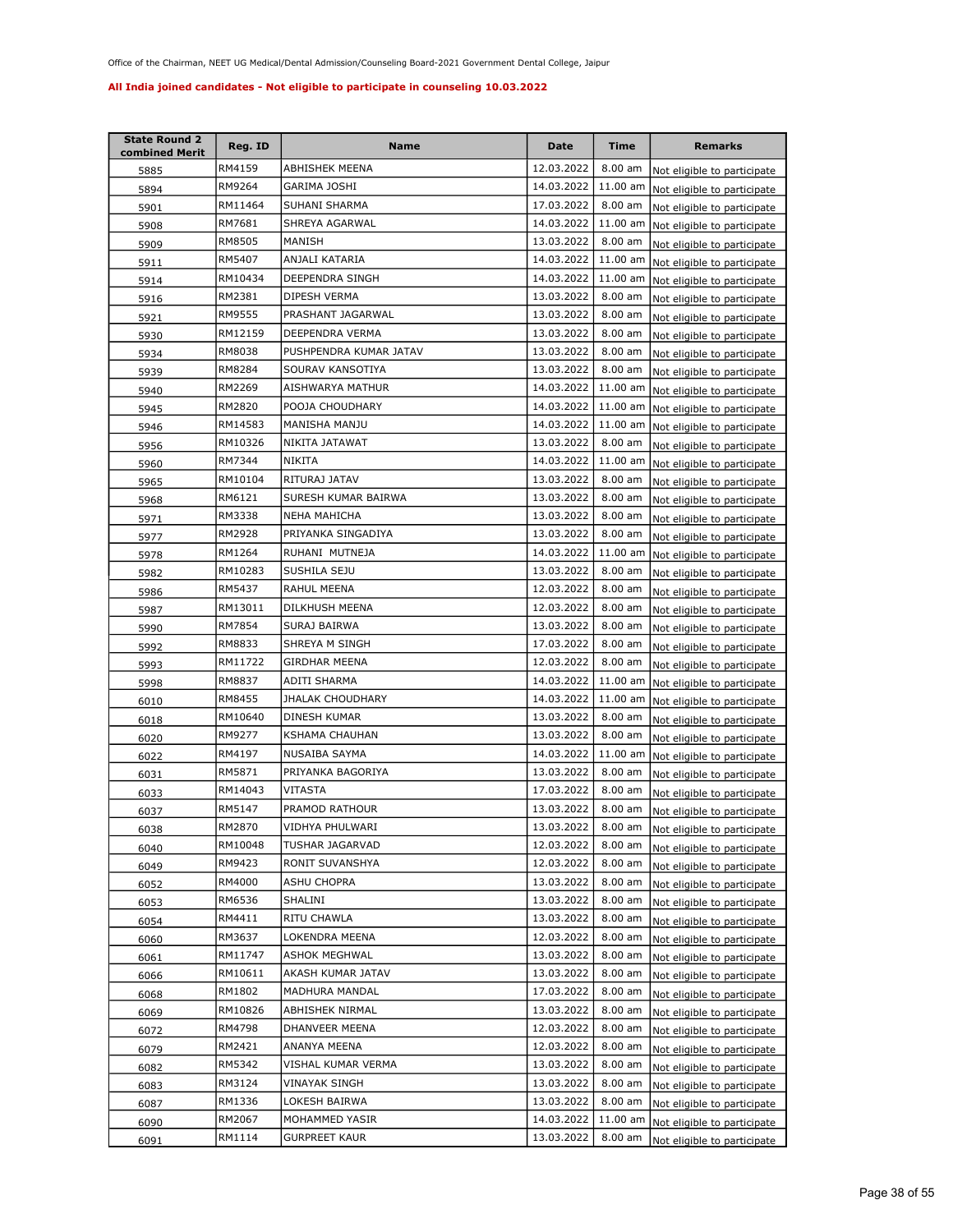| <b>State Round 2</b><br>combined Merit | Reg. ID | Name                   | Date       | <b>Time</b>       | <b>Remarks</b>              |
|----------------------------------------|---------|------------------------|------------|-------------------|-----------------------------|
| 6094                                   | RM8384  | NARENDRA SINGH         | 13.03.2022 | $8.00$ am         | Not eligible to participate |
| 6096                                   | RM2236  | RAKESH JAIPAL          | 13.03.2022 | 8.00 am           | Not eligible to participate |
| 6097                                   | RM6611  | SANJAL KUMAR           | 13.03.2022 | 8.00 am           | Not eligible to participate |
| 6102                                   | RM6313  | ANISHA KANWARIA        | 13.03.2022 | 8.00 am           | Not eligible to participate |
| 6103                                   | RM4704  | MUSKAN MEENA           | 12.03.2022 | 8.00 am           | Not eligible to participate |
| 6106                                   | RM7383  | SUHAANI BHARADWAJ      | 14.03.2022 | 11.00 am          | Not eligible to participate |
| 6108                                   | RM14406 | MANISH KUMAR BAIRWA    | 13.03.2022 | 8.00 am           | Not eligible to participate |
| 6111                                   | RM3704  | VISHAL JAGRAT          | 13.03.2022 | 8.00 am           | Not eligible to participate |
| 6114                                   | RM13761 | ANKIT KUMAR            | 13.03.2022 | 8.00 am           | Not eligible to participate |
| 6118                                   | RM12749 | PRIYAL PATEL           | 14.03.2022 | 11.00 am          | Not eligible to participate |
| 6125                                   | RM5415  | TANISHA SONKARIA       | 13.03.2022 | 8.00 am           | Not eligible to participate |
| 6135                                   | RM13523 | <b>HEMLATA MEENA</b>   | 12.03.2022 | 8.00 am           | Not eligible to participate |
| 6136                                   | RM1909  | KHUSHI SHARMA          | 14.03.2022 | 11.00 am          | Not eligible to participate |
| 6142                                   | RM13514 | ANURAG MEENA           | 12.03.2022 | 8.00 am           | Not eligible to participate |
| 6143                                   | RM4763  | SATVEER SINGH          | 13.03.2022 | 8.00 am           | Not eligible to participate |
| 6144                                   | RM7945  | KIRAN KUMARI           | 13.03.2022 | 8.00 am           | Not eligible to participate |
| 6157                                   | RM6056  | VIKASH CHANDOLIYA      | 13.03.2022 | 8.00 am           | Not eligible to participate |
| 6158                                   | RM7639  | AMAN MEENA             | 12.03.2022 | 8.00 am           | Not eligible to participate |
| 6160                                   | RM10615 | <b>NAVEEN MEENA</b>    | 12.03.2022 | 8.00 am           | Not eligible to participate |
| 6161                                   | RM9868  | ANISHA USHAHARA        | 12.03.2022 | 8.00 am           | Not eligible to participate |
| 6162                                   | RM11666 | NIKITA CHANDRWAL       | 13.03.2022 | 8.00 am           | Not eligible to participate |
| 6163                                   | RM4580  | MONIKA KALA            | 13.03.2022 | 8.00 am           | Not eligible to participate |
| 6172                                   | RM8729  | NARENDRA KUMAR         | 13.03.2022 | 8.00 am           | Not eligible to participate |
| 6176                                   | RM9197  | SHARVAN KUMAR          | 13.03.2022 | 8.00 am           | Not eligible to participate |
| 6177                                   | RM11339 | JYOTSHMIKA NARENDRA    | 17.03.2022 | 8.00 am           | Not eligible to participate |
| 6188                                   | RM3279  | KAVITA BADARIYA        | 13.03.2022 | 8.00 am           | Not eligible to participate |
| 6193                                   | RM12560 | VIKASH MEENA           | 12.03.2022 | 8.00 am           | Not eligible to participate |
| 6194                                   | RM11498 | MAHEK SONI             | 14.03.2022 | 11.00 am          | Not eligible to participate |
| 6198                                   | RM4817  | PRASHANT               | 13.03.2022 | 8.00 am           | Not eligible to participate |
| 6207                                   | RM11815 | SUVIRA KATOUDIA        | 14.03.2022 | 11.00 am          | Not eligible to participate |
| 6211                                   | RM3148  | MINAKSHI VERMA         | 13.03.2022 | 8.00 am           | Not eligible to participate |
| 6212                                   | RM5408  | DINESH MEGHWAL         | 13.03.2022 | 8.00 am           | Not eligible to participate |
| 6216                                   | RM5387  | AAKASHDEEP SINGH       | 13.03.2022 | $8.00$ am         | Not eligible to participate |
| 6233                                   | RM6367  | <b>BABITA MEENA</b>    | 12.03.2022 | 8.00 am           | Not eligible to participate |
| 6235                                   | RM1515  | KUSHAGRA BUDHGAYA      | 13.03.2022 | 8.00 am           | Not eligible to participate |
| 6237                                   | RM7868  | PARMOD KUMAR           | 13.03.2022 | 8.00 am           | Not eligible to participate |
| 6238                                   | RM8096  | HEMRAJ MEENA           | 12.03.2022 | $8.00 \text{ am}$ | Not eligible to participate |
| 6239                                   | RM12587 | MONIKA YADAV           | 14.03.2022 | 11.00 am          | Not eligible to participate |
| 6242                                   | RM4302  | PRATEEK KAMAL          | 13.03.2022 | 8.00 am           | Not eligible to participate |
| 6245                                   | RM5757  | CHANDRA SHEKHAR BAIRWA | 13.03.2022 | 8.00 am           | Not eligible to participate |
| 6248                                   | RM9965  | AMISHA LUNA            | 13.03.2022 | 8.00 am           | Not eligible to participate |
| 6249                                   | RM3776  | PIYUSH KUMAR           | 13.03.2022 | 8.00 am           | Not eligible to participate |
| 6252                                   | RM4051  | NISHA KANWARIYA        | 13.03.2022 | 8.00 am           | Not eligible to participate |
| 6253                                   | RM2672  | NAVEEN KUMAR JATIYA    | 13.03.2022 | 8.00 am           | Not eligible to participate |
| 6254                                   | RM1435  | NITIN MEENA            | 12.03.2022 | 8.00 am           | Not eligible to participate |
| 6257                                   | RM3458  | RAHUL KUMAR KULDEEP    | 13.03.2022 | 8.00 am           | Not eligible to participate |
| 6260                                   | RM4761  | PREETI VERMA           | 13.03.2022 | 8.00 am           | Not eligible to participate |
| 6262                                   | RM14896 | SALONI SINGAL          | 17.03.2022 | 8.00 am           | Not eligible to participate |
| 6265                                   | RM5788  | GANESH BAIRWA          | 13.03.2022 | 8.00 am           | Not eligible to participate |
| 6271                                   | RM10936 | PREETAM SINGH          | 13.03.2022 | 8.00 am           | Not eligible to participate |
| 6279                                   | RM5608  | ANNU                   | 12.03.2022 | 8.00 am           | Not eligible to participate |
| 6280                                   | RM4422  | SARANSH SINGH          | 13.03.2022 | 8.00 am           | Not eligible to participate |
| 6282                                   | RM12720 | BHAVIKA KHANKHARIA     | 13.03.2022 | 8.00 am           | Not eligible to participate |
| 6283                                   | RM9533  | AMIT PANWAR            | 13.03.2022 | 8.00 am           | Not eligible to participate |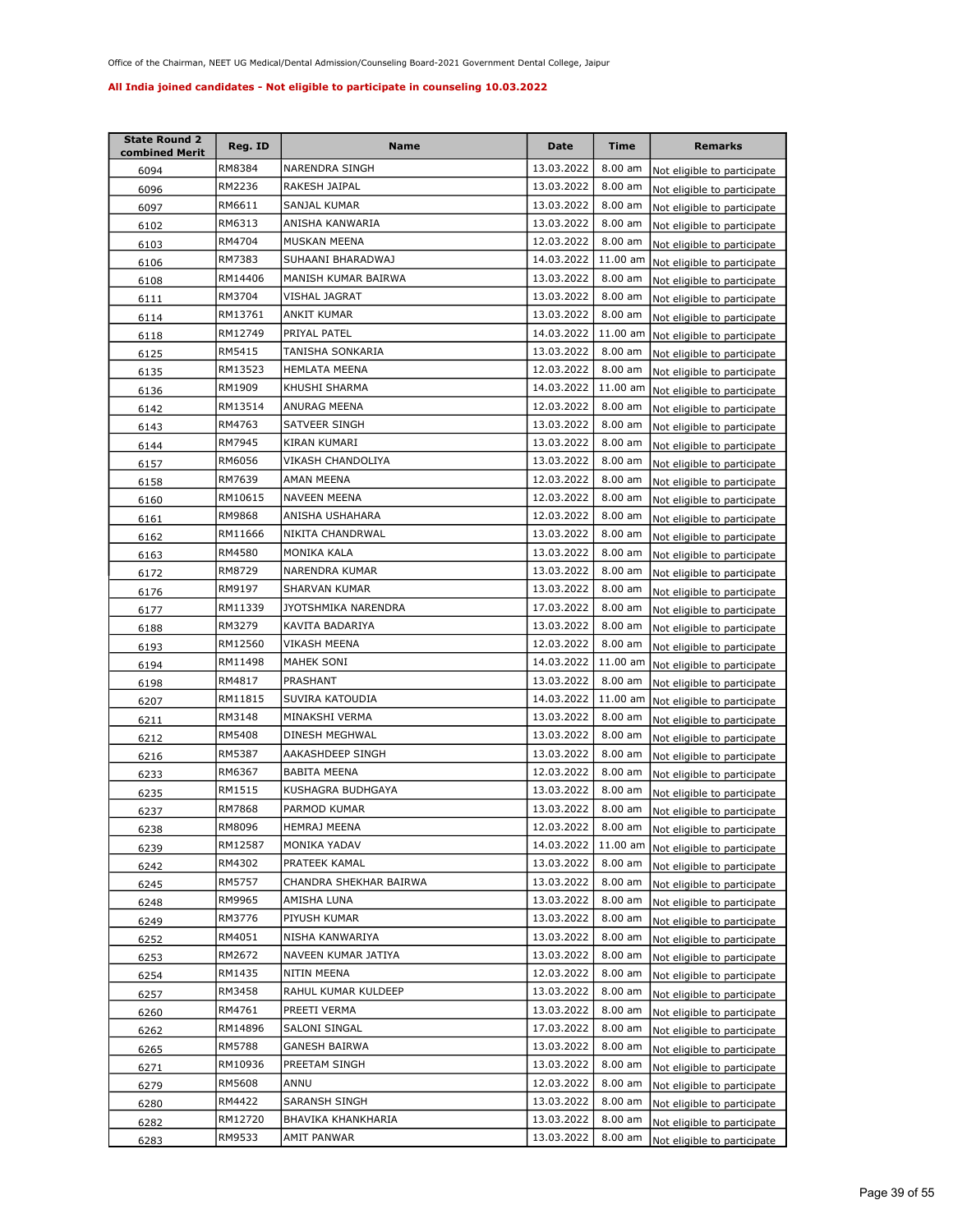| <b>State Round 2</b><br>combined Merit | Reg. ID | Name                 | Date       | Time      | <b>Remarks</b>                       |
|----------------------------------------|---------|----------------------|------------|-----------|--------------------------------------|
| 6289                                   | RM4089  | HARSHIT GOMLADU      | 12.03.2022 | 8.00 am   | Not eligible to participate          |
| 6290                                   | RM3468  | KIRAN KHINCHI        | 13.03.2022 | 8.00 am   | Not eligible to participate          |
| 6291                                   | RM1288  | AMIT MEENA           | 12.03.2022 | 8.00 am   | Not eligible to participate          |
| 6294                                   | RM7173  | RAHUL                | 13.03.2022 | 8.00 am   | Not eligible to participate          |
| 6300                                   | RM8133  | SOURABH CHITARA      | 13.03.2022 | 8.00 am   | Not eligible to participate          |
| 6303                                   | RM13610 | SHRISHTI CHAUHAN     | 13.03.2022 | 8.00 am   | Not eligible to participate          |
| 6307                                   | RM1906  | SONAM MEENA          | 12.03.2022 | 8.00 am   | Not eligible to participate          |
| 6308                                   | RM13907 | DATARAM MEENA        | 12.03.2022 | 8.00 am   | Not eligible to participate          |
| 6312                                   | RM6656  | SACHIN               | 13.03.2022 | 8.00 am   | Not eligible to participate          |
| 6319                                   | RM14351 | <b>HARSH NARANG</b>  | 17.03.2022 | 8.00 am   | Not eligible to participate          |
| 6325                                   | RM3706  | VIPIN MEENA          | 12.03.2022 | 8.00 am   | Not eligible to participate          |
| 6326                                   | RM9864  | RAVINDRA SINGH MEENA | 12.03.2022 | 8.00 am   | Not eligible to participate          |
| 6328                                   | RM1795  | LIZA PANWAR          | 13.03.2022 | 8.00 am   | Not eligible to participate          |
| 6332                                   | RM5986  | ANKUSH BAIRWA        | 13.03.2022 | 8.00 am   | Not eligible to participate          |
| 6335                                   | RM6487  | GARIMA MEENA         | 12.03.2022 | 8.00 am   | Not eligible to participate          |
| 6336                                   | RM11904 | ADITYA VERMA         | 13.03.2022 | 8.00 am   | Not eligible to participate          |
| 6344                                   | RM6215  | URMILA MEENA         | 12.03.2022 | 8.00 am   | Not eligible to participate          |
| 6346                                   | RM6289  | PANKAJ CHOUHAN       | 13.03.2022 | 8.00 am   | Not eligible to participate          |
| 6347                                   | RM5318  | <b>RAUNAK MINA</b>   | 12.03.2022 | 8.00 am   | Not eligible to participate          |
| 6356                                   | RM2762  | DIVYANSHU PIPALWA    | 13.03.2022 | 8.00 am   | Not eligible to participate          |
| 6358                                   | RM9252  | <b>UJALA</b>         | 13.03.2022 | 8.00 am   | Not eligible to participate          |
| 6359                                   | RM3188  | PRAVEEN PARMAR       | 13.03.2022 | 8.00 am   | Not eligible to participate          |
| 6361                                   | RM2399  | ASHOK BAIRWA         | 13.03.2022 | 8.00 am   | Not eligible to participate          |
| 6362                                   | RM1011  | KIRAN MEENA          | 12.03.2022 | 8.00 am   | Not eligible to participate          |
| 6366                                   | RM5480  | AJAY KUMAR MEENA     | 12.03.2022 | 8.00 am   | Not eligible to participate          |
| 6377                                   | RM10798 | RAHUL MEENA          | 12.03.2022 | 8.00 am   | Not eligible to participate          |
| 6381                                   | RM4451  | DEEKSHA MAHAR        | 12.03.2022 | 8.00 am   | Not eligible to participate          |
| 6384                                   | RM6078  | YOGENDRA PRAJAPAT    | 14.03.2022 | 11.00 am  | Not eligible to participate          |
| 6391                                   | RM5573  | LOKESH MEENA         | 12.03.2022 | 8.00 am   | Not eligible to participate          |
| 6399                                   | RM9167  | NARANIYA VISHNU      | 13.03.2022 | $8.00$ am | Not eligible to participate          |
| 6401                                   | RM4851  | NITESH KUMAR         | 12.03.2022 | $8.00$ am | Not eligible to participate          |
| 6408                                   | RM5934  | PUJA VERMA           | 13.03.2022 | 8.00 am   | Not eligible to participate          |
| 6410                                   | RM6983  | PRIYA MINA           | 12.03.2022 | 8.00 am   | Not eligible to participate          |
| 6411                                   | RM9803  | AAROHI SINGH         | 13.03.2022 | 8.00 am   | Not eligible to participate          |
| 6414                                   | RM4198  | AMIT JHAROTIYA       | 13.03.2022 | 8.00 am   | Not eligible to participate          |
| 6417                                   | RM2009  | SANJAY TATWAL        | 12.03.2022 | 8.00 am   | Not eligible to participate          |
| 6419                                   | RM7509  | KULISH BHATT         | 14.03.2022 |           | 11.00 am Not eligible to participate |
| 6424                                   | RM6425  | PIYUSH DAYAMA        | 13.03.2022 | 8.00 am   | Not eligible to participate          |
| 6427                                   | RM7122  | VAISHALI OSWAL       | 13.03.2022 | 8.00 am   | Not eligible to participate          |
| 6428                                   | RM9999  | DEEKSHA CHOPRA       | 13.03.2022 | 8.00 am   | Not eligible to participate          |
| 6430                                   | RM2738  | KIRAN KANWADIA       | 13.03.2022 | 8.00 am   | Not eligible to participate          |
| 6431                                   | RM8195  | TAPASYA SALVI        | 13.03.2022 | 8.00 am   | Not eligible to participate          |
| 6436                                   | RM3384  | SONIYA CHOUHAN       | 13.03.2022 | 8.00 am   | Not eligible to participate          |
| 6439                                   | RM11202 | KARTIK PADIHAR       | 13.03.2022 | 8.00 am   | Not eligible to participate          |
| 6460                                   | RM5568  | NIKITA NOTIYA        | 13.03.2022 | 8.00 am   | Not eligible to participate          |
| 6463                                   | RM5443  | VIKRAM RATHI         | 13.03.2022 | 8.00 am   | Not eligible to participate          |
| 6465                                   | RM9370  | PURAN KUMAR          | 13.03.2022 | 8.00 am   | Not eligible to participate          |
| 6467                                   | RM5447  | SACHIN MEENA         | 12.03.2022 | 8.00 am   | Not eligible to participate          |
| 6469                                   | RM1396  | SUNIL MEENA          | 12.03.2022 | 8.00 am   | Not eligible to participate          |
| 6471                                   | RM8782  | BUDHRAM MEENA        | 12.03.2022 | 8.00 am   | Not eligible to participate          |
| 6481                                   | RM7635  | NARPAT KUMAR         | 13.03.2022 | 8.00 am   | Not eligible to participate          |
| 6488                                   | RM8326  | VAIBHAV AGGARWAL     | 14.03.2022 | 11.00 am  | Not eligible to participate          |
| 6491                                   | RM2089  | NIKITA MEENA         | 12.03.2022 | 8.00 am   | Not eligible to participate          |
| 6494                                   | RM6059  | ABHISHEK             | 13.03.2022 | 8.00 am   | Not eligible to participate          |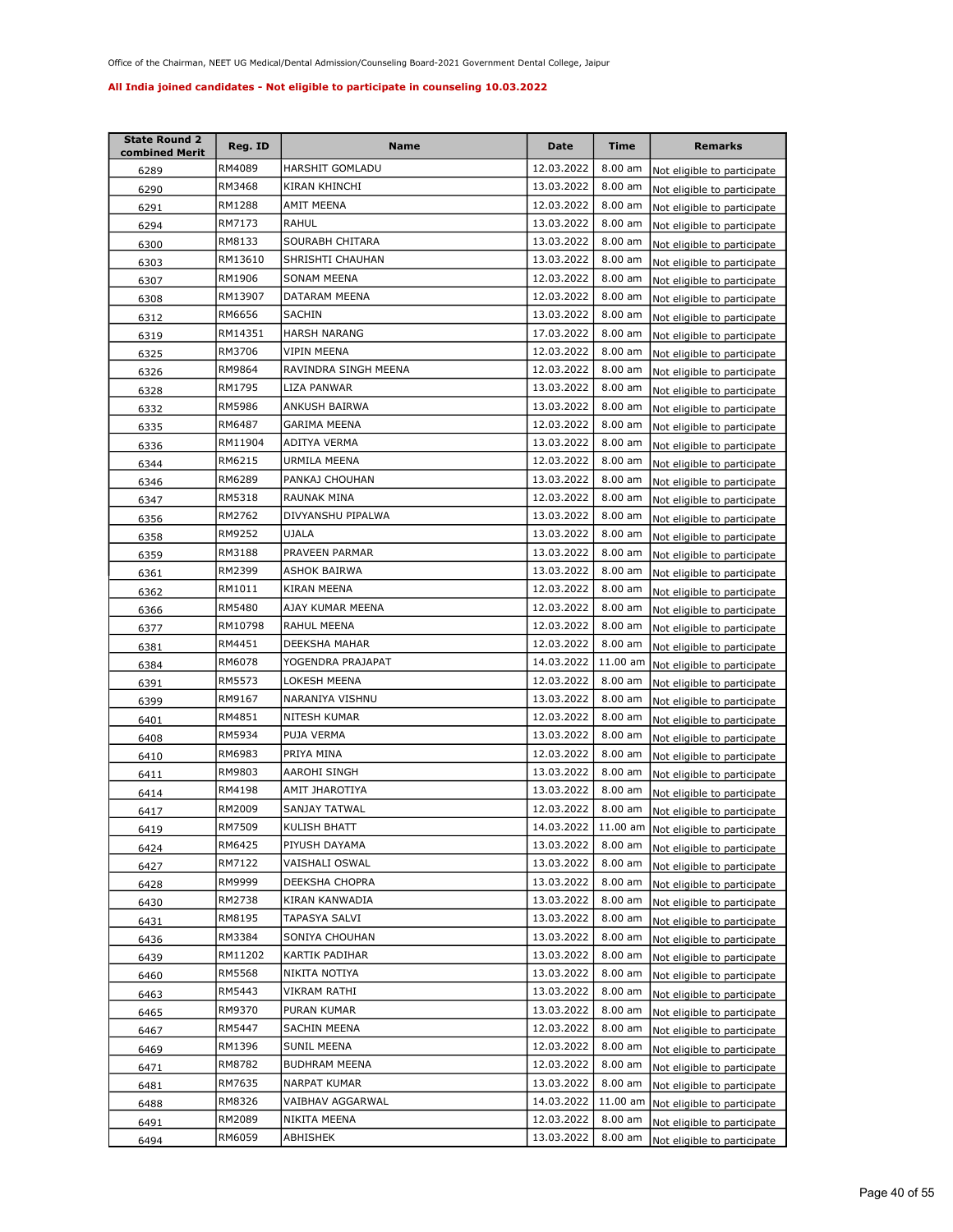| <b>State Round 2</b><br>combined Merit | Reg. ID | <b>Name</b>           | <b>Date</b> | <b>Time</b>       | <b>Remarks</b>              |
|----------------------------------------|---------|-----------------------|-------------|-------------------|-----------------------------|
| 6495                                   | RM5322  | CHETAN VERMA          | 13.03.2022  | 8.00 am           | Not eligible to participate |
| 6499                                   | RM4701  | NEERAJ KUMAR LAKHAN   | 13.03.2022  | 8.00 am           | Not eligible to participate |
| 6504                                   | RM8652  | AARTI MEENA           | 12.03.2022  | 8.00 am           | Not eligible to participate |
| 6505                                   | RM4469  | ROHIT VERMA           | 13.03.2022  | 8.00 am           | Not eligible to participate |
| 6506                                   | RM7721  | LOKENDRA MEENA        | 12.03.2022  | 8.00 am           | Not eligible to participate |
| 6507                                   | RM9605  | ANANYA NAGAR          | 17.03.2022  | 8.00 am           | Not eligible to participate |
| 6510                                   | RM7743  | LOKESH KUMAR MEENA    | 12.03.2022  | 8.00 am           | Not eligible to participate |
| 6513                                   | RM2872  | SAHIL MEENA           | 12.03.2022  | 8.00 am           | Not eligible to participate |
| 6515                                   | RM8040  | RAKSHIT MOHAN SOOD    | 17.03.2022  | 8.00 am           | Not eligible to participate |
| 6518                                   | RM4935  | GOURAV MAHAWAR        | 13.03.2022  | 8.00 am           | Not eligible to participate |
| 6524                                   | RM4747  | SUNITA REWAR          | 14.03.2022  | 11.00 am          | Not eligible to participate |
| 6526                                   | RM1069  | LAKHAN LAL JATAV      | 13.03.2022  | 8.00 am           | Not eligible to participate |
| 6533                                   | RM6977  | DISHA AGARWAL         | 14.03.2022  | 11.00 am          | Not eligible to participate |
| 6548                                   | RM8037  | UMESH VANAL           | 13.03.2022  | 8.00 am           | Not eligible to participate |
| 6549                                   | RM9349  | RAHUL NAROLIYA        | 13.03.2022  | 8.00 am           | Not eligible to participate |
| 6550                                   | RM4036  | <b>MOHIT PARMAR</b>   | 13.03.2022  | 8.00 am           | Not eligible to participate |
| 6551                                   | RM10957 | HONEY KUMAR GAGAR     | 13.03.2022  | 8.00 am           | Not eligible to participate |
| 6555                                   | RM10667 | RAHUL                 | 13.03.2022  | 8.00 am           | Not eligible to participate |
| 6567                                   | RM11621 | VAIBHAV VERMA         | 13.03.2022  | 8.00 am           | Not eligible to participate |
| 6568                                   | RM3570  | <b>KUNDAN MANOHAR</b> | 13.03.2022  | 8.00 am           | Not eligible to participate |
| 6572                                   | RM6599  | DINESH BAKOLIYA       | 13.03.2022  | 8.00 am           | Not eligible to participate |
| 6574                                   | RM6102  | LALIT BAIRWA          | 13.03.2022  | 8.00 am           | Not eligible to participate |
| 6577                                   | RM1316  | PRACHI SHAKTAWAT      | 14.03.2022  | 11.00 am          | Not eligible to participate |
| 6581                                   | RM5462  | MRITYUNJAY VERMA      | 13.03.2022  | 8.00 am           | Not eligible to participate |
| 6585                                   | RM4867  | NAVEEN KUMAR MAHAWAR  | 13.03.2022  | $8.00$ am         | Not eligible to participate |
| 6592                                   | RM10624 | <b>RAKESH</b>         | 13.03.2022  | 8.00 am           | Not eligible to participate |
| 6594                                   | RM1393  | <b>UDIT CHOUHAN</b>   | 13.03.2022  | 8.00 am           | Not eligible to participate |
| 6598                                   | RM7908  | ASTHA MEENA           | 12.03.2022  | 8.00 am           | Not eligible to participate |
| 6599                                   | RM15049 | SAFIYA KHANAM         | 14.03.2022  | 11.00 am          | Not eligible to participate |
| 6604                                   | RM5389  | HANSRAJ BAIRWA        | 13.03.2022  | 8.00 am           | Not eligible to participate |
| 6605                                   | RM9755  | SRISHTI SIWASIA       | 13.03.2022  | 8.00 am           | Not eligible to participate |
| 6607                                   | RM5179  | JATIYA JAGDISH RAMU   | 13.03.2022  | 8.00 am           | Not eligible to participate |
| 6612                                   | RM8419  | MAHENDRA SINGH MEENA  | 12.03.2022  | 8.00 am           | Not eligible to participate |
| 6613                                   | RM2826  | ARUN KUMAR MEENA      | 12.03.2022  | 8.00 am           | Not eligible to participate |
| 6614                                   | RM9988  | MOHIT MEENA           | 12.03.2022  | 8.00 am           | Not eligible to participate |
| 6618                                   | RM6247  | VARSHA MEENA          | 12.03.2022  | 8.00 am           | Not eligible to participate |
| 6620                                   | RM2970  | LOVE JOYA             | 13.03.2022  | $8.00 \text{ am}$ | Not eligible to participate |
| 6621                                   | RM11211 | <b>KISHOR VERMA</b>   | 13.03.2022  | 8.00 am           | Not eligible to participate |
| 6622                                   | RM10686 | POOJA                 | 13.03.2022  | 8.00 am           | Not eligible to participate |
| 6624                                   | RM2675  | <b>HEMLATA NAYAK</b>  | 13.03.2022  | 8.00 am           | Not eligible to participate |
| 6625                                   | RM9968  | TANISHQ MUNDOTIA      | 13.03.2022  | 8.00 am           | Not eligible to participate |
| 6628                                   | RM6978  | MAHENDER KUMAR MINA   | 12.03.2022  | 8.00 am           | Not eligible to participate |
| 6629                                   | RM2465  | MAMTA KUMARI          | 13.03.2022  | 8.00 am           | Not eligible to participate |
| 6630                                   | RM9528  | NEETIKA SAMPLAY       | 17.03.2022  | 8.00 am           | Not eligible to participate |
| 6632                                   | RM6433  | SACHIN BAGRI          | 13.03.2022  | 8.00 am           | Not eligible to participate |
| 6634                                   | RM1198  | KHUSHALI R MEENA      | 12.03.2022  | 8.00 am           | Not eligible to participate |
| 6635                                   | RM15314 | ANUPREKSHA JAIN       | 17.03.2022  | 8.00 am           | Not eligible to participate |
| 6636                                   | RM5326  | SATYA NARAYAN BAIRWA  | 13.03.2022  | 8.00 am           | Not eligible to participate |
| 6642                                   | RM9564  | NEHA MEENA            | 12.03.2022  | 8.00 am           | Not eligible to participate |
| 6644                                   | RM10078 | DEVESH NAREDA         | 12.03.2022  | 8.00 am           | Not eligible to participate |
| 6645                                   | RM6969  | SANIYA MEENA          | 12.03.2022  | 8.00 am           | Not eligible to participate |
| 6655                                   | RM3796  | VIKAS KUMAR VERMA     | 13.03.2022  | 8.00 am           | Not eligible to participate |
| 6658                                   | RM2260  | KANCHAN               | 13.03.2022  | 8.00 am           | Not eligible to participate |
| 6659                                   | RM7593  | JYOTI MEENA           | 12.03.2022  | 8.00 am           | Not eligible to participate |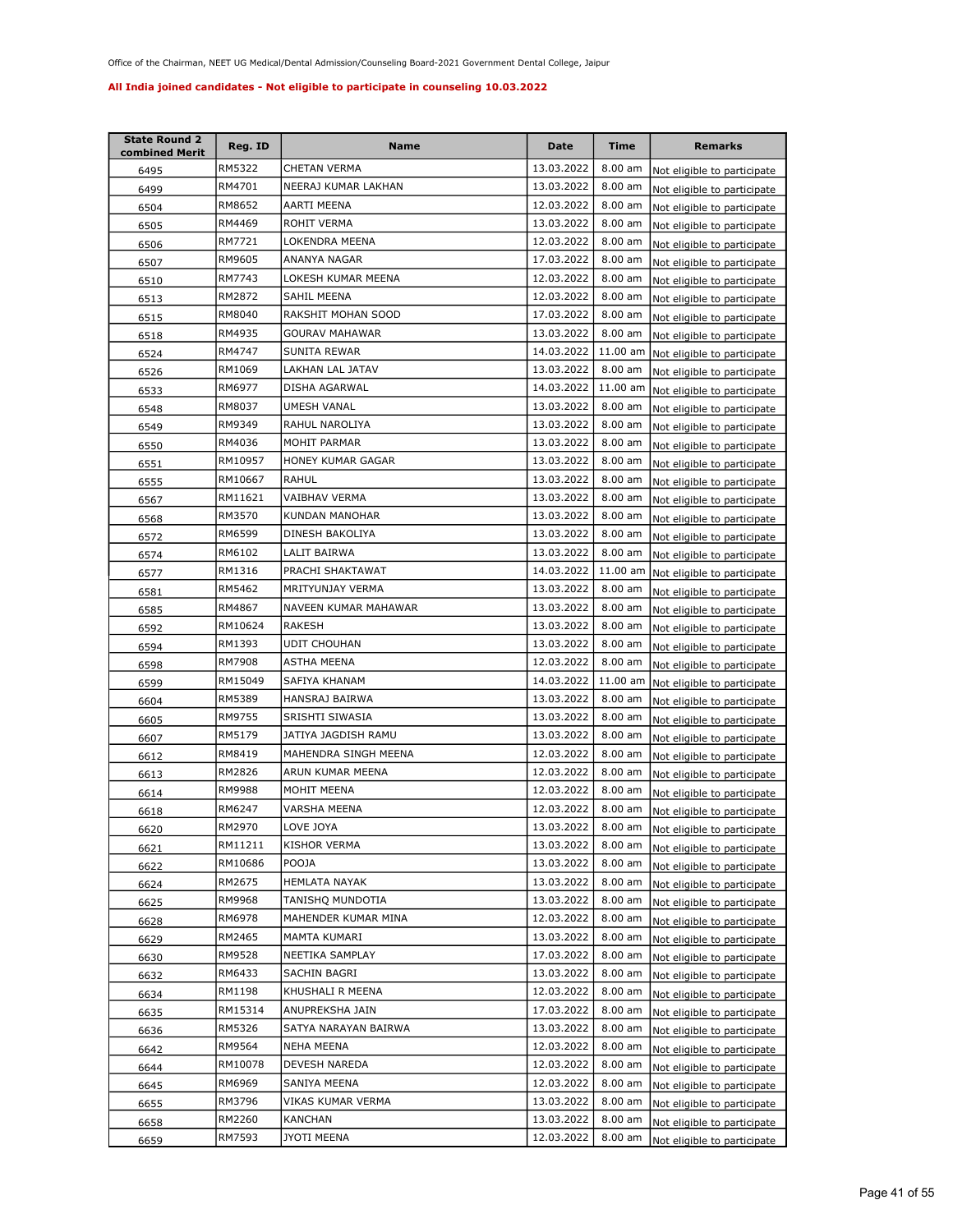| <b>State Round 2</b><br>combined Merit | Reg. ID | <b>Name</b>           | Date       | <b>Time</b> | <b>Remarks</b>              |
|----------------------------------------|---------|-----------------------|------------|-------------|-----------------------------|
| 6660                                   | RM9028  | SUNIL KUMAR MEENA     | 12.03.2022 | $8.00$ am   | Not eligible to participate |
| 6662                                   | RM6971  | KRITIKA CHAUHAN       | 13.03.2022 | 8.00 am     | Not eligible to participate |
| 6664                                   | RM1193  | ANTIMA GUJARIYA       | 13.03.2022 | 8.00 am     | Not eligible to participate |
| 6669                                   | RM9082  | PRATIBHA VERMA        | 13.03.2022 | 8.00 am     | Not eligible to participate |
| 6672                                   | RM11001 | <b>BHARGAVI KORAP</b> | 12.03.2022 | 8.00 am     | Not eligible to participate |
| 6679                                   | RM3239  | ANISHA                | 13.03.2022 | 8.00 am     | Not eligible to participate |
| 6680                                   | RM8231  | ATIN MEENA            | 12.03.2022 | 8.00 am     | Not eligible to participate |
| 6681                                   | RM3752  | SACHIN MEENA          | 12.03.2022 | 8.00 am     | Not eligible to participate |
| 6685                                   | RM3595  | KULDEEP RAJORA        | 13.03.2022 | 8.00 am     | Not eligible to participate |
| 6688                                   | RM10110 | VISHVENDRA SINGH      | 13.03.2022 | 8.00 am     | Not eligible to participate |
| 6695                                   | RM1914  | PRATYAKSH             | 13.03.2022 | 8.00 am     | Not eligible to participate |
| 6698                                   | RM7548  | RIYA SANJEEV SHARMA   | 17.03.2022 | 8.00 am     | Not eligible to participate |
| 6699                                   | RM9577  | YUVRAJ NAINAWAT       | 13.03.2022 | 8.00 am     | Not eligible to participate |
| 6700                                   | RM6875  | <b>HEMANT MEENA</b>   | 12.03.2022 | 8.00 am     | Not eligible to participate |
| 6709                                   | RM5949  | AAYUSHI AMAT          | 12.03.2022 | 8.00 am     | Not eligible to participate |
| 6710                                   | RM4861  | ANKIT VERMA           | 13.03.2022 | $8.00$ am   | Not eligible to participate |
| 6712                                   | RM5258  | KHUSHI CHARAN         | 14.03.2022 | 11.00 am    | Not eligible to participate |
| 6721                                   | RM5283  | LEKHRAJ KHORWAL       | 13.03.2022 | 8.00 am     | Not eligible to participate |
| 6726                                   | RM1487  | NARENDRA JAIPAL       | 13.03.2022 | 8.00 am     | Not eligible to participate |
| 6731                                   | RM7600  | PRAKRITI JAIN         | 14.03.2022 | 11.00 am    | Not eligible to participate |
| 6737                                   | RM2060  | HIMANSHU PAREWA       | 13.03.2022 | 8.00 am     | Not eligible to participate |
| 6742                                   | RM2088  | HARKA RAM             | 13.03.2022 | 8.00 am     | Not eligible to participate |
| 6743                                   | RM8418  | CHAINA RAM            | 13.03.2022 | 8.00 am     | Not eligible to participate |
| 6744                                   | RM6468  | ANKIT KUMAR GORYA     | 13.03.2022 | 8.00 am     | Not eligible to participate |
| 6745                                   | RM2689  | KIRAN MEENA           | 12.03.2022 | $8.00$ am   | Not eligible to participate |
| 6748                                   | RM7741  | GUDDI MEENA           | 12.03.2022 | $8.00$ am   | Not eligible to participate |
| 6751                                   | RM5336  | SAURABH KUMAR         | 13.03.2022 | 8.00 am     | Not eligible to participate |
| 6754                                   | RM7853  | MUSKAN MEENA          | 12.03.2022 | 8.00 am     | Not eligible to participate |
| 6756                                   | RM14910 | GIRRAJ MEENA          | 12.03.2022 | 8.00 am     | Not eligible to participate |
| 6758                                   | RM8522  | ROHIT MEENA           | 12.03.2022 | 8.00 am     | Not eligible to participate |
| 6760                                   | RM6801  | ASHWANI VERMA         | 13.03.2022 | 8.00 am     | Not eligible to participate |
| 6761                                   | RM5881  | <b>ANKIT ROYAL</b>    | 13.03.2022 | 8.00 am     | Not eligible to participate |
| 6762                                   | RM12856 | <b>JUNO BISHNOI</b>   | 14.03.2022 | 11.00 am    | Not eligible to participate |
| 6763                                   | RM1169  | <b>ADITI SINGHAL</b>  | 12.03.2022 | 8.00 am     | Not eligible to participate |
| 6767                                   | RM3863  | SIDDHARTH NAYAK       | 13.03.2022 | 8.00 am     | Not eligible to participate |
| 6768                                   | RM9774  | <b>GARIMA KULDEEP</b> | 13.03.2022 | 8.00 am     | Not eligible to participate |
| 6771                                   | RM9405  | PUKHRAJ GARG          | 13.03.2022 | 8.00 am     | Not eligible to participate |
| 6780                                   | RM3104  | MONU                  | 13.03.2022 | 8.00 am     | Not eligible to participate |
| 6782                                   | RM8266  | RAHUL KULDEEP         | 13.03.2022 | 8.00 am     | Not eligible to participate |
| 6788                                   | RM4563  | KAMAL KISHORE MEENA   | 12.03.2022 | 8.00 am     | Not eligible to participate |
| 6791                                   | RM10506 | BANWARI LAL MEENA     | 12.03.2022 | 8.00 am     | Not eligible to participate |
| 6792                                   | RM12855 | POOJA MEENA           | 12.03.2022 | 8.00 am     | Not eligible to participate |
| 6793                                   | RM6258  | MANISH KUMAR BAIRWA   | 13.03.2022 | 8.00 am     | Not eligible to participate |
| 6797                                   | RM4732  | BHOJRAJ MEENA         | 12.03.2022 | 8.00 am     | Not eligible to participate |
| 6799                                   | RM2857  | DINESH BAIRWA         | 13.03.2022 | 8.00 am     | Not eligible to participate |
| 6803                                   | RM15297 | RAGHAV SHARMA         | 17.03.2022 | 8.00 am     | Not eligible to participate |
| 6811                                   | RM3755  | MITALI VERMA          | 13.03.2022 | 8.00 am     | Not eligible to participate |
| 6814                                   | RM4680  | RAHUL KUMAR           | 13.03.2022 | 8.00 am     | Not eligible to participate |
| 6815                                   | RM3855  | RAJESH KUMAR          | 13.03.2022 | 8.00 am     | Not eligible to participate |
| 6817                                   | RM7811  | PRAVEEN KUMAR         | 13.03.2022 | 8.00 am     | Not eligible to participate |
| 6820                                   | RM11038 | RAJU RAM LEELAWAT     | 13.03.2022 | 8.00 am     | Not eligible to participate |
| 6821                                   | RM2049  | ANURAG KUMAR          | 17.03.2022 | 8.00 am     | Not eligible to participate |
| 6822                                   | RM8364  | HEMA KUMARI           | 13.03.2022 | 8.00 am     | Not eligible to participate |
| 6823                                   | RM13529 | DEEPAK                | 13.03.2022 | 8.00 am     | Not eligible to participate |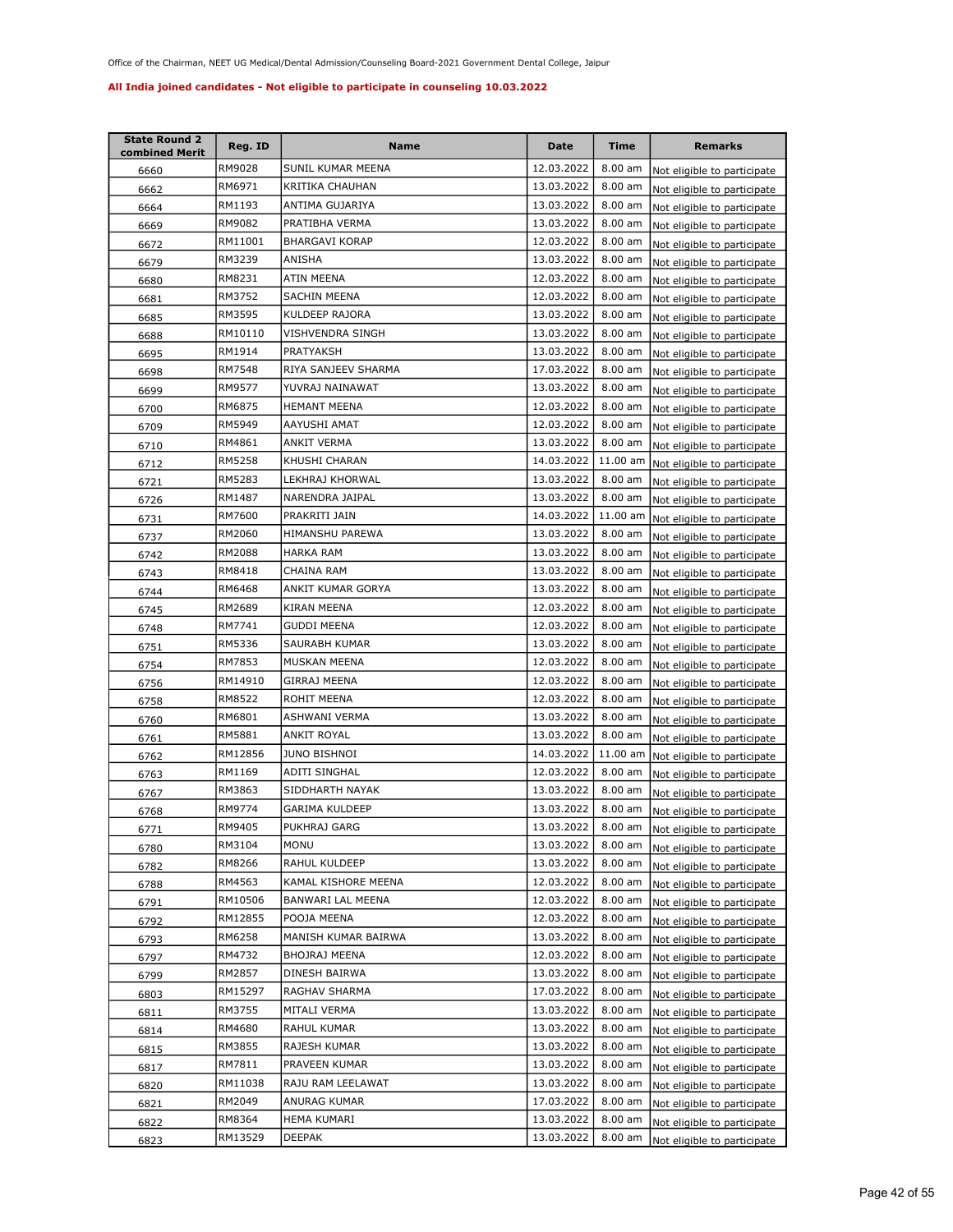| <b>State Round 2</b><br>combined Merit | Reg. ID | Name                   | Date       | <b>Time</b> | <b>Remarks</b>                       |
|----------------------------------------|---------|------------------------|------------|-------------|--------------------------------------|
| 6827                                   | RM1829  | SAMIT DANGARA          | 13.03.2022 | $8.00$ am   | Not eligible to participate          |
| 6829                                   | RM5990  | ANKIT KUMAR JHARWAL    | 12.03.2022 | 8.00 am     | Not eligible to participate          |
| 6830                                   | RM4875  | MAYA MEENA             | 12.03.2022 | 8.00 am     | Not eligible to participate          |
| 6837                                   | RM12123 | TEENA GUPTA            | 14.03.2022 | 11.00 am    | Not eligible to participate          |
| 6843                                   | RM4134  | UMESH YADAV            | 13.03.2022 | 8.00 am     | Not eligible to participate          |
| 6845                                   | RM1189  | SATVINDER SINGH KIRNOT | 13.03.2022 | 8.00 am     | Not eligible to participate          |
| 6846                                   | RM6250  | APARAJITA SHAH         | 14.03.2022 | 11.00 am    | Not eligible to participate          |
| 6853                                   | RM6145  | SANTOSH KUMARI         | 13.03.2022 | 8.00 am     | Not eligible to participate          |
| 6854                                   | RM3910  | MUKUL KOLI             | 13.03.2022 | $8.00$ am   | Not eligible to participate          |
| 6855                                   | RM3648  | ANTIMA MEENA           | 12.03.2022 | 8.00 am     | Not eligible to participate          |
| 6856                                   | RM13049 | SAMMA RAM              | 13.03.2022 | 8.00 am     | Not eligible to participate          |
| 6857                                   | RM7511  | KALPESH KUMAR KHATIK   | 13.03.2022 | $8.00$ am   | Not eligible to participate          |
| 6858                                   | RM5495  | NITESH DARIYA          | 13.03.2022 | 8.00 am     | Not eligible to participate          |
| 6861                                   | RM3075  | <b>HEMANT KUMAR</b>    | 13.03.2022 | 8.00 am     | Not eligible to participate          |
| 6862                                   | RM5518  | KARAN NARNOLIYA        | 13.03.2022 | 8.00 am     | Not eligible to participate          |
| 6864                                   | RM6161  | ABHISHEK BHANWARIA     | 13.03.2022 | 8.00 am     | Not eligible to participate          |
| 6866                                   | RM4962  | POOJA MEENA            | 12.03.2022 | 8.00 am     | Not eligible to participate          |
| 6875                                   | RM7398  | MUKH RAM JINDOLIYA     | 13.03.2022 | 8.00 am     | Not eligible to participate          |
| 6878                                   | RM7950  | KAVITA VERMA           | 13.03.2022 | 8.00 am     | Not eligible to participate          |
| 6884                                   | RM4997  | SIDDHARTH VERMA        | 13.03.2022 | $8.00$ am   | Not eligible to participate          |
| 6885                                   | RM3492  | ABHISHEK DOUCHANIA     | 13.03.2022 | 8.00 am     | Not eligible to participate          |
| 6887                                   | RM7172  | KIRTI BAIRWA           | 13.03.2022 | 8.00 am     | Not eligible to participate          |
| 6893                                   | RM3375  | MODIT MEENA            | 12.03.2022 | 8.00 am     | Not eligible to participate          |
| 6894                                   | RM3834  | PRIYA SISODIYA         | 13.03.2022 | 8.00 am     | Not eligible to participate          |
| 6895                                   | RM11859 | SNEHA KANSOTIYA        | 13.03.2022 | $8.00$ am   | Not eligible to participate          |
| 6896                                   | RM2954  | DINESH KUMAR MEENA     | 12.03.2022 | 8.00 am     | Not eligible to participate          |
| 6898                                   | RM7114  | VINIT KUMAR MEENA      | 12.03.2022 | $8.00$ am   | Not eligible to participate          |
| 6900                                   | RM8052  | TEJKARAN               | 13.03.2022 | 8.00 am     | Not eligible to participate          |
| 6901                                   | RM8012  | RACHNA KUMARI          | 12.03.2022 | 8.00 am     | Not eligible to participate          |
| 6902                                   | RM4094  | AASHISH BHIMWAL        | 13.03.2022 | 8.00 am     | Not eligible to participate          |
| 6903                                   | RM5835  | RITIKA NIRMAL          | 13.03.2022 | 8.00 am     | Not eligible to participate          |
| 6910                                   | RM1468  | SADHANA VERMA          | 13.03.2022 | 8.00 am     | Not eligible to participate          |
| 6912                                   | RM3775  | <b>SUNIL</b>           | 13.03.2022 | 8.00 am     | Not eligible to participate          |
| 6914                                   | RM8047  | RAHUL KUMAR VERMA      | 13.03.2022 | 8.00 am     | Not eligible to participate          |
| 6915                                   | RM10194 | <b>BHAVESH</b>         | 13.03.2022 | 8.00 am     | Not eligible to participate          |
| 6920                                   | RM5262  | ROHITASH KUMAR KHORWAL | 13.03.2022 | 8.00 am     | Not eligible to participate          |
| 6921                                   | RM5924  | KHUSHI SONI            | 14.03.2022 |             | 11.00 am Not eligible to participate |
| 6924                                   | RM5630  | KRISHNA RAM            | 13.03.2022 | 8.00 am     | Not eligible to participate          |
| 6926                                   | RM4893  | KUNAL N. SOAN          | 13.03.2022 | 8.00 am     | Not eligible to participate          |
| 6928                                   | RM5887  | LOKESH                 | 13.03.2022 | 8.00 am     | Not eligible to participate          |
| 6930                                   | RM7582  | <b>SURJEET</b>         | 13.03.2022 | 8.00 am     | Not eligible to participate          |
| 6932                                   | RM1483  | ABHISHEK JALUTHRIA     | 13.03.2022 | 8.00 am     | Not eligible to participate          |
| 6934                                   | RM4792  | NAGPAL JOGSAN          | 13.03.2022 | 8.00 am     | Not eligible to participate          |
| 6935                                   | RM11473 | SAMANDAR SINGH         | 13.03.2022 | 8.00 am     | Not eligible to participate          |
| 6937                                   | RM11846 | PRIYANKA               | 13.03.2022 | 8.00 am     | Not eligible to participate          |
| 6941                                   | RM3385  | KHUSHBOO KUMARI MEENA  | 12.03.2022 | 8.00 am     | Not eligible to participate          |
| 6943                                   | RM10541 | KAVITA MEENA           | 12.03.2022 | 8.00 am     | Not eligible to participate          |
| 6944                                   | RM6674  | KALPNA KUMARI MEENA    | 12.03.2022 | 8.00 am     | Not eligible to participate          |
| 6948                                   | RM2778  | ADITI PANWAR           | 13.03.2022 | 8.00 am     | Not eligible to participate          |
| 6949                                   | RM7861  | HITESH                 | 13.03.2022 | 8.00 am     | Not eligible to participate          |
| 6950                                   | RM10017 | MANEESH KUMAR DAYAMA   | 13.03.2022 | 8.00 am     | Not eligible to participate          |
| 6951                                   | RM6200  | ANKIT RAJ              | 13.03.2022 | 8.00 am     | Not eligible to participate          |
| 6953                                   | RM6740  | SAGAR KUMAR BAIRWA     | 13.03.2022 | 8.00 am     | Not eligible to participate          |
| 6954                                   | RM10281 | HARIOM BERAWA          | 13.03.2022 | $8.00$ am   | Not eligible to participate          |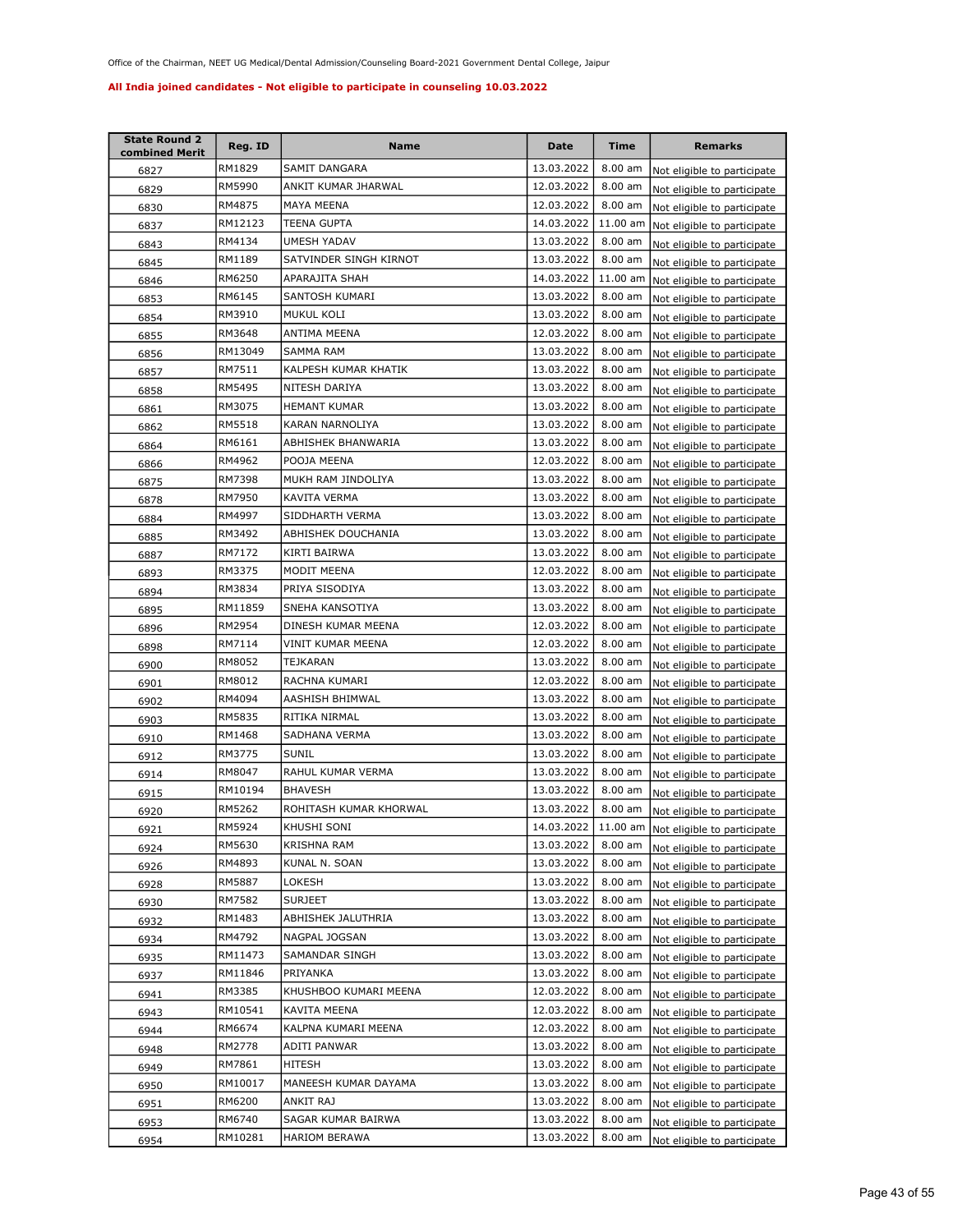| <b>State Round 2</b><br>combined Merit | Reg. ID | Name                   | Date       | <b>Time</b> | <b>Remarks</b>              |
|----------------------------------------|---------|------------------------|------------|-------------|-----------------------------|
| 6960                                   | RM13858 | PRERNA                 | 13.03.2022 | $8.00$ am   | Not eligible to participate |
| 6962                                   | RM8362  | YUVRAJ KHATIK          | 13.03.2022 | 8.00 am     | Not eligible to participate |
| 6963                                   | RM7820  | MUKESH CHOUHAN         | 13.03.2022 | 8.00 am     | Not eligible to participate |
| 6965                                   | RM7751  | KHEMRAJ BAIRWA         | 13.03.2022 | 8.00 am     | Not eligible to participate |
| 6966                                   | RM13572 | VANDANA MEENA          | 12.03.2022 | 8.00 am     | Not eligible to participate |
| 6967                                   | RM9242  | DEEPIKA DHANAWAT       | 12.03.2022 | 8.00 am     | Not eligible to participate |
| 6968                                   | RM5854  | RAJESH KUMAR           | 13.03.2022 | 8.00 am     | Not eligible to participate |
| 6971                                   | RM5679  | RAMESH KUMAR           | 13.03.2022 | 8.00 am     | Not eligible to participate |
| 6976                                   | RM14584 | SHIKHA KOTWAL          | 12.03.2022 | 8.00 am     | Not eligible to participate |
| 6980                                   | RM9855  | MOHIT DEWARA           | 13.03.2022 | 8.00 am     | Not eligible to participate |
| 6981                                   | RM8996  | MS. SANGEETA MEENA     | 12.03.2022 | 8.00 am     | Not eligible to participate |
| 6983                                   | RM10697 | NAVEEN DAWKIYA         | 13.03.2022 | 8.00 am     | Not eligible to participate |
| 6984                                   | RM6521  | NEETESH KUMAR MEENA    | 12.03.2022 | 8.00 am     | Not eligible to participate |
| 6991                                   | RM7825  | ASHISH KUMAR SIROHIWAL | 13.03.2022 | 8.00 am     | Not eligible to participate |
| 6992                                   | RM8426  | HRITIK MEENA           | 12.03.2022 | 8.00 am     | Not eligible to participate |
| 6995                                   | RM7069  | ATUL VERMA             | 13.03.2022 | 8.00 am     | Not eligible to participate |
| 6998                                   | RM15407 | SIMRAN TATWAL          | 12.03.2022 | 8.00 am     | Not eligible to participate |
| 6999                                   | RM6380  | AYUSHI VERMA           | 13.03.2022 | 8.00 am     | Not eligible to participate |
| 7000                                   | RM8033  | KAPIL KUMAR SIWASIA    | 13.03.2022 | 8.00 am     | Not eligible to participate |
| 7001                                   | RM10712 | <b>JAYANT KUMAR</b>    | 13.03.2022 | 8.00 am     | Not eligible to participate |
| 7002                                   | RM11901 | ADITI VERMA            | 12.03.2022 | 8.00 am     | Not eligible to participate |
| 7004                                   | RM13767 | ADITYA DHUSABAT        | 12.03.2022 | 8.00 am     | Not eligible to participate |
| 7005                                   | RM1528  | ROHIT VERMA            | 13.03.2022 | 8.00 am     | Not eligible to participate |
| 7006                                   | RM7107  | GARIMA MEENA           | 12.03.2022 | 8.00 am     | Not eligible to participate |
| 7009                                   | RM1248  | RATANA MEENA           | 12.03.2022 | $8.00$ am   | Not eligible to participate |
| 7011                                   | RM11612 | POOJA KUMARI MEENA     | 12.03.2022 | 8.00 am     | Not eligible to participate |
| 7013                                   | RM8183  | <b>SAPNA</b>           | 13.03.2022 | 8.00 am     | Not eligible to participate |
| 7018                                   | RM7035  | KUNAL ALHA             | 13.03.2022 | 8.00 am     | Not eligible to participate |
| 7023                                   | RM14052 | MAHESH KUMAR           | 13.03.2022 | 8.00 am     | Not eligible to participate |
| 7024                                   | RM5177  | <b>JITENDRA</b>        | 13.03.2022 | 8.00 am     | Not eligible to participate |
| 7025                                   | RM4791  | DEEKSHA CHAUHAN        | 13.03.2022 | 8.00 am     | Not eligible to participate |
| 7026                                   | RM2743  | <b>VIKAS MEENA</b>     | 12.03.2022 | 8.00 am     | Not eligible to participate |
| 7033                                   | RM11257 | RAKSHA KUMARI          | 13.03.2022 | $8.00$ am   | Not eligible to participate |
| 7034                                   | RM6057  | DUNGAR SINGH MEENA     | 12.03.2022 | 8.00 am     | Not eligible to participate |
| 7035                                   | RM11714 | NEMI CHAND VERMA       | 13.03.2022 | 8.00 am     | Not eligible to participate |
| 7036                                   | RM7759  | VIKAS UJJAINIA         | 13.03.2022 | 8.00 am     | Not eligible to participate |
| 7042                                   | RM2307  | MEENAKSHI VERMA        | 13.03.2022 | $8.00$ am   | Not eligible to participate |
| 7043                                   | RM8371  | PRIYANKA MEENA         | 12.03.2022 | 8.00 am     | Not eligible to participate |
| 7046                                   | RM14374 | ISHVENDER SINGH        | 13.03.2022 | 8.00 am     | Not eligible to participate |
| 7047                                   | RM10775 | CHETAN ARYA            | 13.03.2022 | 8.00 am     | Not eligible to participate |
| 7050                                   | RM7921  | BUDHDARAM MEENA        | 12.03.2022 | 8.00 am     | Not eligible to participate |
| 7051                                   | RM6657  | LALIT KUMAR            | 13.03.2022 | 8.00 am     | Not eligible to participate |
| 7054                                   | RM4380  | GAURI DIXIT            | 17.03.2022 | 8.00 am     | Not eligible to participate |
| 7056                                   | RM4913  | ROSHAN MEENA           | 12.03.2022 | 8.00 am     | Not eligible to participate |
| 7059                                   | RM7750  | DHEERAJ PANWAR         | 13.03.2022 | 8.00 am     | Not eligible to participate |
| 7062                                   | RM2931  | <b>SUNIL KUMAR</b>     | 13.03.2022 | 8.00 am     | Not eligible to participate |
| 7063                                   | RM11788 | ABHINAV MEENA          | 12.03.2022 | 8.00 am     | Not eligible to participate |
| 7064                                   | RM10191 | AMIT KUMAR BUNKAR      | 13.03.2022 | 8.00 am     | Not eligible to participate |
| 7065                                   | RM13491 | DHEERAJ KUMAR PARIHAR  | 13.03.2022 | 8.00 am     | Not eligible to participate |
| 7066                                   | RM12224 | MANISH KUMAR MEENA     | 12.03.2022 | 8.00 am     | Not eligible to participate |
| 7067                                   | RM8158  | PRIYANKA GOTHWAL       | 13.03.2022 | 8.00 am     | Not eligible to participate |
| 7070                                   | RM10524 | AYUSHI                 | 12.03.2022 | 8.00 am     | Not eligible to participate |
| 7074                                   | RM9976  | PRIYANKA               | 14.03.2022 | 11.00 am    | Not eligible to participate |
| 7075                                   | RM11745 | SAMPAT SAMARIYA        | 13.03.2022 | 8.00 am     | Not eligible to participate |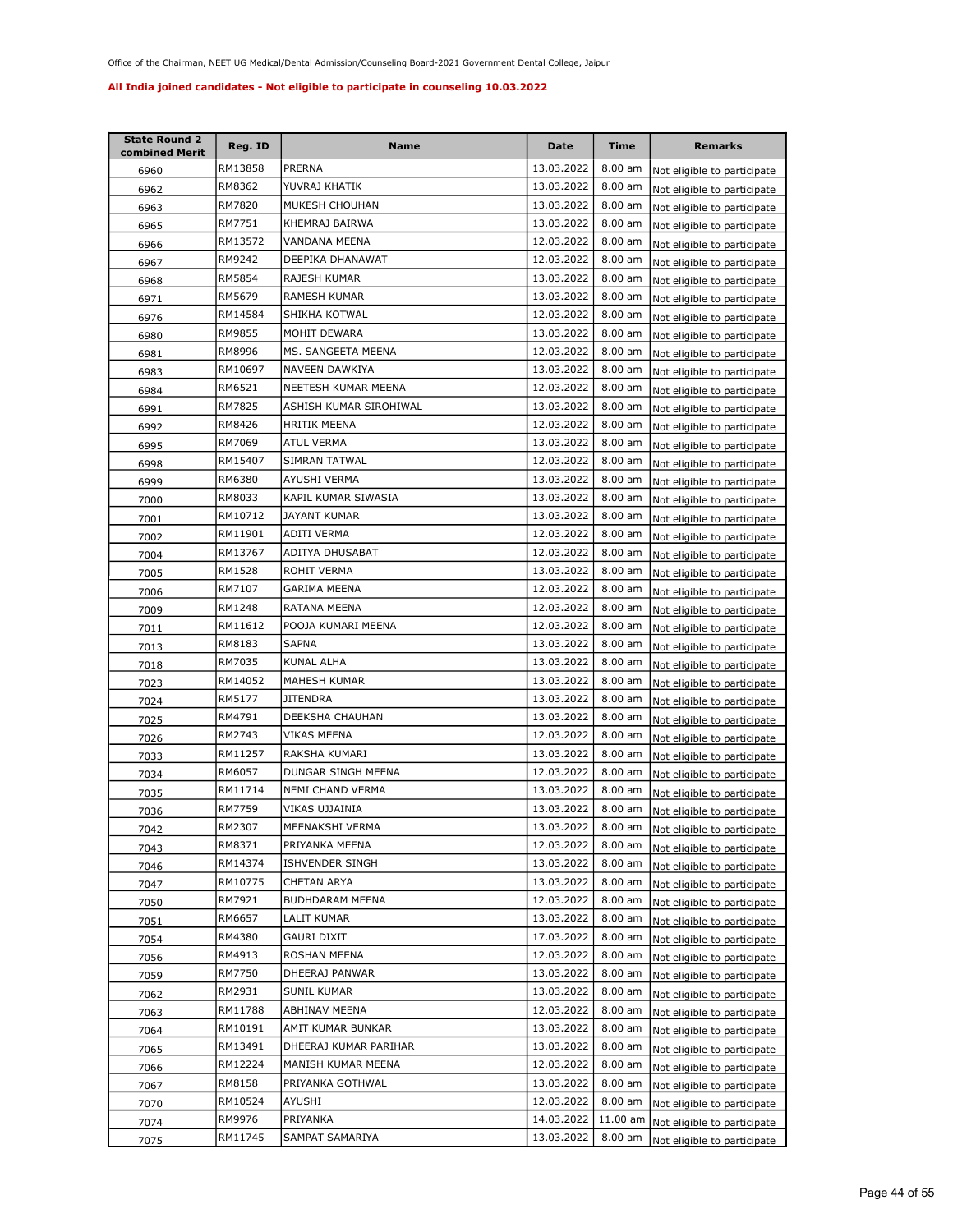| <b>State Round 2</b><br>combined Merit | Reg. ID | Name                     | <b>Date</b> | <b>Time</b> | <b>Remarks</b>                      |
|----------------------------------------|---------|--------------------------|-------------|-------------|-------------------------------------|
| 7076                                   | RM7792  | RAHUL BAIRWA             | 13.03.2022  | 8.00 am     | Not eligible to participate         |
| 7080                                   | RM14008 | ADITYA DHIRAWAT          | 12.03.2022  | $8.00$ am   | Not eligible to participate         |
| 7082                                   | RM13675 | SHAAMBHAVI SINGH         | 17.03.2022  | 8.00 am     | Not eligible to participate         |
| 7085                                   | RM4043  | KAPIL                    | 13.03.2022  | 8.00 am     | Not eligible to participate         |
| 7088                                   | RM10341 | SANGEETA                 | 12.03.2022  | 8.00 am     | Not eligible to participate         |
| 7089                                   | RM10447 | RAHUL BAIRWA             | 13.03.2022  | 8.00 am     | Not eligible to participate         |
| 7091                                   | RM9880  | AADITYA MOHANLAL BISHNOI | 14.03.2022  | 11.00 am    | Not eligible to participate         |
| 7093                                   | RM12078 | STUTI SURYA              | 17.03.2022  | 8.00 am     | Not eligible to participate         |
| 7095                                   | RM2626  | KANCHAN                  | 13.03.2022  | 8.00 am     | Not eligible to participate         |
| 7096                                   | RM2866  | JITENDRA VERMA           | 17.03.2022  | 8.00 am     | Not eligible to participate         |
| 7099                                   | RM3032  | LOKESH KUMAR KARELA      | 13.03.2022  | 8.00 am     | Not eligible to participate         |
| 7102                                   | RM13568 | AKSHITA KUMARI MEENA     | 12.03.2022  | 8.00 am     | Not eligible to participate         |
| 7103                                   | RM13200 | SHREYA AGARWAL           | 17.03.2022  | 8.00 am     | Not eligible to participate         |
| 7109                                   | RM1060  | DIKSHANT KUMAR KHARDIA   | 13.03.2022  | 8.00 am     | Not eligible to participate         |
| 7112                                   | RM5469  | DEEPENDRA SINGH MEHRA    | 13.03.2022  | 8.00 am     | Not eligible to participate         |
| 7114                                   | RM2949  | JITENDRA KUMAR BAWRIYA   | 13.03.2022  | 8.00 am     | Not eligible to participate         |
| 7116                                   | RM7160  | MEGHNA BAKOLIA           | 13.03.2022  | 8.00 am     | Not eligible to participate         |
| 7117                                   | RM6159  | PIYUSH KUMAR             | 13.03.2022  | 8.00 am     | Not eligible to participate         |
| 7120                                   | RM3772  | ABHAY MEHRA              | 13.03.2022  | $8.00$ am   | Not eligible to participate         |
| 7121                                   | RM6107  | YUSHMITA BENIWAL         | 13.03.2022  | 8.00 am     | Not eligible to participate         |
| 7123                                   | RM10414 | ANJESH BAIRWA            | 13.03.2022  | 8.00 am     | Not eligible to participate         |
| 7124                                   | RM3549  | NISHANT SINGH MEENA      | 12.03.2022  | 8.00 am     | Not eligible to participate         |
| 7125                                   | RM10333 | KAUSHAL SHARMA           | 14.03.2022  | 11.00 am    | Not eligible to participate         |
| 7130                                   | RM8872  | PRABHASH KUMAR           | 13.03.2022  | 8.00 am     | Not eligible to participate         |
| 7132                                   | RM14529 | RAGHUVEER MEENA          | 12.03.2022  | $8.00$ am   | Not eligible to participate         |
| 7136                                   | RM9608  | VEDANT SETHI             | 17.03.2022  | 8.00 am     | Not eligible to participate         |
| 7138                                   | RM3102  | ROHIT KUMAR BAIRWA       | 13.03.2022  | $8.00$ am   | Not eligible to participate         |
| 7140                                   | RM10641 | NIKITA RAR               | 14.03.2022  | 11.00 am    | Not eligible to participate         |
| 7144                                   | RM10753 | YOGESH MEENA             | 12.03.2022  | 8.00 am     | Not eligible to participate         |
| 7145                                   | RM10610 | UMM E HANI               | 17.03.2022  | 8.00 am     | Not eligible to participate         |
| 7147                                   | RM5812  | SAPNA MEENA              | 12.03.2022  | 8.00 am     | Not eligible to participate         |
| 7149                                   | RM10173 | ANUSHIKHA MEENA          | 12.03.2022  | 8.00 am     | Not eligible to participate         |
| 7151                                   | RM1514  | ANJU MEENA               | 12.03.2022  | 8.00 am     | Not eligible to participate         |
| 7152                                   | RM9195  | LALITA BAGRI             | 13.03.2022  | 8.00 am     | Not eligible to participate         |
| 7154                                   | RM2922  | VISHAL                   | 13.03.2022  | 8.00 am     | Not eligible to participate         |
| 7155                                   | RM5218  | NARENDER MEENA           | 12.03.2022  | 8.00 am     | Not eligible to participate         |
| 7156                                   | RM1482  | KRISHN CHAND MEENA       | 12.03.2022  |             | 8.00 am Not eligible to participate |
| 7164                                   | RM9939  | MUKESH KUMAR MEENA       | 12.03.2022  | 8.00 am     | Not eligible to participate         |
| 7165                                   | RM11117 | VANSHIKA NAGPAL          | 14.03.2022  | 11.00 am    | Not eligible to participate         |
| 7166                                   | RM9889  | CHAITANYA CHARUL         | 17.03.2022  | $8.00$ am   | Not eligible to participate         |
| 7167                                   | RM15292 | YOGITA MAHAWAR           | 13.03.2022  | 8.00 am     | Not eligible to participate         |
| 7168                                   | RM2214  | JEETRAM MEENA            | 12.03.2022  | 8.00 am     | Not eligible to participate         |
| 7171                                   | RM7767  | RAHUL KUMAR VERMA        | 13.03.2022  | 8.00 am     | Not eligible to participate         |
| 7174                                   | RM1823  | POOJA KISHNAWA           | 13.03.2022  | 8.00 am     | Not eligible to participate         |
| 7176                                   | RM8864  | CHINTU MEENA             | 12.03.2022  | 8.00 am     | Not eligible to participate         |
| 7179                                   | RM9365  | YOGESH BARWAR            | 13.03.2022  | 8.00 am     | Not eligible to participate         |
| 7181                                   | RM13986 | SONU MEENA               | 12.03.2022  | 8.00 am     | Not eligible to participate         |
| 7182                                   | RM2717  | ANKIT KUMAR              | 13.03.2022  | 8.00 am     | Not eligible to participate         |
| 7183                                   | RM12530 | CHANDARCHUD SINGH HADA   | 13.03.2022  | 8.00 am     | Not eligible to participate         |
| 7184                                   | RM8327  | PRIYANKA                 | 12.03.2022  | 8.00 am     | Not eligible to participate         |
| 7186                                   | RM10564 | RAJNESH MEENA            | 12.03.2022  | 8.00 am     | Not eligible to participate         |
| 7188                                   | RM9083  | MS. MANISHA VERMA        | 13.03.2022  | 8.00 am     | Not eligible to participate         |
| 7190                                   | RM10063 | KOMAL KATARIYA           | 13.03.2022  | 8.00 am     | Not eligible to participate         |
| 7192                                   | RM6652  | DAMODAR PRASAD RAIGAR    | 13.03.2022  | 8.00 am     | Not eligible to participate         |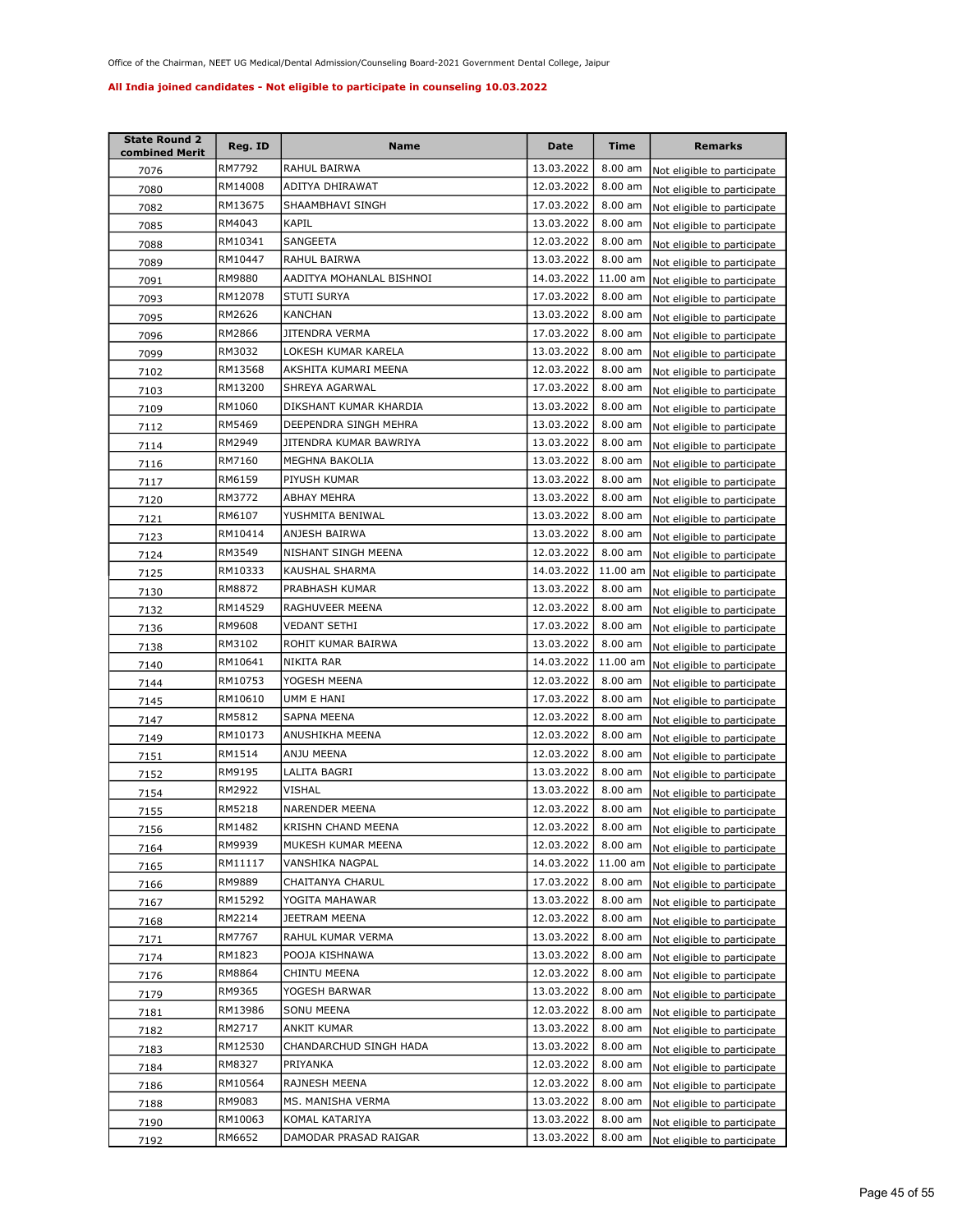| <b>State Round 2</b><br>combined Merit | Reg. ID | Name                  | <b>Date</b> | <b>Time</b> | <b>Remarks</b>              |
|----------------------------------------|---------|-----------------------|-------------|-------------|-----------------------------|
| 7194                                   | RM4084  | AJAY CHANDRAWAL       | 13.03.2022  | 8.00 am     | Not eligible to participate |
| 7196                                   | RM14963 | ASHISH MEENA          | 12.03.2022  | 8.00 am     | Not eligible to participate |
| 7197                                   | RM11571 | SURESH KUMAR          | 13.03.2022  | 8.00 am     | Not eligible to participate |
| 7199                                   | RM3010  | MANISH SABAL          | 13.03.2022  | 8.00 am     | Not eligible to participate |
| 7200                                   | RM7745  | RAHUL                 | 13.03.2022  | 8.00 am     | Not eligible to participate |
| 7201                                   | RM10092 | MEENAKSHI MEENA       | 12.03.2022  | 8.00 am     | Not eligible to participate |
| 7202                                   | RM12692 | DEVENDRA KUMAR ALORIA | 13.03.2022  | 8.00 am     | Not eligible to participate |
| 7203                                   | RM5992  | PREETI MAHAWAR        | 13.03.2022  | 8.00 am     | Not eligible to participate |
| 7208                                   | RM12501 | ANIL VERMA            | 13.03.2022  | 8.00 am     | Not eligible to participate |
| 7211                                   | RM3996  | SAMEER DAYAMA         | 13.03.2022  | 8.00 am     | Not eligible to participate |
| 7215                                   | RM14150 | ROHIT KUMAR MAHAWAR   | 13.03.2022  | 8.00 am     | Not eligible to participate |
| 7217                                   | RM4520  | RAHUL MEENA           | 12.03.2022  | 8.00 am     | Not eligible to participate |
| 7219                                   | RM13746 | PRAMOD BALOT          | 12.03.2022  | 8.00 am     | Not eligible to participate |
| 7221                                   | RM3462  | MANISH SALVI          | 13.03.2022  | 8.00 am     | Not eligible to participate |
| 7224                                   | RM10998 | <b>HEMANT GODHA</b>   | 13.03.2022  | 8.00 am     | Not eligible to participate |
| 7226                                   | RM4683  | SACHIN KUMAR MEENA    | 12.03.2022  | 8.00 am     | Not eligible to participate |
| 7227                                   | RM12794 | DEVANSH GONAWAT       | 13.03.2022  | 8.00 am     | Not eligible to participate |
| 7229                                   | RM6407  | ANURAG VERMA          | 13.03.2022  | 8.00 am     | Not eligible to participate |
| 7237                                   | RM4222  | <b>HARSHITA MEENA</b> | 12.03.2022  | 8.00 am     | Not eligible to participate |
| 7240                                   | RM9253  | MADAN MOHAN MEENA     | 12.03.2022  | 8.00 am     | Not eligible to participate |
| 7243                                   | RM3641  | TARUN BAIRWA          | 13.03.2022  | 8.00 am     | Not eligible to participate |
| 7245                                   | RM10467 | JAIDEEP TAGAYA        | 13.03.2022  | 8.00 am     | Not eligible to participate |
| 7246                                   | RM4298  | LAKSHYA BANSHIWAL     | 13.03.2022  | 8.00 am     | Not eligible to participate |
| 7248                                   | RM6128  | ABHILASHA MEENA       | 12.03.2022  | $8.00$ am   | Not eligible to participate |
| 7250                                   | RM1613  | ADITYA PAKHARIYA      | 13.03.2022  | $8.00$ am   | Not eligible to participate |
| 7251                                   | RM5257  | RISHABH MALVI         | 13.03.2022  | 8.00 am     | Not eligible to participate |
| 7252                                   | RM2356  | NITIN VERMA           | 13.03.2022  | 8.00 am     | Not eligible to participate |
| 7254                                   | RM8781  | ABHILASHA GARG        | 14.03.2022  | 11.00 am    | Not eligible to participate |
| 7255                                   | RM9617  | MUSKAN KUMARI         | 13.03.2022  | 8.00 am     | Not eligible to participate |
| 7257                                   | RM2181  | RAHUL KUMAR ATAL      | 13.03.2022  | 8.00 am     | Not eligible to participate |
| 7258                                   | RM7496  | BHUPENDRA MEENA       | 12.03.2022  | 8.00 am     | Not eligible to participate |
| 7259                                   | RM5815  | OMRAJ JADU            | 13.03.2022  | 8.00 am     | Not eligible to participate |
| 7260                                   | RM5633  | <b>KAPIL SETHI</b>    | 13.03.2022  | 8.00 am     | Not eligible to participate |
| 7263                                   | RM3527  | LAKHAN MEENA          | 12.03.2022  | 8.00 am     | Not eligible to participate |
| 7264                                   | RM9962  | NEHA BADIWAL          | 13.03.2022  | 8.00 am     | Not eligible to participate |
| 7266                                   | RM14604 | VIKAS NAVARIYA        | 13.03.2022  | 8.00 am     | Not eligible to participate |
| 7271                                   | RM5120  | PRIYANKA MEENA        | 12.03.2022  | $8.00$ am   | Not eligible to participate |
| 7272                                   | RM13909 | RAHUL TANWAR          | 13.03.2022  | 8.00 am     | Not eligible to participate |
| 7274                                   | RM4692  | ATUL KUMAR            | 13.03.2022  | 8.00 am     | Not eligible to participate |
| 7277                                   | RM7338  | ANNU MEENA            | 12.03.2022  | 8.00 am     | Not eligible to participate |
| 7279                                   | RM12969 | RASHMI CHOUDHARY      | 14.03.2022  | 11.00 am    | Not eligible to participate |
| 7280                                   | RM7438  | PIYUSH GAUTAM         | 13.03.2022  | 8.00 am     | Not eligible to participate |
| 7281                                   | RM9165  | SHUBHAM SALODIYA      | 13.03.2022  | 8.00 am     | Not eligible to participate |
| 7282                                   | RM10558 | SHARWAN NAHALIA       | 13.03.2022  | 8.00 am     | Not eligible to participate |
| 7283                                   | RM5011  | KIRAN KUMARI          | 13.03.2022  | $8.00$ am   | Not eligible to participate |
| 7285                                   | RM2673  | ASHOK BAIRWA          | 13.03.2022  | 8.00 am     | Not eligible to participate |
| 7286                                   | RM9575  | TRIPTI SUNKARIA       | 13.03.2022  | 8.00 am     | Not eligible to participate |
| 7287                                   | RM8014  | BHUVNESH MEENA        | 12.03.2022  | $8.00$ am   | Not eligible to participate |
| 7292                                   | RM9043  | SIDDHARTH MIMROTH     | 12.03.2022  | 8.00 am     | Not eligible to participate |
| 7293                                   | RM5212  | SIDDHARTH KUMAR       | 13.03.2022  | 8.00 am     | Not eligible to participate |
| 7294                                   | RM2680  | MILAN JUNWAL          | 13.03.2022  | 8.00 am     | Not eligible to participate |
| 7296                                   | RM3086  | SIRUS DATTA           | 17.03.2022  | 8.00 am     | Not eligible to participate |
| <u>7301</u>                            | RM6251  | SUNNY MEENA           | 12.03.2022  | 8.00 am     | Not eligible to participate |
| 7302                                   | RM9908  | ABHISHEK PARSOYA      | 13.03.2022  | 8.00 am     | Not eligible to participate |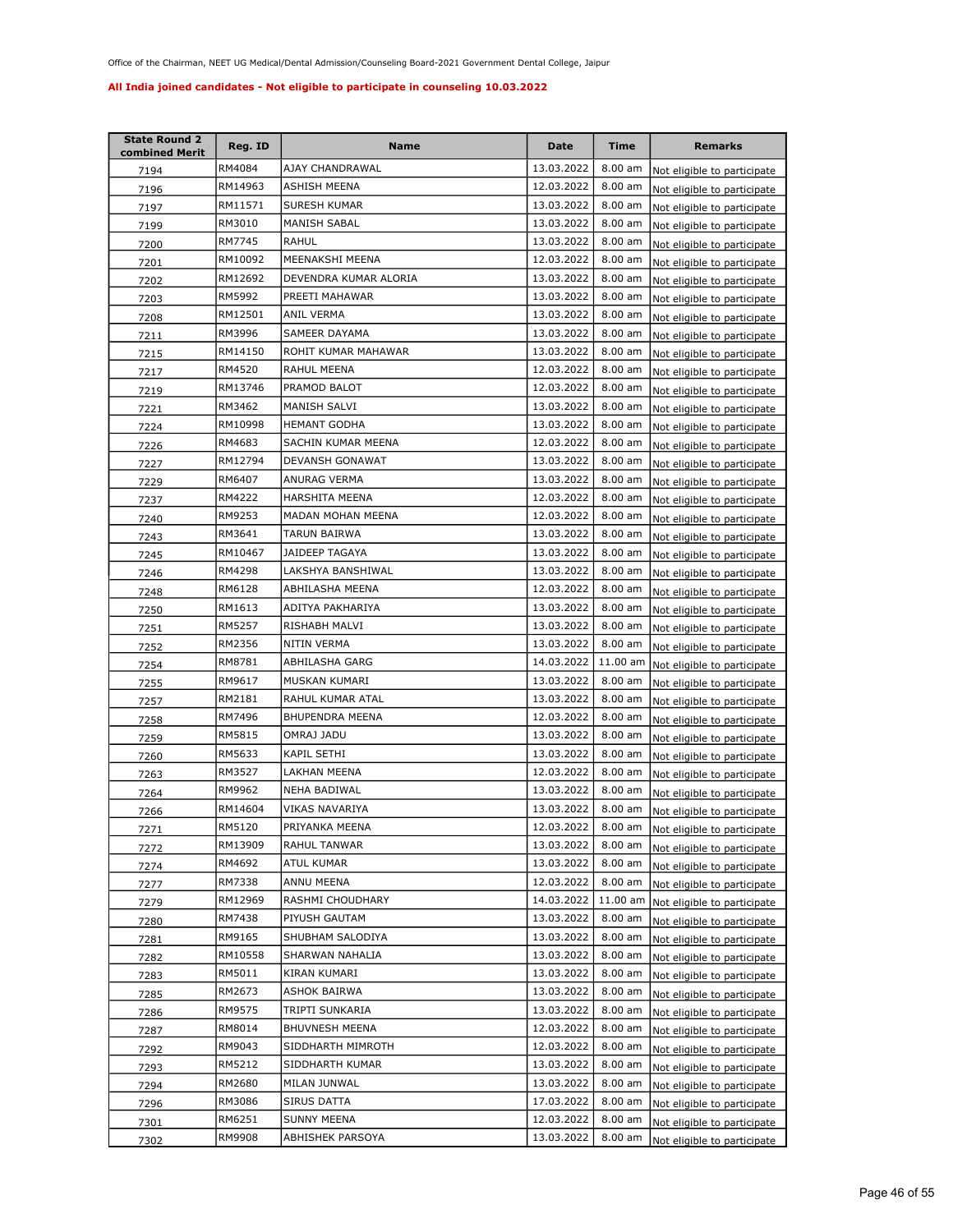| <b>State Round 2</b><br>combined Merit | Reg. ID | Name                     | Date       | <b>Time</b>       | <b>Remarks</b>              |
|----------------------------------------|---------|--------------------------|------------|-------------------|-----------------------------|
| 7303                                   | RM6551  | PAYAL JEENGAR            | 13.03.2022 | $8.00$ am         | Not eligible to participate |
| 7308                                   | RM11816 | NAVEEN KUMAR             | 13.03.2022 | 8.00 am           | Not eligible to participate |
| 7312                                   | RM8903  | DIPTI KALAWAT            | 13.03.2022 | 8.00 am           | Not eligible to participate |
| 7313                                   | RM5010  | RITU KUMARI              | 12.03.2022 | 8.00 am           | Not eligible to participate |
| 7319                                   | RM11719 | HIMANSHU DEEGWAL         | 13.03.2022 | 8.00 am           | Not eligible to participate |
| 7321                                   | RM5643  | KAMAKSHI MEENA           | 12.03.2022 | 8.00 am           | Not eligible to participate |
| 7322                                   | RM6901  | PRIYA MANDAL             | 13.03.2022 | 8.00 am           | Not eligible to participate |
| 7325                                   | RM8139  | MANJEET SINGH            | 13.03.2022 | 8.00 am           | Not eligible to participate |
| 7326                                   | RM2705  | ASHISH KUMAR MEENA       | 12.03.2022 | 8.00 am           | Not eligible to participate |
| 7327                                   | RM2394  | GRISHM PALIWAL           | 13.03.2022 | 8.00 am           | Not eligible to participate |
| 7328                                   | RM12734 | ABHISHEK KANSOTIYA       | 13.03.2022 | 8.00 am           | Not eligible to participate |
| 7333                                   | RM8200  | NIKITA SAMRIA            | 13.03.2022 | 8.00 am           | Not eligible to participate |
| 7334                                   | RM8745  | <b>SULOCHNA</b>          | 13.03.2022 | 8.00 am           | Not eligible to participate |
| 7336                                   | RM10949 | ANKIT CHETIWAL           | 13.03.2022 | 8.00 am           | Not eligible to participate |
| 7339                                   | RM7057  | MAMTA LOHIYA             | 13.03.2022 | 8.00 am           | Not eligible to participate |
| 7345                                   | RM12508 | MUSKAN                   | 13.03.2022 | 8.00 am           | Not eligible to participate |
| 7346                                   | RM14881 | VISHAKHA                 | 13.03.2022 | $8.00$ am         | Not eligible to participate |
| 7347                                   | RM9701  | AMAN MEENA               | 12.03.2022 | 8.00 am           | Not eligible to participate |
| 7348                                   | RM6718  | SAHIL MEENA              | 12.03.2022 | 8.00 am           | Not eligible to participate |
| 7349                                   | RM12801 | VIKASH KUMAR VERMA       | 13.03.2022 | 8.00 am           | Not eligible to participate |
| 7350                                   | RM5574  | ARVIND KUMAR MEENA       | 12.03.2022 | 8.00 am           | Not eligible to participate |
| 7352                                   | RM13004 | NITESH RATHOR            | 13.03.2022 | 8.00 am           | Not eligible to participate |
| 7354                                   | RM8267  | ANISHA MEENA             | 12.03.2022 | 8.00 am           | Not eligible to participate |
| 7361                                   | RM7006  | JANVI NAGORI             | 13.03.2022 | 8.00 am           | Not eligible to participate |
| 7362                                   | RM2441  | POOJA MEENA              | 12.03.2022 | 8.00 am           | Not eligible to participate |
| 7363                                   | RM8644  | POONAM CHOUHAN           | 13.03.2022 | $8.00$ am         | Not eligible to participate |
| 7368                                   | RM10639 | <b>KHEMRAJ</b>           | 12.03.2022 | 8.00 am           | Not eligible to participate |
| 7377                                   | RM4164  | KUDIA MINAKSHI GHANSHYAM | 13.03.2022 | 8.00 am           | Not eligible to participate |
| 7379                                   | RM3484  | MUKESH VERMA             | 13.03.2022 | $8.00$ am         | Not eligible to participate |
| 7381                                   | RM4050  | SAURABH KUMAR MEENA      | 12.03.2022 | 8.00 am           | Not eligible to participate |
| 7382                                   | RM12533 | DEEPAK BANKOLIYA         | 17.03.2022 | 8.00 am           | Not eligible to participate |
| 7384                                   | RM8103  | KARISHMA KUMARI MEENA    | 12.03.2022 | 8.00 am           | Not eligible to participate |
| 7392                                   | RM3175  | DHARMRAJ MEENA           | 12.03.2022 | $8.00$ am         | Not eligible to participate |
| 7407                                   | RM3276  | NARENDRA KUMAR MEENA     | 12.03.2022 | 8.00 am           | Not eligible to participate |
| 7409                                   | RM11340 | RAVITA MEENA             | 12.03.2022 | 8.00 am           | Not eligible to participate |
| 7413                                   | RM10669 | MINAKSHI MEENA           | 12.03.2022 | 8.00 am           | Not eligible to participate |
| 7421                                   | RM2881  | SUNIL MEENA              | 12.03.2022 | $8.00 \text{ am}$ | Not eligible to participate |
| 7425                                   | RM7602  | PARMANAND MEENA          | 12.03.2022 | 8.00 am           | Not eligible to participate |
| 7439                                   | RM9003  | MINAKSHI MEENA           | 12.03.2022 | 8.00 am           | Not eligible to participate |
| 7440                                   | RM2252  | KRISHNA MEENA            | 12.03.2022 | 8.00 am           | Not eligible to participate |
| 7442                                   | RM2781  | NEETU KUMARI MAHAR       | 12.03.2022 | 8.00 am           | Not eligible to participate |
| 7443                                   | RM7034  | VIVEK MEENA              | 12.03.2022 | 8.00 am           | Not eligible to participate |
| 7462                                   | RM1369  | MOHIT NAREDA             | 12.03.2022 | 8.00 am           | Not eligible to participate |
| 7476                                   | RM3658  | MANTA KUMARI MEENA       | 12.03.2022 | $8.00$ am         | Not eligible to participate |
| 7491                                   | RM7746  | SHIVAM KUMAR             | 14.03.2022 | 11.00 am          | Not eligible to participate |
| 7495                                   | RM13536 | PANKAJ MEENA             | 12.03.2022 | 8.00 am           | Not eligible to participate |
| 7497                                   | RM3997  | <b>JYOTI MEENA</b>       | 12.03.2022 | 8.00 am           | Not eligible to participate |
| 7498                                   | RM2350  | CHETAN KUMAR MEENA       | 12.03.2022 | 8.00 am           | Not eligible to participate |
| 7509                                   | RM8516  | SHIWALI VERMA            | 17.03.2022 | 8.00 am           | Not eligible to participate |
| 7510                                   | RM5948  | KIRAN MEENA              | 12.03.2022 | 8.00 am           | Not eligible to participate |
| 7515                                   | RM7281  | ROHITASH MEENA           | 12.03.2022 | 8.00 am           | Not eligible to participate |
| 7518                                   | RM10970 | VINAYAK LAKHANI          | 17.03.2022 | 8.00 am           | Not eligible to participate |
| 7520                                   | RM3551  | JUHI CHELANI             | 14.03.2022 | 11.00 am          | Not eligible to participate |
| 7535                                   | RM6968  | ASHISH MEENA             | 12.03.2022 | 8.00 am           | Not eligible to participate |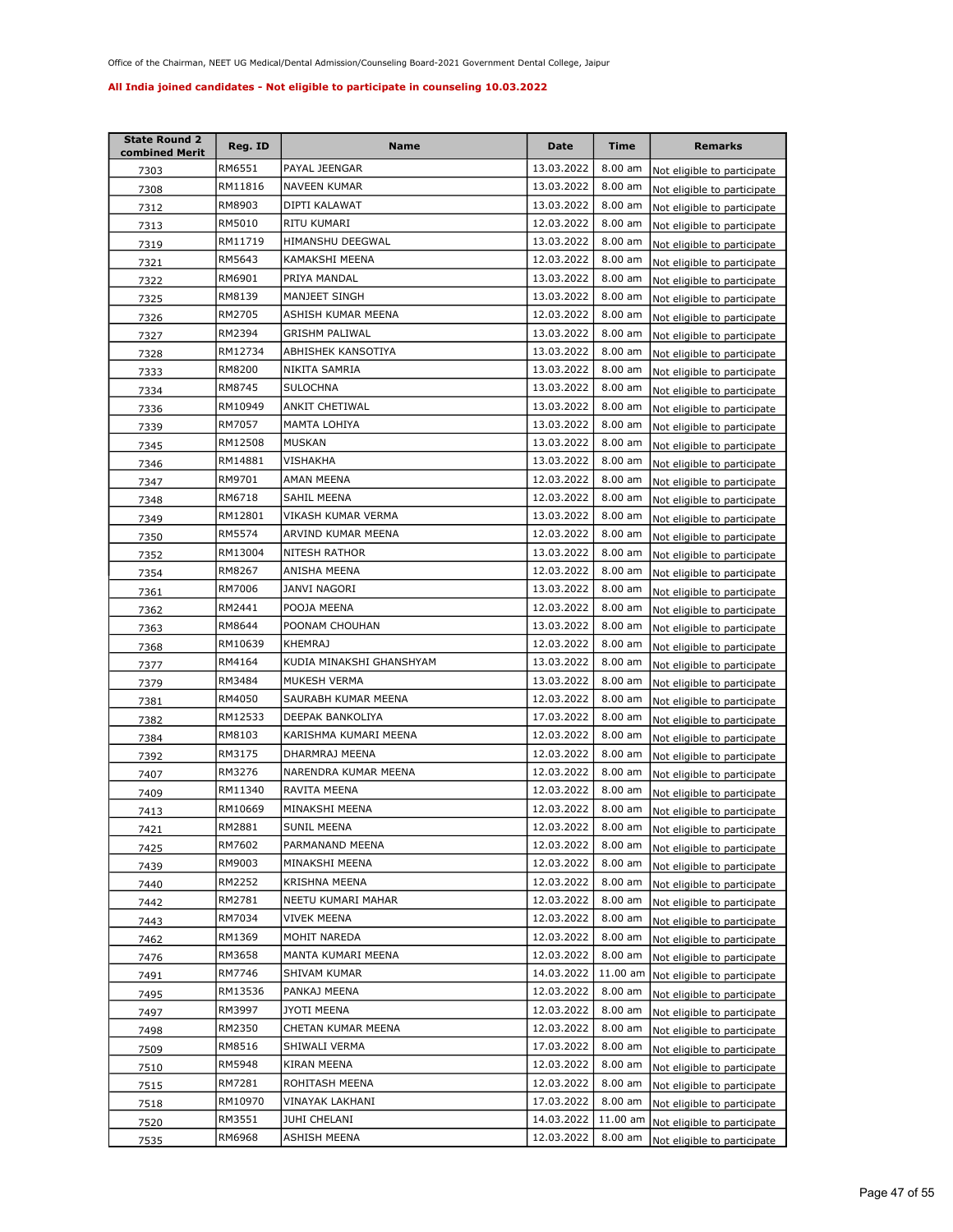| <b>State Round 2</b><br>combined Merit | Reg. ID | Name                   | <b>Date</b> | <b>Time</b>       | <b>Remarks</b>              |
|----------------------------------------|---------|------------------------|-------------|-------------------|-----------------------------|
| 7543                                   | RM5103  | PRAGATI MEENA          | 12.03.2022  | 8.00 am           | Not eligible to participate |
| 7544                                   | RM10561 | ROHIT NIRWAN           | 12.03.2022  | 8.00 am           | Not eligible to participate |
| 7555                                   | RM6867  | MONIKA MEENA           | 12.03.2022  | 8.00 am           | Not eligible to participate |
| 7557                                   | RM8298  | KOMAL MEENA            | 12.03.2022  | 8.00 am           | Not eligible to participate |
| 7563                                   | RM15236 | SAKSHI BAJAJ           | 17.03.2022  | 8.00 am           | Not eligible to participate |
| 7567                                   | RM7975  | MANOJ MEENA            | 12.03.2022  | 8.00 am           | Not eligible to participate |
| 7568                                   | RM12303 | SNEHA                  | 13.03.2022  | 8.00 am           | Not eligible to participate |
| 7578                                   | RM3088  | ANKIT MEENA            | 12.03.2022  | 8.00 am           | Not eligible to participate |
| 7579                                   | RM1199  | JASVANT SINGH MEENA    | 12.03.2022  | 8.00 am           | Not eligible to participate |
| 7583                                   | RM9565  | KASHISH BAGARI         | 12.03.2022  | 8.00 am           | Not eligible to participate |
| 7586                                   | RM10742 | MANISHA MEENA          | 12.03.2022  | 8.00 am           | Not eligible to participate |
| 7589                                   | RM11667 | PANKAJ MEENA           | 12.03.2022  | 8.00 am           | Not eligible to participate |
| 7591                                   | RM11389 | DHANESH KAROL          | 12.03.2022  | 8.00 am           | Not eligible to participate |
| 7611                                   | RM4780  | RAJ KUMAR MEENA        | 12.03.2022  | 8.00 am           | Not eligible to participate |
| 7624                                   | RM15037 | RAJU LAL MINA          | 12.03.2022  | 8.00 am           | Not eligible to participate |
| 7626                                   | RM6981  | AMIT KUMAR MEENA       | 12.03.2022  | 8.00 am           | Not eligible to participate |
| 7628                                   | RM11789 | DEEPMALA               | 12.03.2022  | 8.00 am           | Not eligible to participate |
| 7641                                   | RM5845  | POOJA MEENA            | 12.03.2022  | 8.00 am           | Not eligible to participate |
| 7647                                   | RM10698 | PRIYANKA MEENA         | 12.03.2022  | 8.00 am           | Not eligible to participate |
| 7648                                   | RM5402  | VIJENDRA MEENA         | 12.03.2022  | 8.00 am           | Not eligible to participate |
| 7653                                   | RM10060 | YAMINI TATAWAT         | 12.03.2022  | 8.00 am           | Not eligible to participate |
| 7664                                   | RM11534 | ARCHANA MINA           | 12.03.2022  | $8.00$ am         | Not eligible to participate |
| 7681                                   | RM6913  | AMIT MEHAR             | 12.03.2022  | 8.00 am           | Not eligible to participate |
| 7689                                   | RM10484 | HEM RAJ DHANKA         | 12.03.2022  | $8.00$ am         | Not eligible to participate |
| 7699                                   | RM7758  | GAJENDRA SINGH MEENA   | 12.03.2022  | $8.00$ am         | Not eligible to participate |
| 7714                                   | RM13118 | DEEPAK KUMAR MEENA     | 12.03.2022  | 8.00 am           | Not eligible to participate |
| 7719                                   | RM10746 | SAURAV MEENA           | 12.03.2022  | 8.00 am           | Not eligible to participate |
| 7721                                   | RM13396 | MONU KUMAR MEENA       | 12.03.2022  | 8.00 am           | Not eligible to participate |
| 7739                                   | RM1344  | DOLLY PARMAR           | 13.03.2022  | 8.00 am           | Not eligible to participate |
| 7740                                   | RM4630  | ABHISHEK MEENA         | 12.03.2022  | 8.00 am           | Not eligible to participate |
| 7743                                   | RM5639  | SHRUTI SINGH           | 12.03.2022  | 8.00 am           | Not eligible to participate |
| 7744                                   | RM4669  | TEJASVI                | 12.03.2022  | 8.00 am           | Not eligible to participate |
| 7745                                   | RM2733  | ISHIKA MEENA           | 12.03.2022  | 8.00 am           | Not eligible to participate |
| 7746                                   | RM8957  | GAURAV KUMAR MEENA     | 12.03.2022  | 8.00 am           | Not eligible to participate |
| 7747                                   | RM2784  | JEETRAM MEENA          | 12.03.2022  | 8.00 am           | Not eligible to participate |
| 7753                                   | RM9176  | TINKU KUMAR MEENA      | 12.03.2022  | 8.00 am           | Not eligible to participate |
| 7758                                   | RM9102  | AJEET KUMAR MEENA      | 12.03.2022  | $8.00 \text{ am}$ | Not eligible to participate |
| 7759                                   | RM2208  | ANIL KUMAR MINA        | 12.03.2022  | 8.00 am           | Not eligible to participate |
| 7760                                   | RM10681 | LAKKHI BAI MEENA       | 12.03.2022  | 8.00 am           | Not eligible to participate |
| 7769                                   | RM1688  | PARTH BHARGAVA         | 14.03.2022  | 11.00 am          | Not eligible to participate |
| 7773                                   | RM2929  | YOGITA MEENA           | 12.03.2022  | $8.00$ am         | Not eligible to participate |
| 7774                                   | RM3255  | LILESH MEENA           | 12.03.2022  | 8.00 am           | Not eligible to participate |
| 7777                                   | RM5457  | NEETESH KUMAR MEENA    | 12.03.2022  | 8.00 am           | Not eligible to participate |
| 7779                                   | RM5971  | MANISH KUMAR MEENA     | 12.03.2022  | 8.00 am           | Not eligible to participate |
| 7782                                   | RM8335  | <b>HANSA MEENA</b>     | 12.03.2022  | 8.00 am           | Not eligible to participate |
| 7787                                   | RM12384 | SAROJ KUMARI MEENA     | 12.03.2022  | 8.00 am           | Not eligible to participate |
| 7789                                   | RM6759  | PRANAY UTTAM           | 17.03.2022  | 8.00 am           | Not eligible to participate |
| 7799                                   | RM3372  | SANJU MEENA            | 12.03.2022  | 8.00 am           | Not eligible to participate |
| 7812                                   | RM12050 | RASHMI MEENA           | 12.03.2022  | 8.00 am           | Not eligible to participate |
| 7815                                   | RM7885  | ANGAD SINGH DHAM       | 17.03.2022  | 8.00 am           | Not eligible to participate |
| 7824                                   | RM10521 | SALONI ANURAG MANGLIK  | 17.03.2022  | $8.00$ am         | Not eligible to participate |
| 7826                                   | RM12226 | <b>BHUPENDRA MEENA</b> | 12.03.2022  | 8.00 am           | Not eligible to participate |
| 7827                                   | RM12131 | ANKIT MEENA            | 12.03.2022  | 8.00 am           | Not eligible to participate |
| 7847                                   | RM7625  | PRIYA CHOUDHARY        | 14.03.2022  | 11.00 am          | Not eligible to participate |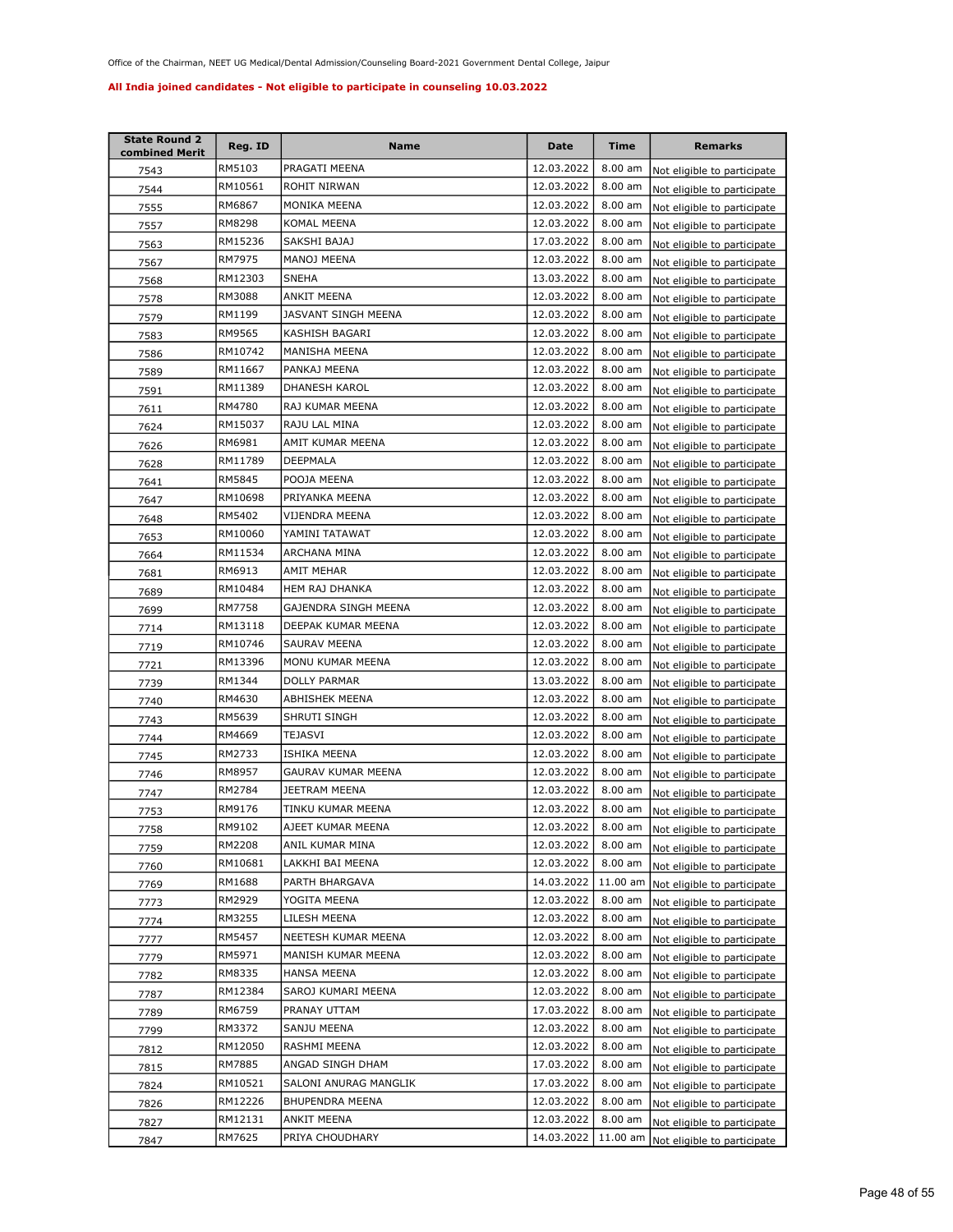| <b>State Round 2</b><br>combined Merit | Reg. ID | Name                    | Date       | Time       | <b>Remarks</b>                      |
|----------------------------------------|---------|-------------------------|------------|------------|-------------------------------------|
| 7849                                   | RM1443  | DIKSHEETA MUNISH MATHUR | 14.03.2022 | 11.00 am   | Not eligible to participate         |
| 7946                                   | RM1616  | ADNAN JUNAID            | 14.03.2022 | 11.00 am   | Not eligible to participate         |
| 7968                                   | RM7540  | SAAKSHI BOHRA           | 14.03.2022 | 11.00 am   | Not eligible to participate         |
| 7969                                   | RM7893  | ANJALI KAMAL            | 13.03.2022 | 8.00 am    | Not eligible to participate         |
| 7999                                   | RM5254  | PRIYANSH KHANDELWAL     | 14.03.2022 | 11.00 am   | Not eligible to participate         |
| 8018                                   | RM15225 | AARCHISHA AGARWAL       | 17.03.2022 | 8.00 am    | Not eligible to participate         |
| 8027                                   | RM2118  | MADHAVI TIWARI          | 17.03.2022 | 8.00 am    | Not eligible to participate         |
| 8029                                   | RM4114  | <b>SITA CHOWDHARY</b>   | 15.03.2022 | 8.00 am    | Not eligible to participate         |
| 8076                                   | RM10962 | <b>AKSHAT THAKUR</b>    | 17.03.2022 | 8.00 am    | Not eligible to participate         |
| 8137                                   | RM12454 | SOUMYA GANGWAR          | 17.03.2022 | 8.00 am    | Not eligible to participate         |
| 8138                                   | RM12487 | PRABHJOT SINGH BAGGA    | 15.03.2022 | 8.00 am    | Not eligible to participate         |
| 8140                                   | RM11453 | NIKITA SHARMA           | 15.03.2022 | 8.00 am    | Not eligible to participate         |
| 8158                                   | RM12928 | MANISHA SINGH           | 13.03.2022 | $11.00$ am | Not eligible to participate         |
| 8171                                   | RM9441  | SHRUTI JANGIR           | 17.03.2022 | 8.00 am    | Not eligible to participate         |
| 8211                                   | RM3137  | SHREYA SHARMA           | 15.03.2022 | 8.00 am    | Not eligible to participate         |
| 8212                                   | RM6691  | DINESH KUMAR MEENA      | 12.03.2022 | 8.00 am    | Not eligible to participate         |
| 8216                                   | RM4048  | KHUSHI SAHARIA          | 17.03.2022 | 8.00 am    | Not eligible to participate         |
| 8232                                   | RM4785  | NAVYA DHAKA             | 15.03.2022 | 8.00 am    | Not eligible to participate         |
| 8242                                   | RM14188 | NISHA DUBEY             | 17.03.2022 | 8.00 am    | Not eligible to participate         |
| 8283                                   | RM8120  | <b>ISHA AHLUWALIA</b>   | 17.03.2022 | 8.00 am    | Not eligible to participate         |
| 8311                                   | RM15286 | DIVYA SHARMA            | 15.03.2022 | 8.00 am    | Not eligible to participate         |
| 8330                                   | RM14395 | NARODIA HEET GIRISHBHAI | 17.03.2022 | $8.00$ am  | Not eligible to participate         |
| 8382                                   | RM13339 | PUSHPA MEENA            | 12.03.2022 | 8.00 am    | Not eligible to participate         |
| 8399                                   | RM1043  | MONIKA CHAUDHARY        | 15.03.2022 | 8.00 am    | Not eligible to participate         |
| 8417                                   | RM12304 | VANSHIKA                | 13.03.2022 | 11.00 am   | Not eligible to participate         |
| 8421                                   | RM14371 | PARV SHARMA             | 17.03.2022 | 8.00 am    | Not eligible to participate         |
| 8430                                   | RM7181  | ANVITA LAKSHMI BHAT     | 17.03.2022 | 8.00 am    | Not eligible to participate         |
| 8452                                   | RM8064  | IMAN BHATTACHARYYA      | 17.03.2022 | $8.00$ am  | Not eligible to participate         |
| 8491                                   | RM3513  | ADITYA RAJ              | 15.03.2022 | 8.00 am    | Not eligible to participate         |
| 8553                                   | RM4025  | PRACHI                  | 13.03.2022 | 11.00 am   | Not eligible to participate         |
| 8561                                   | RM4299  | HIMANSHU KHANNA         | 15.03.2022 | 8.00 am    | Not eligible to participate         |
| 8569                                   | RM12785 | ADISHI DHAWAN           | 17.03.2022 | 8.00 am    | Not eligible to participate         |
| 8591                                   | RM12372 | YOGESH                  | 12.03.2022 | 8.00 am    | Not eligible to participate         |
| 8631                                   | RM7574  | NISHANT JAIN            | 15.03.2022 | 8.00 am    | Not eligible to participate         |
| 8661                                   | RM12064 | SORABH KUMAR MOURYA     | 13.03.2022 | 11.00 am   | Not eligible to participate         |
| 8726                                   | RM7329  | NIKHIL JAIN             | 15.03.2022 | 8.00 am    | Not eligible to participate         |
| 8820                                   | RM1324  | HARSHITA AHUJA          | 17.03.2022 |            | 8.00 am Not eligible to participate |
| 8838                                   | RM13989 | SIDDHIVINAYAK           | 17.03.2022 | $8.00$ am  | Not eligible to participate         |
| 8844                                   | RM11010 | EKAS KAUR               | 17.03.2022 | 8.00 am    | Not eligible to participate         |
| 8855                                   | RM13069 | SHRUTI BANSAL           | 17.03.2022 | 8.00 am    | Not eligible to participate         |
| 8858                                   | RM13879 | SATISH KUMAR MEENA      | 12.03.2022 | 11.00 am   | Not eligible to participate         |
| 8863                                   | RM6421  | ARJUN RAHEJA            | 17.03.2022 | 8.00 am    | Not eligible to participate         |
| 8902                                   | RM1891  | KRITIKA GANGULY         | 15.03.2022 | 8.00 am    | Not eligible to participate         |
| 8921                                   | RM14484 | PAVANI CHAUDHARY        | 17.03.2022 | 8.00 am    | Not eligible to participate         |
| 8927                                   | RM1033  | ISHIKA                  | 17.03.2022 | 8.00 am    | Not eligible to participate         |
| 8934                                   | RM15004 | POONAM MEENA            | 12.03.2022 | 11.00 am   | Not eligible to participate         |
| 8942                                   | RM1989  | SHIVANGI KAPUR          | 17.03.2022 | $8.00$ am  | Not eligible to participate         |
| 8972                                   | RM1962  | AYUSHI KHANDELWAL       | 15.03.2022 | 8.00 am    | Not eligible to participate         |
| 9009                                   | RM3781  | SIDDHANT HINGER         | 15.03.2022 | 8.00 am    | Not eligible to participate         |
| 9017                                   | RM14936 | MANOJ KUMAR             | 15.03.2022 | 8.00 am    | Not eligible to participate         |
| 9032                                   | RM14947 | ABHISHEK M PATIL        | 17.03.2022 | 8.00 am    | Not eligible to participate         |
| 9064                                   | RM10134 | NISHU YADAV             | 15.03.2022 | 8.00 am    | Not eligible to participate         |
| 9147                                   | RM11980 | MANYA SHIVRAJ           | 17.03.2022 | 8.00 am    | Not eligible to participate         |
| 9196                                   | RM9332  | RAGHAV BHATIA           | 17.03.2022 | 8.00 am    | Not eligible to participate         |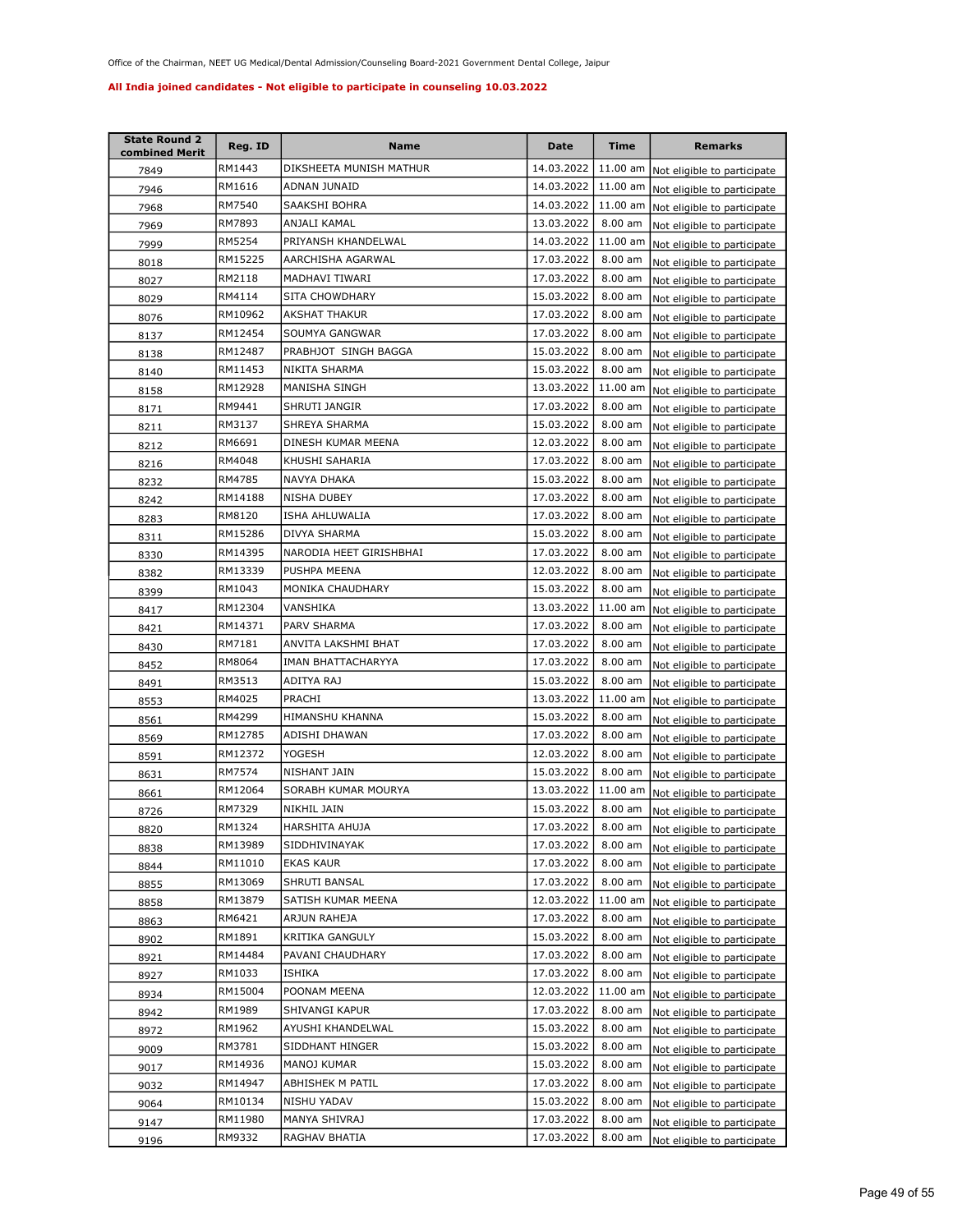| <b>State Round 2</b><br>combined Merit | Reg. ID | <b>Name</b>               | Date       | Time       | <b>Remarks</b>              |
|----------------------------------------|---------|---------------------------|------------|------------|-----------------------------|
| 9200                                   | RM13048 | LISA GOYAL                | 17.03.2022 | $8.00$ am  | Not eligible to participate |
| 9237                                   | RM12161 | SUKHPAL SINGH BAIDWAN     | 17.03.2022 | 8.00 am    | Not eligible to participate |
| 9280                                   | RM6142  | KASHVI SAINI              | 15.03.2022 | $8.00$ am  | Not eligible to participate |
| 9302                                   | RM10500 | AKSHITA MALHOTRA          | 17.03.2022 | 8.00 am    | Not eligible to participate |
| 9322                                   | RM11869 | SWAROOP SUDHIR GHULE      | 17.03.2022 | 8.00 am    | Not eligible to participate |
| 9340                                   | RM9510  | ANUSHKA SINGH             | 12.03.2022 | 11.00 am   | Not eligible to participate |
| 9350                                   | RM5693  | VANSHIKA SHARMA           | 17.03.2022 | 8.00 am    | Not eligible to participate |
| 9368                                   | RM7629  | SIMRAN VARMA              | 17.03.2022 | 8.00 am    | Not eligible to participate |
| 9386                                   | RM11233 | SAKSHAM JAIN              | 17.03.2022 | 8.00 am    | Not eligible to participate |
| 9400                                   | RM12309 | AASTHA MANTRI             | 17.03.2022 | 8.00 am    | Not eligible to participate |
| 9454                                   | RM9337  | BHAWNA VERMA              | 13.03.2022 | 11.00 am   | Not eligible to participate |
| 9457                                   | RM14239 | AVNEE JAIN                | 17.03.2022 | 8.00 am    | Not eligible to participate |
| 9474                                   | RM3201  | <b>BHAVANA</b>            | 17.03.2022 | 8.00 am    | Not eligible to participate |
| 9484                                   | RM4450  | DHRUVA KHANNA             | 17.03.2022 | 8.00 am    | Not eligible to participate |
| 9510                                   | RM3681  | AASTHA SINGH              | 17.03.2022 | 8.00 am    | Not eligible to participate |
| 9535                                   | RM4425  | VAHBIZ RUSTOM PALSETIA    | 17.03.2022 | 8.00 am    | Not eligible to participate |
| 9544                                   | RM14211 | LOVESH GURJAR             | 12.03.2022 | 11.00 am   | Not eligible to participate |
| 9570                                   | RM7940  | PARAS KUMAR MEENA         | 12.03.2022 | 11.00 am   | Not eligible to participate |
| 9631                                   | RM2286  | <b>REWA SINGH</b>         | 15.03.2022 | 8.00 am    | Not eligible to participate |
| 9651                                   | RM14982 | CHIQUITA JAIN             | 17.03.2022 | 8.00 am    | Not eligible to participate |
| 9652                                   | RM8144  | REEJUL RAJ                | 17.03.2022 | 8.00 am    | Not eligible to participate |
| 9653                                   | RM7223  | SNIGDHA VERMA             | 17.03.2022 | $8.00$ am  | Not eligible to participate |
| 9693                                   | RM13374 | MANVITA KRISHNA KANUPARTI | 17.03.2022 | 8.00 am    | Not eligible to participate |
| 9723                                   | RM8802  | MANSI MADAAN              | 17.03.2022 | 8.00 am    | Not eligible to participate |
| 9725                                   | RM2995  | SUZAN PADARSHI            | 17.03.2022 | 8.00 am    | Not eligible to participate |
| 9793                                   | RM12506 | ANUSHKA UPPAL             | 17.03.2022 | 8.00 am    | Not eligible to participate |
| 9800                                   | RM14305 | JAIN VANDAN MAHAVIR       | 17.03.2022 | 8.00 am    | Not eligible to participate |
| 9806                                   | RM7503  | SHAMBHAVI                 | 17.03.2022 | $8.00$ am  | Not eligible to participate |
| 9808                                   | RM14325 | <b>GAURI THUKRAL</b>      | 17.03.2022 | 8.00 am    | Not eligible to participate |
| 9824                                   | RM5770  | KUSUM NAINWAYAN           | 13.03.2022 | 11.00 am   | Not eligible to participate |
| 9864                                   | RM14189 | GAYATRI SETHI             | 17.03.2022 | 8.00 am    | Not eligible to participate |
| 9865                                   | RM1693  | DIVYA MINA                | 12.03.2022 | $11.00$ am | Not eligible to participate |
| 9882                                   | RM3699  | VANEESA AGARWAL           | 17.03.2022 | 8.00 am    | Not eligible to participate |
| 9893                                   | RM14177 | ISHIRA LUTHRA             | 17.03.2022 | 8.00 am    | Not eligible to participate |
| 9899                                   | RM5875  | SOHAM JAIN                | 15.03.2022 | 8.00 am    | Not eligible to participate |
| 9913                                   | RM9144  | <b>BRISHTI BISWAS</b>     | 17.03.2022 | 8.00 am    | Not eligible to participate |
| 9914                                   | RM12256 | VANSH ANEJA               | 17.03.2022 | 8.00 am    | Not eligible to participate |
| 9919                                   | RM10730 | BHAVISHYA MADAN           | 17.03.2022 | 8.00 am    | Not eligible to participate |
| 9933                                   | RM6060  | MANASI SHAH               | 17.03.2022 | 8.00 am    | Not eligible to participate |
| 9943                                   | RM9313  | KHUSHI SINHA              | 17.03.2022 | 8.00 am    | Not eligible to participate |
| 9950                                   | RN16429 | YOGITA SINGH              | 15.03.2022 | 8.00 am    | Not eligible to participate |
| 9962                                   | RM10335 | VIKAS                     | 17.03.2022 | 8.00 am    | Not eligible to participate |
| 10024                                  | RM4454  | SMARTH NAGPAL             | 17.03.2022 | 8.00 am    | Not eligible to participate |
| 10038                                  | RM14214 | DEVANSH GUPTA             | 17.03.2022 | 8.00 am    | Not eligible to participate |
| 10064                                  | RM11951 | NAISHA GUPTA              | 17.03.2022 | 8.00 am    | Not eligible to participate |
| 10132                                  | RM3005  | <b>KARAN ROY</b>          | 17.03.2022 | 8.00 am    | Not eligible to participate |
| 10142                                  | RM4333  | VIDHI GARG                | 17.03.2022 | 8.00 am    | Not eligible to participate |
| 10190                                  | RM7610  | KAVITA CHOUDHARY          | 15.03.2022 | 11.00 am   | Not eligible to participate |
| 10250                                  | RM7849  | AARTI MEGHWANSHI          | 13.03.2022 | 11.00 am   | Not eligible to participate |
| 10264                                  | RM7698  | CHIRAG AGGARWAL           | 17.03.2022 | 8.00 am    | Not eligible to participate |
| 10268                                  | RM11048 | SAHIL SINGH               | 15.03.2022 | 11.00 am   | Not eligible to participate |
| 10313                                  | RM1214  | NEHA MITTAL               | 17.03.2022 | 8.00 am    | Not eligible to participate |
| 10318                                  | RM13522 | PURVA SANKHE              | 17.03.2022 | 8.00 am    | Not eligible to participate |
| 10329                                  | RM11450 | MAUSAM RAHEJA             | 17.03.2022 | 8.00 am    | Not eligible to participate |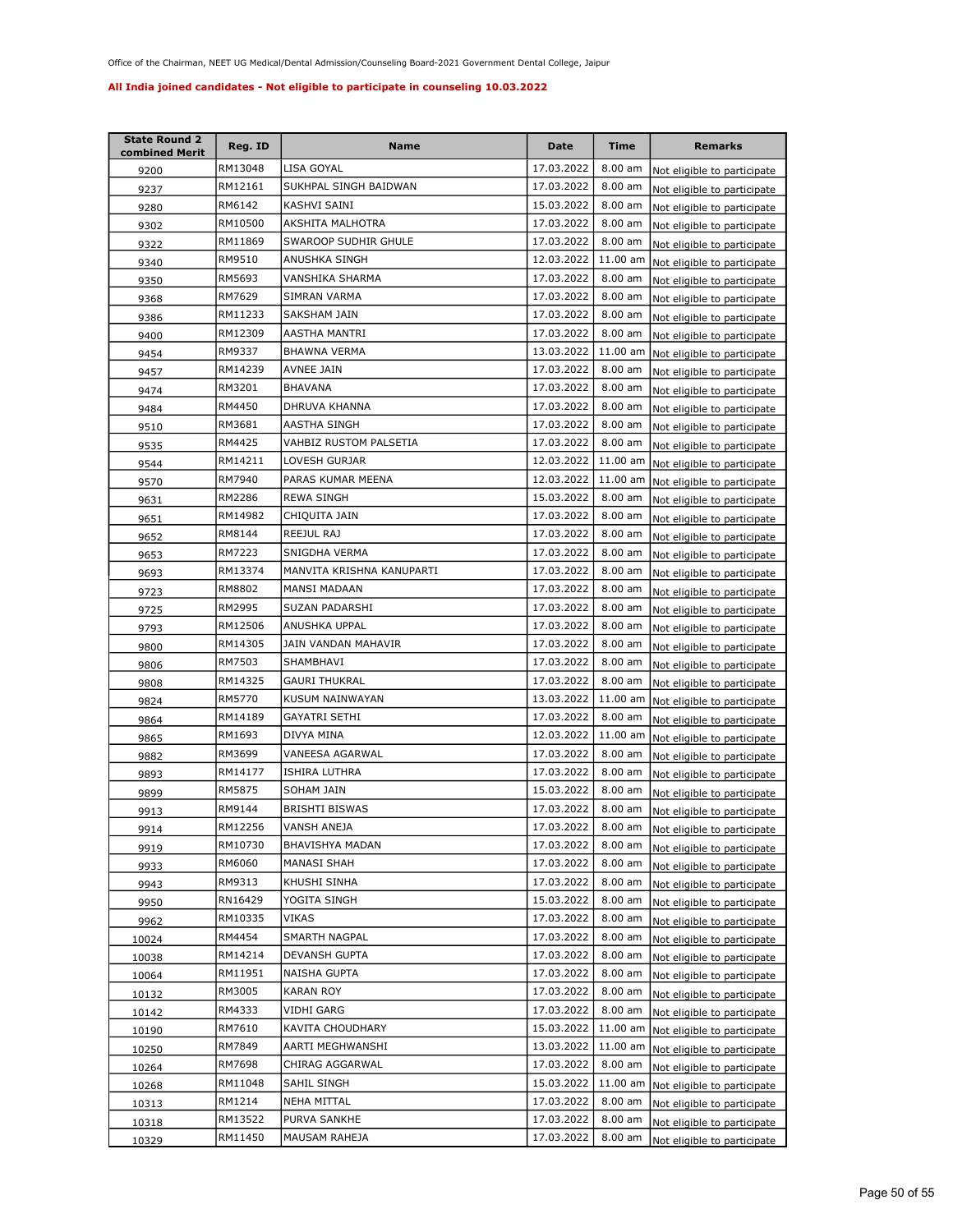| <b>State Round 2</b><br>combined Merit | Reg. ID | Name                      | Date       | <b>Time</b>       | <b>Remarks</b>              |
|----------------------------------------|---------|---------------------------|------------|-------------------|-----------------------------|
| 10337                                  | RM4462  | RAGHAV BINDAL             | 17.03.2022 | $8.00$ am         | Not eligible to participate |
| 10366                                  | RM5947  | NEELAKSH BANSAL           | 17.03.2022 | 8.00 am           | Not eligible to participate |
| 10377                                  | RM13473 | TANISHA PANDA             | 17.03.2022 | 8.00 am           | Not eligible to participate |
| 10382                                  | RM13391 | DEVANSHI BHARDWAJ         | 17.03.2022 | 8.00 am           | Not eligible to participate |
| 10384                                  | RM9886  | OSHIN HARISH KUMAR SHUKLA | 17.03.2022 | 8.00 am           | Not eligible to participate |
| 10406                                  | RM9483  | PATEL HELEE VIREN         | 17.03.2022 | 8.00 am           | Not eligible to participate |
| 10417                                  | RM2362  | KEOUSHAA SHARMA           | 17.03.2022 | 8.00 am           | Not eligible to participate |
| 10420                                  | RM8610  | <b>KASHISH TANDON</b>     | 17.03.2022 | 8.00 am           | Not eligible to participate |
| 10430                                  | RM2942  | <b>HARSH GARG</b>         | 17.03.2022 | 8.00 am           | Not eligible to participate |
| 10433                                  | RM8616  | APARNA SINGH              | 17.03.2022 | 8.00 am           | Not eligible to participate |
| 10465                                  | RM14800 | TANMAY JAIN               | 15.03.2022 | 11.00 am          | Not eligible to participate |
| 10467                                  | RM9160  | TANVEER RAO               | 17.03.2022 | 8.00 am           | Not eligible to participate |
| 10486                                  | RM13705 | SHREYA MANGLA             | 17.03.2022 | 8.00 am           | Not eligible to participate |
| 10500                                  | RM3750  | ANANYA NARANG             | 17.03.2022 | 8.00 am           | Not eligible to participate |
| 10516                                  | RM1195  | SHIVAM SHARMA             | 17.03.2022 | 8.00 am           | Not eligible to participate |
| 10547                                  | RM9148  | ENAKSHI CHAUHAN           | 17.03.2022 | 8.00 am           | Not eligible to participate |
| <u>10596</u>                           | RM2198  | GOVIND SIKARWAR           | 15.03.2022 | 11.00 am          | Not eligible to participate |
| 10607                                  | RM13355 | SHREYA TRIPATHI           | 17.03.2022 | 8.00 am           | Not eligible to participate |
| 10611                                  | RM2008  | DEBJIT MANDAL             | 17.03.2022 | $8.00$ am         | Not eligible to participate |
| 10705                                  | RM9743  | SANKALP VINAYAK           | 17.03.2022 | 8.00 am           | Not eligible to participate |
| 10720                                  | RM1741  | KAUSHAL SAIN              | 15.03.2022 | 11.00 am          | Not eligible to participate |
| 10755                                  | RM6806  | M RAMEZ KHAIR             | 17.03.2022 | 8.00 am           | Not eligible to participate |
| 10781                                  | RM14075 | <b>GARIMA TANWER</b>      | 17.03.2022 | 8.00 am           | Not eligible to participate |
| 10793                                  | RM2206  | MUDRIKA JAKIYAWAL         | 12.03.2022 | 11.00 am          | Not eligible to participate |
| 10796                                  | RM1587  | DIVYANSH SINGH            | 17.03.2022 | 8.00 am           | Not eligible to participate |
| 10801                                  | RM1904  | ABHIGYAN VYAS             | 15.03.2022 | 11.00 am          | Not eligible to participate |
| 10826                                  | RM3317  | PRATYUSH DAS              | 17.03.2022 | 8.00 am           | Not eligible to participate |
| 10896                                  | RM8636  | MANYA PARYANI             | 17.03.2022 | 8.00 am           | Not eligible to participate |
| 10898                                  | RM1981  | AKSHAY JAIN               | 17.03.2022 | 8.00 am           | Not eligible to participate |
| 10904                                  | RM2790  | VISHWAS BHANDARY P        | 17.03.2022 | 8.00 am           | Not eligible to participate |
| 10919                                  | RM2241  | NIKKITA GUPTA             | 17.03.2022 | 8.00 am           | Not eligible to participate |
| 10930                                  | RM15823 | SONA PATIDAR              | 17.03.2022 | 8.00 am           | Not eligible to participate |
| 10933                                  | RM2637  | UJJWAL NAGAR              | 17.03.2022 | $8.00$ am         | Not eligible to participate |
| 10951                                  | RM14261 | ANANYA SINGHAL            | 17.03.2022 | 8.00 am           | Not eligible to participate |
| 10964                                  | RM8006  | MAHIMA PAWAR              | 17.03.2022 | 8.00 am           | Not eligible to participate |
| 10967                                  | RN16111 | DRISTI JAISWAL            | 17.03.2022 | 8.00 am           | Not eligible to participate |
| 10971                                  | RM1179  | SUSHMITA SHARAN           | 17.03.2022 | $8.00 \text{ am}$ | Not eligible to participate |
| 11003                                  | RM14209 | DIVYANSH CHOUDHARY        | 17.03.2022 | 8.00 am           | Not eligible to participate |
| <u>11047</u>                           | RM3801  | VISHWAJITH S NAMBIAR      | 17.03.2022 | 8.00 am           | Not eligible to participate |
| 11091                                  | RM9094  | AFSHA MINNAT              | 17.03.2022 | 8.00 am           | Not eligible to participate |
| 11116                                  | RM14761 | ADITI KAMRA               | 17.03.2022 | 8.00 am           | Not eligible to participate |
| 11119                                  | RM4092  | SOUSHAT BHATTACHARJEE     | 17.03.2022 | 8.00 am           | Not eligible to participate |
| 11173                                  | RM6800  | AYUSHI CHOUDHARY          | 15.03.2022 | 11.00 am          | Not eligible to participate |
| 11175                                  | RM9841  | NIDHI JANGIR              | 15.03.2022 | 11.00 am          | Not eligible to participate |
| 11191                                  | RM2695  | DISHA HADIMANI            | 17.03.2022 | 8.00 am           | Not eligible to participate |
| 11200                                  | RM14202 | RAHUL N                   | 15.03.2022 | 11.00 am          | Not eligible to participate |
| 11203                                  | RM13717 | TAYADE PRANAV SUHAS       | 17.03.2022 | 8.00 am           | Not eligible to participate |
| 11220                                  | RM1521  | ANANYA MAZUMDER           | 17.03.2022 | 8.00 am           | Not eligible to participate |
| 11225                                  | RM14767 | HARSHIT AGARWAL           | 17.03.2022 | 8.00 am           | Not eligible to participate |
| 11257                                  | RM11619 | PATEL RANISHA             | 17.03.2022 | 8.00 am           | Not eligible to participate |
| 11270                                  | RM2044  | ESHAAN AGARWAL            | 17.03.2022 | 8.00 am           | Not eligible to participate |
| 11282                                  | RM14687 | NIRMIT JALAN              | 17.03.2022 | 8.00 am           | Not eligible to participate |
| 11289                                  | RM13937 | NISHTHA SAINI             | 17.03.2022 | 8.00 am           | Not eligible to participate |
| 11294                                  | RM7357  | MEHER NISAR MULANI        | 17.03.2022 | $8.00$ am         | Not eligible to participate |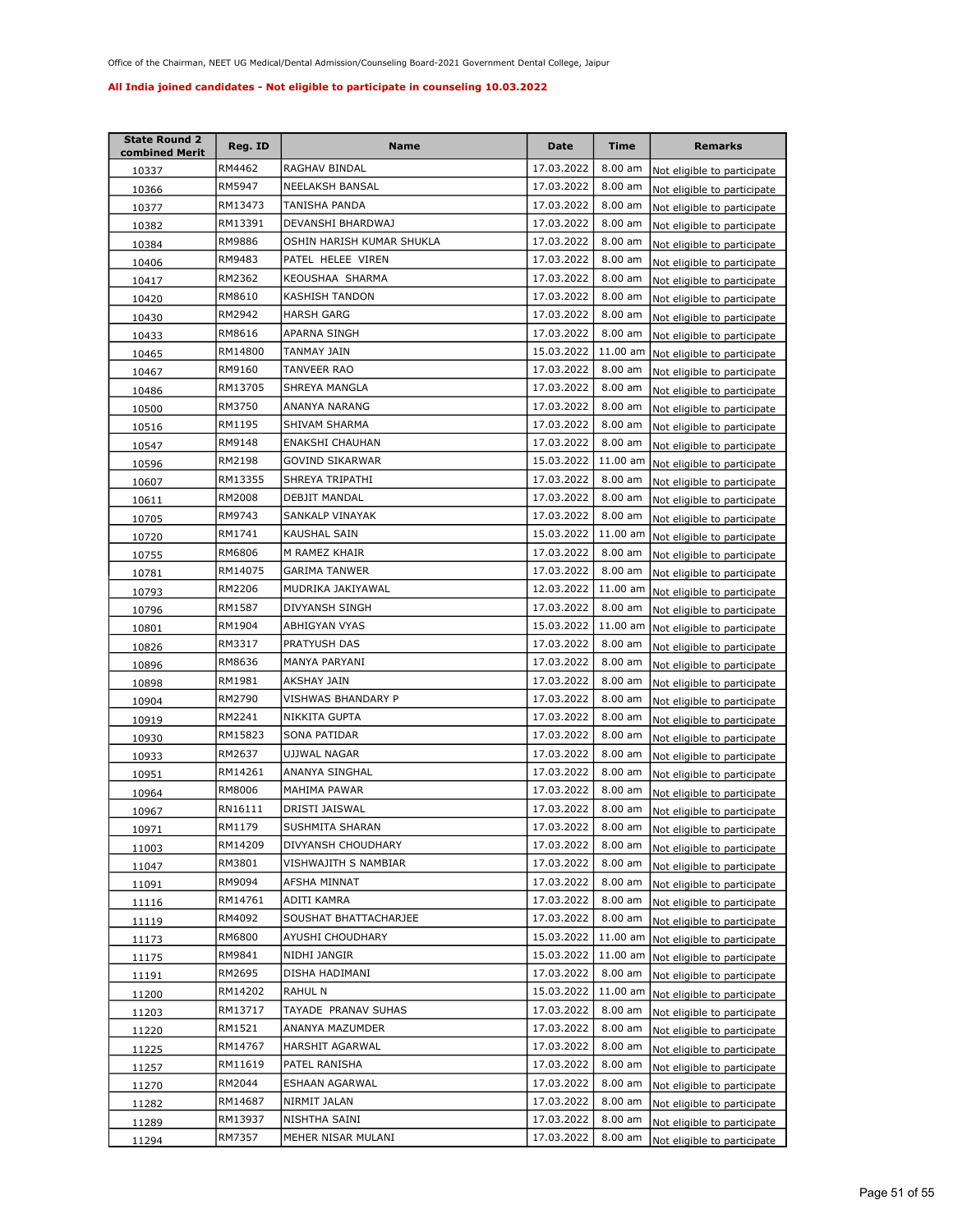| <b>State Round 2</b><br>combined Merit | Reg. ID | Name                          | Date       | <b>Time</b> | <b>Remarks</b>                      |
|----------------------------------------|---------|-------------------------------|------------|-------------|-------------------------------------|
| 11350                                  | RM14040 | DEVESH JINDAL                 | 17.03.2022 | $8.00$ am   | Not eligible to participate         |
| 11353                                  | RM12053 | KABRA VIPUL PRASHANT          | 17.03.2022 | 8.00 am     | Not eligible to participate         |
| 11359                                  | RM6310  | ASHLIN BHATIA                 | 17.03.2022 | 8.00 am     | Not eligible to participate         |
| 11369                                  | RM7267  | ADVIKAA BHARADWAJ             | 17.03.2022 | 8.00 am     | Not eligible to participate         |
| 11375                                  | RM14275 | SUDHARSAN RAMAPRIYA           | 17.03.2022 | $8.00$ am   | Not eligible to participate         |
| <u> 11395</u>                          | RM12380 | CHANCHAL REGAR                | 13.03.2022 | 11.00 am    | Not eligible to participate         |
| 11408                                  | RM2981  | DHRUV AGARWAL                 | 17.03.2022 | 8.00 am     | Not eligible to participate         |
| 11429                                  | RM1439  | FAIRLICA KHARBANI             | 17.03.2022 | 8.00 am     | Not eligible to participate         |
| 11444                                  | RM1330  | KANISHK SHUKLA                | 17.03.2022 | 8.00 am     | Not eligible to participate         |
| 11467                                  | RM3977  | GARIMA BOSE                   | 17.03.2022 | 8.00 am     | Not eligible to participate         |
| 11495                                  | RM9848  | SHAH JASH VIRALBHAI           | 17.03.2022 | $8.00$ am   | Not eligible to participate         |
| 11497                                  | RM13393 | SANKHE PARTH MUKESH           | 17.03.2022 | 8.00 am     | Not eligible to participate         |
| 11499                                  | RM14940 | ARSHIYA BHAGCHANDANI          | 17.03.2022 | 8.00 am     | Not eligible to participate         |
| 11531                                  | RM10232 | AKASH SHARMA                  | 17.03.2022 | 8.00 am     | Not eligible to participate         |
| 11554                                  | RM15228 | KHUSHI MAHAJAN                | 17.03.2022 | 8.00 am     | Not eligible to participate         |
| 11593                                  | RM3563  | SMRETI                        | 17.03.2022 | 8.00 am     | Not eligible to participate         |
| 11628                                  | RM14676 | PANDEY HARSH SUDHAKAR         | 17.03.2022 | 8.00 am     | Not eligible to participate         |
| 11636                                  | RM15151 | <b>NYSHA GUPTA</b>            | 17.03.2022 | 8.00 am     | Not eligible to participate         |
| 11642                                  | RM15319 | <b>TEJAS TOSHNIWAL</b>        | 17.03.2022 | 8.00 am     | Not eligible to participate         |
| <b>11650</b>                           | RM7587  | SMRUTI SATAPATHY              | 17.03.2022 | 8.00 am     | Not eligible to participate         |
| 11679                                  | RM1229  | DEIBIANG NONGSIEJ             | 17.03.2022 | 8.00 am     | Not eligible to participate         |
| 11683                                  | RM9818  | ABHIYUDIT CHAUHAN             | 17.03.2022 | 8.00 am     | Not eligible to participate         |
| 11684                                  | RM13666 | VARDHAN SHANKAR KADAM         | 17.03.2022 | 8.00 am     | Not eligible to participate         |
| 11693                                  | RM13460 | <b>HETVI</b>                  | 17.03.2022 | 8.00 am     | Not eligible to participate         |
| 11704                                  | RM14658 | KUSHAGRA SHARMA               | 17.03.2022 | 8.00 am     | Not eligible to participate         |
| 11715                                  | RM1462  | ARYAAN SARKAR                 | 17.03.2022 | $8.00$ am   | Not eligible to participate         |
| 11718                                  | RM5253  | NIMISH MAKKAR                 | 17.03.2022 | 8.00 am     | Not eligible to participate         |
| 11722                                  | RM5023  | MITALI BORGOHAIN              | 17.03.2022 | 8.00 am     | Not eligible to participate         |
| 11724                                  | RM14272 | VAISHNAVI PATHAK              | 17.03.2022 | 8.00 am     | Not eligible to participate         |
| 11730                                  | RM13292 | <b>EPSHITA</b>                | 17.03.2022 | 8.00 am     | Not eligible to participate         |
| 11731                                  | RM9758  | SHAH ANERI BHAVESHKUMAR       | 17.03.2022 | 8.00 am     | Not eligible to participate         |
| 11755                                  | RM5618  | THAKKAR SHIVAM KISHOR         | 17.03.2022 | $8.00$ am   | Not eligible to participate         |
| 11782                                  | RM2197  | RIYA MUKHERJI                 | 15.03.2022 | 11.00 am    | Not eligible to participate         |
| 11787                                  | RM2133  | PRIYANSHU TRIPATHI            | 17.03.2022 | 8.00 am     | Not eligible to participate         |
| 11790                                  | RM1948  | RONALEE BHUYAN                | 17.03.2022 | $8.00$ am   | Not eligible to participate         |
| 11792                                  | RM8486  | NISHTHA NEMHA LAKRA           | 17.03.2022 | 8.00 am     | Not eligible to participate         |
| 11800                                  | RM6668  | RADHIKA KAPOOR                | 17.03.2022 |             | 8.00 am Not eligible to participate |
| 11816                                  | RM12261 | <b>JAGAT SINGH</b>            | 15.03.2022 | 11.00 am    | Not eligible to participate         |
| 11825                                  | RM2342  | APOORVA                       | 17.03.2022 | 8.00 am     | Not eligible to participate         |
| 11876                                  | RM1172  | ANSHIMA TREHAN                | 17.03.2022 | 8.00 am     | Not eligible to participate         |
| 11908                                  | RM7724  | SHREYA ADHIKARY               | 17.03.2022 | 8.00 am     | Not eligible to participate         |
| 11911                                  | RM11898 | DIVYANSH AGRAHARI             | 17.03.2022 | 8.00 am     | Not eligible to participate         |
| 11921                                  | RM2951  | SAI SHARAN VATS               | 17.03.2022 | 8.00 am     | Not eligible to participate         |
| 11943                                  | RM10812 | ABIA NIZAM KHAN               | 17.03.2022 | 8.00 am     | Not eligible to participate         |
| 11985                                  | RM8294  | SAHAJ DANG                    | 15.03.2022 | 11.00 am    | Not eligible to participate         |
| 12002                                  | RM1999  | AYUSH KUMAR                   | 17.03.2022 | 8.00 am     | Not eligible to participate         |
| 12003                                  | RM3371  | DIVYANGI KUMAR                | 17.03.2022 | 8.00 am     | Not eligible to participate         |
| 12007                                  | RM14117 | ANSHIKA GOYAL                 | 17.03.2022 | 8.00 am     | Not eligible to participate         |
| 12033                                  | RM2719  | MOKSH DALAL                   | 17.03.2022 | 8.00 am     | Not eligible to participate         |
| 12056                                  | RM2714  | SRIYANSHI RANJAN              | 17.03.2022 | 8.00 am     | Not eligible to participate         |
| 12068                                  | RM3930  | NIMBALKAR SAAKSHI CHANDRAKANT | 17.03.2022 | 8.00 am     | Not eligible to participate         |
| 12084                                  | RM10035 | ISHIKA KUMAR                  | 17.03.2022 | 8.00 am     | Not eligible to participate         |
| 12090                                  | RM10516 | MAHI KHEMANI                  | 17.03.2022 | 8.00 am     | Not eligible to participate         |
| 12107                                  | RN16160 | SHILPI RAJ                    | 17.03.2022 | 8.00 am     | Not eligible to participate         |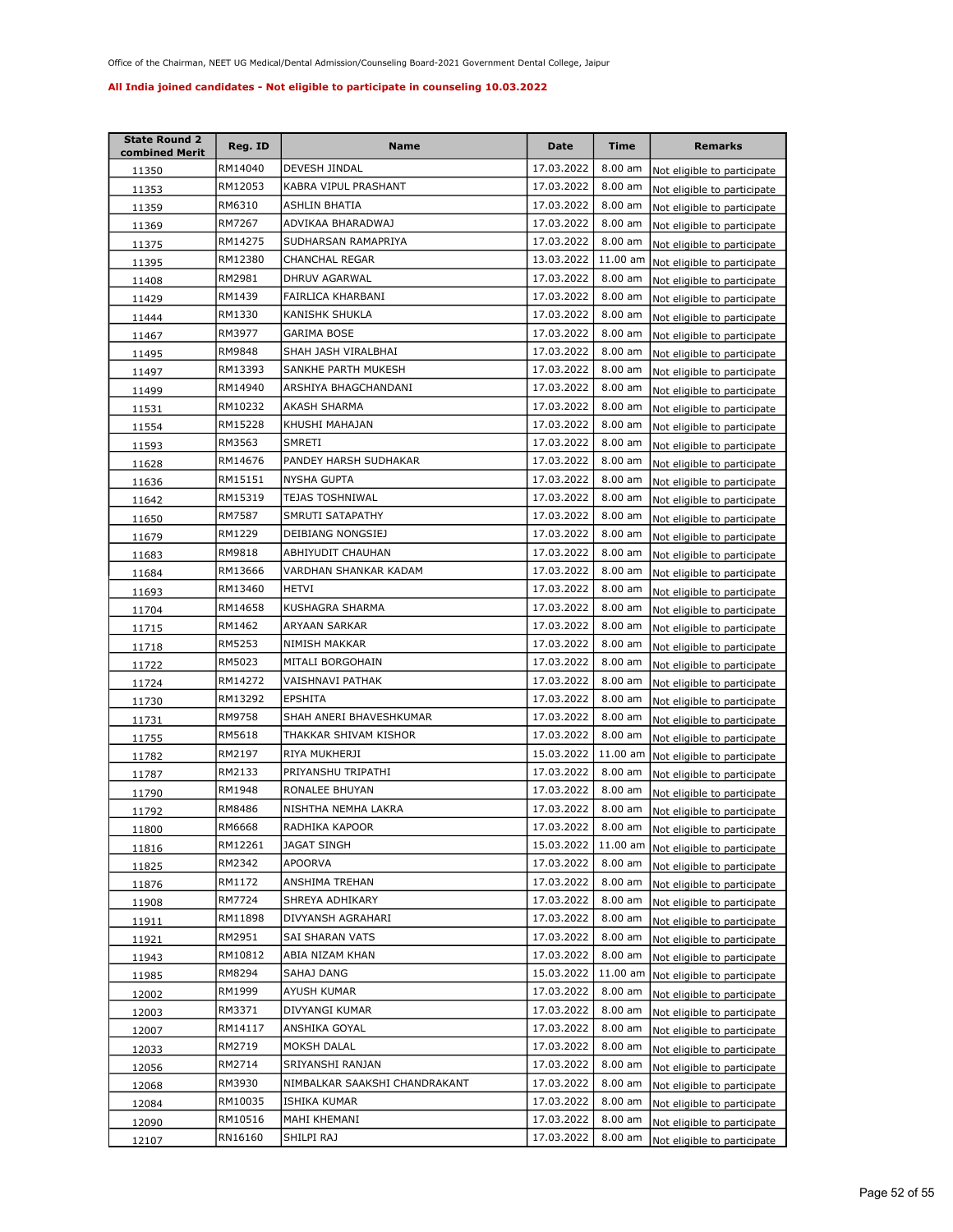| <b>State Round 2</b><br>combined Merit | Reg. ID | Name                      | Date       | Time      | <b>Remarks</b>              |
|----------------------------------------|---------|---------------------------|------------|-----------|-----------------------------|
| 12114                                  | RM15777 | AMIT KUMAR AMAR           | 17.03.2022 | $8.00$ am | Not eligible to participate |
| 12115                                  | RM2004  | KHUSHI SHARMA             | 17.03.2022 | 8.00 am   | Not eligible to participate |
| 12155                                  | RM3537  | AKSHAT KUSHWAHA           | 17.03.2022 | 8.00 am   | Not eligible to participate |
| 12171                                  | RM2915  | KANISHKA YADAV            | 17.03.2022 | 8.00 am   | Not eligible to participate |
| 12172                                  | RM3301  | TUSHAR SHARMA             | 17.03.2022 | 8.00 am   | Not eligible to participate |
| 12188                                  | RM15389 | CHETANA KOLATHUR          | 17.03.2022 | 8.00 am   | Not eligible to participate |
| 12190                                  | RM1961  | HARSHIT BAGOTIA           | 17.03.2022 | 8.00 am   | Not eligible to participate |
| 12201                                  | RM1449  | RASHI SINGH               | 17.03.2022 | 8.00 am   | Not eligible to participate |
| 12247                                  | RM3659  | SUHANI GOYAL              | 17.03.2022 | 8.00 am   | Not eligible to participate |
| 12270                                  | RM7474  | SAKSHAM PUNIA             | 17.03.2022 | 8.00 am   | Not eligible to participate |
| 12298                                  | RM3001  | CEZANNE DUTTA             | 17.03.2022 | 8.00 am   | Not eligible to participate |
| 12360                                  | RM9561  | DHEERAJ MEENA             | 12.03.2022 | 11.00 am  | Not eligible to participate |
| 12365                                  | RM3456  | DEVANSHI ARUN JAIN        | 17.03.2022 | 8.00 am   | Not eligible to participate |
| 12378                                  | RM4723  | ARYAN RASTOGI             | 17.03.2022 | 8.00 am   | Not eligible to participate |
| 12403                                  | RM6053  | AKSHAT BHARGAVA           | 17.03.2022 | 8.00 am   | Not eligible to participate |
| 12453                                  | RM9049  | MANYA SINHA               | 17.03.2022 | 8.00 am   | Not eligible to participate |
| 12480                                  | RM7557  | MOKAL ROHIT BHAGWAN       | 17.03.2022 | 8.00 am   | Not eligible to participate |
| 12485                                  | RM13918 | ADITI YADAV               | 17.03.2022 | 8.00 am   | Not eligible to participate |
| 12507                                  | RM15364 | SNIGDHA DAYAL             | 17.03.2022 | $8.00$ am | Not eligible to participate |
| 12518                                  | RM8779  | DHRUV DHINGRA             | 17.03.2022 | 8.00 am   | Not eligible to participate |
| 12521                                  | RM8954  | DIVYANSHI GOEL            | 17.03.2022 | 8.00 am   | Not eligible to participate |
| 12545                                  | RM3665  | YADAV ABHISHEK ASHOK      | 17.03.2022 | 8.00 am   | Not eligible to participate |
| 12560                                  | RM5446  | RUBAB EHTSHAM KHAN        | 17.03.2022 | 8.00 am   | Not eligible to participate |
| 12617                                  | RM13832 | ABEER CHAWLA              | 17.03.2022 | 8.00 am   | Not eligible to participate |
| 12653                                  | RM1552  | AMAN RAINA                | 17.03.2022 | 8.00 am   | Not eligible to participate |
| 12662                                  | RM3672  | KOMAL AGRAWAL             | 17.03.2022 | 8.00 am   | Not eligible to participate |
| 12663                                  | RM10488 | RACHITA YADAV             | 17.03.2022 | 8.00 am   | Not eligible to participate |
| 12676                                  | RM5226  | KHUSHI RANA               | 17.03.2022 | 8.00 am   | Not eligible to participate |
| 12688                                  | RM15232 | VRISHIKA VIVEK NAIR       | 17.03.2022 | 8.00 am   | Not eligible to participate |
| 12733                                  | RM4446  | ANUSHKA VAISH             | 17.03.2022 | $8.00$ am | Not eligible to participate |
| 12760                                  | RM5224  | SAMARTH BANDHU            | 17.03.2022 | 8.00 am   | Not eligible to participate |
| 12791                                  | RM14967 | ARSUL SANSKAR SIDDHESHWAR | 17.03.2022 | 8.00 am   | Not eligible to participate |
| 12797                                  | RM2005  | KHUSHI SHIVHARE           | 17.03.2022 | 8.00 am   | Not eligible to participate |
| 12810                                  | RM6372  | AHAAN KHAN                | 17.03.2022 | 8.00 am   | Not eligible to participate |
| 12813                                  | RM4993  | ANITA SATIDASANI          | 16.03.2022 | 8.00 am   | Not eligible to participate |
| 12829                                  | RM3961  | RAKSHIT LADDHA            | 16.03.2022 | 8.00 am   | Not eligible to participate |
| 12859                                  | RM8292  | SWATI RATHORE             | 17.03.2022 | 8.00 am   | Not eligible to participate |
| 12867                                  | RM2034  | SHIVAANSH JOSHI           | 17.03.2022 | 8.00 am   | Not eligible to participate |
| 12878                                  | RM2946  | ABHI SHARMA               | 17.03.2022 | 8.00 am   | Not eligible to participate |
| 12882                                  | RM8151  | JASMIT KAUR PURI          | 17.03.2022 | 8.00 am   | Not eligible to participate |
| 12884                                  | RM13362 | RICHA AGRAWAL             | 17.03.2022 | 8.00 am   | Not eligible to participate |
| 12894                                  | RM1279  | ANUSNA ADHIKARI           | 17.03.2022 | 8.00 am   | Not eligible to participate |
| 12940                                  | RM1671  | PRIYANSH BHATNAGAR        | 17.03.2022 | 8.00 am   | Not eligible to participate |
| 12945                                  | RM8488  | RUPAL SHARMA              | 16.03.2022 | 8.00 am   | Not eligible to participate |
| 12958                                  | RM2011  | MANMEET KAUR              | 17.03.2022 | 8.00 am   | Not eligible to participate |
| 12961                                  | RM2102  | VAISHNAVI JHA             | 17.03.2022 | 8.00 am   | Not eligible to participate |
| 12964                                  | RM9704  | MOLLY TIWARI              | 17.03.2022 | 8.00 am   | Not eligible to participate |
| 12965                                  | RM7916  | LAKSHYA TAWRA             | 17.03.2022 | 8.00 am   | Not eligible to participate |
| 12977                                  | RM7064  | DEWANSHI                  | 17.03.2022 | 8.00 am   | Not eligible to participate |
| 12994                                  | RM15690 | GEHNA BHARDWAJ            | 17.03.2022 | 8.00 am   | Not eligible to participate |
| 12997                                  | RM7340  | HARSHIT SINGH             | 17.03.2022 | 8.00 am   | Not eligible to participate |
| 13013                                  | RM11294 | KARTIK WADHWA             | 17.03.2022 | 8.00 am   | Not eligible to participate |
| 13047                                  | RM4047  | ARYAN SINGH               | 17.03.2022 | 8.00 am   | Not eligible to participate |
| 13057                                  | RM6730  | ARCHITA SHRIVASTAVA       | 17.03.2022 | 8.00 am   | Not eligible to participate |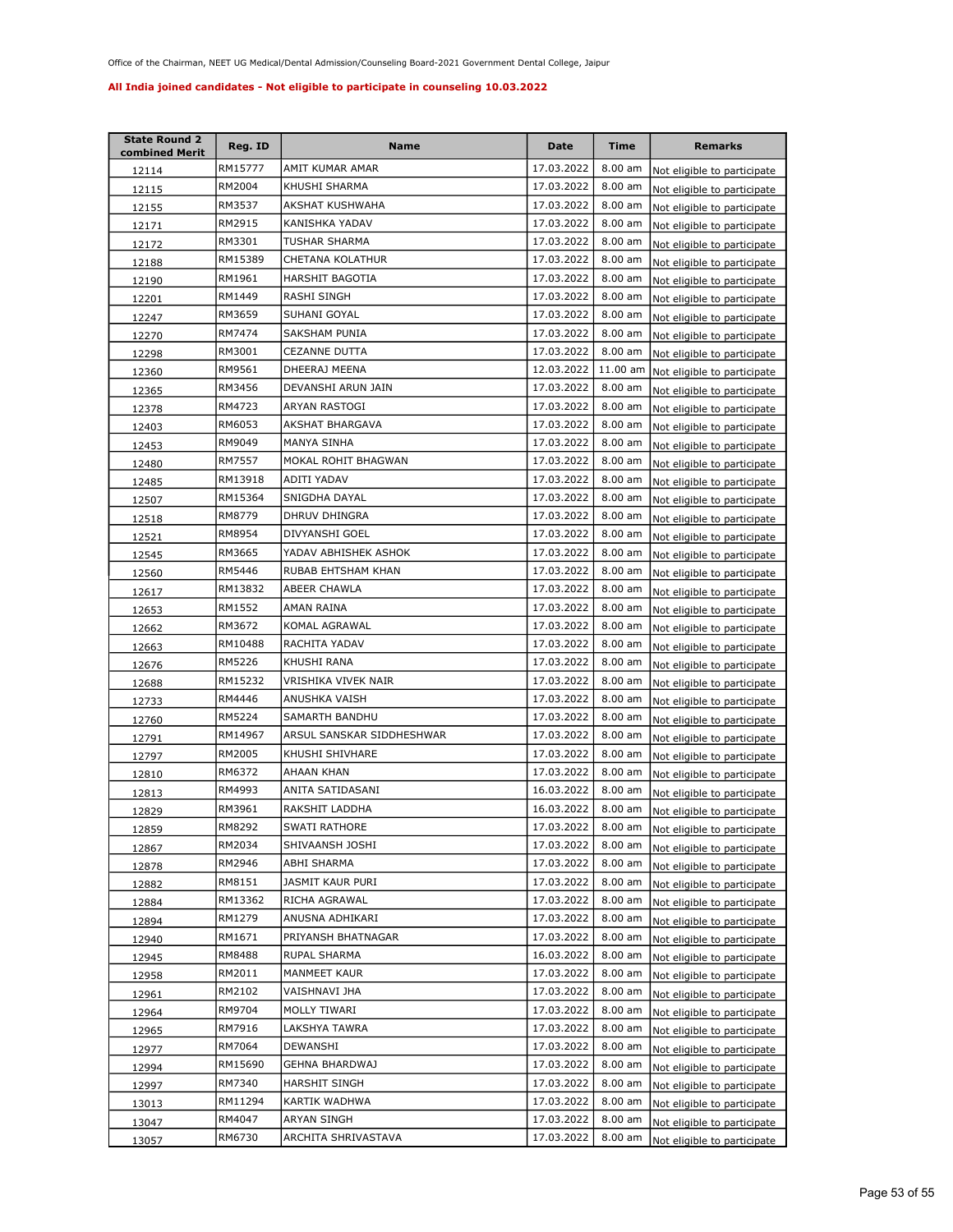| <b>State Round 2</b><br>combined Merit | Reg. ID | <b>Name</b>                | Date       | <b>Time</b>       | <b>Remarks</b>              |
|----------------------------------------|---------|----------------------------|------------|-------------------|-----------------------------|
| 13075                                  | RM12006 | NAVREET GHOTRA             | 17.03.2022 | $8.00$ am         | Not eligible to participate |
| 13076                                  | RM10799 | SUVIRAL MITTAL             | 16.03.2022 | 8.00 am           | Not eligible to participate |
| 13099                                  | RM9186  | ANUMIT TIWARI              | 17.03.2022 | 8.00 am           | Not eligible to participate |
| 13108                                  | RM15119 | STUTI DUTTA                | 17.03.2022 | 8.00 am           | Not eligible to participate |
| 13148                                  | RM14056 | ARCHIT BANSAL              | 17.03.2022 | 8.00 am           | Not eligible to participate |
| 13151                                  | RM7571  | VIDUSHEE MANCHANDA         | 17.03.2022 | 8.00 am           | Not eligible to participate |
| 13157                                  | RM1756  | SIDDHARTH KHATRI           | 17.03.2022 | 8.00 am           | Not eligible to participate |
| 13197                                  | RM5787  | MISTRY PALAK DARSHANKUMAR  | 17.03.2022 | 8.00 am           | Not eligible to participate |
| 13215                                  | RM1663  | <b>KARAN RAWAL</b>         | 17.03.2022 | 8.00 am           | Not eligible to participate |
| 13226                                  | RM14386 | ADHISHRI DWIVEDI           | 17.03.2022 | 8.00 am           | Not eligible to participate |
| 13229                                  | RM3406  | HARSHITA KOLHATKAR         | 17.03.2022 | 8.00 am           | Not eligible to participate |
| 13261                                  | RM7387  | KANKA PANDITA              | 17.03.2022 | 8.00 am           | Not eligible to participate |
| 13262                                  | RM4297  | URVITA GOGOI               | 17.03.2022 | 8.00 am           | Not eligible to participate |
| 13295                                  | RM13938 | KHUSHI NIKHIL SHAH         | 17.03.2022 | 8.00 am           | Not eligible to participate |
| 13311                                  | RM15076 | KASHISH KAPOOR             | 17.03.2022 | 8.00 am           | Not eligible to participate |
| 13327                                  | RM13644 | CHAUHAN DIXIT HITESHBHAI   | 17.03.2022 | 8.00 am           | Not eligible to participate |
| <u>13343</u>                           | RM4665  | SANGALE YASH AVINASH       | 17.03.2022 | 8.00 am           | Not eligible to participate |
| 13348                                  | RM14377 | <b>SHALU RATHOR</b>        | 17.03.2022 | 8.00 am           | Not eligible to participate |
| 13360                                  | RM5316  | RITISH TYAGI               | 17.03.2022 | 8.00 am           | Not eligible to participate |
| 13380                                  | RM8299  | SAHIL KHAN                 | 17.03.2022 | 8.00 am           | Not eligible to participate |
| 13388                                  | RM11292 | PRAJWAL KATARIYA           | 17.03.2022 | 8.00 am           | Not eligible to participate |
| 13395                                  | RM11692 | SWARNIM LA L DAS           | 17.03.2022 | 8.00 am           | Not eligible to participate |
| 13417                                  | RM12892 | SEJAL KHATRI               | 17.03.2022 | 8.00 am           | Not eligible to participate |
| 13420                                  | RM4042  | SARTHAK GOYAL              | 17.03.2022 | 8.00 am           | Not eligible to participate |
| 13514                                  | RM14426 | SARANSH SINGH CHAUHAN      | 17.03.2022 | 8.00 am           | Not eligible to participate |
| 13518                                  | RM3018  | SUGAM MITRA                | 17.03.2022 | 8.00 am           | Not eligible to participate |
| 13524                                  | RM2339  | CHARU SINGH                | 17.03.2022 | 8.00 am           | Not eligible to participate |
| 13529                                  | RM13903 | MUTHU RAJAN R              | 17.03.2022 | 8.00 am           | Not eligible to participate |
| 13579                                  | RM14340 | BHUMIKA RAO                | 17.03.2022 | $8.00$ am         | Not eligible to participate |
| 13585                                  | RM9523  | SHRISHTI KUMARI            | 17.03.2022 | 8.00 am           | Not eligible to participate |
| 13594                                  | RM4154  | RAJYAWARDHAN               | 17.03.2022 | 8.00 am           | Not eligible to participate |
| 13605                                  | RM13415 | AYUSHI                     | 17.03.2022 | 8.00 am           | Not eligible to participate |
| 13611                                  | RM12911 | STUTI KHERA                | 17.03.2022 | $8.00$ am         | Not eligible to participate |
| 13620                                  | RM15162 | NIPENDRA KUMAR             | 17.03.2022 | 8.00 am           | Not eligible to participate |
| 13656                                  | RM1504  | AKSHITA SINGH              | 17.03.2022 | $8.00$ am         | Not eligible to participate |
| 13667                                  | RM2146  | BANSHIDHAR KANTH           | 17.03.2022 | 8.00 am           | Not eligible to participate |
| 13678                                  | RM2282  | AAKANKSHA                  | 17.03.2022 | $8.00 \text{ am}$ | Not eligible to participate |
| 13684                                  | RM3154  | SAMVEDNA PATEL             | 17.03.2022 | 8.00 am           | Not eligible to participate |
| <u>13722</u>                           | RM6779  | NIKITA SINHA               | 17.03.2022 | 8.00 am           | Not eligible to participate |
| 13725                                  | RM6918  | PRIYANKA SHUKLA            | 17.03.2022 | 8.00 am           | Not eligible to participate |
| 13729                                  | RM1490  | ANISH PAGADALA             | 17.03.2022 | 8.00 am           | Not eligible to participate |
| 13766                                  | RM1618  | AARUSHI GOYAL              | 17.03.2022 | 8.00 am           | Not eligible to participate |
| 13768                                  | RM7324  | FARZEEN BUKHARI            | 17.03.2022 | 8.00 am           | Not eligible to participate |
| 13773                                  | RM12052 | ARINDAM AHUJA              | 17.03.2022 | 8.00 am           | Not eligible to participate |
| 13775                                  | RM3355  | ACHARYA PREKSHA PADMANABHA | 17.03.2022 | 8.00 am           | Not eligible to participate |
| 13785                                  | RM2106  | C SWETHA                   | 17.03.2022 | 8.00 am           | Not eligible to participate |
| 13789                                  | RM9117  | PRATHIBA PRAMOD            | 17.03.2022 | 8.00 am           | Not eligible to participate |
| 13813                                  | RM2691  | JUHI KALITA                | 17.03.2022 | 8.00 am           | Not eligible to participate |
| 13862                                  | RM14264 | SENA KHOKHAR               | 16.03.2022 | 11.00 am          | Not eligible to participate |
| 13881                                  | RM15772 | ABEER SANDUJA              | 17.03.2022 | 8.00 am           | Not eligible to participate |
| 13918                                  | RM7733  | AAYUSHI SRIVASTAVA         | 17.03.2022 | 8.00 am           | Not eligible to participate |
| 13924                                  | RM15507 | ISHAAN KUMAR KHAITAN       | 17.03.2022 | 8.00 am           | Not eligible to participate |
| 13933                                  | RM9741  | PRAGATI                    | 17.03.2022 | 8.00 am           | Not eligible to participate |
| 13948                                  | RM3197  | ANSHIKA GUPTA              | 17.03.2022 | $8.00$ am         | Not eligible to participate |